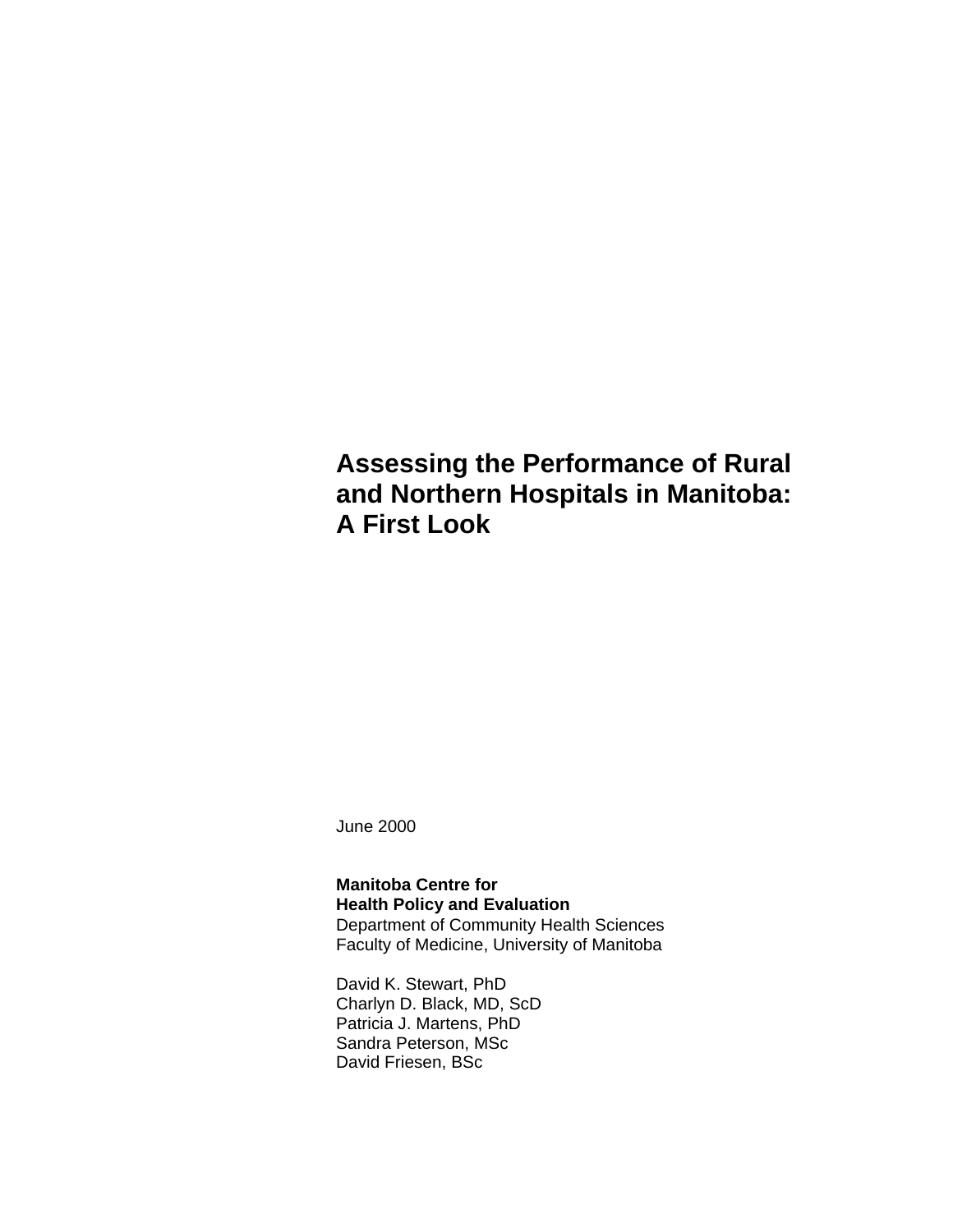### **ACKNOWLEDGEMENTS**

The authors wish to thank many people associated with the rural Regional Health Authorities for their willingness to supply information and their feedback on earlier drafts of the report. Over a period of years many people at MCHPE helped move this report to its present form. The work of the following people merit sincere gratitude and prominent recognition. Lois-Lynn S. Duel was a key actor in the formulation of the indicators and her work was instrumental in arranging the data into meaningful indicators. Charles Burchill provided crucial data on hospitals including the hospital map found in the appendices. Fred Toll strengthened the document considerably with his incisive comments on an early draft. Eileen Pyke worked extraordinarily hard at making the figures and tables comprehensible and in formatting the entire document. Finally, Noralou Roos worked carefully with the authors in bringing the report to conclusion. Without the assistance of these, as well as many unnamed MCHPE people, this report could not have been completed. Finally, we must thank the external reviewers for their comments and their assistance in improving the clarity of the document.

We acknowledge the Faculty of Medicine Research Ethics Board and the Access and Confidentiality Committee of Manitoba Health for their thoughtful review of this project. Strict policies and procedures to protect the privacy and security of data have been followed in producing this report.

The results and conclusions are those of the authors and no official endorsement by Manitoba Health was intended nor should be inferred. This report was prepared at the request of Manitoba Health as part of the contract between the University of Manitoba and Manitoba Health.

i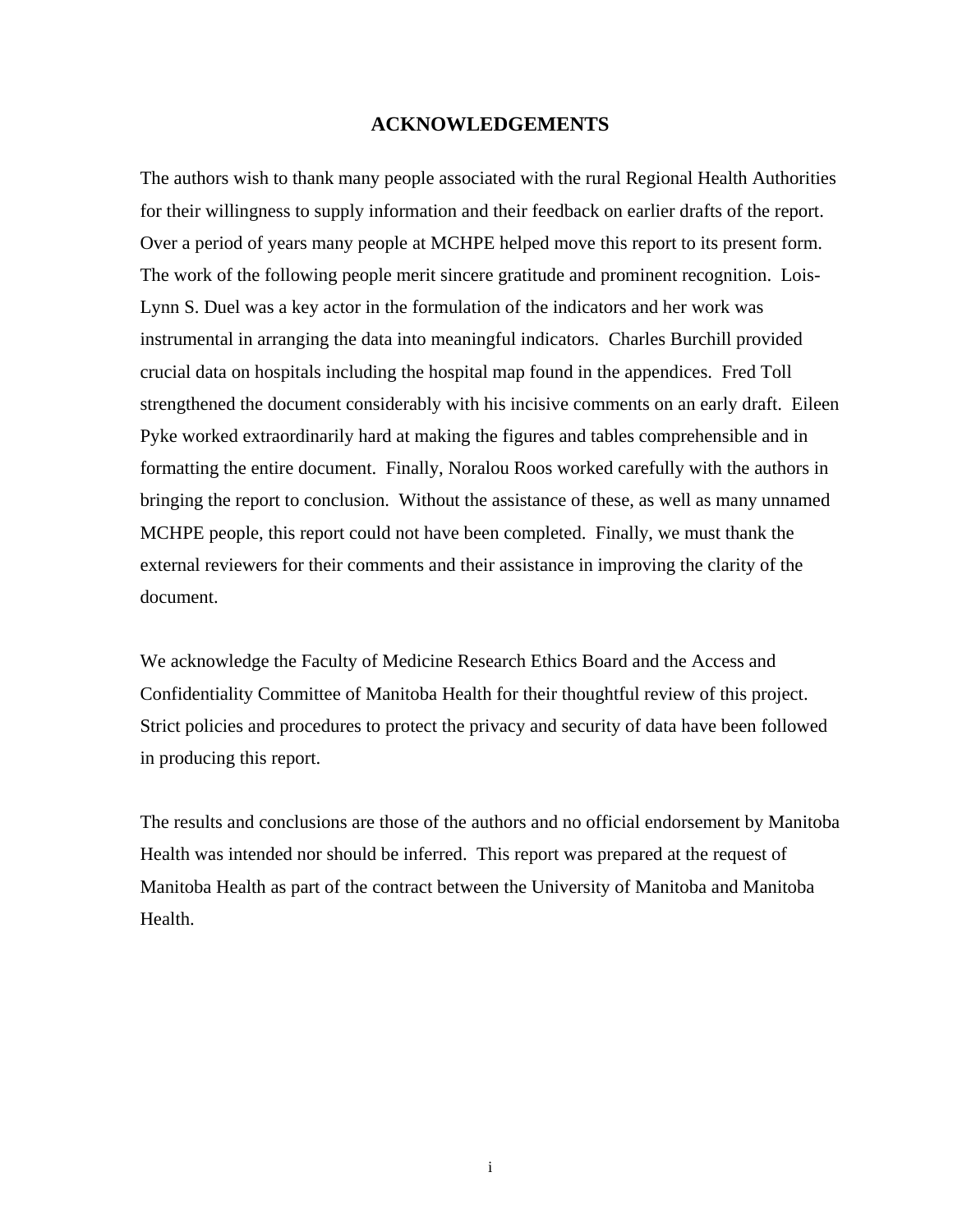### **THE MANITOBA CENTRE FOR HEALTH POLICY AND EVALUATION**

The Manitoba Centre for Health Policy and Evaluation (MCHPE) is a unit within the Department of Community Health Sciences, Faculty of Medicine, University of Manitoba. MCHPE is active in health services research, evaluation and policy analysis, concentrating on using the Manitoba Health data base to describe and explain patterns of care and profiles of health and illness.

Manitoba has one of the most complete, well-organized and useful health data bases in North America. The data base provides a comprehensive, longitudinal, population-based administrative record of health care use in the province.

Members of MCHPE consult extensively with government officials, health care administrators, and clinicians to develop a research agenda that is topical and relevant. This strength, along with its rigorous academic standards and its exceptional data base, uniquely position MCHPE to contribute to improvements in the health policy process.

MCHPE undertakes several major research projects, such as this one, every year under contract to Manitoba Health. In addition, MCHPE researchers secure major funding through the competitive grants process. Widely published and internationally recognized, they collaborate with a number of highly respected scientists from Canada, the United States and Europe.

ii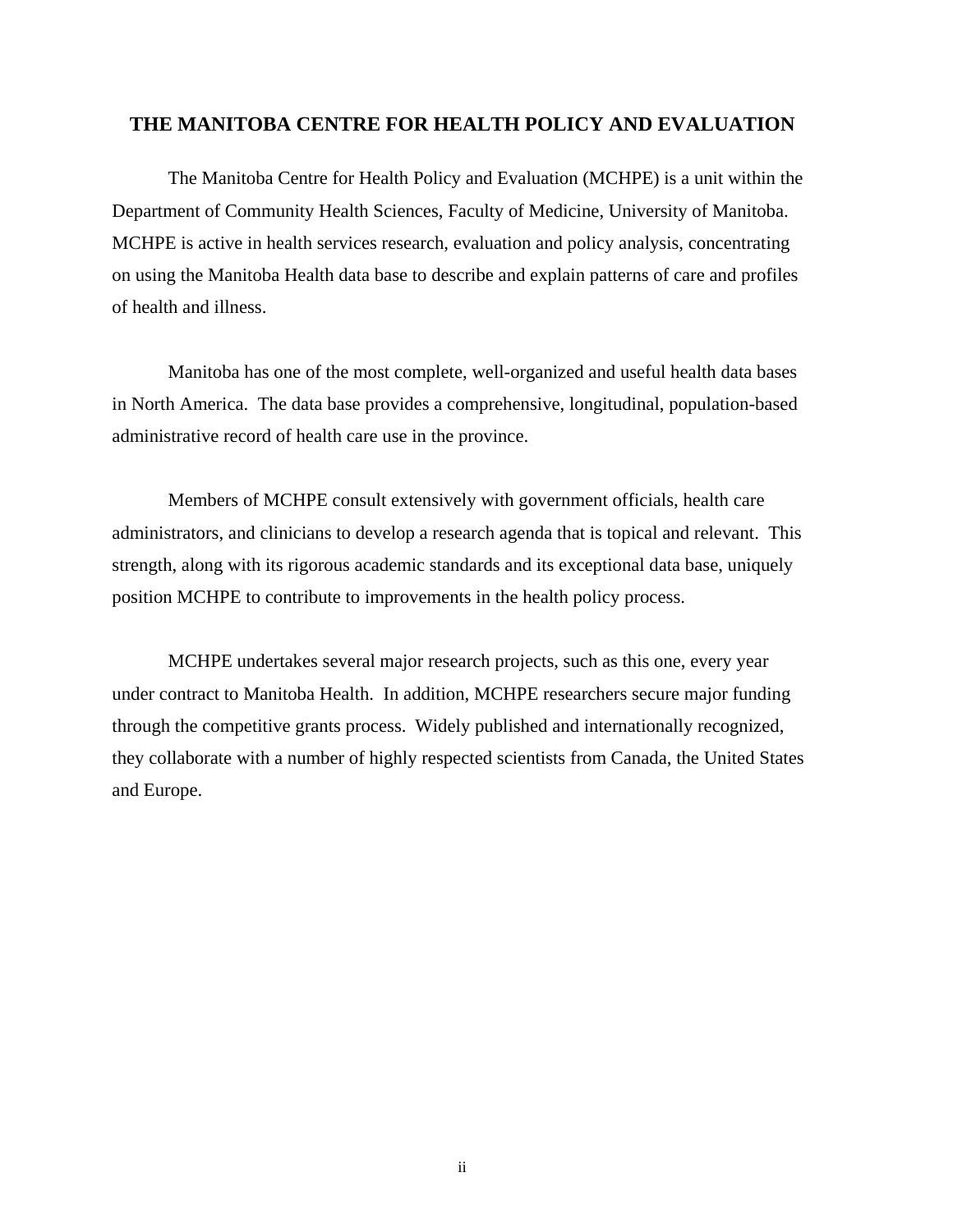## **TABLE OF CONTENTS**

| 1. |                                                          |  |
|----|----------------------------------------------------------|--|
| 2. |                                                          |  |
|    | 2.1                                                      |  |
|    |                                                          |  |
|    |                                                          |  |
|    | 2.2                                                      |  |
|    |                                                          |  |
|    |                                                          |  |
| 3. | <b>INTERPRETING HOSPITAL PERFORMANCE INDICATORS:  24</b> |  |
| 4. |                                                          |  |
|    | 4.1                                                      |  |
|    | 4.2                                                      |  |
|    | 4.3                                                      |  |
|    | 4.4                                                      |  |
|    | 4.5                                                      |  |
|    | 4.6                                                      |  |
|    | 4.7                                                      |  |
|    | 4.8                                                      |  |
|    | 4.9                                                      |  |
|    | 4.10                                                     |  |
|    |                                                          |  |
|    | 5.1                                                      |  |
|    | 5.2                                                      |  |
|    | 5.3                                                      |  |
|    | 5.4                                                      |  |
|    | 5.5                                                      |  |
|    |                                                          |  |
|    |                                                          |  |
|    |                                                          |  |
|    |                                                          |  |
|    |                                                          |  |
|    |                                                          |  |
|    |                                                          |  |
|    |                                                          |  |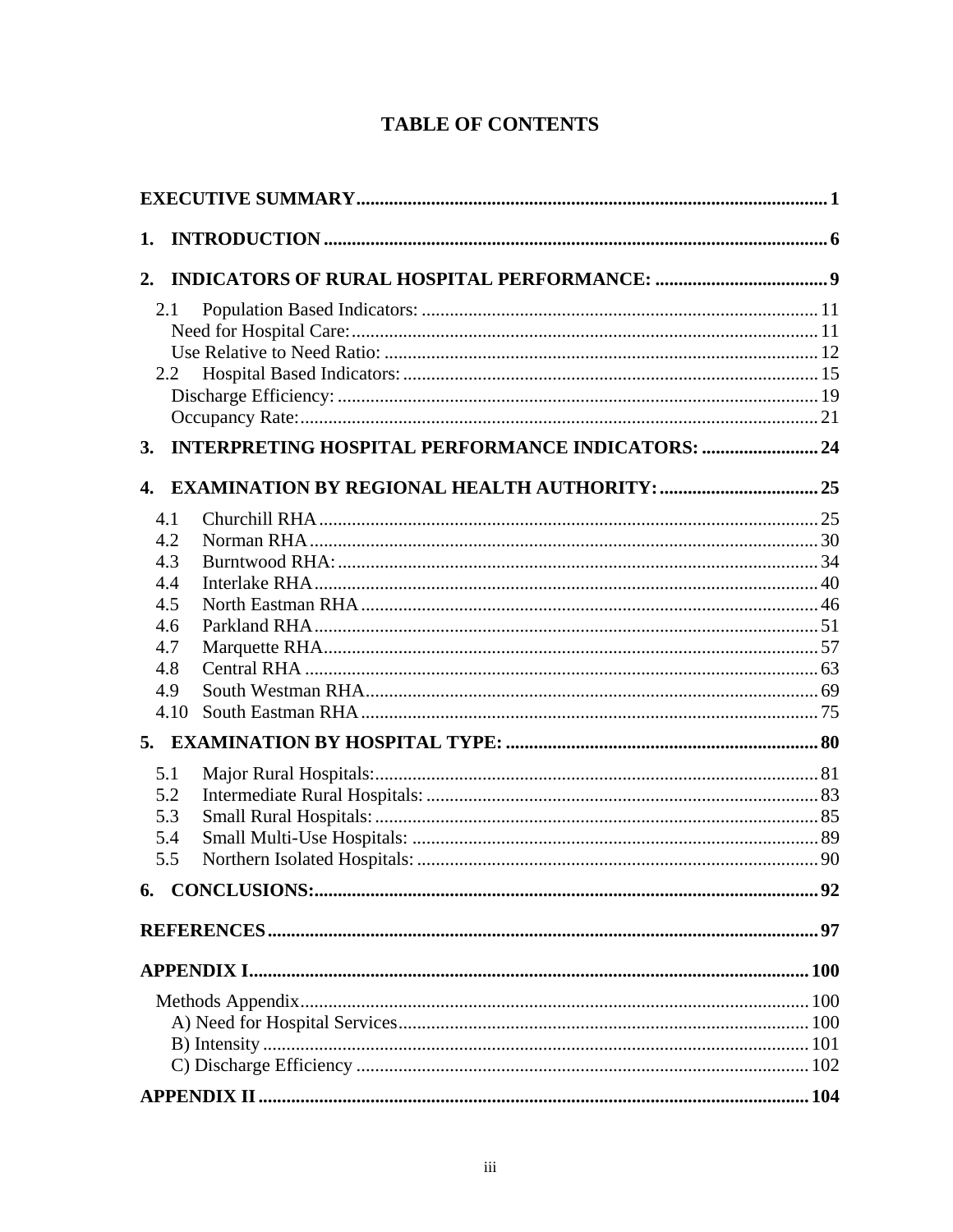| <b>APPENDIX III.</b> |  |
|----------------------|--|
|                      |  |
| 1                    |  |
| 1.1                  |  |
| 2                    |  |
| 2.1                  |  |
| $2.2\,$              |  |
| 3                    |  |
| 3.1                  |  |
| 4                    |  |
| 4.1                  |  |
| 5                    |  |
| 5.1                  |  |
| 6                    |  |
| 6.1                  |  |
| 7                    |  |
| 7.1                  |  |
| 7.2                  |  |
| 8                    |  |
| 8.1                  |  |
| 9                    |  |
| 9.1                  |  |
| 10                   |  |
|                      |  |
| 11                   |  |
| 11.1                 |  |
|                      |  |
| 12                   |  |
| 12.1                 |  |
| 12.2                 |  |
|                      |  |
|                      |  |
| 13                   |  |
| 13.1                 |  |
|                      |  |
| 14                   |  |
| 14.1                 |  |
|                      |  |
| 15                   |  |
|                      |  |
| 16                   |  |
| 16.1                 |  |
| 17                   |  |
|                      |  |
|                      |  |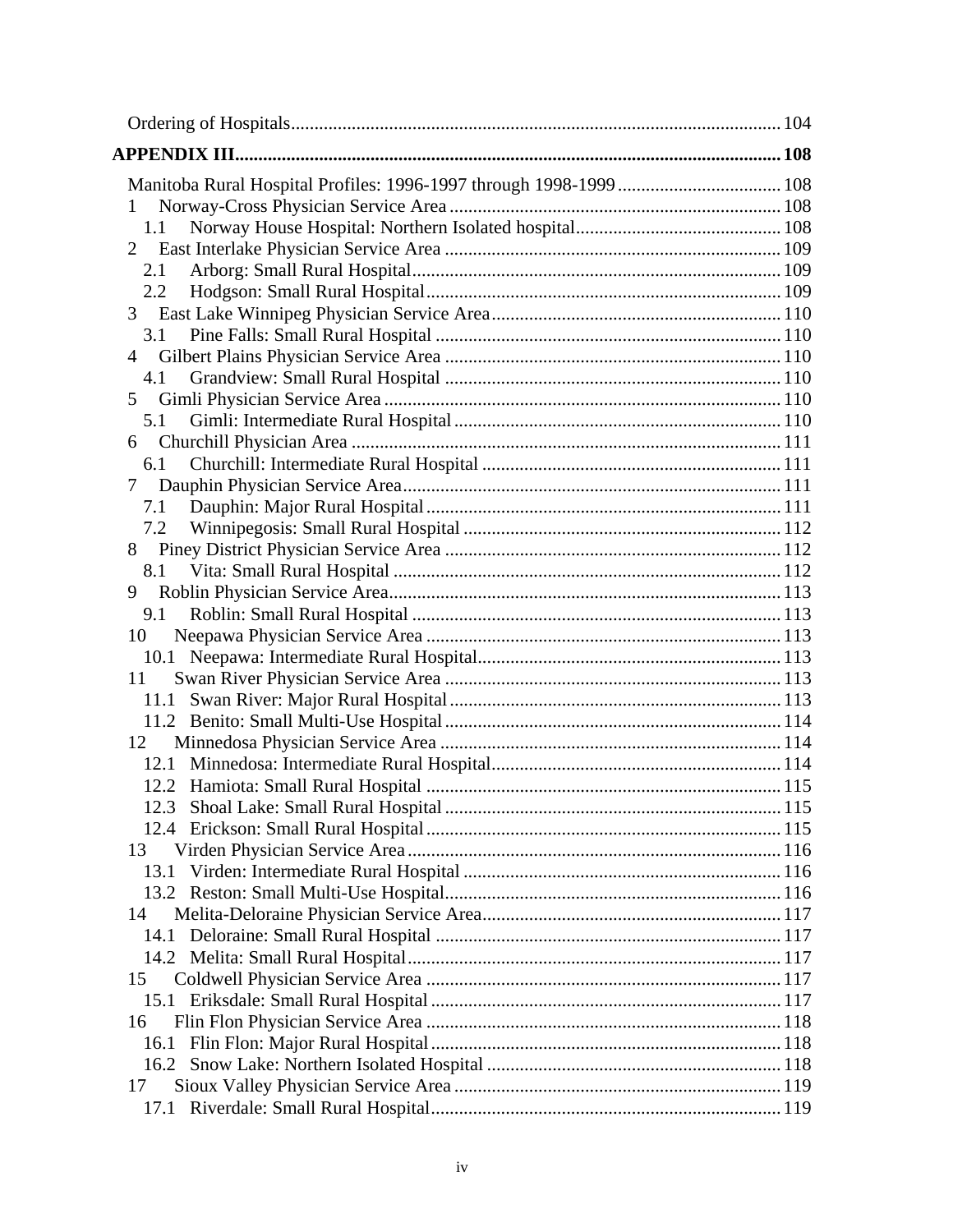| 18   |  |
|------|--|
| 18.1 |  |
|      |  |
|      |  |
| 19   |  |
|      |  |
| 20   |  |
| 20.1 |  |
|      |  |
|      |  |
| 21   |  |
|      |  |
|      |  |
| 22   |  |
|      |  |
| 23   |  |
|      |  |
| 24   |  |
|      |  |
|      |  |
|      |  |
| 26   |  |
|      |  |
|      |  |
|      |  |
|      |  |
| 27   |  |
|      |  |
| 28   |  |
|      |  |
| 29   |  |
|      |  |
| 30   |  |
|      |  |
| 31   |  |
|      |  |
|      |  |
|      |  |
| 32   |  |
| 32.1 |  |
| 33   |  |
| 33.1 |  |
|      |  |
| 34   |  |
| 34.1 |  |
|      |  |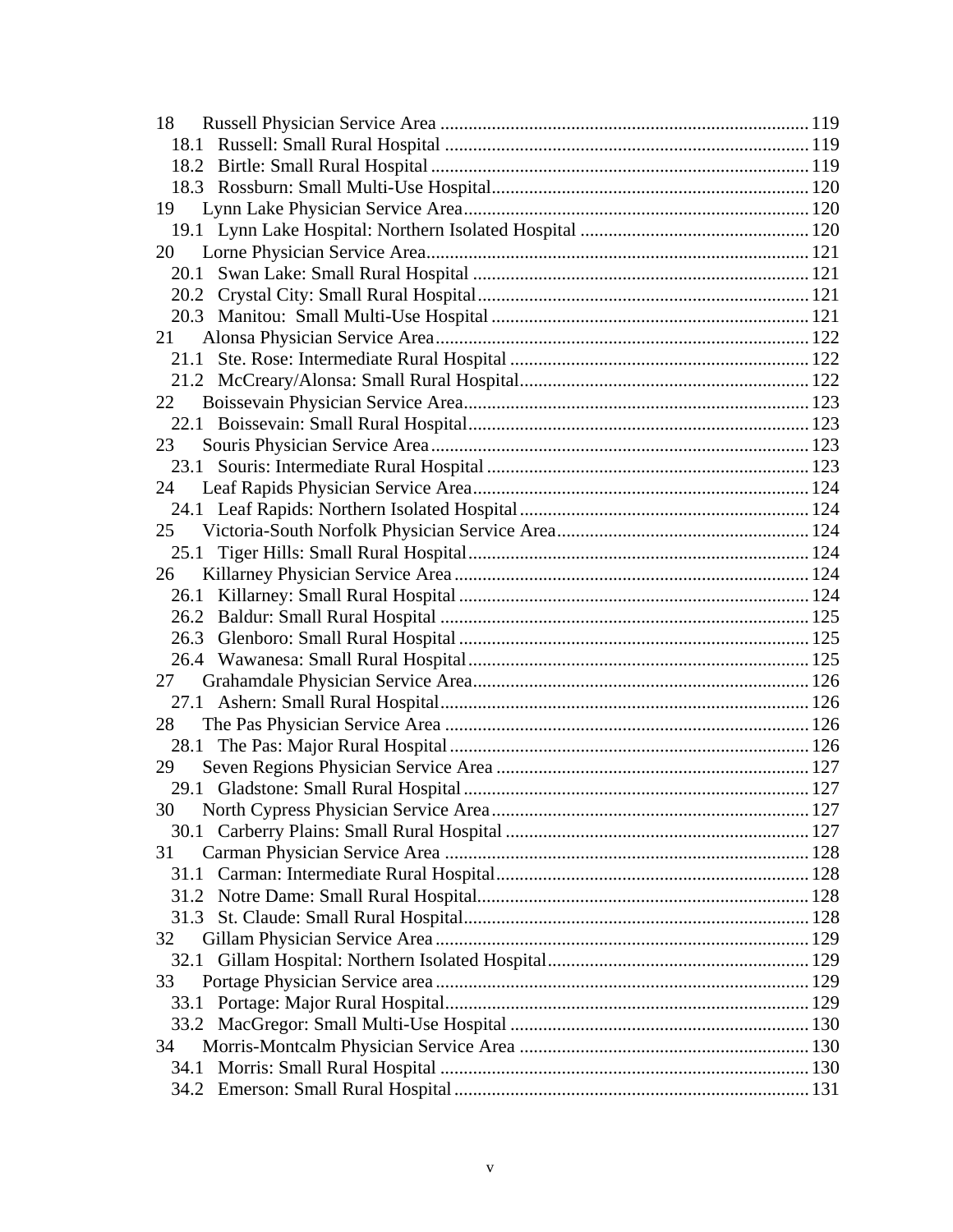| 35 |  |
|----|--|
|    |  |
| 36 |  |
|    |  |
|    |  |
| 37 |  |
|    |  |
| 38 |  |
|    |  |
| 39 |  |
|    |  |
| 40 |  |
|    |  |
| 41 |  |
|    |  |
|    |  |
|    |  |
| 42 |  |
|    |  |
|    |  |
| 43 |  |
|    |  |
|    |  |
|    |  |
|    |  |
|    |  |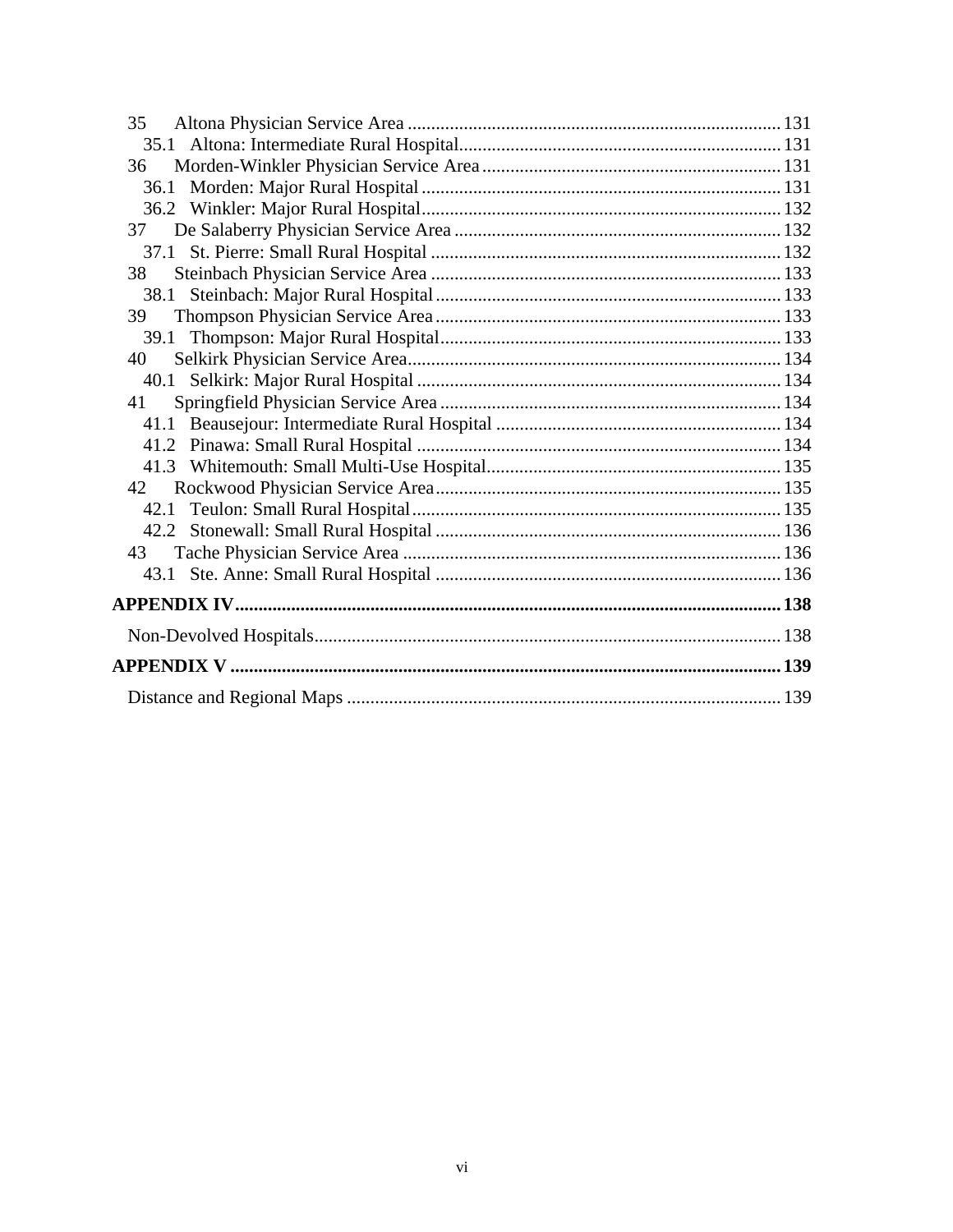### **LIST OF TABLES**

| Table 17: Mean Score and Range of Manitoba's Rural Hospitals on Hospital Specific |  |
|-----------------------------------------------------------------------------------|--|
|                                                                                   |  |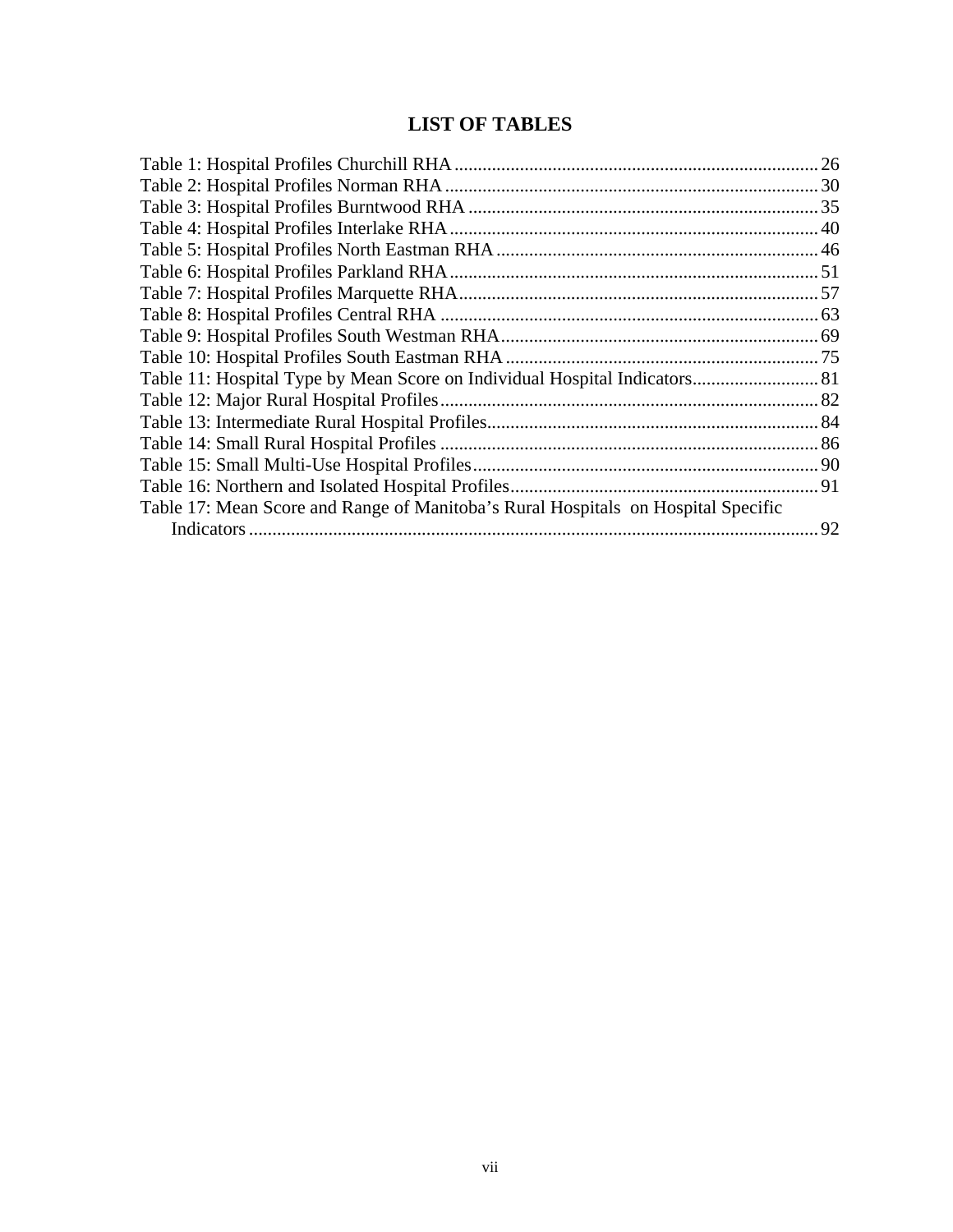## **LIST OF FIGURES**

| Figure 10: Occupancy Rate and Share of Area Hospitalizations - Churchill 29     |  |
|---------------------------------------------------------------------------------|--|
|                                                                                 |  |
|                                                                                 |  |
|                                                                                 |  |
| Figure 14: Occupancy Rate and Share of Area Hospitalizations - Norman 34        |  |
|                                                                                 |  |
|                                                                                 |  |
|                                                                                 |  |
| Figure 18: Occupancy Rate and Share of Area Hospitalizations - Burntwood  39    |  |
|                                                                                 |  |
|                                                                                 |  |
|                                                                                 |  |
| Figure 22: Occupancy Rate and Share of Area Hospitalizations - Interlake 45     |  |
|                                                                                 |  |
|                                                                                 |  |
|                                                                                 |  |
| Figure 26: Occupancy Rate and Share of Area Hospitalizations - North Eastman 50 |  |
|                                                                                 |  |
|                                                                                 |  |
|                                                                                 |  |
| Figure 30: Occupancy Rate and Share of Area Hospitalizations - Parkland 56      |  |
|                                                                                 |  |
|                                                                                 |  |
|                                                                                 |  |
|                                                                                 |  |
|                                                                                 |  |
|                                                                                 |  |
|                                                                                 |  |
| Figure 38: Occupancy Rate and Share of Area Hospitalizations - Central  68      |  |
|                                                                                 |  |
|                                                                                 |  |
|                                                                                 |  |
| Figure 42: Occupancy Rate and Share of Area Hospitalizations - South Westman 74 |  |
|                                                                                 |  |
|                                                                                 |  |
|                                                                                 |  |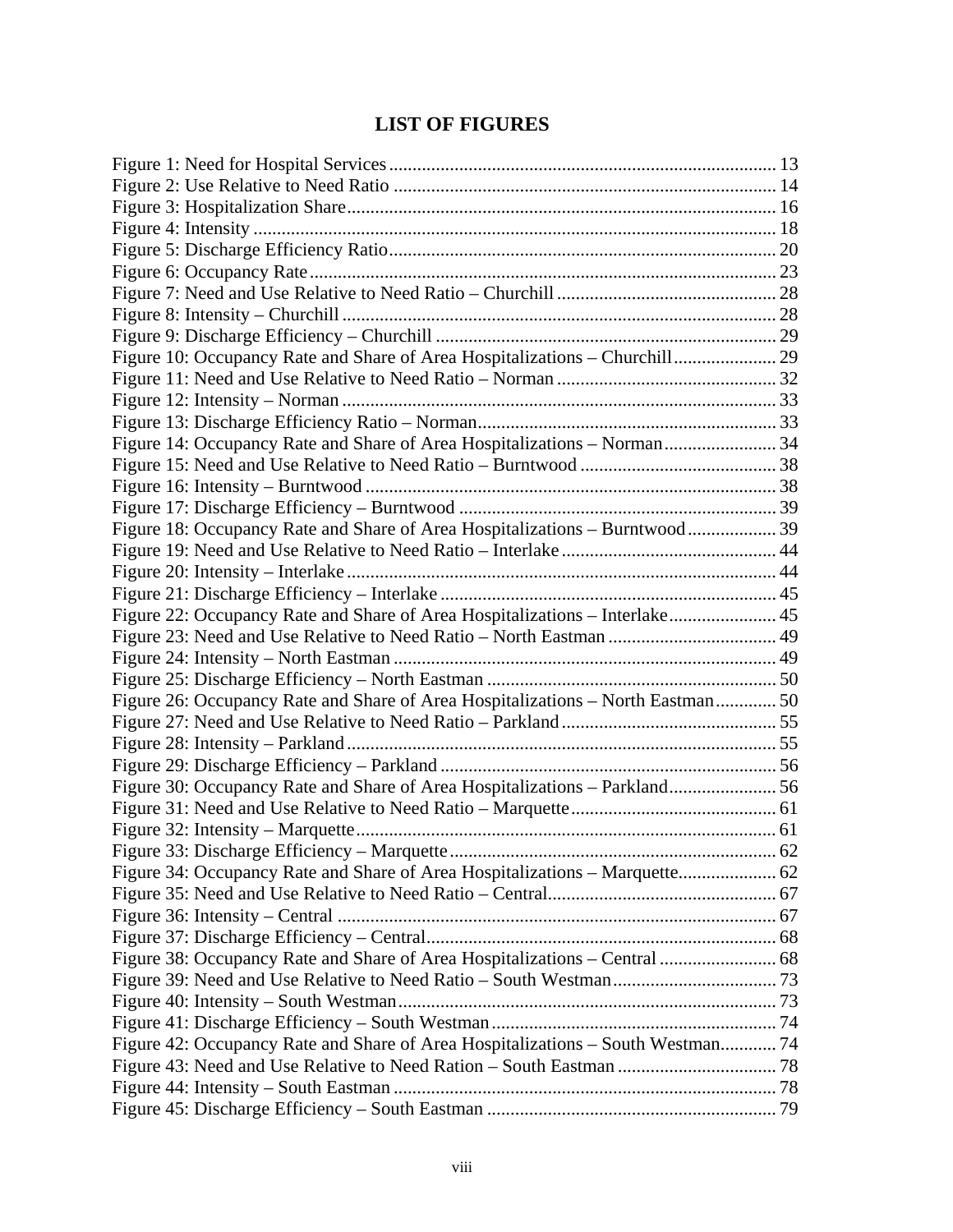Figure 46: Occupancy Rate and Share of Area Hospitalizations – South Eastman............. 79

| Map 1: Location of Acute Care Hospitals in Manitoba – Northern MB, Churchill  27 |  |
|----------------------------------------------------------------------------------|--|
| Map 2: Location of Acute Care Hospitals in Manitoba – Northern MB, Norman  32    |  |
| Map 3: Location of Acute Care Hospitals in Manitoba – Northern MB, Burntwood 37  |  |
|                                                                                  |  |
| Map 5: Location of Acute Care Hospitals in Manitoba – North Eastman MB  48       |  |
|                                                                                  |  |
|                                                                                  |  |
|                                                                                  |  |
|                                                                                  |  |
|                                                                                  |  |
|                                                                                  |  |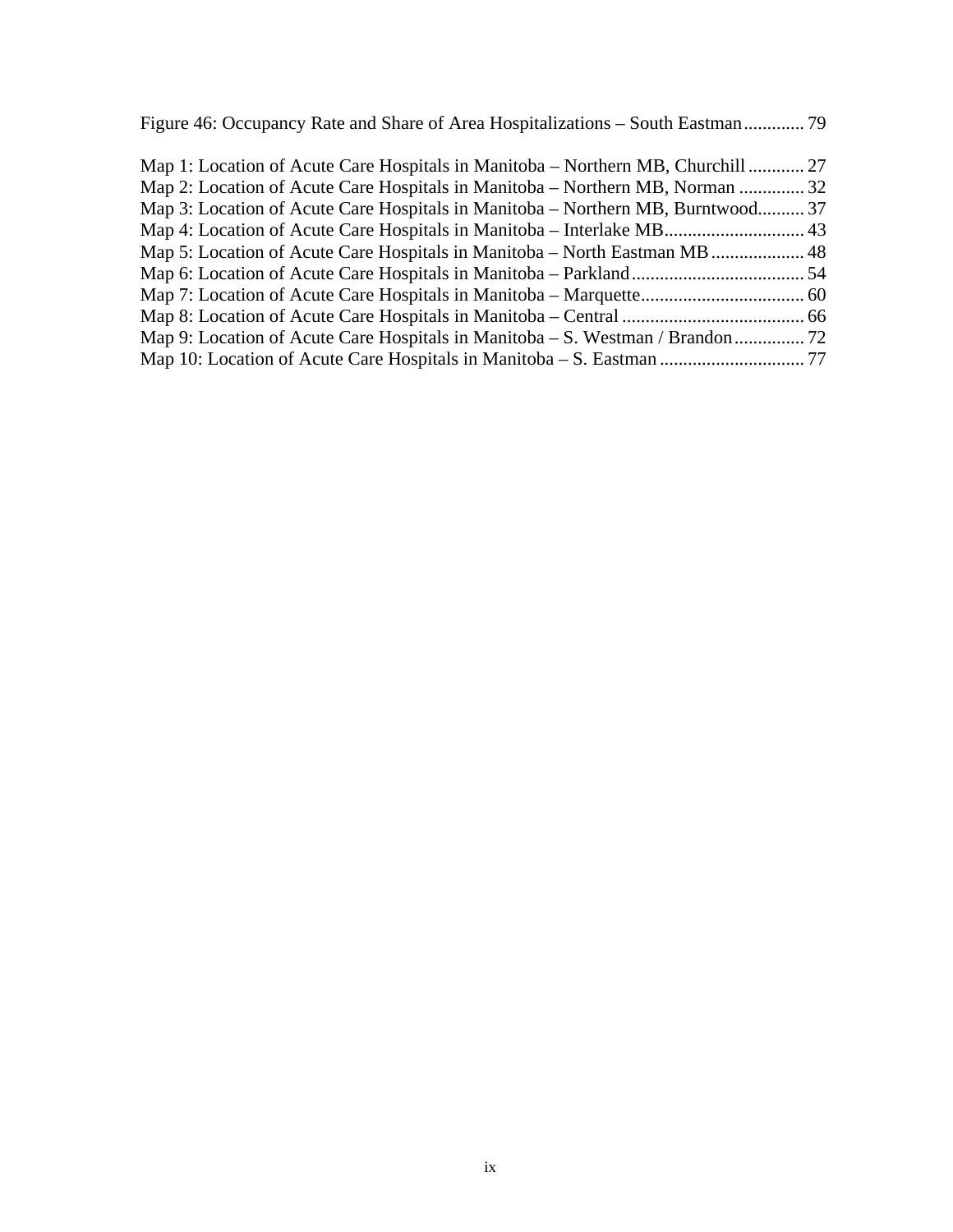### EXECUTIVE SUMMARY

#### **Introduction**

Canadians spend billions of dollars every year on health care. In Manitoba alone, more than two billion dollars are budgeted for funding the health care system. But, as federal Health Minister Alan Rock recently pointed out, "it's astonishing to look at how little we know about what we get for the money." Politicians, health care managers and consumers are increasingly asking for more information about health care operations in general and hospitals in particular. Manitoba Health asked MCHPE to develop indicators for assessing rural hospital performance and to use these indicators for a preliminary assessment of how rural and northern hospitals function in this province.

Responding to this request presented a challenge. Virtually none of the existing literature on hospital performance is relevant for an analysis of rural and northern hospitals. Most previous work on hospital performance has focused on urban or teaching hospitals, and has limited applicability to rural hospitals. These smaller hospitals deal with a different case mix, have lower service volumes, different economies of scale, and a much higher proportion of non-specialist physicians and nurses.

Accordingly, we developed a set of indicators especially relevant for rural hospitals. The indicators we developed cover multiple aspects of hospital performance. An important part of our analysis is the linkage between assessments of hospitals and population based data. The use of hospitals by particular populations was identified, and considered in relation to the population's need for hospital services. The need for hospital services was estimated on the basis of population characteristics, which are clearly associated with need for health care such as age, gender, socio-economic status and premature mortality rates. We used data on need to rank order the 51 physician service areas in rural Manitoba. We then used the data on hospital use to create a use to need ratio that informed our examination of the performance of each hospital.

Additionally, we used four specific indicators of individual hospital performance. Two were straightforward measures that have been used in other hospital assessments: occupancy rate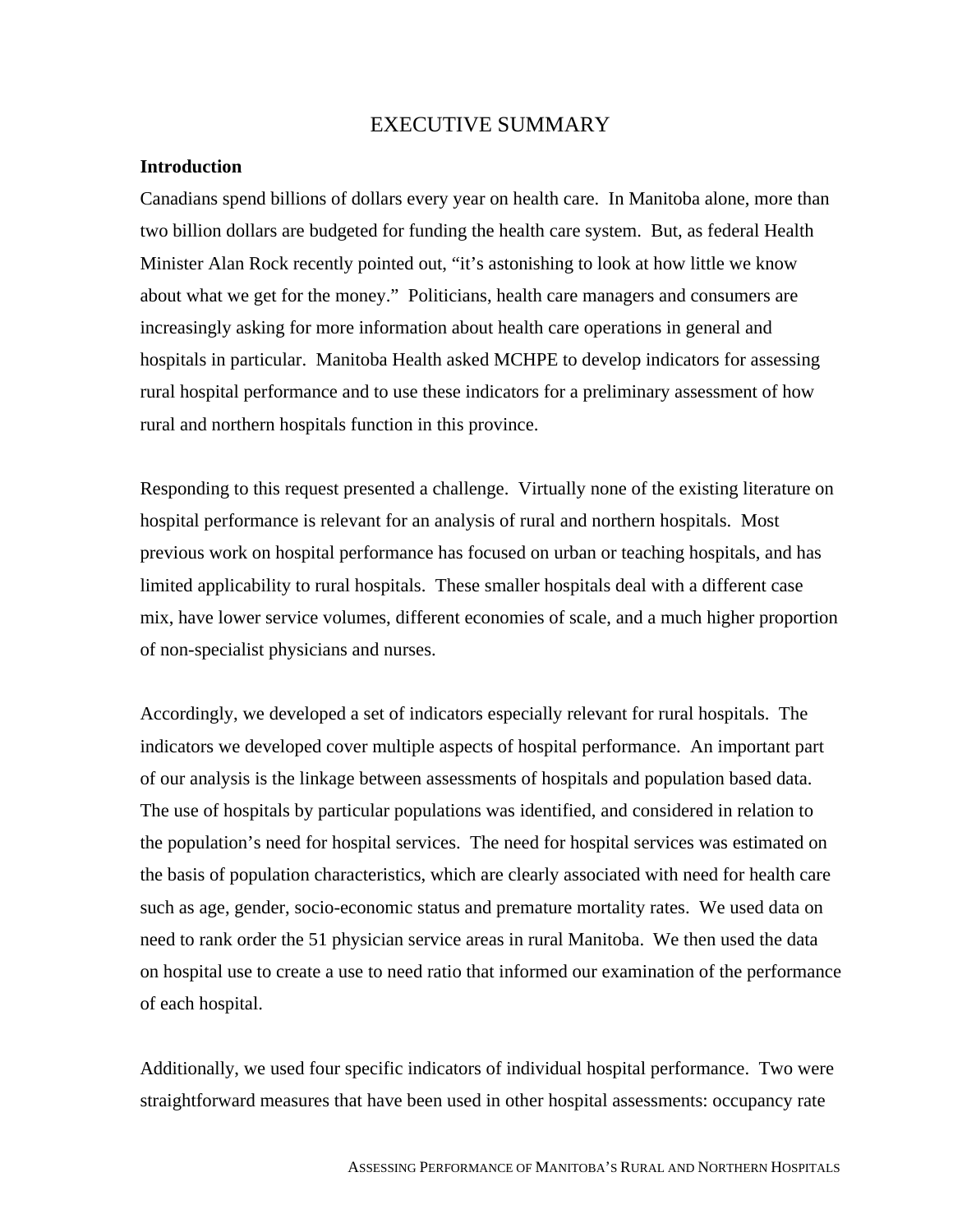and the share of hospitalizations of area residents captured by a particular institution. The other indicators were developed specifically for this report and emerged from extensive methodological work as well as discussions with stakeholders. These indicators identified the intensity of services provided by individual hospitals and their efficiency in discharging patients.

To measure the intensity of services provided by each hospital, we looked at the proportion of cases involving surgery or deliveries, the complexity of typical medical cases, and the proportion of cases that had a length of stay greater than one day. In our assessment of discharge efficiency we identified the degree to which the stays of a hospital's patients were longer or shorter than average stays for that mix of cases.

For each of our indicators we identified each hospital's score, and how it ranked in relation to the other hospitals in rural Manitoba. Moreover, we identified how the hospital ranked in relation to hospitals of similar size and function. In presenting the data we provide analysis at the level of Regional Health Authorities, by hospital type, as well as individual profiles of each hospital.

Many hospitals in rural Manitoba handle a low volume of cases. We therefore based our analysis of hospital performance on data covering a three year period (1996-1999) rather than a single year.

#### **Findings**

Residents of some areas are hospitalized at a rate higher than expected given their 'need' profile, while others less frequently than would be expected given average levels of use in rural and northern Manitoba. Residents of about one PSA in five were using hospital services at a rate that was more than 10% greater than expected. At the other end, residents of seven PSAs had use relative to need ratios that were more than 10% less than expected.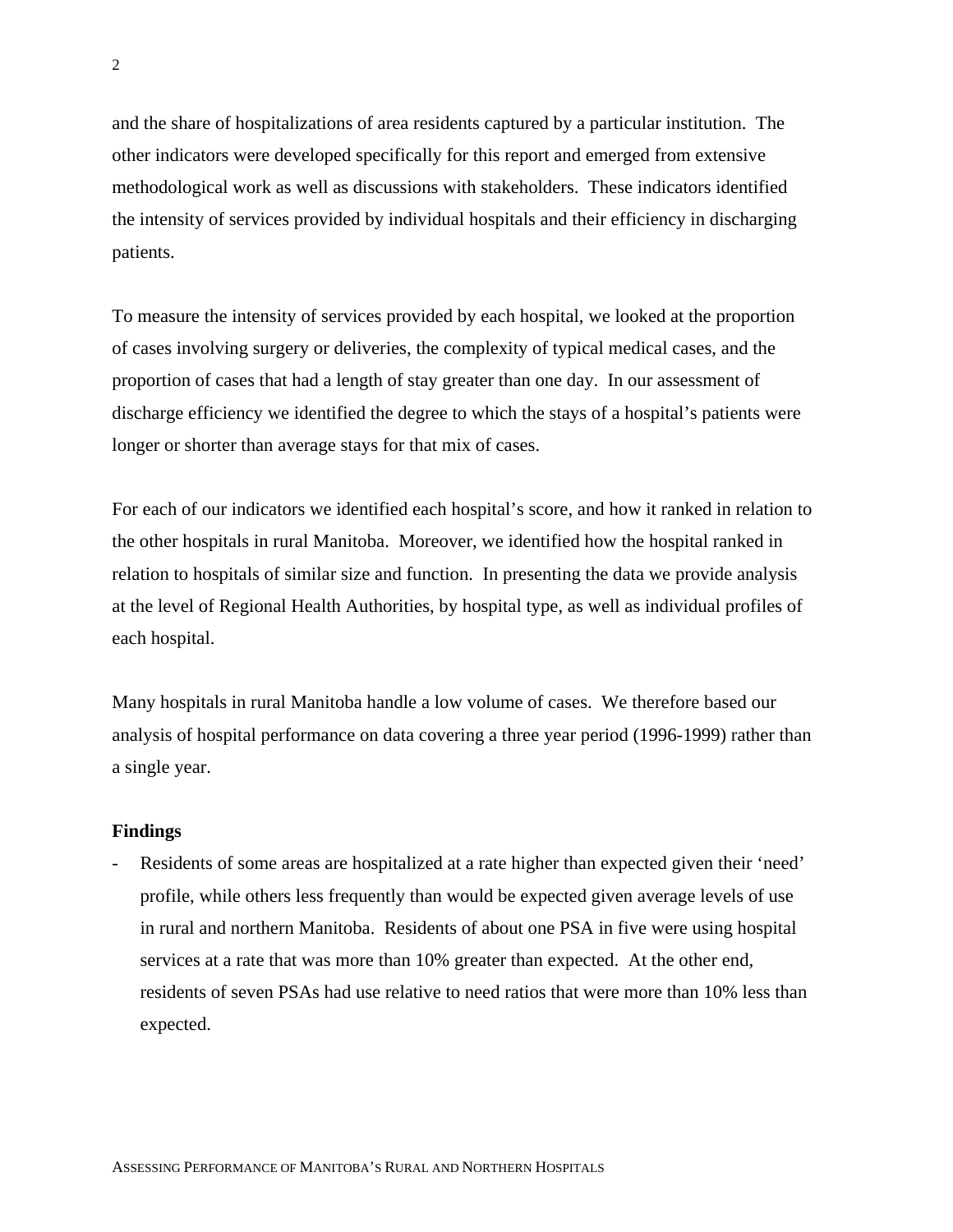- The occupancy rates in rural Manitoba suggest that many empty beds are available: only one of the 68 hospitals had an occupancy rate above 80%. The mean occupancy rate for all the hospitals studied is less than 60% and twenty hospitals had occupancy rates of less than 50%.
- There are important differences in the rates at which rural residents use their local hospitals. Less than one-fifth of the rural hospitals accounted for more than half of the hospitalizations of area residents; and almost one fifth of the hospitals have a capture rate of less than 10% for the areas we studied.
- Local use rates are related to hospital type. While the capture rates are highest for major rural hospitals, they were much lower for small rural and small multi-use hospitals. In contrast, northern isolated hospitals provide a relatively larger proportion of services to local residents.
- The intensity of services delivered is closely related to the hospital type. Virtually all of the hospitals scoring in the high range of our intensity scale were major rural or intermediate rural hospitals. The lowest intensity scores were recorded by northern isolated hospitals.
- The mean discharge efficiency score for Manitoba's rural hospitals indicates that we were able to adjust for differences in hospital type and develop a measure that is fair to all types of hospital. Thus, no one type of hospital was shown to be less efficient than the others. However, there were differences across individual hospitals.
- Discharge efficiency is unrelated to the intensity of services the hospital provides.
- Occupancy rates are an imperfect and sometimes misleading indicator for judging hospital performance. Many hospitals that reported high occupancy rates, received low scores on the discharge efficiency and intensity measures: that is, their high occupancy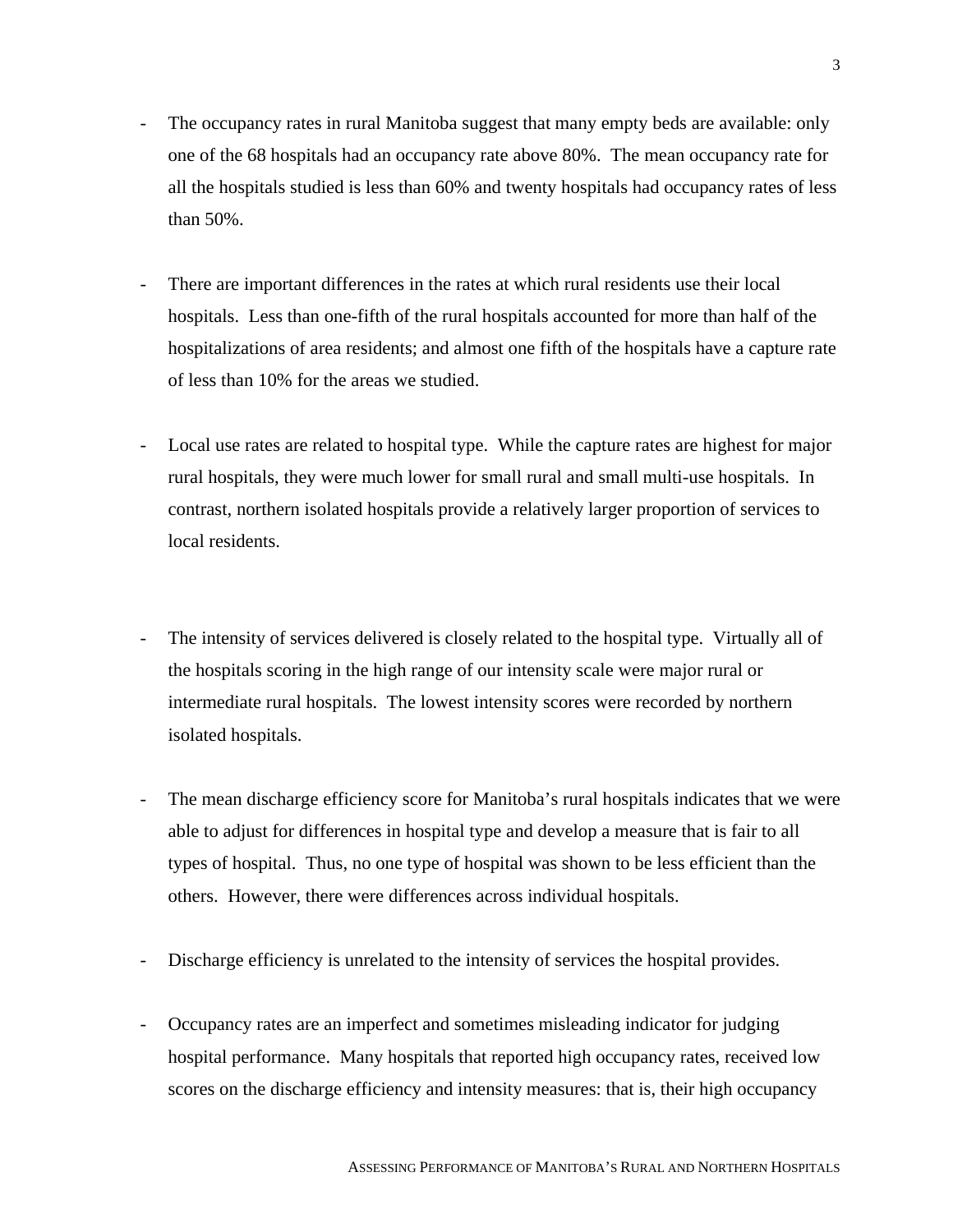rates may reflect a practice of keeping patients longer than would other hospitals or admitting patients who are not as sick. A high occupancy rate is not necessarily a positive indicator of hospital performance. However, occupancy rates are sometimes difficult to reliably determine. A handful of hospitals reported occupancy rates and figures for set-up beds that differed from those we obtained from the Manitoba Health data base. It is important that we move to a consistent reporting of these measures.

Our use of multiple indicators makes clear the importance of not evaluating hospitals on the basis of a single indicator. For example, any review of occupancy rates must also take into consideration other factors such as, efficiency in patient discharge, the intensity of services provided and whether area residents are using hospital services at expected levels.

The analysis of hospital performance benefited immensely from the division of Manitoba's rural hospitals into five different categories. These categories allowed for meaningful comparisons to be drawn as hospitals were contrasted with other institutions of similar size and function. These categories are an important part of the analysis and proved most valuable in assessing capture rates as well as the intensity of services provided. The categories we have used should be reviewed by others and become more widely discussed.

Hospitals performing well on a variety of indicators might be used as benchmarks to target improvement of the overall performance of rural hospitals. Institutions which combine high intensity services with high discharge efficiency scores and high occupancy rates, provide models worthy of emulation, particularly if they are serving populations which are using hospitals at the expected level.

Patterns of greater and less than expected use of hospital services require further investigation. In particular, it is important to determine whether those populations using hospitals at lower than expected levels have access to other services (home care, nursing homes) that may compensate for this low level of use, and/or whether this low level of use may represent an emerging standard towards which other populations might aim. Since the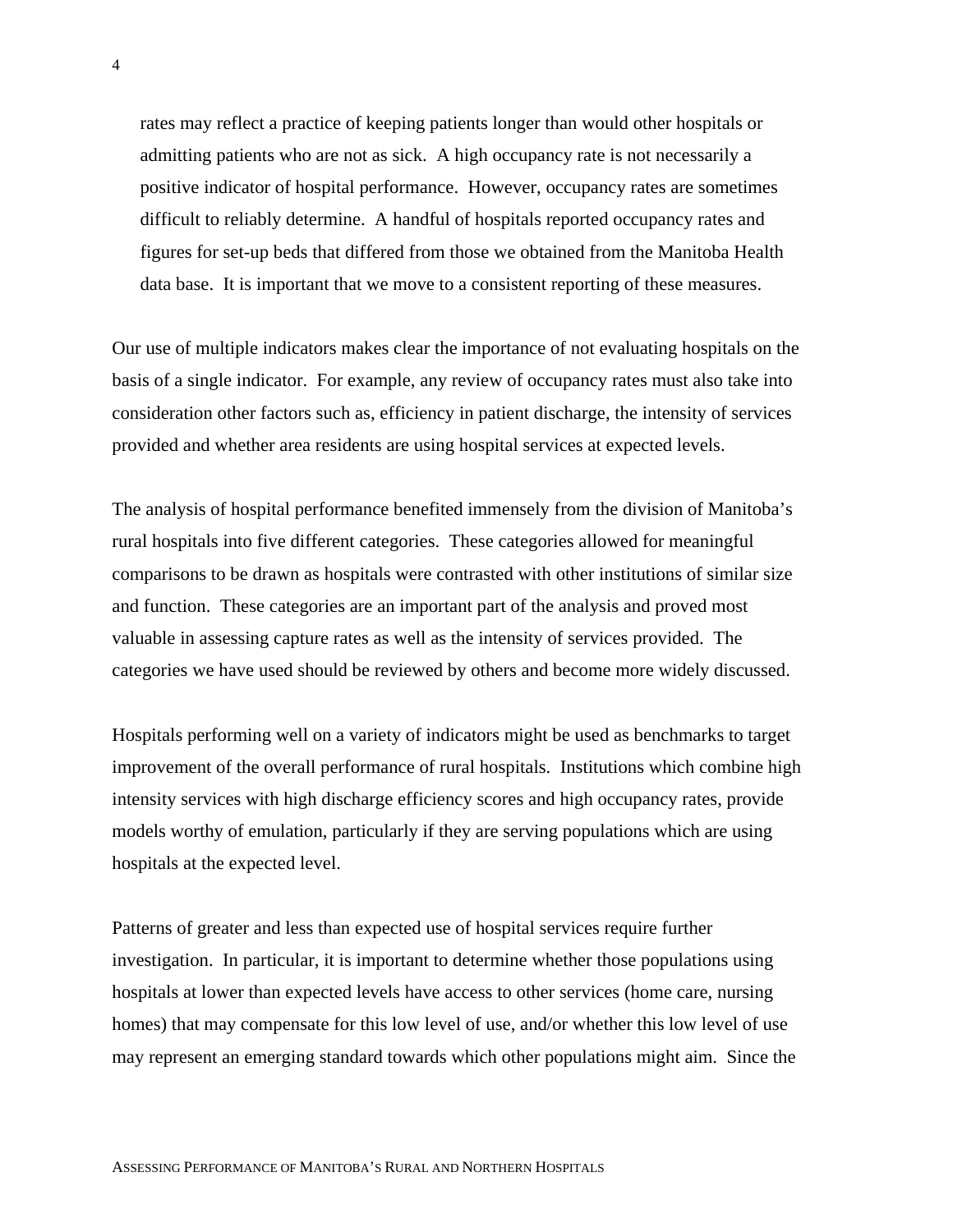world-wide standard over the last several decades has been to decrease our reliance on hospitals, these areas may be showing the way.

Given the relatively small number of cases handled by many of the rural hospitals, institutions with low scores or rankings on a number of the indicators may be explained by a few unusual cases each year or by an unusual event (departure of local physician). Such explanations should be sought and taken into consideration when the data are reviewed.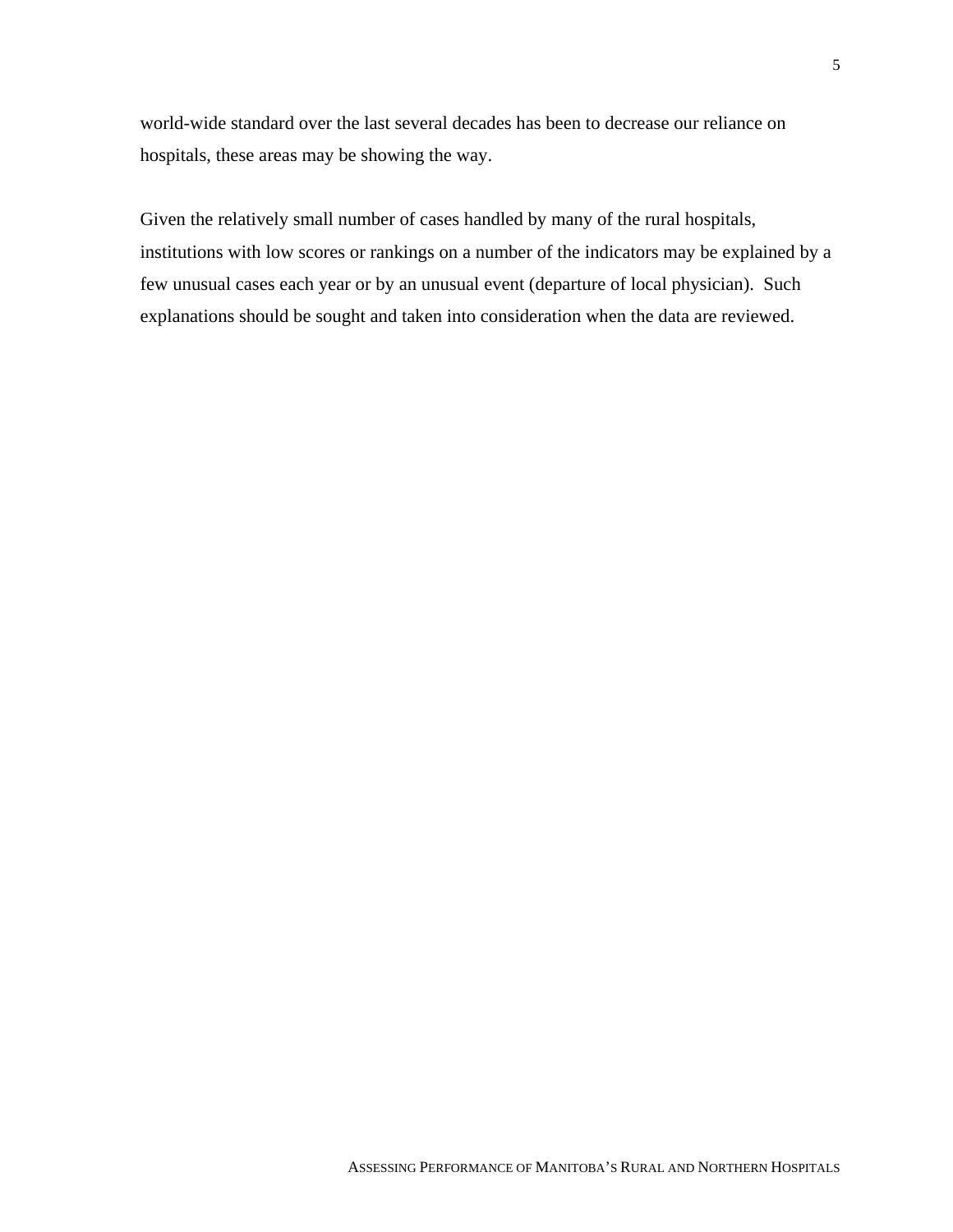### 1. INTRODUCTION

There is a growing demand among politicians, health care managers and consumers for information about health care operations in general and hospitals in particular. As federal Health Minister Allan Rock noted, "Canadians spend \$80 billion a year on health care and it's astonishing to look at how little we know about what we get for the money" (Hill Times, October 18, 1999: 11). A number of provinces are attempting to collect and release comparative material on their hospitals; and media outlets are increasingly interested in such 'Report Cards.' Indeed Maclean's Magazine is committed to producing an annual report that measures and ranks the quality of health care provided in Canada's major urban areas. And, in the speech cited above, Minister Rock refers explicitly to the desire on the part of federal and provincial health departments for "putting together a plan for accumulating and publishing information which will give you an idea of the performance of the health care system" (Hill Times, ibid.).

Despite this developing demand for information, it remains much easier to obtain access to information on the quality of hotels and restaurants than it is for hospitals. The desire of governments and health administrators for such information is not only driven by a wish to acquire easy access to information on the quality of care provided in hospitals. The need for such data is based in part on the growing interest in reforming Canada's health care system.

Examinations of hospital performance are based on more than a desire for reform. Comparative data on hospital performance can provide a benchmark of value to hospital administrators and other health care professionals. Hospitals performing most effectively and efficiently can serve as examples for other hospitals to emulate. Ideally the goal of hospital evaluations should be to improve all hospitals, not simply to identify "underachievers". However, without performance indicators which allow hospitals to be ranked on a variety of measures, hospitals and hospital administrators often do not know whether their institution is performing well. Thus, as with hotels and restaurants, and despite the inevitable but unpleasant result of relatively poor performances, comparative rankings are an essential component of hospital evaluation.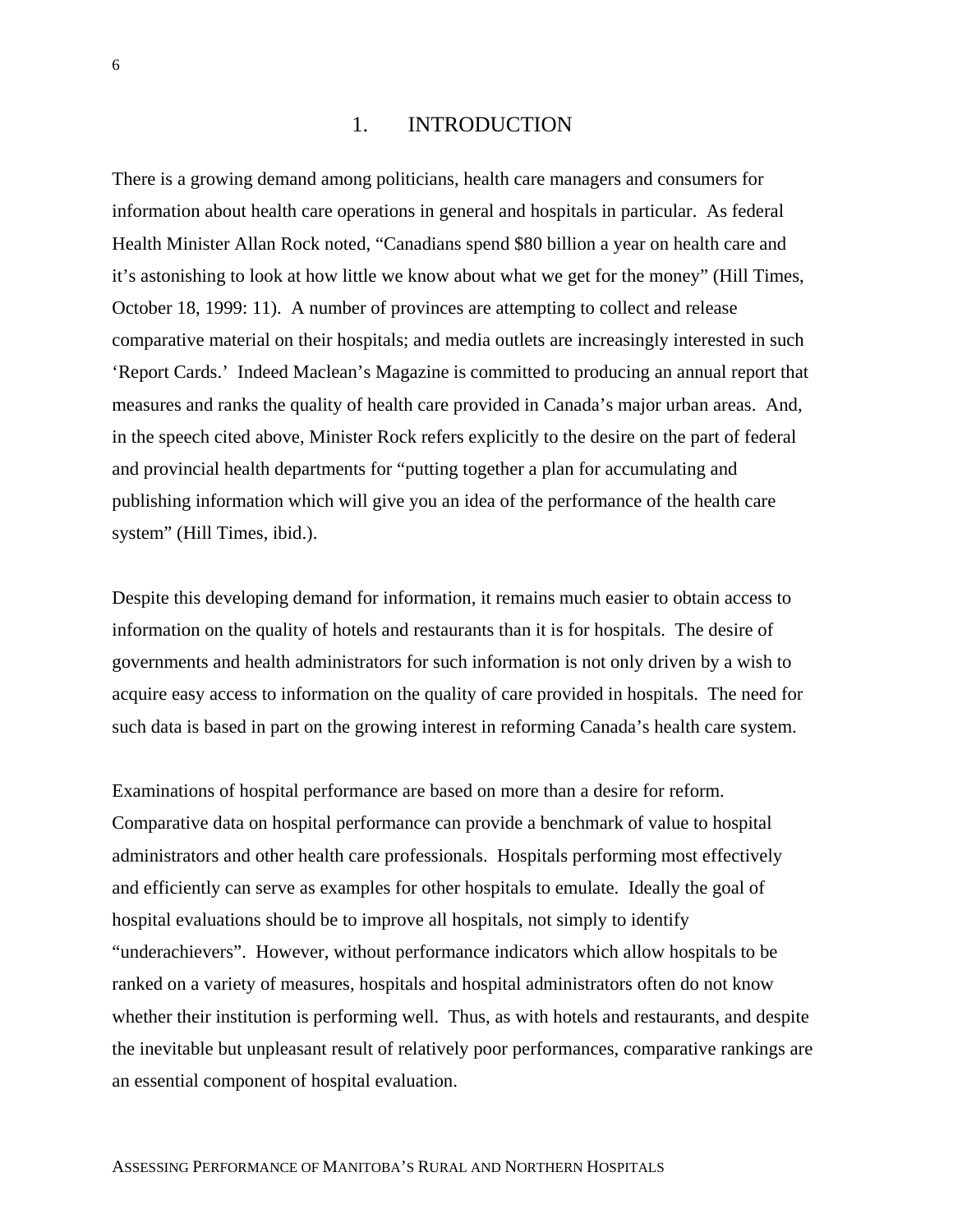This report responds to the desire for information that can enhance public sector accountability by examining the performance of rural hospitals in Manitoba. We present a portrait of what the various hospitals are doing and identify how their performance compares with other rural hospitals.

In order for comparisons to be meaningful they must be restricted to similar cases. Simply put, a comparison of apples with other apples is more helpful than a comparison of apples and oranges. With respect to hospital evaluations, this means that simply ranking all hospitals across the province on every indicator will not likely be helpful. In the Manitoba context, comparing Lynn Lake with the Health Sciences Centre is unlikely to yield much information of value to administrators in Lynn Lake or the Burntwood Regional Health Authority. In the California Hospital Outcomes Project, researchers found that a major theme in letters submitted in response to their report was that "Very different types of hospitals with different capabilities, such as rural and urban hospitals, should not be directly compared" (Romano et al., 680).

Rural hospitals differ from their urban counterparts in a number of important ways. Health care considerations aside, rural hospitals are often major employers and provide a number of economic spin offs to the towns in which they are located. As well, they provide a source of community pride.

The role of rural hospitals in the provision of health care differs considerably from urban hospitals. For instance, rural hospitals have a much lower service volume and cannot enjoy the same economies of scale as larger urban hospitals. Nor do rural hospitals have access to equipment that is as technologically advanced as the equipment in urban hospitals. And rural hospitals face a very different set of personnel challenges. Hospitals in rural locations find it harder to recruit and retain workers, particularly those with specialized skills.

The unique situation of rural hospitals means that many of the indicators used in assessing urban hospitals are simply not relevant. Low volumes and non-specialist physicians/nurses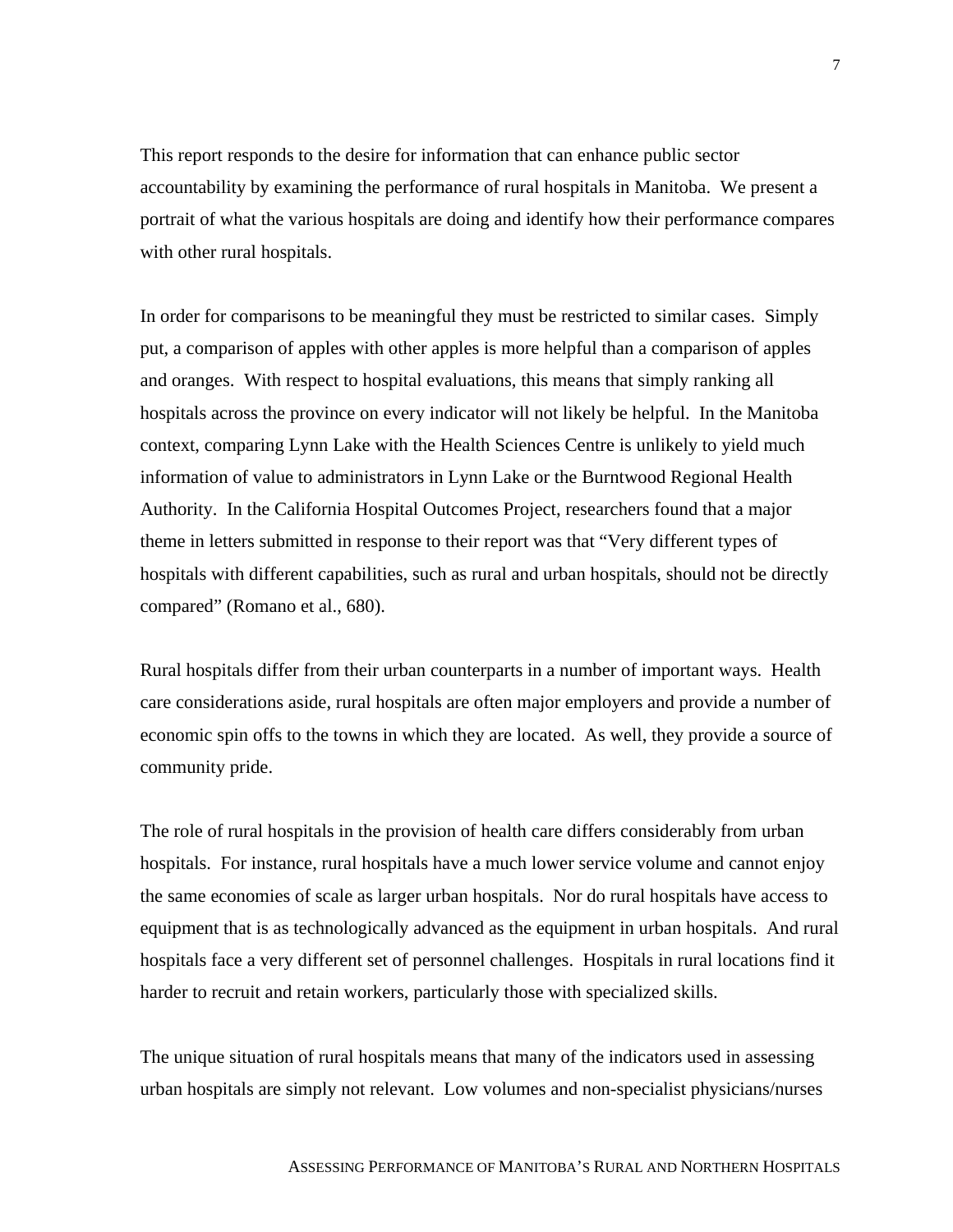will likely mean that complex elective cases will go directly to larger centres, and emergency cases will be transferred as soon as feasible. Thus the case mix at these hospitals will inevitably be less intense than the case mix at urban hospitals. As well, the low volume of cases means that a few patients with atypical stays can distort a hospital's performance for an entire year. In recognition of this, we base our analysis of Manitoba's rural hospitals on a three year average (1996-1997, 1997-1998,1998-1999) rather than on data from a single year. And rather than replicate performance indicators designed for urban hospitals, this report has developed a series of important new measures designed to be useful for profiling the performance of rural hospitals, while remaining sensitive to the fact that, even among rural hospitals, "there is considerable variation in their scale of operations." (Alexander, D'Aunno and Succi, 241).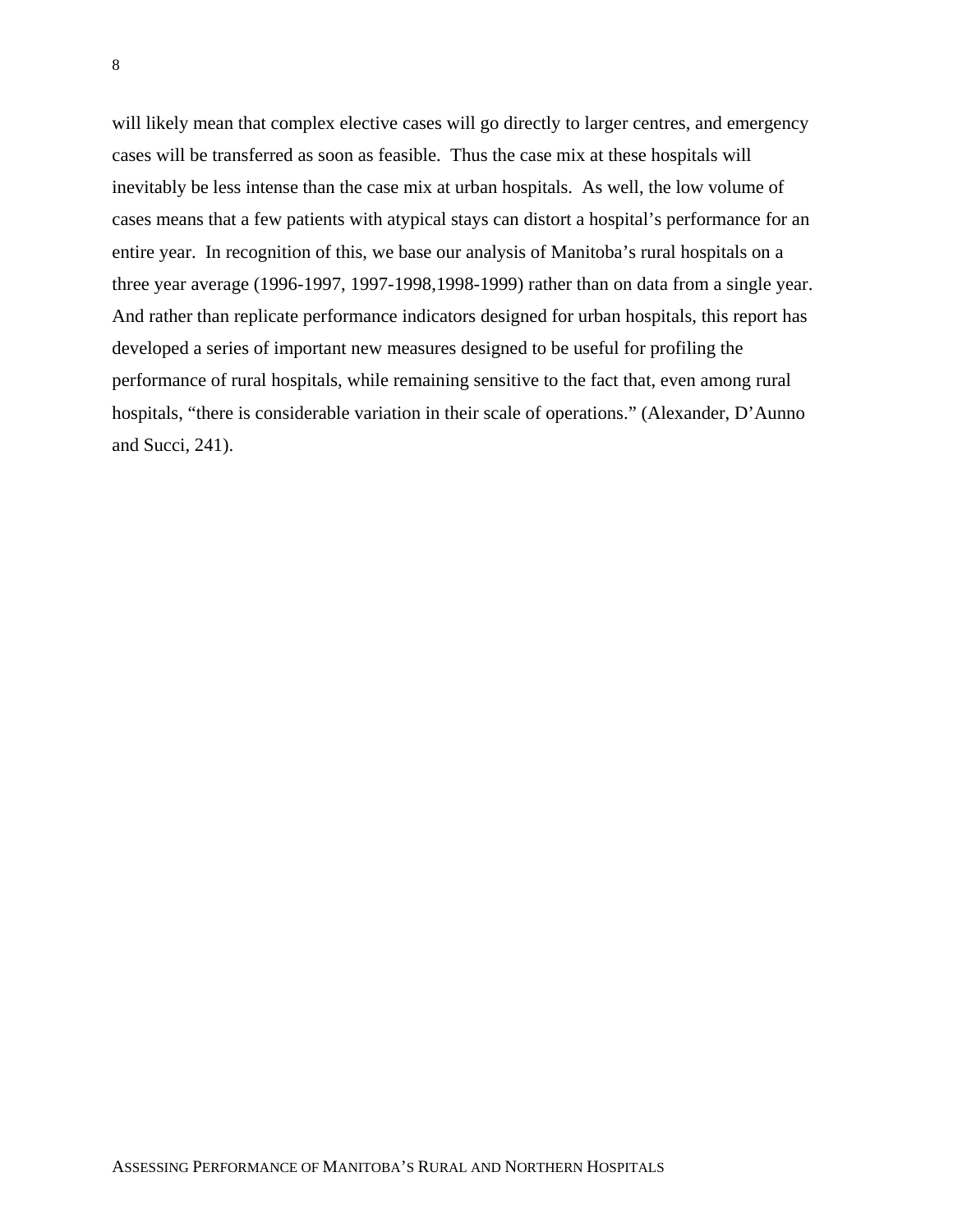### 2. INDICATORS OF RURAL HOSPITAL PERFORMANCE:

In reaction to the growing demands for public sector accountability discussed above, efforts have been focused on creating measurements that can be used to evaluate performance. In the Manitoba context, officials in the Department of Health and regional health care planners in the Regional Health Authorities (RHAs) require information for planning and monitoring hospital performance. This study focuses on the 68 rural hospitals in Manitoba. These hospitals differ from their urban and teaching counterparts to such a degree that performance assessments need to be tailored specifically to the rural environment. In our analysis we look at each of the 68 hospitals and also provide commentary at the RHA level. These rural hospitals differ from one another; some have only a handful of beds and do not perform surgery, while others are very similar to urban hospitals in many of the services they deliver. In order to take such differences into account, we identified five different types of hospitals in the study.<sup>1</sup> They include ten Major Rural hospitals with an average of 71 beds, ten Intermediate Rural hospitals with an average of 30 beds, 37 Small Rural hospitals with an average of 17 beds, six Small Multi Use with an average of 9 beds and five Northern Isolated hospitals with an average of about eleven beds.

Disparities in hospital type make it difficult to select appropriate measures for comparison. A recent study of Ontario hospitals examined hospital performance by looking at a number of common conditions or procedures requiring hospital care. These included Acute Myocardial Infarction, Congestive Heart Failure, Gastrointestinal Bleeding, Cataracts and Joint replacements (The Hospital Report '98: A System-Wide Review of Ontario's Hospitals, 1998). Similarly, the Department of Health in England has released data comparing hospitals on measures such as 'deaths within hospital within 30 days of surgery' and 'rates of emergency readmission to hospitals within 28 days of discharge' ("England publishes first tables of hospital performance", BMJ Volume 318, 26 June 1999). Given the small size of many of the rural hospitals in Manitoba and the fact that many of the most serious cases are treated in Winnipeg hospitals, it is simply not appropriate to assess hospital performance using readmissions or mortality. Moreover, the small number of patients treated in many of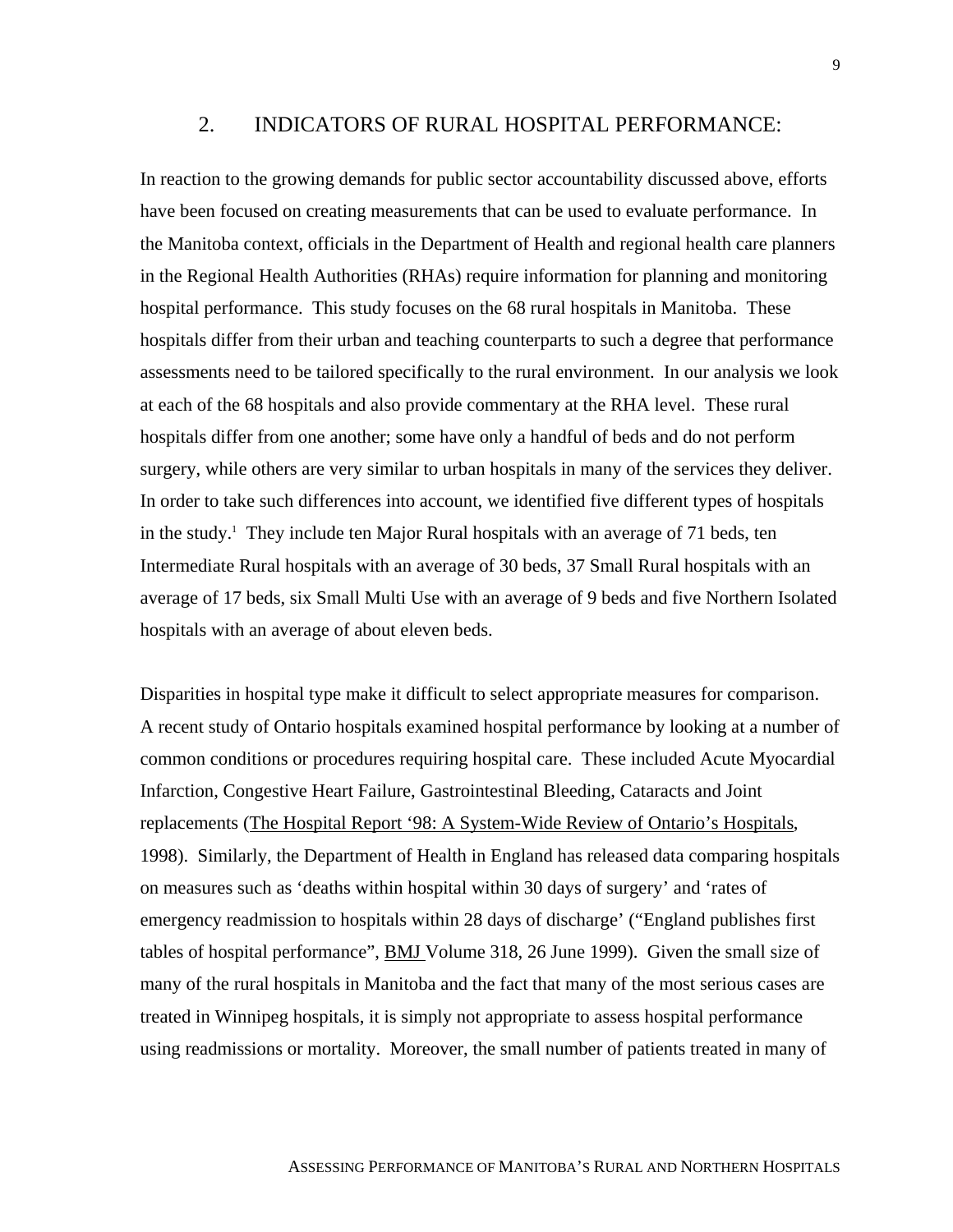these facilities gives individual cases such weight that averages are misleading. We were thus faced initially with the question of how hospitals could be meaningfully compared in ways that would meet the needs of health care planners, professionals and the general public. Extensive efforts were made to select hospital performance indicators suitable for rural hospitals. This was done in collaboration with key stakeholders.

It is obviously possible and important to examine individual hospitals, but this provides only part of the picture. Rural hospitals essentially serve a particular population and a full understanding of these hospitals requires attention to the population base itself. An important part of our analysis assesses the population's 'need' for hospitalization, a measure which assesses the age and other characteristics of area residents (including distance from hospital facilities) which might be expected to influence that population's need for hospital care. We then order the presentation of data from hospitals according to the area population's projected need for hospital services.

To facilitate this analysis we divided the rural population of Manitoba into 51 distinct areas. These divisions are not arbitrary but build on earlier MCHPE reports which identified population areas served by a specific set of physicians (Comparative Indicators of Population Health and Health Use for Manitoba's Regional Health Authorities, 1999). More specifically, the boundaries for these Physician Service areas (PSAs)<sup>2</sup> reflect where area residents generally go to visit a physician. Each of these areas falls within one of the Regional Health Authorities, simplifying analysis and ensuring that the sub-divisions have practical meaning for policy makers. Our study thus linked descriptions of hospital performance to the population served by that hospital. Since rural populations may use several different hospitals, we also report the proportion of area residents which use the hospital(s) to which they are linked.

<sup>|&</sup>lt;br>|<br>| <sup>1</sup> Sorting Manitoba hospitals into similar categories was conducted in 1992 in association with Capital Planning. The types include urban hospitals as well, but these are not presented in this report.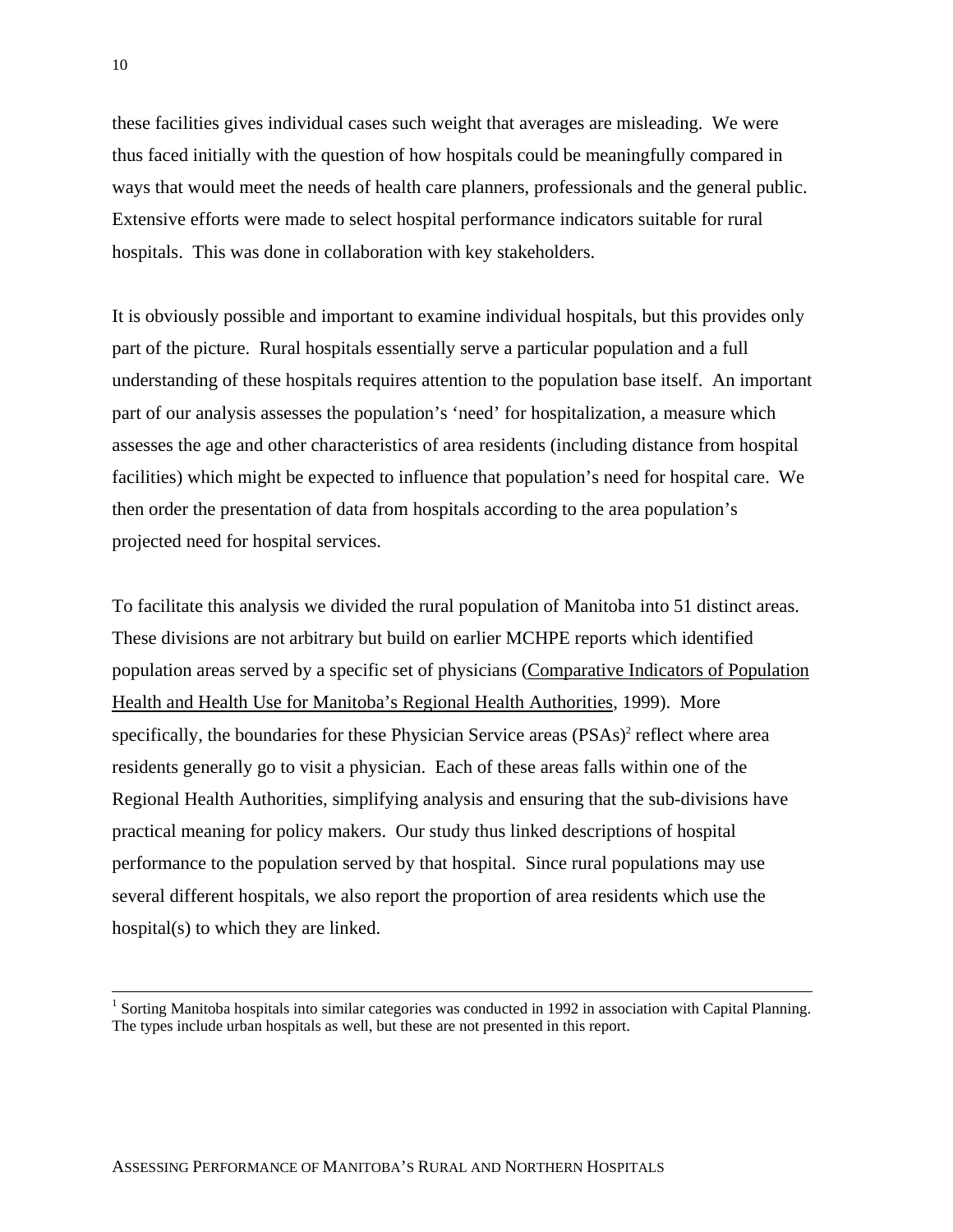In short, we used two different sets of indicators in assessing rural hospitals. One set of indicators focused directly on the population area served by particular hospitals and the other used a set of more traditional perspectives by focusing on the clients of each hospital.

### **2.1 Population Based Indicators:**

Our assessment of rural hospitals begins by looking at the populations served by hospitals and the use these populations make of hospital services. To provide a better perspective on hospital use, we developed a specific indicator that estimated the need a particular area has for hospital services. We compared our estimations of area needs with the actual use area residents made of hospitals and calculated a ratio of use to need. In determining patterns of actual hospital 'use' we identified the average number of hospitalizations per 1000 population in each of the 51 Physician Service Areas for the three year fiscal period on which our analysis is based: 1996-1997, 1997-1998, and 1998-1999.

#### **Need for Hospital Care:**

Hospital use does not necessarily correspond to need. It is important to understand the use of hospitals in light of factors which most people would agree should influence the need for hospital services. Accordingly, we used a model (See Issues in Developing Indicators for Needs Based Funding, 1997) that estimates an area's need for hospital services on the basis of a number of population characteristics, including age, gender, socio-economic status, and health status, all of which have been shown to be associated with a population's need for health care. In addition, this estimate includes relevant information on the area's geographic location –whether the area is beside a major urban centre, is rural, or a northern or isolated area- since where a hospital is located affects residents' options when seeking hospital care. The measure is expressed in terms of the number of hospitalizations needed per 1000 residents (see Appendix II for a discussion of how this model is constructed).

 $2^2$  We recognize that these service areas do not necessarily correspond to the districts which are being created by the RHAs. We will incorporate these new districts into Centre reports as soon as they are finalized. The maps of PSAs included in Appendix V are only rough geographic locations. On occasion, some hospitals serve populations that receive physician services in an area that is not geographically contiguous. For example, Notre Dame Hospital is actually part of the Carman PSA and Birtle is part of Russell.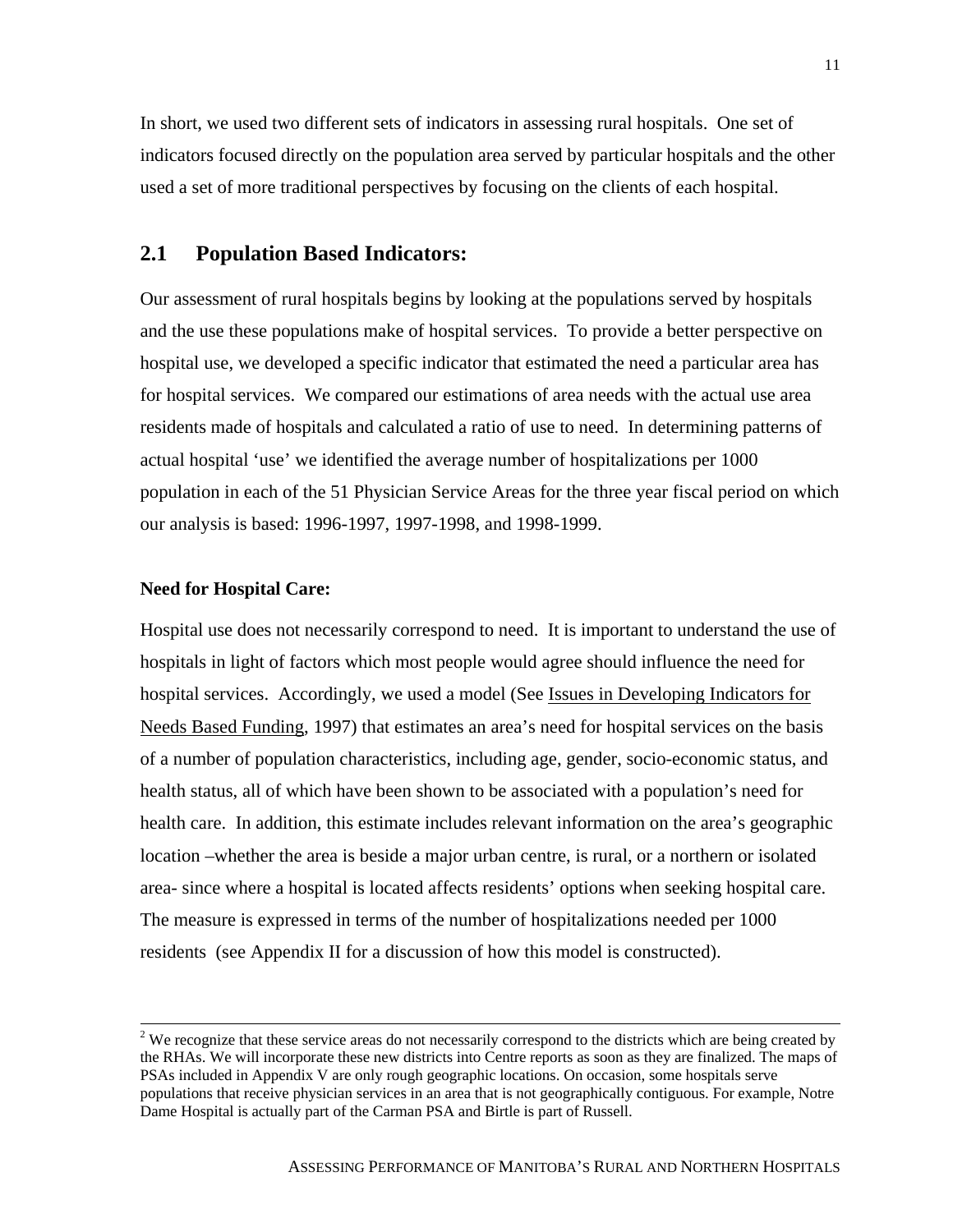The final step in our estimation of an area's hospital needs was to rank order the 51 population areas. We then divided the areas into three equal groups. Areas ranked from 1 to 17 were said to have a 'high need' for hospitalization; areas ranked from 18 to 34 have a 'medium need' and those ranked from 35 to 51 have a 'low need'. These rankings can be seen in Figure 1.

#### **Use Relative to Need Ratio:**

Once we identified the need for hospitalization, the next step was to determine whether the population's use of hospitals was consistent with need. Records of the actual use of hospitals by area residents were calculated (actual hospitalizations per 1000 population) and contrasted with our estimations of the need for hospital services, given the characteristics of that population (estimated hospitalizations per 1000 population). We used this information to create a scale indicating whether the population's use of area hospitals is higher, lower, or the same as projected levels.<sup>3</sup> We again divide the 51 population areas into three different categories: Higher than Expected Use (Use Relative to Need Ratio of 1.1 or more), Use as Expected (Use Relative to Need Ratio between 0.9 and 1.1), and Lower than Expected Use (Use Relative to Need Ratio below 0.9). <sup>4</sup>

Our population measures thus provide us with two measures that we use throughout the analysis: 'Population Need for Hospitals', and the 'Use Relative to Need Ratio'. If area residents are using hospitals in accordance with their expected need (given the age, gender and other characteristics of area residents) a ratio close to '1' would be expected. Figure 2 indicates that there are some areas which vary from this 'expected' range, with residents of Alonsa and Russell being hospitalized much more frequently than expected and Oxford House and East Interlake area residents much less frequently than expected. These patterns of use will be of interest to health care planners and allow questions of hospital use to be discussed in conjunction with area need.

 $\overline{a}$ 

 $3$  Our measures of use include all hospitalizations of area residents, not just those which took place in local hospitals.

 $4 \text{ Using the } 75^{\text{th}}$  and  $25^{\text{th}}$  percentiles would have yielded very similar breakpoints. However, the breakpoints we used seemed more appropriate when the actual scores of each hospital were examined.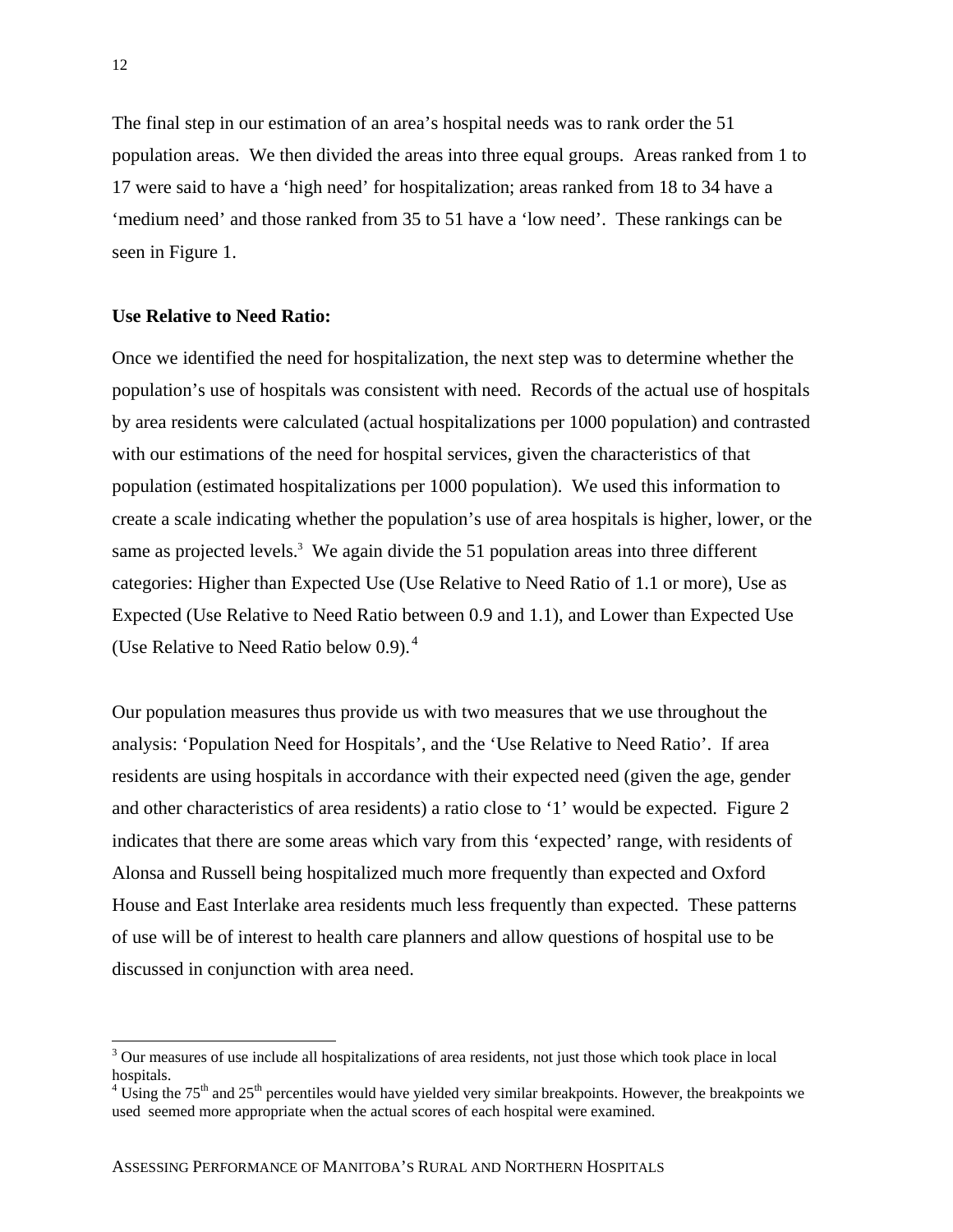# **Figure 1: Need for Hospital Services 1996/97, 1997/98, 1998/99**



ASSESSING PERFORMANCE OF MANITOBA'S RURAL AND NORTHERN HOSPITALS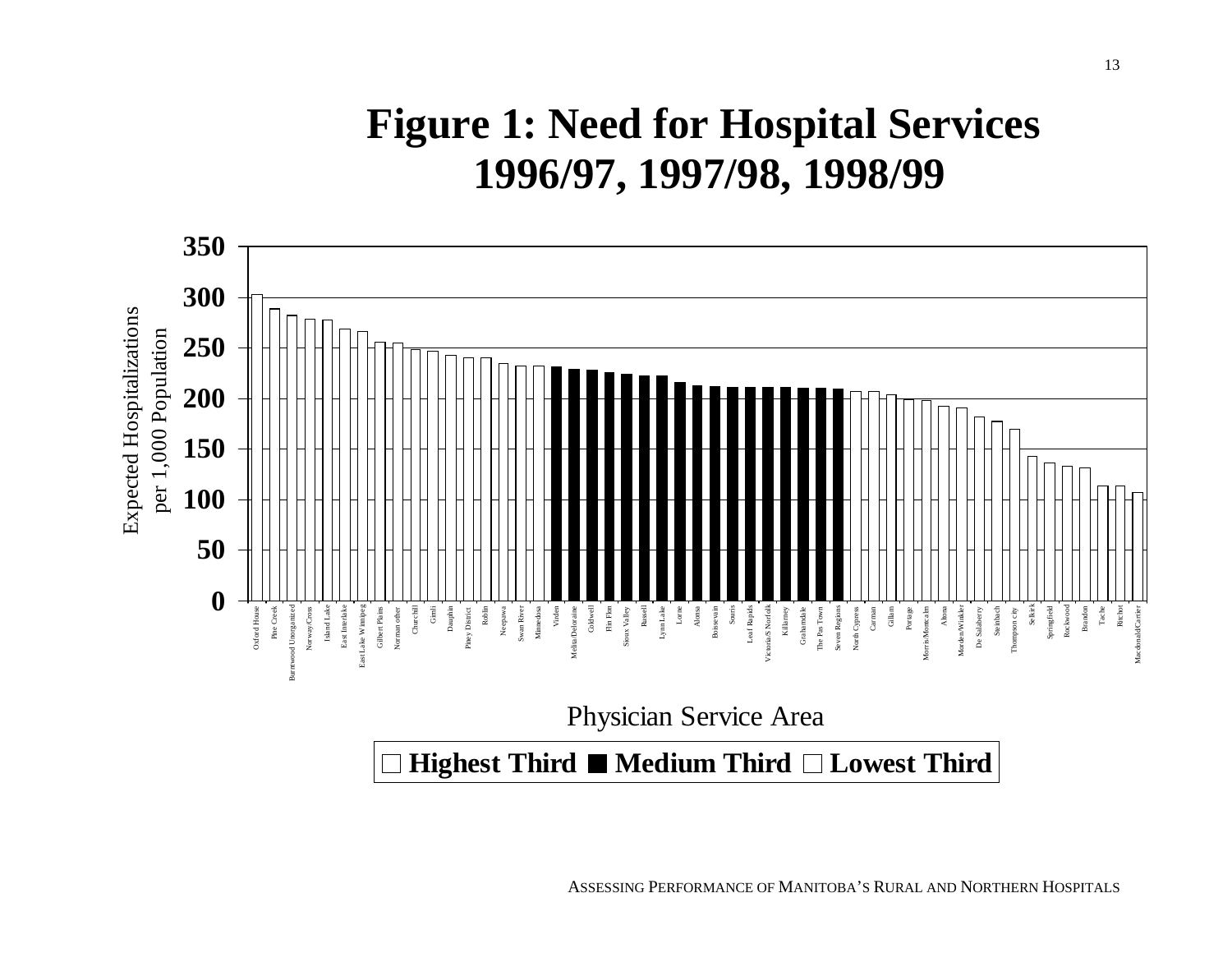## **Figure 2: Use Relative to Need Ratio 1996/97, 1997/98, 1998/99**



ASSESSING PERFORMANCE OF MANITOBA'S RURAL AND NORTHERN HOSPITALS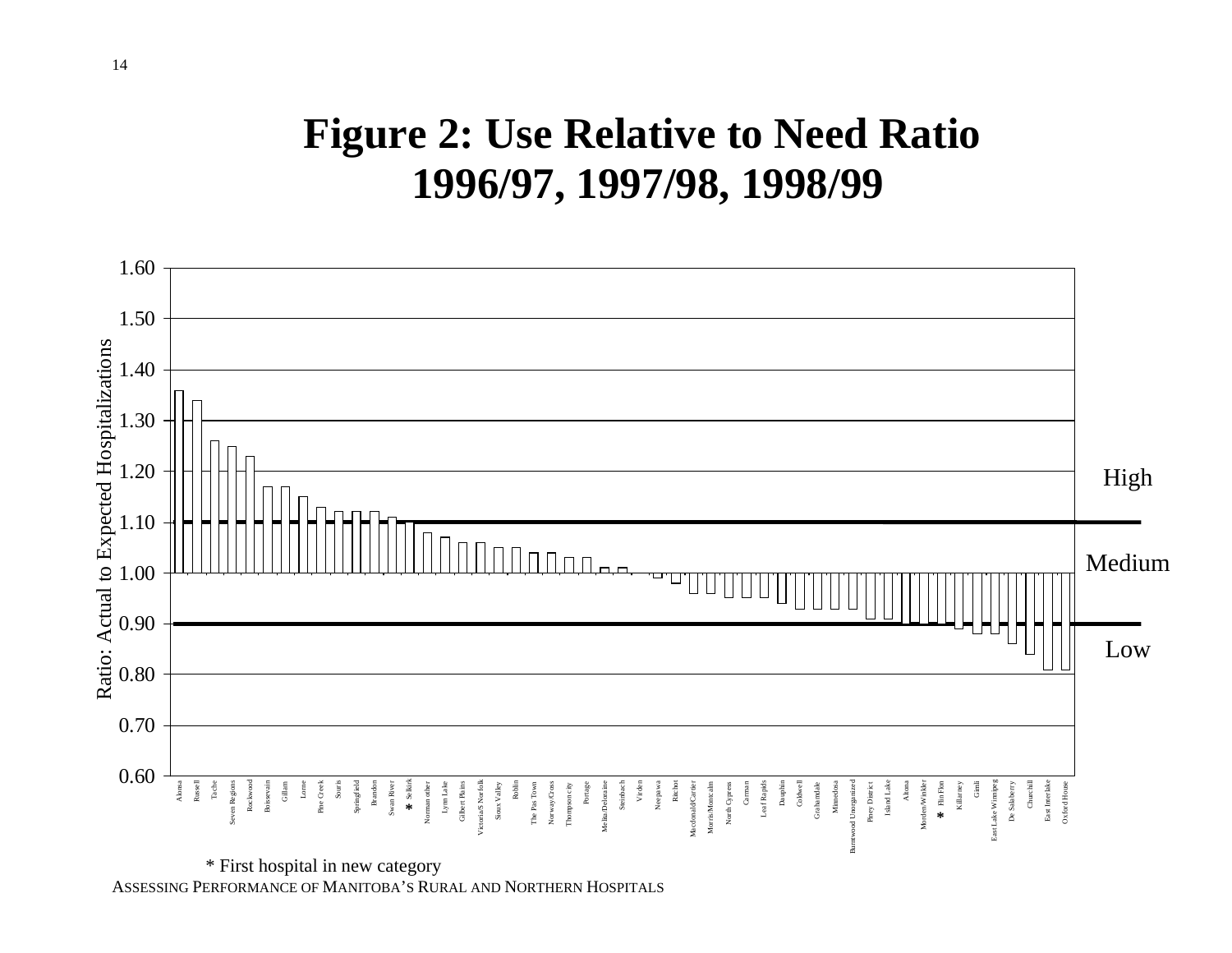### **2.2 Hospital Based Indicators:**

The measures discussed above focused on how populations of different areas use or are expected to use hospitals. While those measures provide important information, it is impossible to assess hospital performance from that perspective alone. We therefore examined hospitals on the basis of the patterns of care they provide. The following characteristics were used: 1- hospital's share of area admissions, 2- intensity of cases treated, 3- discharge efficiency, and 4- occupancy rate. It is important to keep in mind that all hospitalizations may not actually require acute care. As DeCoster et al. found in their "Alternatives to Acute Care" study, "Overall, 33% of days were assessed as requiring Acute care-two of every three days spent by Manitobans receiving acute inpatient hospital care for medical conditions could potentially be treated in a setting other than that of an acute care ward" (1996: 4).

### **Hospital Share of Area Admissions**:

We calculated the proportion of area residents hospitalized during the period who received treatment in the identified hospital. Of course many of the more serious cases receive treatment in Winnipeg hospitals, and other less acute cases also used hospital resources outside their area, so no single hospital accounted for 100% of the hospital stays in its area. Nonetheless, this measure enabled us to assess the degree to which a hospital provides service to its population. Figure 3 provides both the proportion of stays in each area hospital and a ranking of the 68 hospitals on this dimension. As it shows, some hospitals accounted for three-fifths or more of area stays while many others accounted for less than one-tenth. Many factors account for variability on this measure, including how close the hospital is to major urban centres, how many other hospitals are in the area, and how the hospital provides service; thus in interpreting this data it is important to keep in mind the area's Use Relative to Need Ratio and to assess the degree to which the identified hospital may be contributing to the population's pattern of hospital use.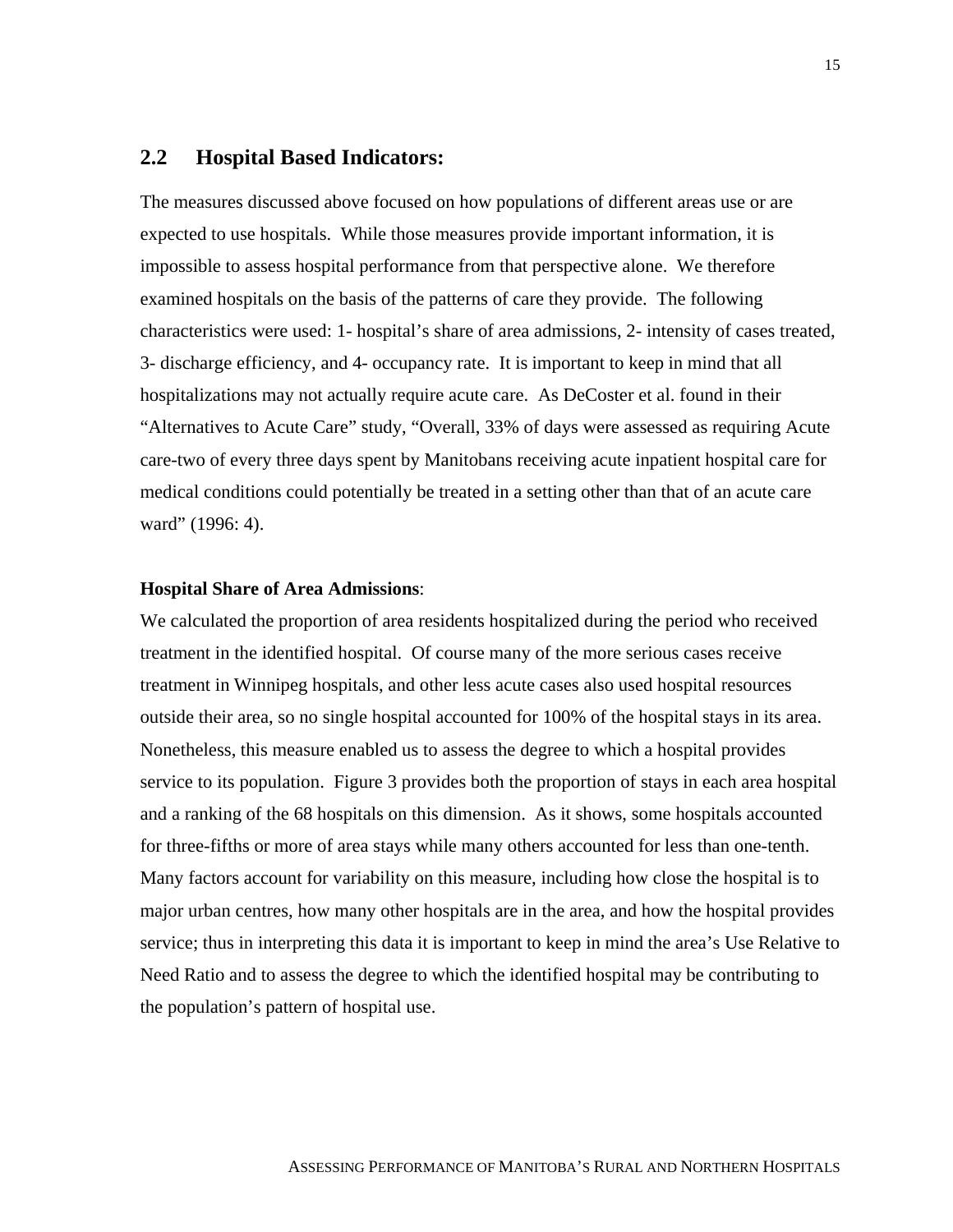# **Figure 3: Hospitalization Share 1996/97, 1997/98, 1998/99**



ASSESSING PERFORMANCE OF MANITOBA'S RURAL AND NORTHERN HOSPITALS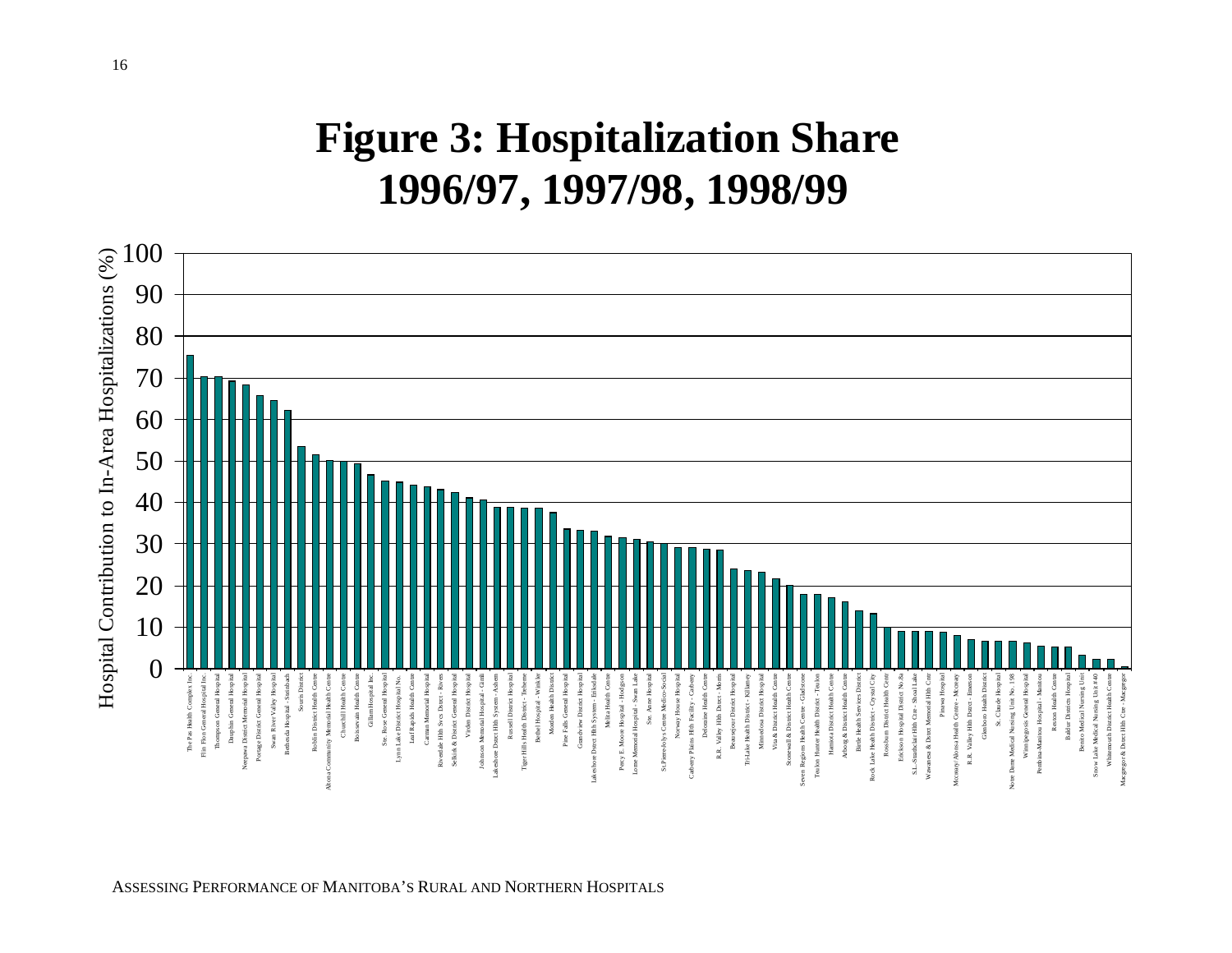### **Intensity of Cases Treated**:

An important indicator of hospital performance is the acuity or intensity of cases treated in a given hospital. This was the most complex part of our measurement construction since previous work has focussed primarily on large hospitals that have a large number of cases. We needed to develop indicators that were reliable, valid and meaningful for rural hospitals. After reviewing previous work in this area and consulting with stakeholders, we constructed an indicator of intensity by combining three characteristics of the care delivered: 1- the percentage of inpatient cases that involved delivery or a surgical procedure, 2- the percentage of cases that had a length of stay greater than one day or which represented a reasonable one day stay (cases admitted just for observation were therefore excluded), and 3- the average complexity score for typical medical cases (measured using RDRG weights). For a full explanation of how this measure was developed see Appendix II.

For purposes of comparison we rank-ordered the 68 hospitals on the combined intensity score and created a scale of intensity with three categories: High intensity (those with Intensity scores above 0.5), Medium intensity (Intensity scores between –0.5 and 0.5), and Low intensity (hospitals with Intensity scores below  $-0.5$ ).<sup>5</sup> Figure 4 presents the intensity score for each hospital.

 $5 \text{ Using the } 75^{\text{th}}$  and  $25^{\text{th}}$  percentiles would have yielded very similar breakpoints. However, the breakpoints we used seemed more appropriate when the actual scores of each hospital were examined. That is, the distances between hospitals at the breakpoint were much wider.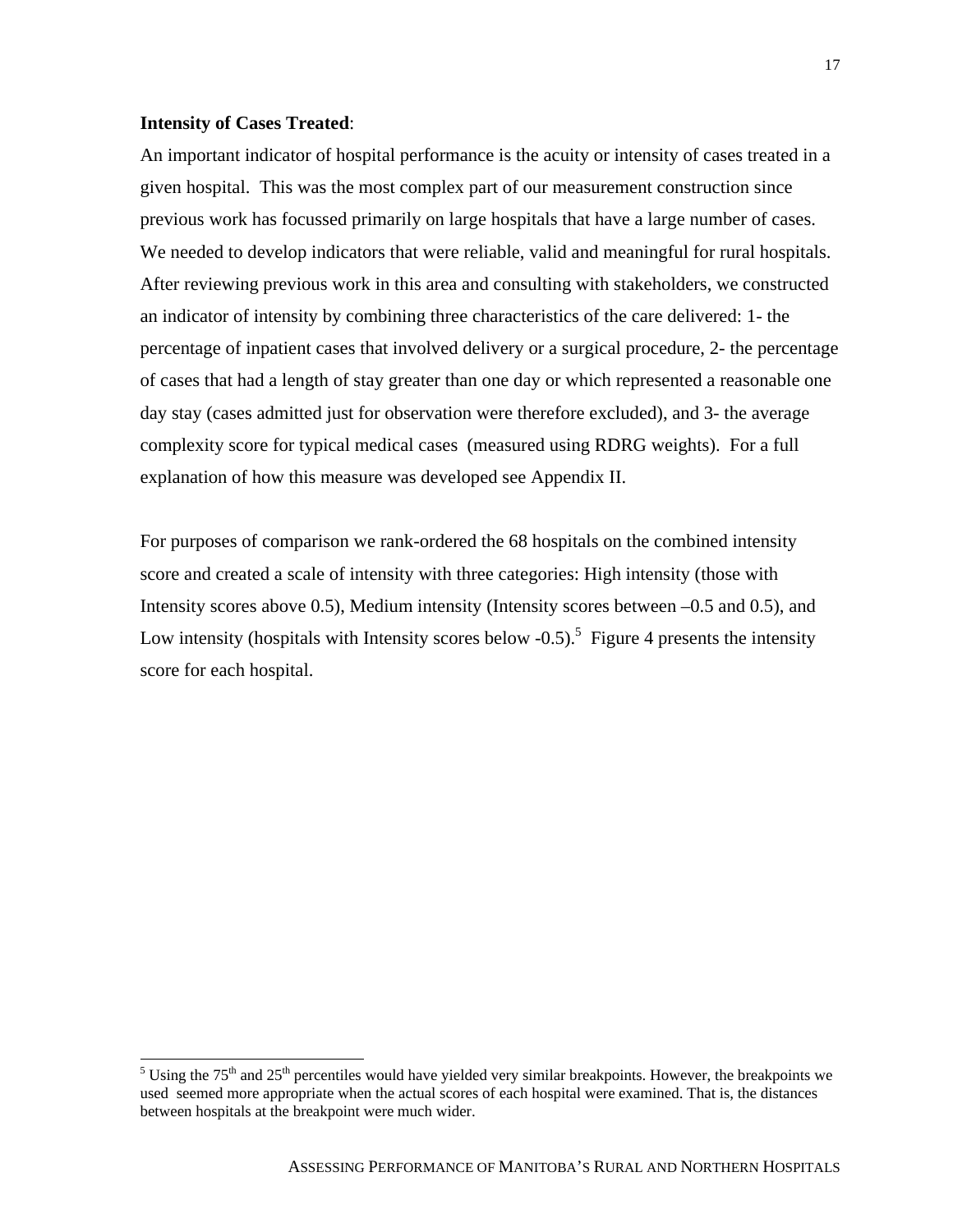# **Figure 4: Intensity 1996/97, 1997/98, 1998/99**



\* First hospital in new category

ASSESSING PERFORMANCE OF MANITOBA'S RURAL AND NORTHERN HOSPITALS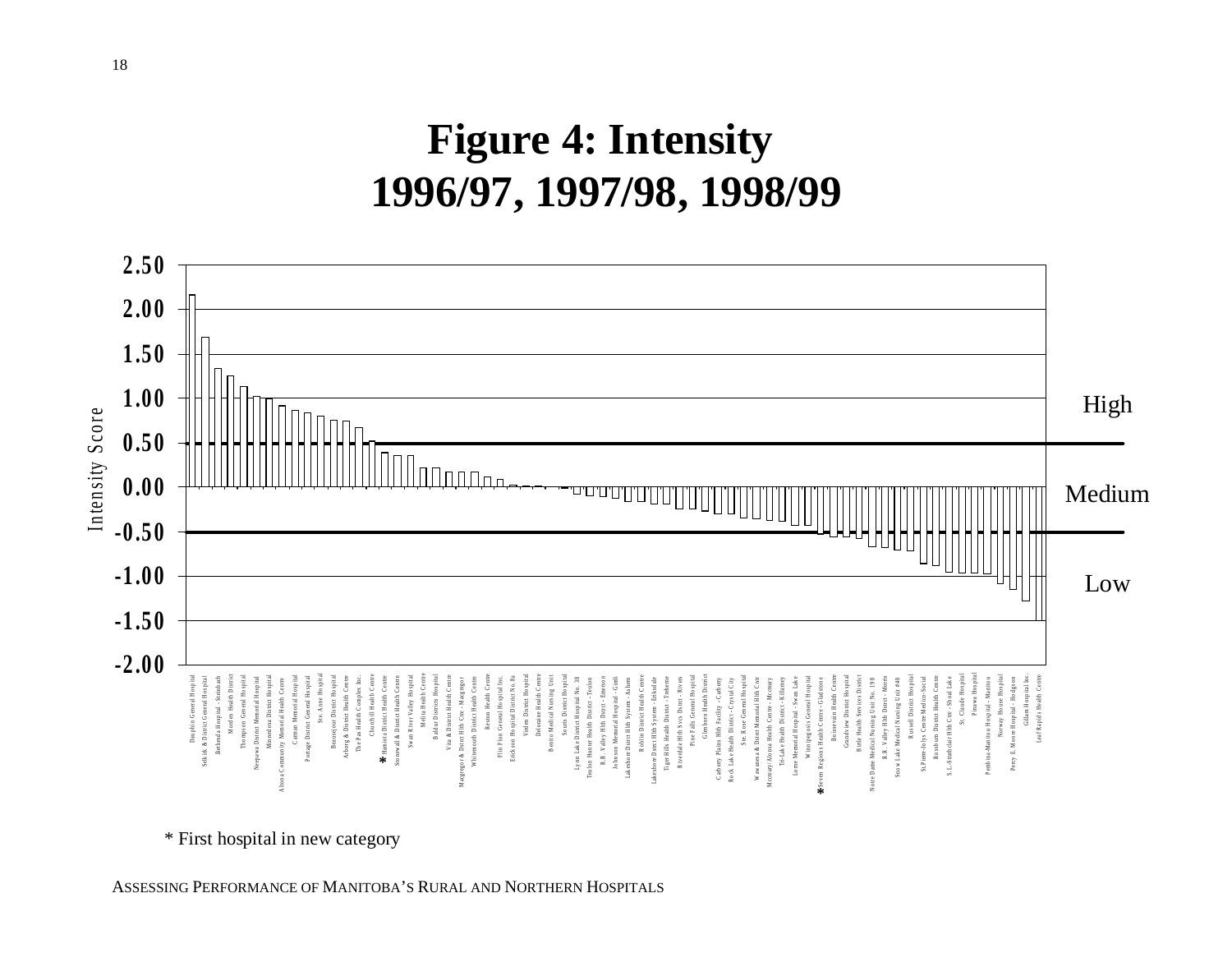#### **Discharge Efficiency:**

One of our key performance indicators is the degree to which hospitals meet general targets for the timely discharge of patients. After taking account of the types of patients treated (age, gender and Treaty First Nation status) we describe how the length of stay of each hospital's patients compared with that expected, given the average Manitoba length of stay for a typical case (using RDRGs). Using statistical techniques, we examined the expected stay and determined the expected length of stay (LOS) for the full set of cases treated. For all cases we then summed the actual number of days of care provided by the hospital and compared it with the total number of days of care they were expected to use. This ratio created a 'discharge efficiency score'. Hospitals with scores greater than one used more hospital days of care than expected given their case mix and were therefore described as less efficient. Those with scores of less than one discharge their patients faster than the average expected for the cases they treat and therefore are considered to be performing at a higher level in discharge efficiency (see Figure 5). Again, our emphasis is making it possible for hospitals to compare their performance with each other so we rank ordered the hospitals. In our presentation we consider hospitals with scores below 0.95 to be 'High' on the discharge efficiency scale, those whose scores fell between 0.95 and 1.05 as 'Medium', and those with scores of 1.05 or higher as 'Low' in discharge efficiency.<sup>6</sup>

 $\frac{6}{6}$  The 75<sup>th</sup> and 25<sup>th</sup> percentiles provide the breakpoints between categories.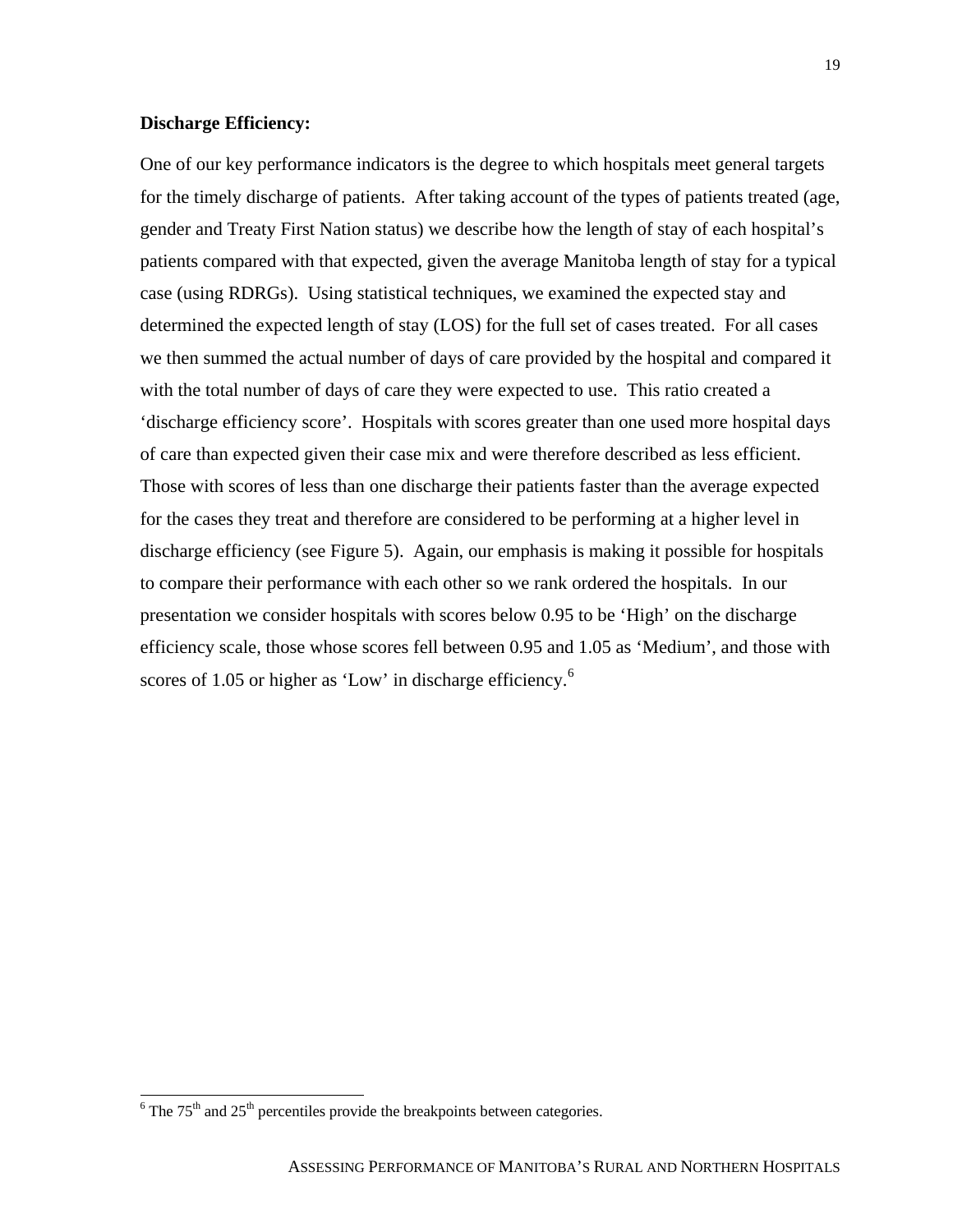# **Figure 5: Discharge Efficiency Ratio 1996/97, 1997/98, 1998/99**



\* First hospital in new category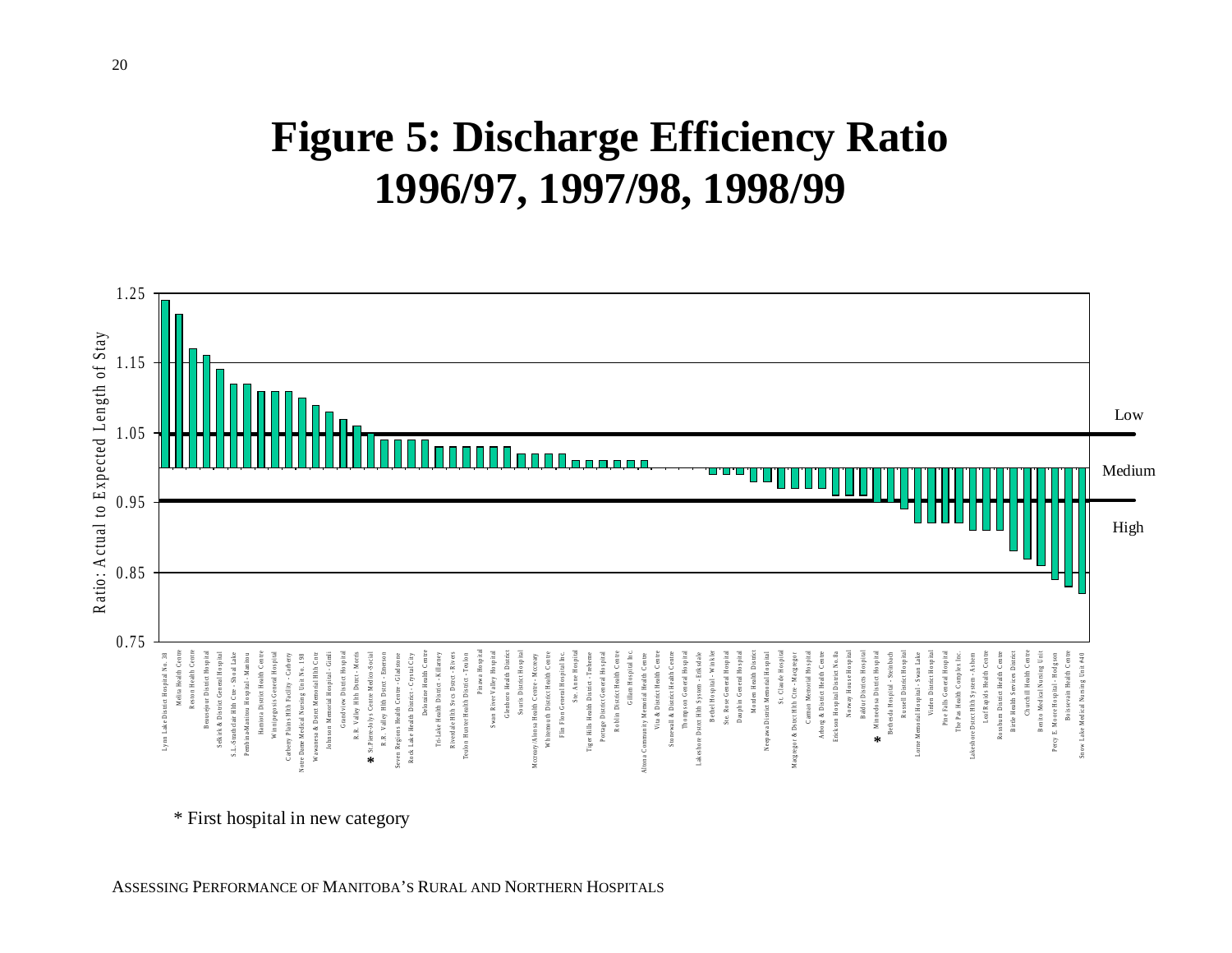This discharge efficiency scale requires careful consideration. Thomas and Guire, in a study of Medicare beneficiaries in Michigan which examined the relationship between LOS and quality of care, concluded that "The relationship is stronger in some conditions, particularly those involving surgery, than others, but it appears that in all conditions poor quality is associated with longer LOSs" (1997: 504). However, this measure is also best understood in the context of the other measures of hospital performance. For instance, does a hospital achieve a high level of discharge efficiency by hospitalizing many more patients than would be expected relative to the need of area residents, indicating that is hospitalizing people who may not need to be treated in hospital. This would make it possible to discharge patients more rapidly than hospitals that are only admitting very sick patients.

Theoretically, it might be easier for hospitals treating cases of lower intensity to achieve better scores on our discharge efficiency measure. *However, we found no statistically significant relationship between our intensity and discharge efficiency measures.*

#### **Occupancy Rate:**

 $\overline{a}$ 

Our final indicator is one of the more standard measures used to compare hospitals, namely the degree to which hospital beds are full. This is a very straightforward indicator. Based on Manitoba Health's Bed count and hospital discharge data, we determined the average proportion of beds in each hospital that were filled throughout the three year period, in other words the hospital's 'Occupancy Rate' (Number of Beds Occupied/ Number of Beds).<sup>7</sup> As Figure 6 reveals, there was substantial variation in occupancy rates. Some hospitals had rates in excess of 70% while others filled only about one-third of their beds. Throughout the analysis we present the actual Occupancy Rates as well as an indication of where the hospital ranked out of 68. As with our other hospital specific measures, it is important to compare the information derived from this measure with that derived from others. It is possible that higher rates of occupancy may indicate 'over-servicing' or inefficient discharges rather than

<sup>&</sup>lt;sup>7</sup> We attempted to further validate our occupancy rate data by asking the CEO's of each RHA to confirm the numbers. In most cases the numbers were identical, in a few cases the variation was by only one percentage point (likely due to the way in which the numbers for each year were rounded), and in a handful of cases there were larger discrepancies. In the tables that follow we indicate those hospitals that report occupancy rates varying from those we calculated by more than one percentage point. To ensure comparability in the analysis we report only the figures calculated from the hospital discharge abstracts in the text.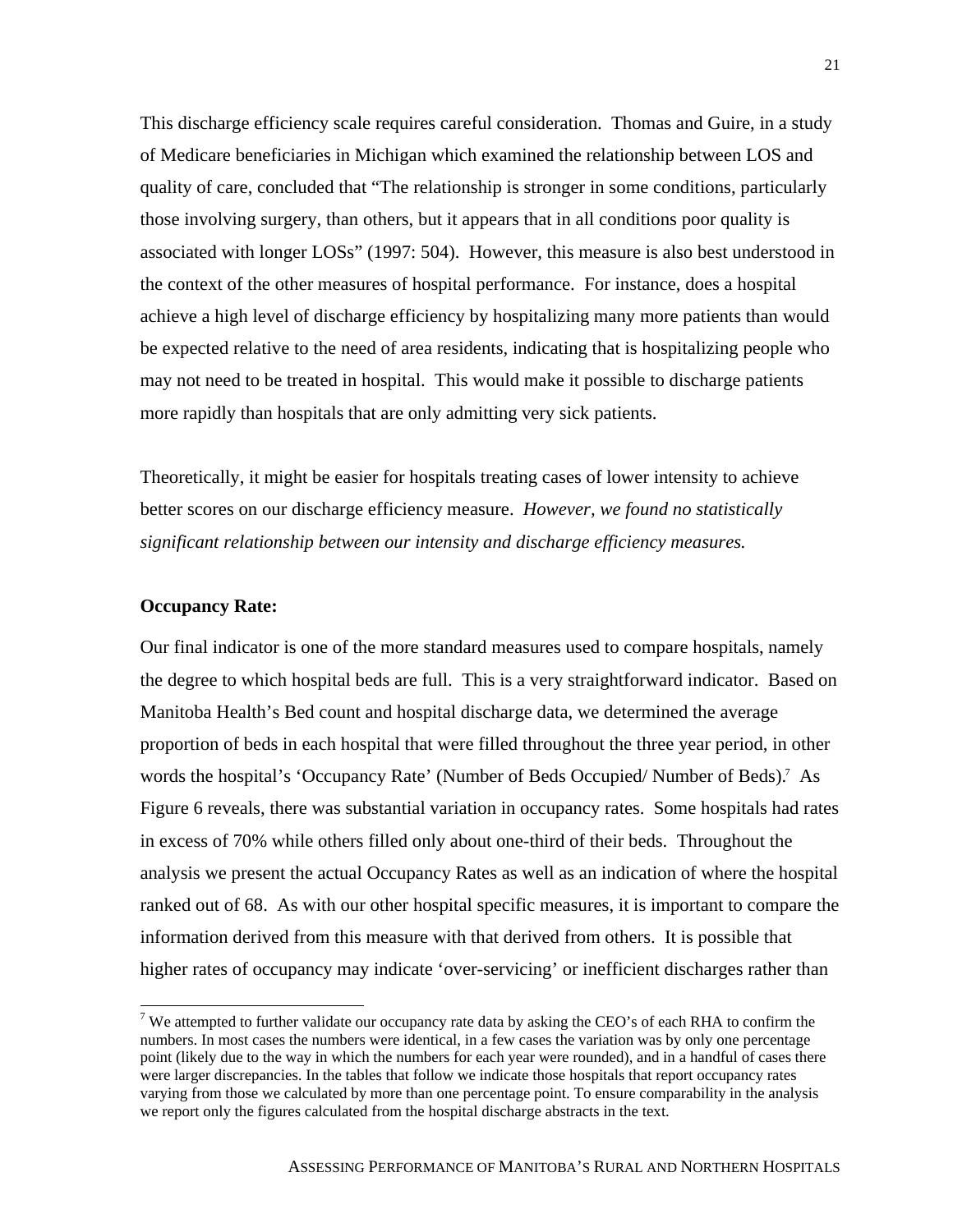an appropriate use of hospitals reflecting the needs of area residents. Alternatively, it may indicate that an area has an appropriate number of beds to respond to population need.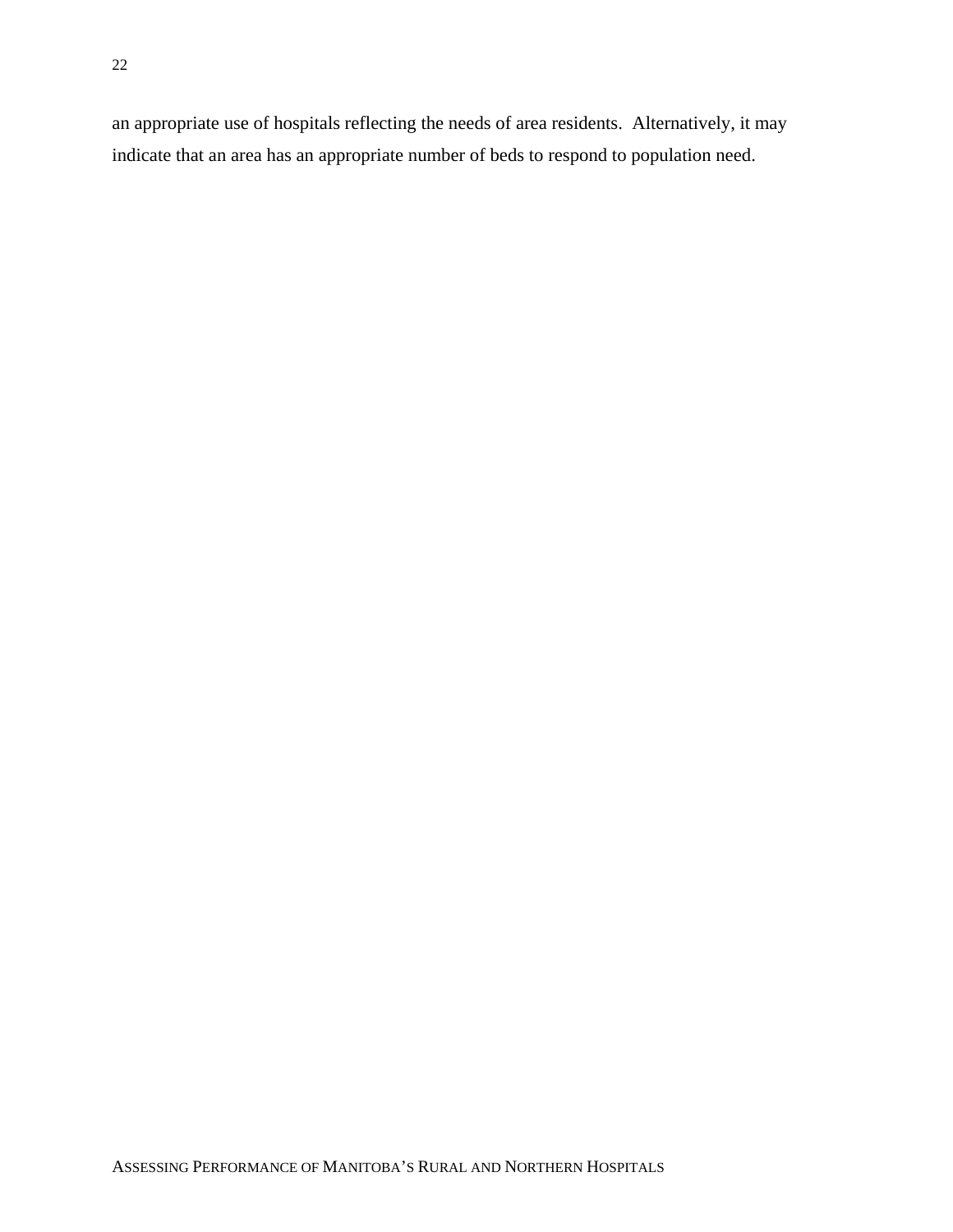# **Figure 6: Occupancy Rate 1996/97, 1997/98, 1998/99**



ASSESSING PERFORMANCE OF MANITOBA'S RURAL AND NORTHERN HOSPITALS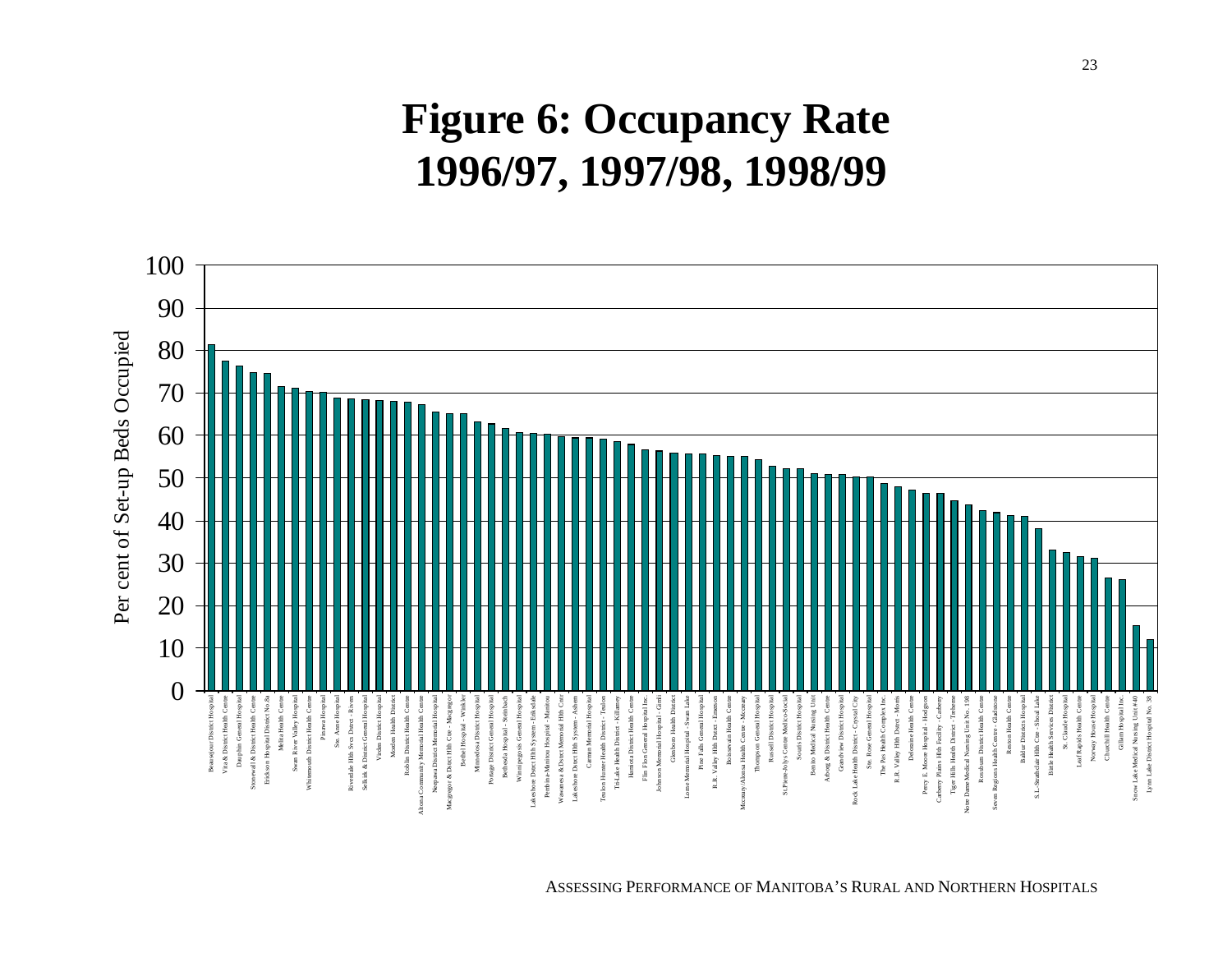### 3. INTERPRETING HOSPITAL PERFORMANCE INDICATORS:

We use all six of the indicators described above (Population Need for Hospitalization, Use Relative to Need Ratio, Hospital Share of Area Hospitalizations, Intensity of Cases treated, Discharge Efficiency, and Hospital Occupancy Rates) in our description of rural hospital performance. It is important to keep in mind that our measures were not designed to indicate whether hospitals are providing outstanding or poor service to their patients or their areas. Rather they enable hospitals to see where they rank in comparison to all other hospitals, to other hospitals within their RHA and to other hospitals of the same type, on a range of indicators. They also enable planners to paint a picture of the role a rural hospital is playing by putting together material from the combination of indicators.

These indicators (and the associated rankings of institutions) will suggest questions that regional policy makers may wish to address, including: why is a particular population's use of hospitals incongruent with its projected need; why are some hospitals so infrequently used; why do some hospitals deal essentially with low intensity cases, and why do some hospitals keep patients longer than expected? These rankings should also be useful in identifying institutions from which other hospitals in the area can learn: do hospitals which attract a reasonably high share of local area residents do things differently? Do hospitals which score well on the discharge efficiency measure (assuming they treat a reasonably high intensity population and serve a population which is hospitalized no more frequently than expected) have admission and discharge patterns which might be emulated? Confronting these issues should contribute to improved hospital performance and to more rational resource allocation. For example, policy makers may wish to consider how much of their scarce resources should be directed to hospitals which serve areas of low need, are used relatively infrequently, contribute little to area hospitalizations, treat relatively minor cases, score relatively poorly in discharge efficiency and have low occupancy rates. The indicators we use allow such assessments to be made and enhance the accountability of hospitals to both RHAs and the populations they represent. To enhance the practical significance of our measures we provide an examination which looks initially at each RHA, then focuses on hospitals of the same type and finally presents portraits of individual hospitals.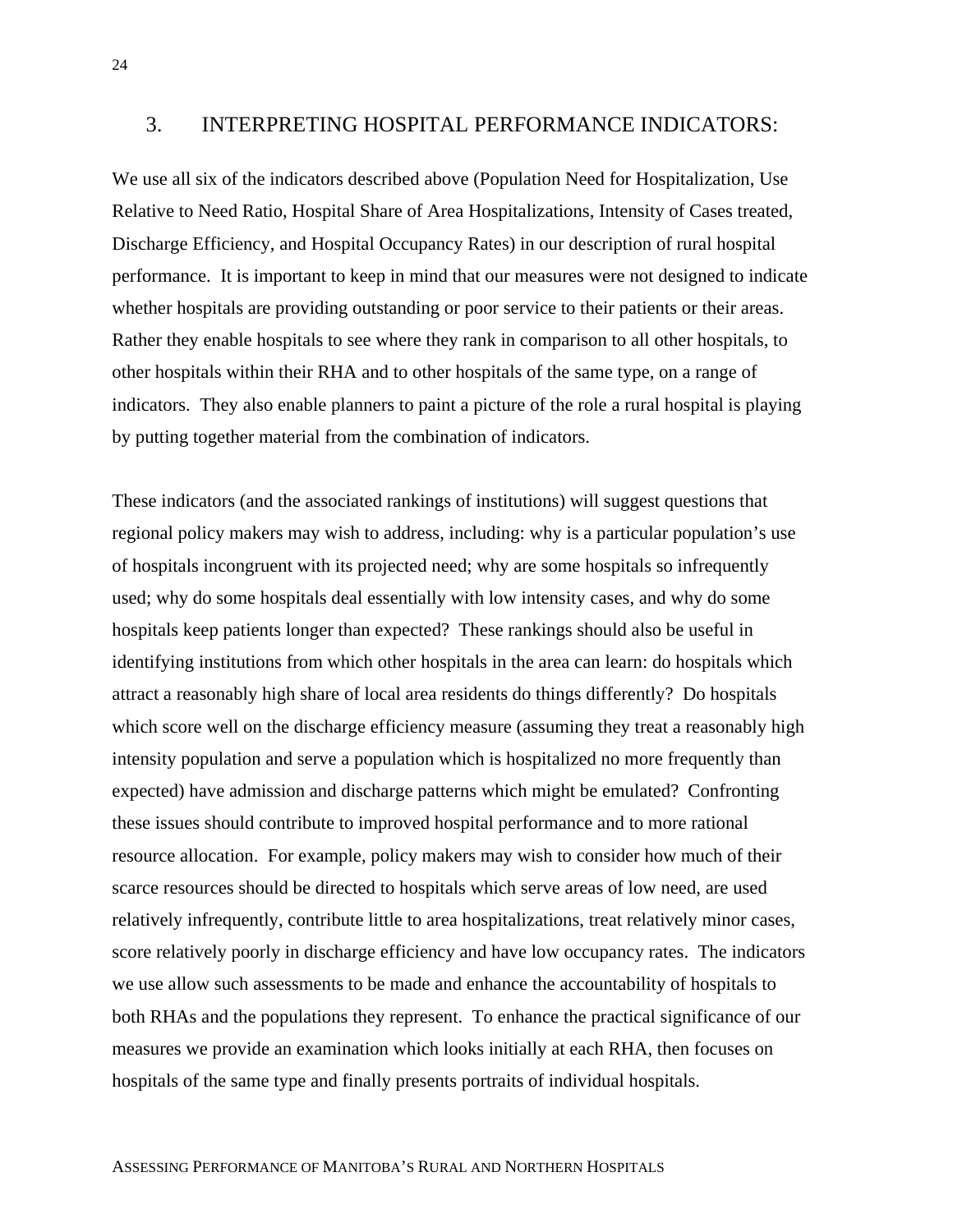### 4. EXAMINATION BY REGIONAL HEALTH AUTHORITY:

This section presents a compilation of hospital profiles for each RHA, in tabular, graphical and text format. This perspective facilitates an understanding of how the combination of hospitals in a given RHA is functioning in several key areas. It does not provide a complete picture of all of the factors that need to be considered by RHAs in evaluating the roles played by rural hospitals, but it does provide perspective on several critical issues. We begin our RHA overviews with a brief description that indicates the number of hospitals and beds it contains, as well as its Physician Service areas, beds per 1000 population, health status, and the share of hospital separations which occur within the RHA. The RHAs are ordered according to premature mortality rates with the regions with the highest premature mortality rates presented first.<sup>8</sup> Profiles of each hospital are presented in a subsequent section.

### **4.1 Churchill RHA**

 $\overline{a}$ 

1 hospital with 31 set-up beds serving a population of 1058 and 1 Physician Service Area<sup>9</sup>: Churchill

Beds per 1000: 29.30 Population the least healthy in province<sup>10</sup> % of hospital separations from regional hospitals: 50

1 of 10 Intermediate Rural Hospitals

<sup>&</sup>lt;sup>8</sup> The Premature Mortality Rates are 1991-1995 figures and are taken from Black, Roos, Fransoo and Martens, Health and Health Care use for Manitoba's Regional Health Authorities, 1999: 18.

 $\rm{P}$ Beds per 1000 were calculated by dividing the number of set-up beds for 1998-1999 by the population assigned to each RHA as of 31 March 1999 and multiplying by 1000. The beds per 1000 will therefore differ from the numbers reported in Black, Roos, Fransoo and Martens, Health and Health Care use for Manitoba's Regional Health Authorities, 1999: 132. Physician Service Areas (PSAs) are listed only if they contain a hospital.

<sup>&</sup>lt;sup>10</sup> Health descriptions of RHAs are taken from Black, Roos, Fransoo and Martens, Health and Health Care use for Manitoba's Regional Health Authorities, 1999.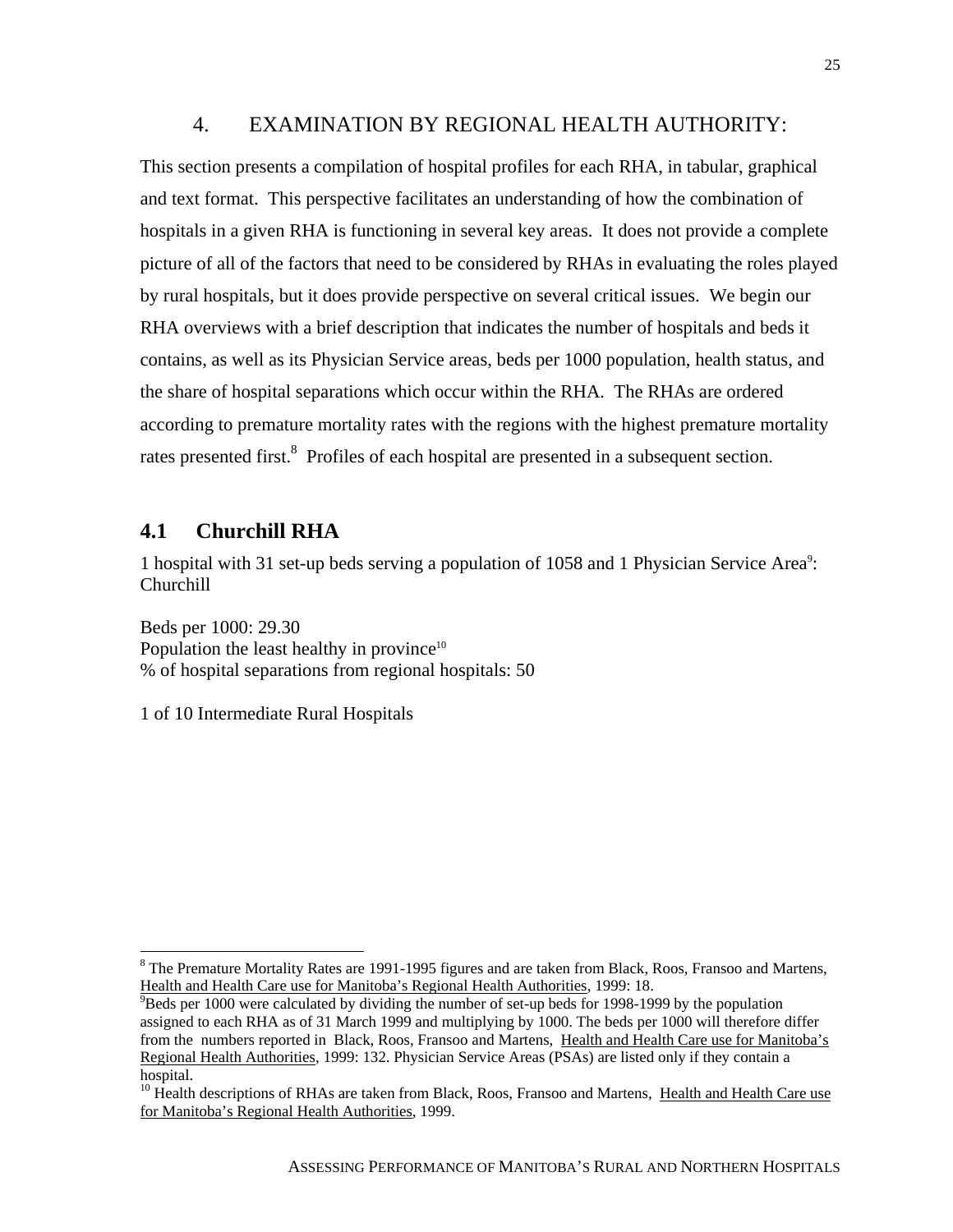|                                         |       |                           | Population Based <sup>11</sup><br><b>Hospital Specific Indicators</b> |                                     |                                   |            |                         |                   |
|-----------------------------------------|-------|---------------------------|-----------------------------------------------------------------------|-------------------------------------|-----------------------------------|------------|-------------------------|-------------------|
| Hospital                                | Type  | Physician<br>Service Area | Need                                                                  | Use<br>Relative<br>to Need<br>Ratio | Share of Area<br>Hospitalizations | Intensity  | Discharge<br>Efficiency | Occupancy<br>Rate |
| <b>CHURCHILL</b><br><b>Overall Rank</b> | $IR*$ | CHURCHILL                 | High<br>10                                                            | .84<br>49                           | 50%<br>12                         | High<br>16 | High                    | 27%<br>65         |
| Rank in Type                            |       |                           |                                                                       |                                     |                                   |            |                         | 10                |

**Table 1: Hospital Profiles Churchill RHA**

\*MR refers to Major Rural, IR to Intermediate Rural, SR to Small Rural, SMU to Small Multi-Use, and NI to Northern and Isolated.

Churchill has one hospital – classified as an Intermediate Rural Hospital – that serves the Churchill RHA and a dispersed population farther north. For purposes of this project, only the RHA population was considered for the population-based indicators.

The Churchill Hospital serves a high need population  $(10<sup>th</sup>$  out of the 51 PSAs). This population is hospitalized less frequently than expected with a Use Relative to Need Ratio .84, 16% below the expected ratio. Overall, the population ranks  $49<sup>th</sup>$  out of the 51 population areas studied on this dimension.

Given that it is the sole provider of hospital care for the RHA, the Churchill Hospital accounts for 50% of all RHA hospitalizations, ranking  $12<sup>th</sup>$  in the province<sup>12</sup> in terms of the percentage of the population it captures. It provides services that are of relatively high intensity, ranking  $16<sup>th</sup>$  in the province and  $6<sup>th</sup>$  among its peer group of Intermediate Rural Hospitals. Discharge efficiency, as reflected by use of hospital days, is high, ranking  $5<sup>th</sup>$  in the province; this likely is related to the short stays that occur in northern hospitals. Occupancy rate in the hospital is extremely low at 27%, suggestive of considerable excess capacity.<sup>13</sup>

 $\overline{a}$ 

 $11$  In the tables and figures that follow it is important to keep in mind that the population based measures refer to the population area in which a hospital is located, rather than to the hospital itself. A high use relative to need ratio may not indicate that a particular hospital is admitting more patients than expected. Instead, it indicates that the population in the area where the hospital is located are using more hospital services than expected. Those services can be in any hospital.

 $12$  References to provincial rankings apply only to the 68 rural and northern hospitals.

<sup>&</sup>lt;sup>13</sup> Occupancy rates are based on all patients admitted to the hospital including out of area residents.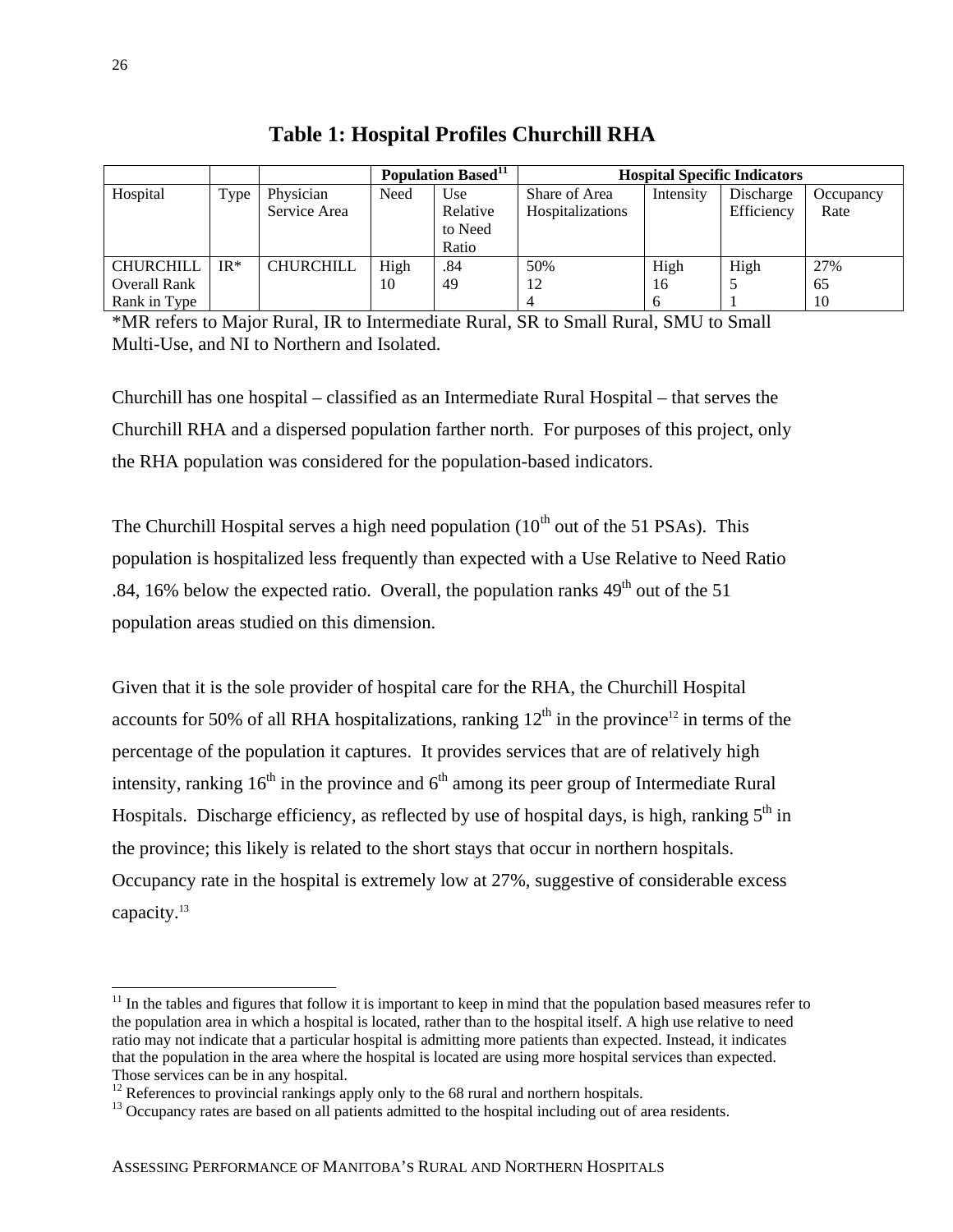Churchill therefore has a single hospital, serving a high need RHA population. Despite evidence of excess capacity, residents are not overserviced. The Churchill Hospital has a good capture rate and provides relatively high intensity services in an efficient manner.

# **Map 1: Location of Acute Care Hospitals in Manitoba - Northern MB, Churchill**

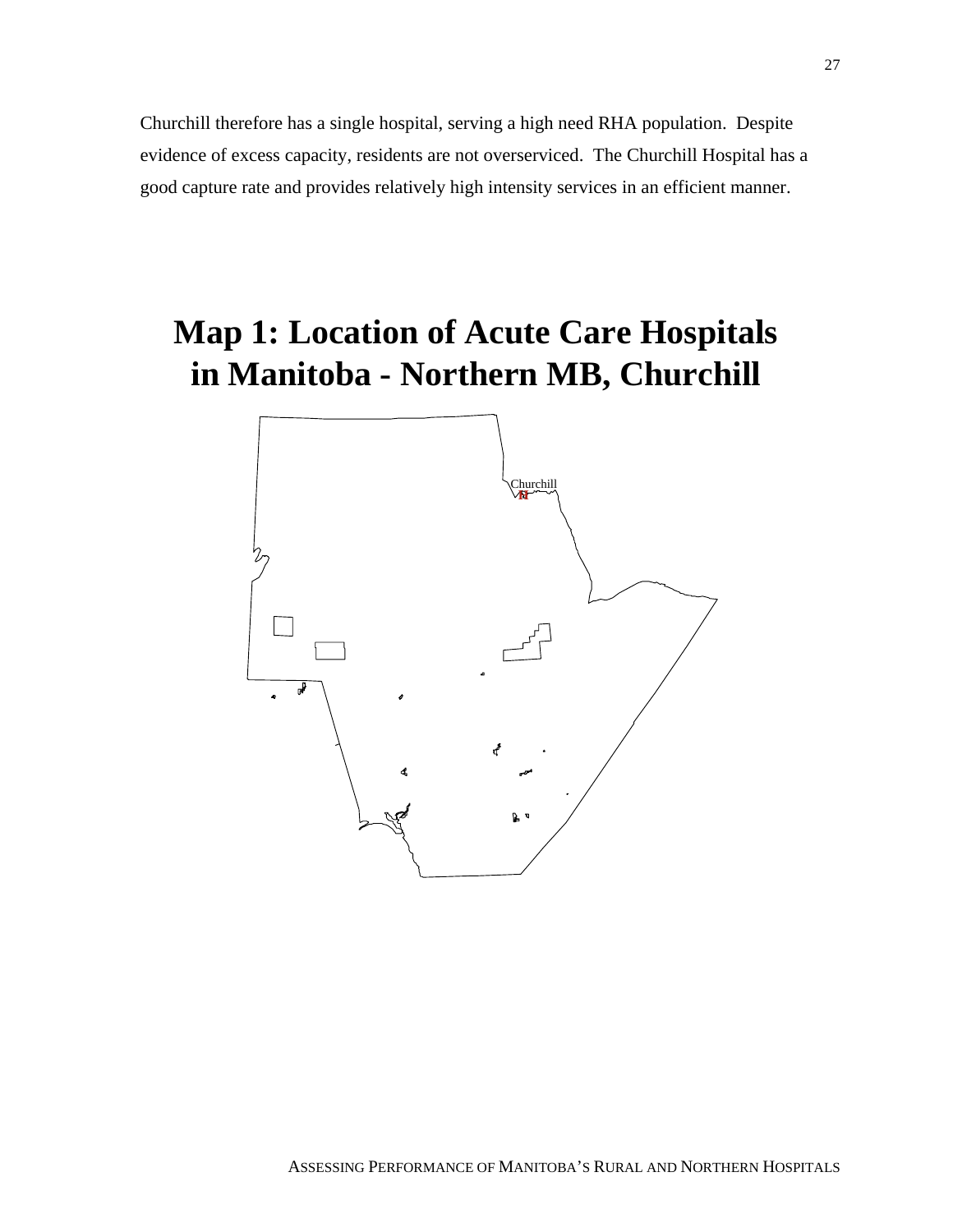



**Figure 8: Intensity - Churchill 1996/97, 1997/98, 1998/99**

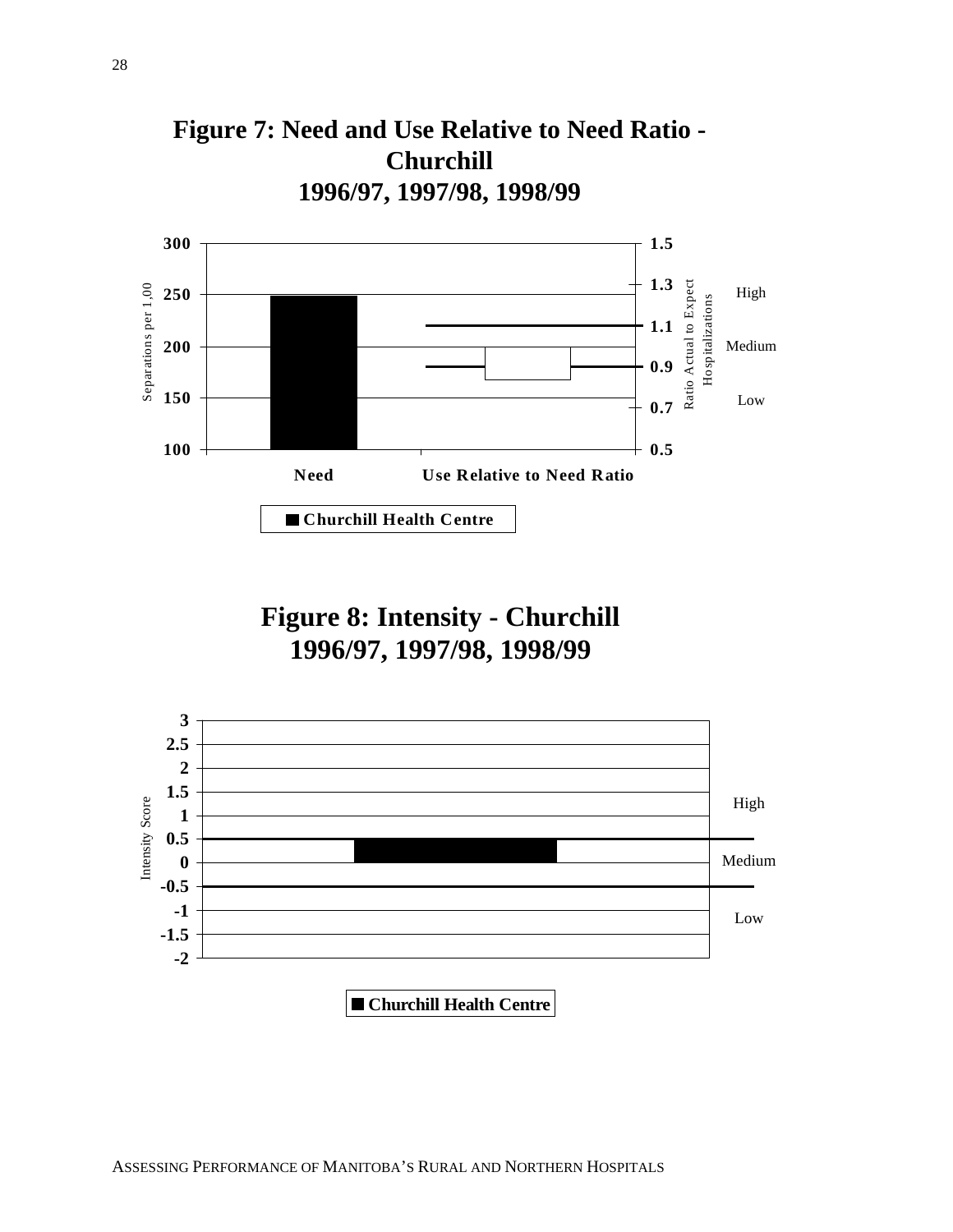





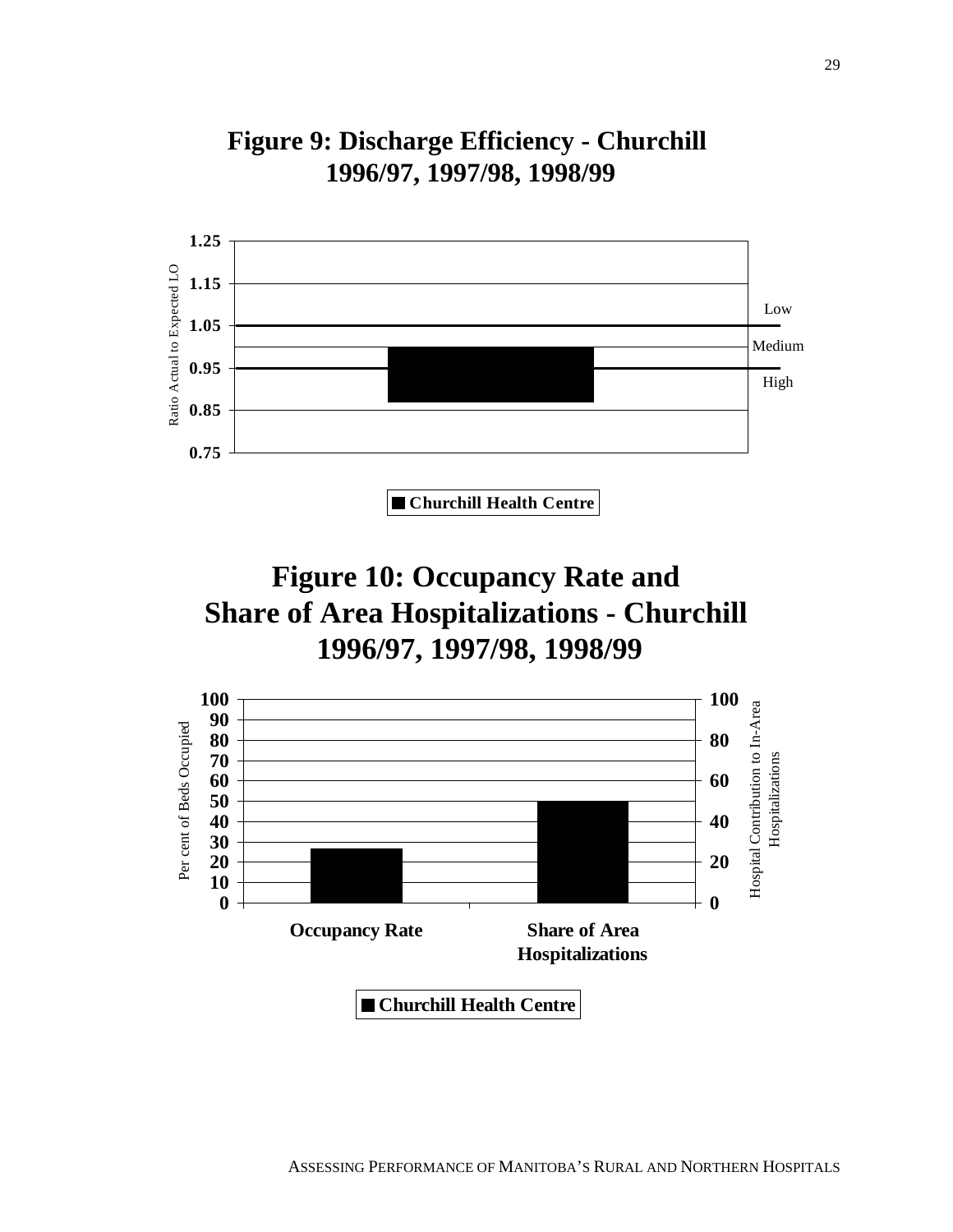#### **4.2 Norman RHA**

3 hospitals with 134 set-up beds serving population of 25,459 and 2 Physician Service Areas: The Pas and Flin Flon

Beds per 1000: 5.30 Population among the least healthy in province % of hospital separations from regional hospitals: 76

2 of 10 Major Rural Hospitals 1 of 5 Northern Isolated Hospitals

|                     |           |              | <b>Population Based</b> |          | <b>Hospital Specific Indicators</b> |           |            |           |  |
|---------------------|-----------|--------------|-------------------------|----------|-------------------------------------|-----------|------------|-----------|--|
| Hospital            | Type      | Physician    | Need                    | Use      | Share of Area                       | Intensity | Discharge  | Occupancy |  |
|                     |           | Service Area |                         | Relative | Hospitalizations                    |           | Efficiency | Rate      |  |
|                     |           |              |                         | to Need  |                                     |           |            |           |  |
|                     |           |              |                         | Ratio    |                                     |           |            |           |  |
| Flin Flon           | <b>MR</b> | Flin Flon    | Medium                  | .90      | 70%                                 | Medium    | Medium     | 57%       |  |
| Overall Rank        |           |              | 21                      | 44       |                                     | 26        | 39         | 32        |  |
| Rank in Type        |           |              |                         |          |                                     | 10        | 8          | 8         |  |
| <b>Snow Lake</b>    | NI        | Flin Flon    | Medium                  | .90      | 2%                                  | Low       | High       | 15%       |  |
| <b>Overall Rank</b> |           |              | 21                      | 44       | 66                                  | 57        |            | 67        |  |
| Rank in Type        |           |              |                         |          | 5                                   | 2         |            | 4         |  |
| The Pas             | <b>MR</b> | The Pas      | Medium                  | 1.04     | 75%                                 | High      | High       | 49%       |  |
| Overall Rank        |           |              | 33                      | 21       |                                     | 15        | 10         | 49        |  |
| Rank in Type        |           |              |                         |          |                                     | 8         |            | 10        |  |

#### **Table 2: Hospital Profiles Norman RHA14**

MR refers to Major Rural, IR to Intermediate Rural, SR to Small Rural, SMU to Small Multi-Use, and NI to Northern and Isolated.

Norman has three hospitals contained within two PSAs. Two of these hospitals function as Major Rural Hospitals, and the other is a Northern Isolated hospital. All three hospitals serve populations with a medium level of *need* for health care, with The Pas serving a relatively lower need population than the other two (it serves a PSA ranking  $33<sup>rd</sup>$  on the need indicator in comparison to a PSA ranking of  $21<sup>st</sup>$  for Flin Flon and Snow Lake). The populations served by these hospitals are all using hospital services at close to expected levels.

 $\overline{a}$ 

 $14$  See Figures 11-14 which display the results for the hospitals in the RHA for all indicators.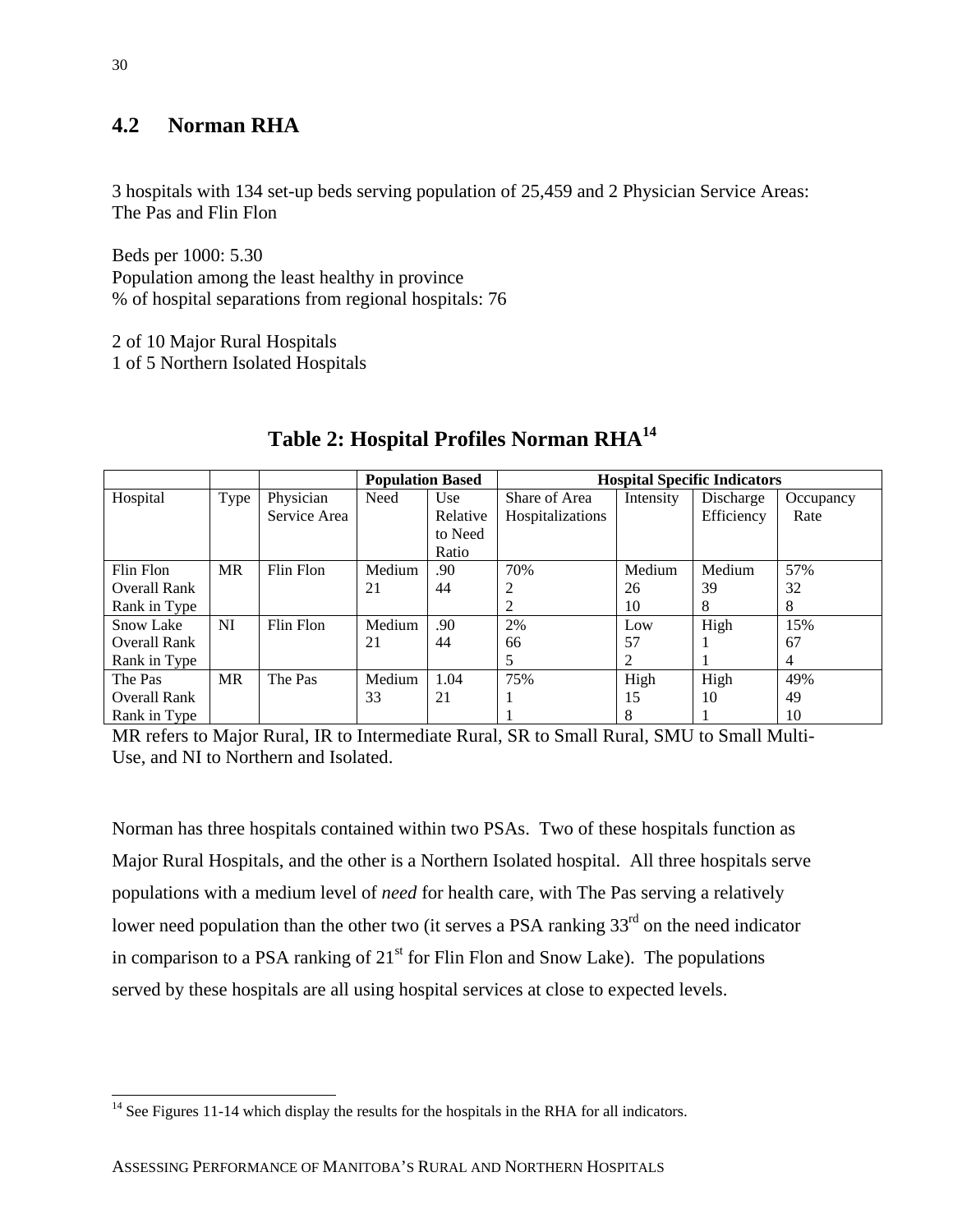Both Flin Flon and The Pas provide over 70% of area hospitalizations, representing the first and second highest provincial capture rates for the populations they serve. In contrast, Snow Lake only provides 2% of the hospital services that the PSA population receives – one of the lowest capture rates in the province.

The level of intensity of services provided by The Pas hospital appears to be relatively high, ranking  $15<sup>th</sup>$  in the province. However, a different perspective is provided when considering its function in comparison to other Major Rural Hospitals; in this comparison it ranks low in the intensity of services it provides  $(8<sup>th</sup>$  out of 10 Major Rural Hospitals). The other two hospitals also provide fairly low intensity services. Flin Flon ranks  $26<sup>th</sup>$  in the province in intensity of services provided, and provides the lowest intensity services in its peer group of ten Major Rural Hospitals. Snow Lake provides low intensity services, ranking  $57<sup>th</sup>$  overall, but  $2<sup>nd</sup>$  in its peer group of five Northern Isolated Hospitals.

Discharge efficiency is relatively high, related to short stays that occur in northern hospitals. Snow Lake has the shortest hospital stays in the province, while The Pas ranks  $10<sup>th</sup>$  and Flin Flon ranks  $39<sup>th</sup>$  (or  $8<sup>th</sup>$  in its category of ten Major Rural Hospitals). Occupancy rates for hospitals in the Norman RHA are very low, ranging from 15 to 57 percent, suggesting that there is considerable excess capacity in the Norman RHA hospital system.

In summary, Norman's two Major Rural Hospitals and one Northern Isolated Hospital provide hospital care that is fairly low in intensity to a population with an intermediate need for care. Discharge efficiency, as indicated by appropriate stays, is high and there appears to be considerable excess capacity in the hospital system, as evidenced by occupancy rates.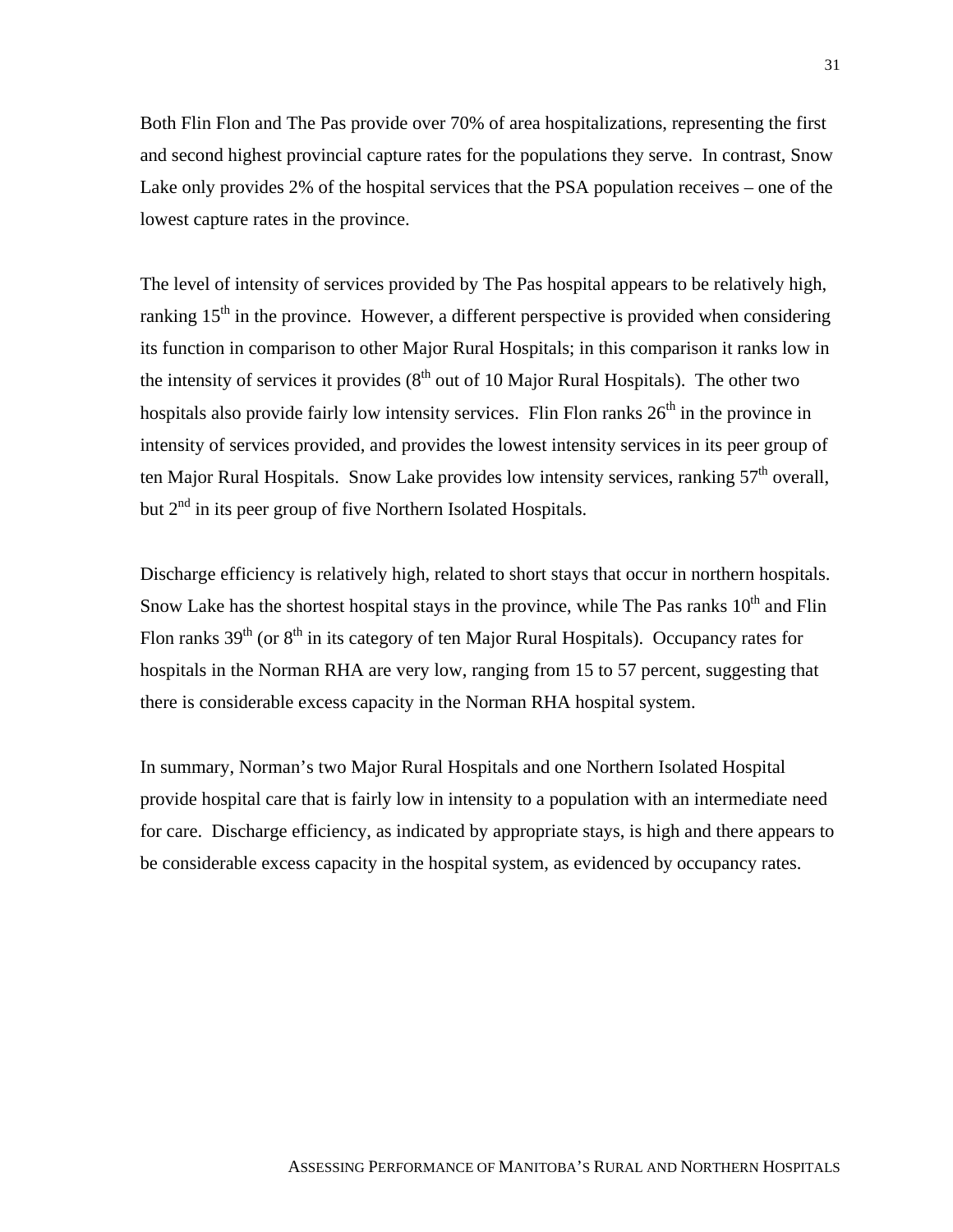## **Map 2: Location of Acute Care Hospitals in Manitoba - Northern MB, Norman**

a





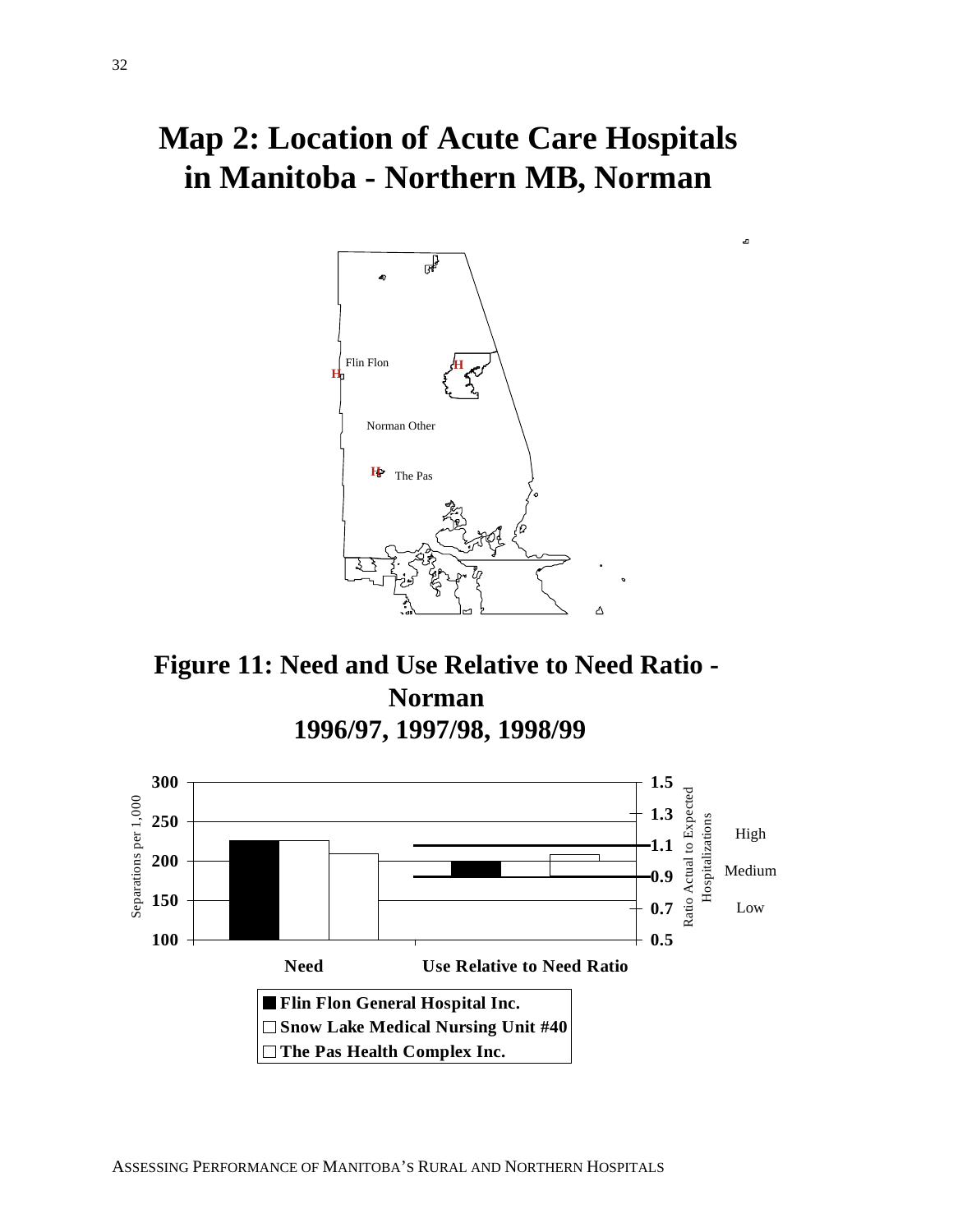

### **Figure 13: Discharge Efficiency Ratio - Norman 1996/97, 1997/98, 1998/99**

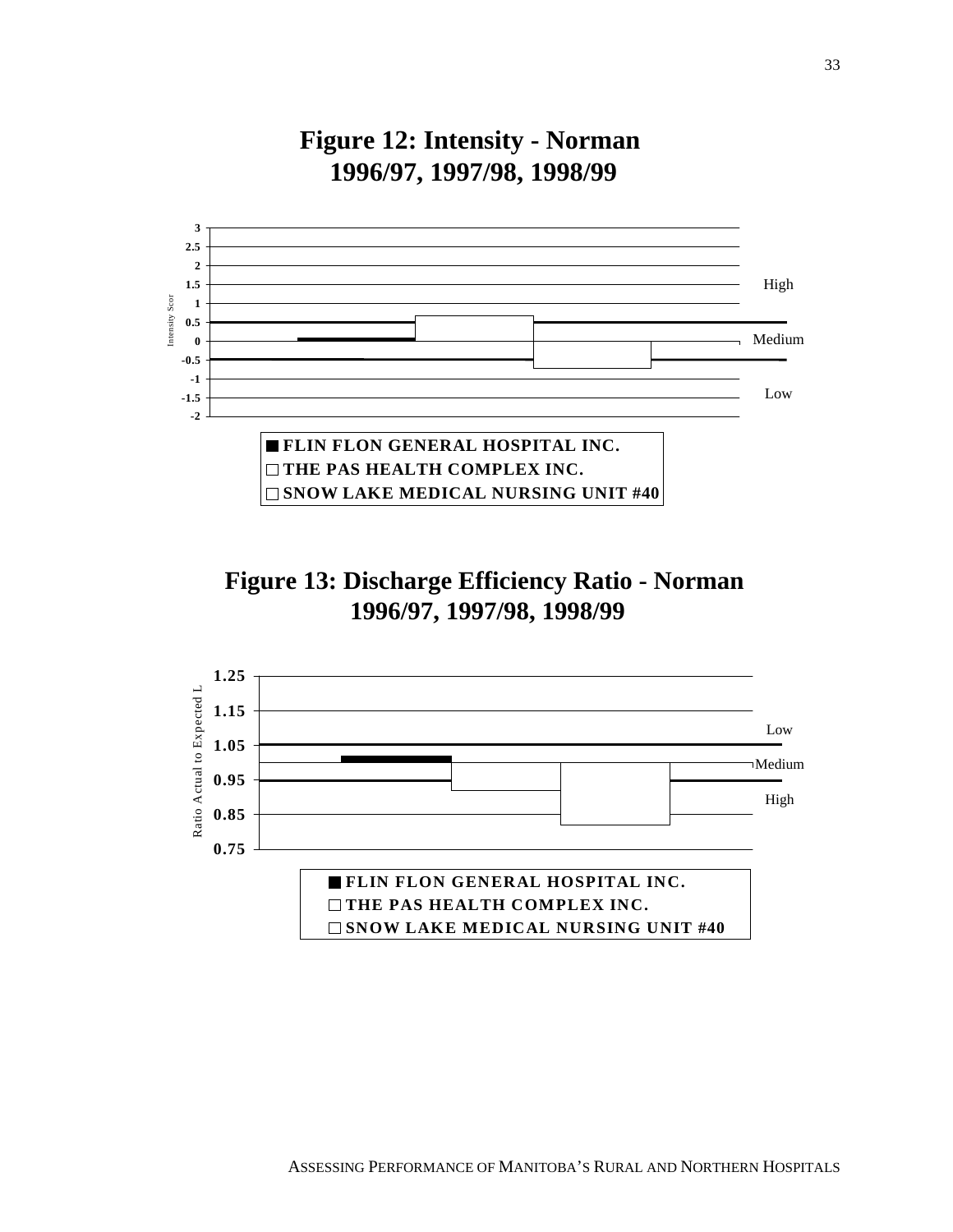**Figure 14: Occupancy Rate and Share of Area Hospitalizations - Norman 1996/97, 1997/98, 1998/99**



#### **4.3 Burntwood RHA:**

5 Hospitals with 123 beds serving population of 44,881 and 5 Physician Service Areas: Norway-Cross, Lynn Lake, Thompson, Gillam and Leaf Rapids Beds per 1000: 2.61 One of the least healthy areas of Manitoba % of hospital separations from regional hospitals: 64

1 of 10 Major Rural hospitals 4 of 5 Northern Isolated hospitals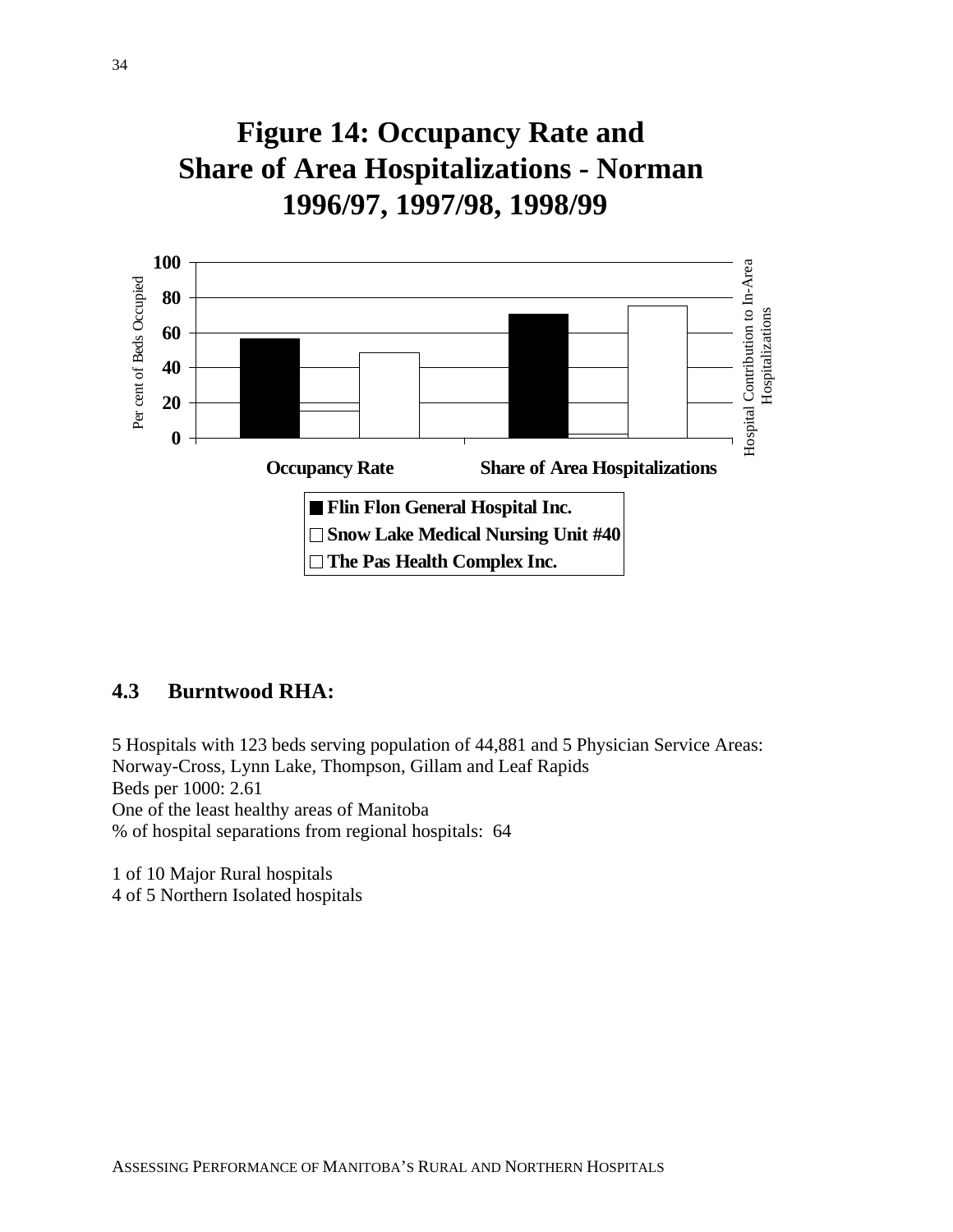|                                                                      |      |                           |              | <b>Population Based</b>             | <b>Hospital Specific Indicators</b> |                |                         |                   |  |
|----------------------------------------------------------------------|------|---------------------------|--------------|-------------------------------------|-------------------------------------|----------------|-------------------------|-------------------|--|
| Hospital                                                             | Type | Physician<br>Service Area | Need         | Use<br>Relative<br>to Need<br>Ratio | Share of Area<br>Hospitalizations   | Intensity      | Discharge<br>Efficiency | Occupancy<br>Rate |  |
| Norway<br>House <sup>16</sup><br><b>Overall Rank</b><br>Rank in Type | NI   | Norway/<br>Cross          | High<br>4    | 1.04<br>22                          | 29%<br>36<br>4                      | Low<br>65<br>3 | Medium<br>18<br>3       | 31%<br>64<br>2    |  |
| Lynn Lake<br>Overall Rank<br>Rank in Type                            | NI   | Lynn Lake                 | Medium<br>24 | 1.07<br>16                          | 45%<br>16<br>2                      | Medium<br>32   | Low<br>68<br>5          | 12%<br>68<br>5    |  |
| Leaf Rapids<br><b>Overall Rank</b><br>Rank in Type                   | NI   | Leaf Rapids               | Medium<br>29 | .95<br>34                           | 44%<br>17<br>3                      | Low<br>68<br>5 | High<br>8<br>2          | 32%<br>63         |  |
| Gillam<br><b>Overall Rank</b><br>Rank in Type                        | NI   | Gillam                    | Low<br>37    | 1.17<br>7                           | 47%<br>14                           | Low<br>67<br>4 | Medium<br>34<br>4       | 26%<br>66<br>3    |  |
| Thompson<br><b>Overall Rank</b><br>Rank in Type                      | MR   | Thompson                  | Low<br>44    | 1.03<br>23                          | 70%<br>3<br>3                       | High<br>6<br>6 | Medium<br>30<br>6       | 54%<br>40<br>9    |  |

**Table 3: Hospital Profiles Burntwood RHA15**

MR refers to Major Rural, IR to Intermediate Rural, SR to Small Rural, SMU to Small Multi-Use, and NI to Northern and Isolated.

Burntwood RHA covers a vast geographical area and contains five hospitals including one of the province's ten major rural hospitals and four of its five northern isolated hospitals. Previous research has demonstrated that it contains the most varied sub-populations of all of the RHAs, in that it contains PSAs ranging form the healthiest to the least healthy (Black et al. 1999). This is reflected in the *need* indicators for the populations served by the five hospitals: Thompson Hospital, the Major Rural hospital and Gillam Hospital serve low need populations, while Lynn Lake and Leaf Rapids serve populations that have medium need levels. Norway House serves one of the highest need populations in the province (4<sup>th</sup> out of 51 areas).

In spite of its status as a low need population, the population served by Gillam appears to have a 17% higher rate of hospitalization than would be predicted based on its health status, the number of elderly residents and the distance from other facilities (use relative to need

 $\overline{a}$ 

<sup>&</sup>lt;sup>15</sup> See Figures 15-18 which display the results for the hospitals in the RHA for all indicators.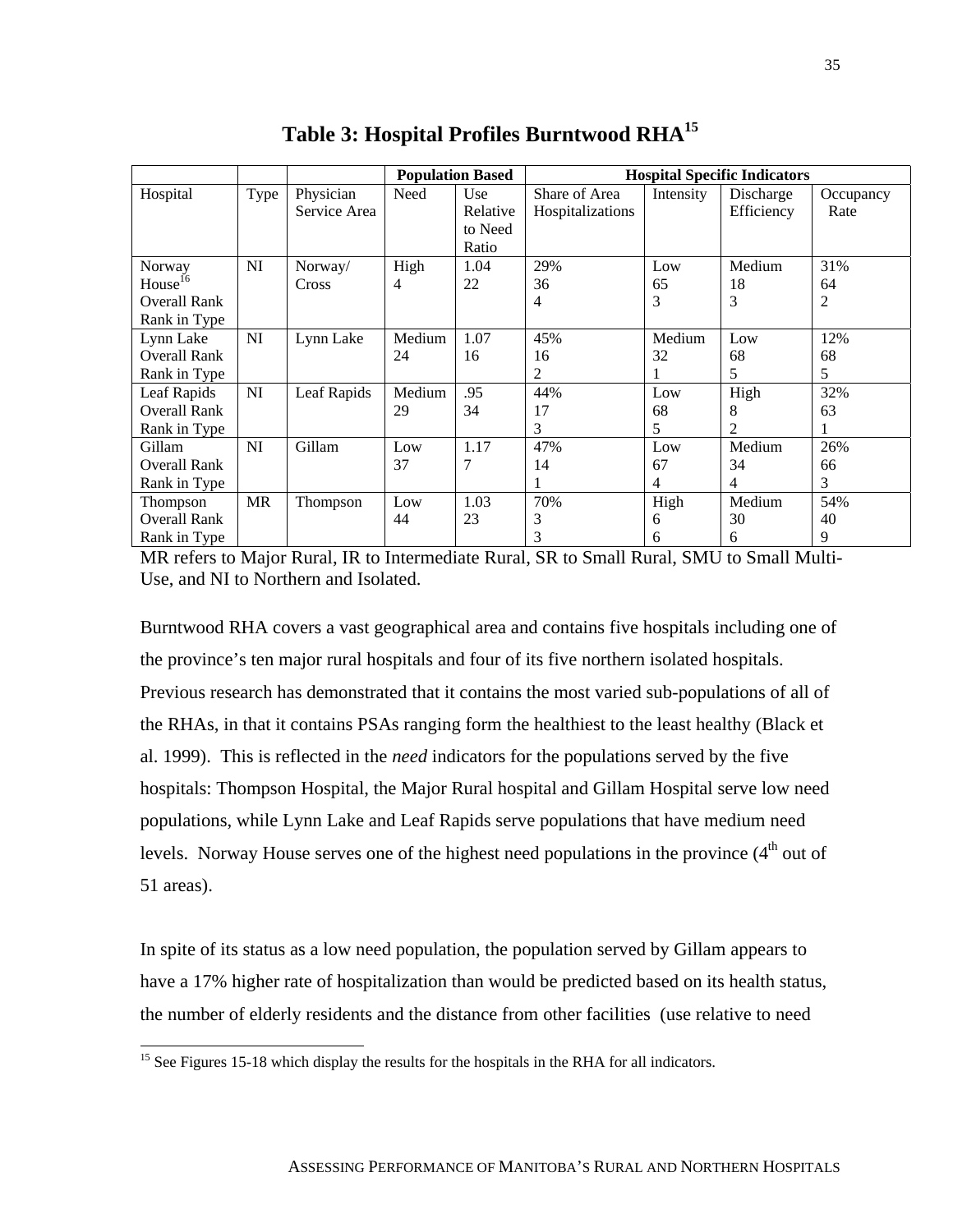ratio of 1.17). Populations served by the other three hospitals are hospitalized at expected levels.

Thompson Hospital provides a large proportion (70%) of the hospital care that its residents receive (ranked  $3<sup>rd</sup>$  in the province). Lynn Lake, Leaf Rapids and Gillam all have a slightly lower share of hospitalizations (44% to 47%), but these still reflect a high capture rate in comparison to other rural Manitoba hospitals, while Norway House provides only 29% of the hospitalizations its population uses.

Hospitalizations in Thompson Hospital are of relatively high intensity (ranked  $6<sup>th</sup>$  among the ten Major Rural hospitals), and medium discharge efficiency, as measured by how quickly patients are discharged. Lynn Lake provides approximately 45% of hospitalizations to its surrounding population. The type of care provided is categorized as of medium intensity and the lengths of stay are longer than would be expected, given the types of cases treated, hence its discharge efficiency is low. Leaf Rapids delivers very low intensity services in a manner that uses hospital days efficiently (i.e. it discharges patients quickly). Combining this information on intensity with data showing the population's higher than expected use relative to need ratio suggests that there may be some over provision of care. Gillam provides a very low intensity of hospital services, which combined with its population's much higher than expected use relative to need ratio, also suggests a higher than expected level of servicing is occurring. Discharge efficiency in use of hospital days for those patients admitted is medium. Norway House provides low intensity services to its high need population, but at a rate that is consistent with expectations.

Occupancy rates for all of the hospitals in the RHA are very low, indicating significant excess capacity in the Burntwood hospital system. Even Thompson Hospital, with the highest occupancy (54%) ranks  $40<sup>th</sup>$  in the province, while the four Northern Isolated hospitals with even lower occupancy rates (12% to 32%) have some of the lowest occupancy rates in the province.

<sup>&</sup>lt;sup>16</sup> Although Norway House is located within the geographic area covered by the Burntwood RHA, the RHA is not responsible for the hospital.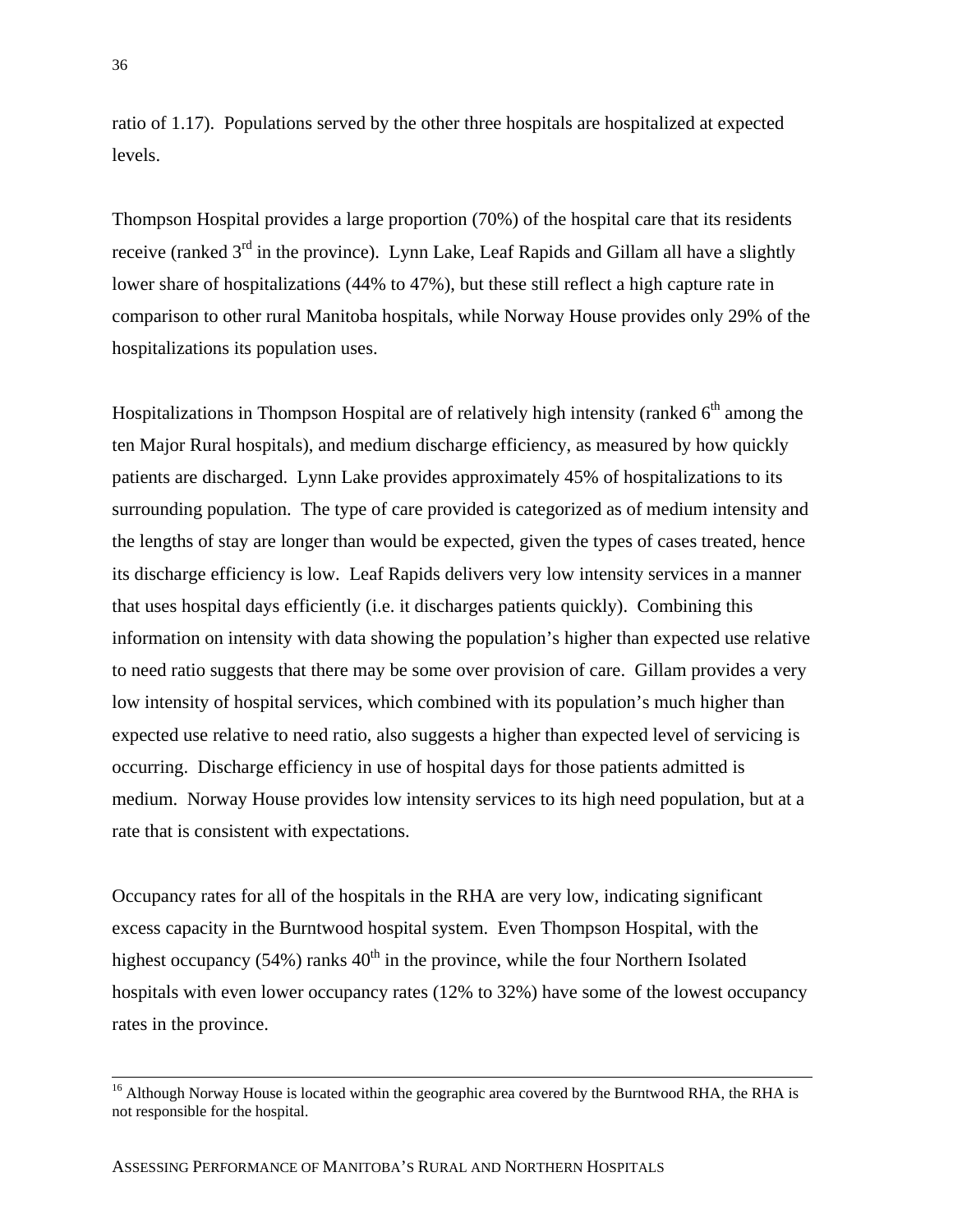In summary, Burntwood RHA contains a diverse and geographically isolated population. Only the Thompson Hospital provides high intensity services to a major proportion of the residents it serves. The other hospitals, with the exception of Lynn Lake, provide low intensity services. There is some evidence of higher than expected patterns of provision of care for Gillam residents and there is evidence of considerable overcapacity in the hospital system. However, considerations of this overcapacity must be tempered by the knowledge that Burntwood also contains the high need PSA of Oxford House which recorded the lowest use relative to need ratio in rural Manitoba.

## **Map 3: Location of Acute Care Hospitals in Manitoba - Northern MB, Burntwood**

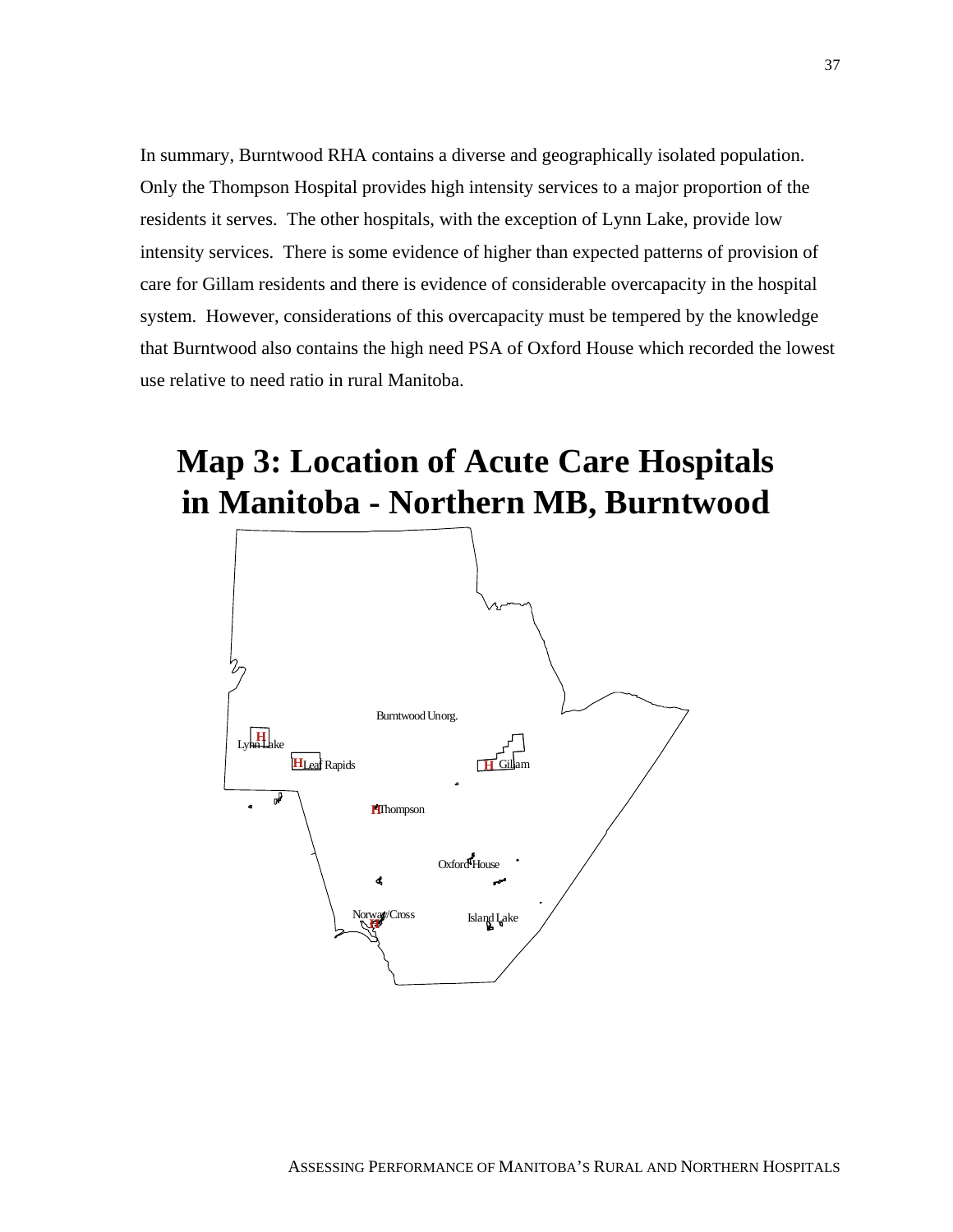



## **Figure 16: Intensity - Burntwood 1996/97, 1997/98, 1998/99**

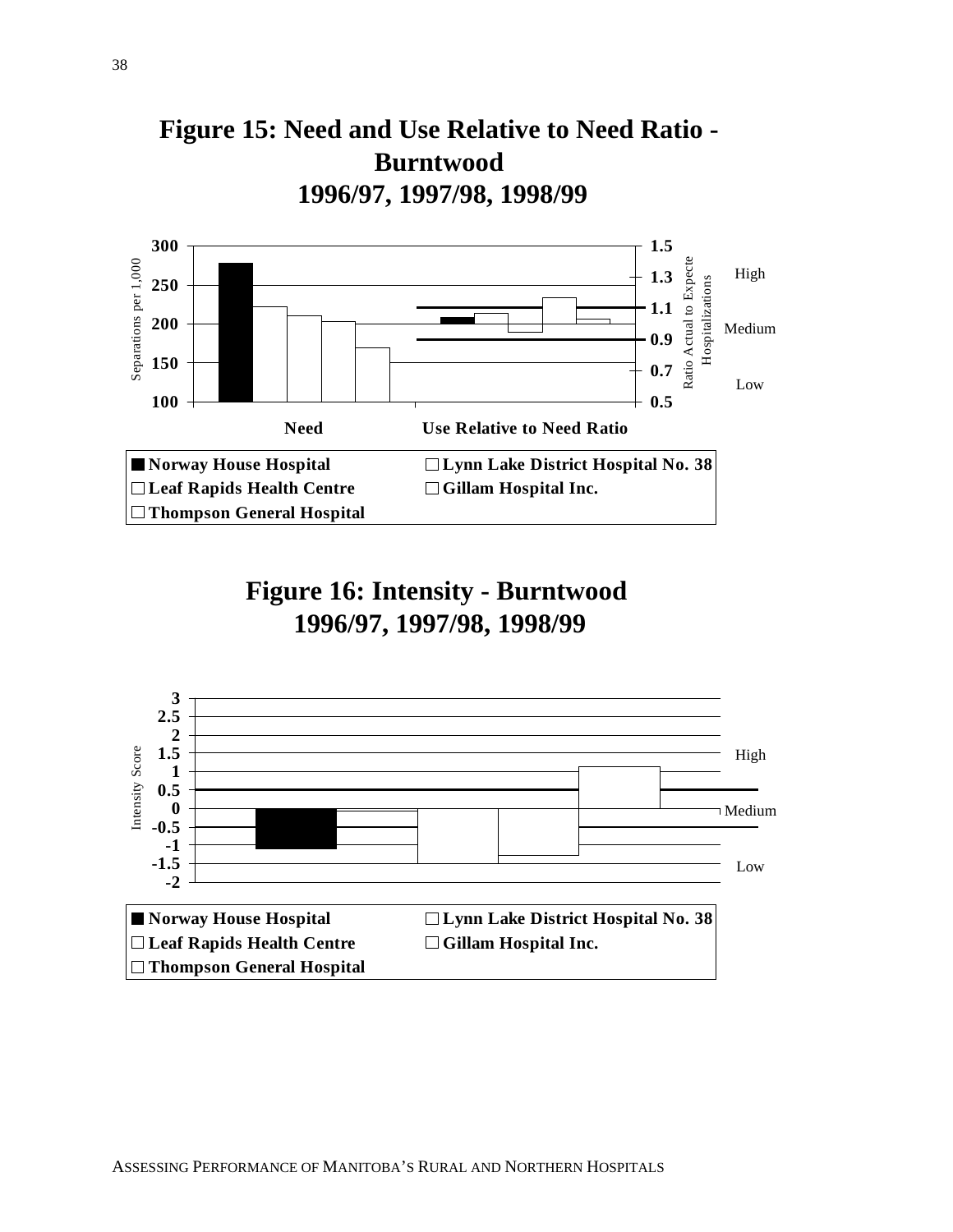

## **Figure 17: Discharge Efficiency - Burntwood 1996/97, 1997/98, 1998/99**

## **Figure 18: Occupancy Rate and Share of Area Hospitalizations - Burntwood 1996/97, 1997/98, 1998/99**

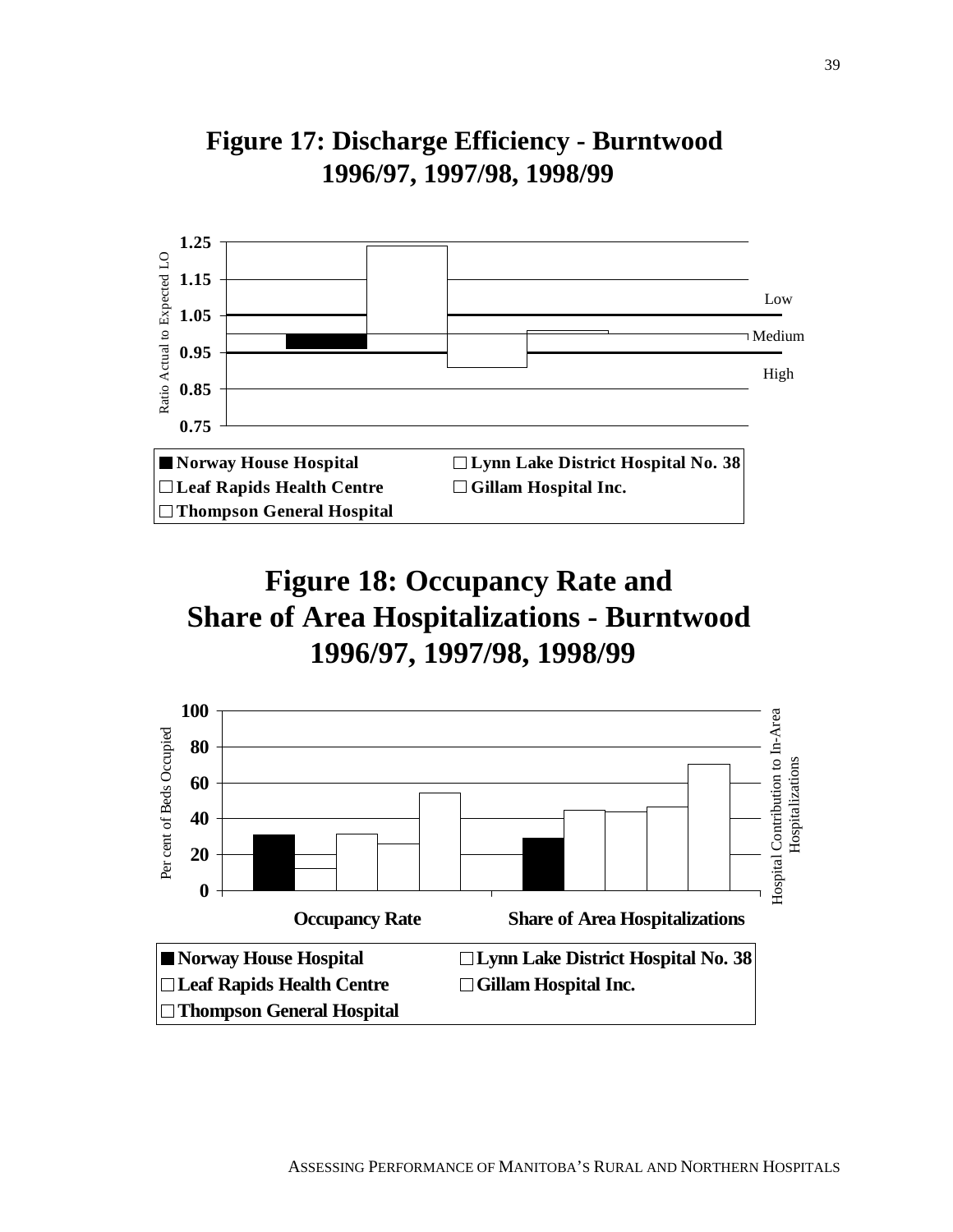### **4.4 Interlake RHA17**

8 hospitals with 193 beds serving population of 74,660 and 6 Physician Service Areas: Grahamdale, Coldwell, East Interlake, Gimli, Selkirk and Rockwood. Beds per 1000: 2.56 Population slightly less healthy than average % of hospital separations from regional hospitals: 47

1 of 10 Major Rural Hospitals

1 of 10 Intermediate Rural Hospitals

6 of 37 Small Rural Hospitals

|                     |                                   |              |        | <b>Population Based</b> | <b>Hospital Specific Indicators</b> |                |                 |                |  |
|---------------------|-----------------------------------|--------------|--------|-------------------------|-------------------------------------|----------------|-----------------|----------------|--|
| Hospital            | Type                              | Physician    | Need   | Use                     | Share of Area                       | Intensity      | Discharge       | Occupancy      |  |
|                     |                                   | Service Area |        | Relative                | Hospitalizations                    |                | Efficiency      | Rate           |  |
|                     |                                   |              |        | to Need                 |                                     |                |                 |                |  |
|                     |                                   |              |        | Ratio                   |                                     |                |                 |                |  |
| Arborg              | <b>SR</b>                         | East         | High   | .81                     | 16%                                 | High           | Medium          | 51%            |  |
| <b>Overall Rank</b> |                                   | Interlake    | 6      | 50                      | 48                                  | 14             | 20              | 45             |  |
| Rank in Type        |                                   |              |        |                         | 24                                  | $\overline{c}$ | 10              | 24             |  |
| Hodgson             | <b>SR</b>                         | East         | High   | .81                     | 32%                                 | Low            | High            | 47%            |  |
| <b>Overall Rank</b> |                                   | Interlake    | 6      | 50                      | 32                                  | 66             | 3               | 52             |  |
| Rank in Type        |                                   |              |        |                         | 11                                  | 37             | $\overline{2}$  | 29             |  |
| Gimli               | $\ensuremath{\mathsf{IR}}\xspace$ | Gimli        | High   | .88                     | 41%                                 | Medium         | $_{\text{Low}}$ | 56%            |  |
| <b>Overall Rank</b> |                                   |              | 11     | 46                      | 22                                  | 35             | 56              | 33             |  |
| Rank in Type        |                                   |              |        |                         | 8                                   | 9              | 9               | 7              |  |
| Eriksdale           | <b>SR</b>                         | Coldwell     | Medium | .93                     | 33%                                 | Medium         | Medium          | 61%            |  |
| <b>Overall Rank</b> |                                   |              | 20     | 36                      | 30                                  | 38             | 29              | 24             |  |
| Rank in Type        |                                   |              |        |                         | 9                                   | 14             | 12              | 10             |  |
| Ashern              | <b>SR</b>                         | Grahamdale   | Medium | .93                     | 39%                                 | Medium         | High            | 60%            |  |
| <b>Overall Rank</b> |                                   |              | 32     | 37                      | 23                                  | 36             | 9               | 27             |  |
| Rank in Type        |                                   |              |        |                         | $\overline{4}$                      | 12             | $\overline{4}$  | 12             |  |
| Selkirk             | <b>MR</b>                         | Selkirk      | Low    | 1.08                    | 42%                                 | High           | Low             | 69%            |  |
| <b>Overall Rank</b> |                                   |              | 45     | 14                      | 20                                  | 3              | 64              | 12             |  |
| Rank in Type        |                                   |              |        |                         | 8                                   | 3              | 10              | 3              |  |
| Teulon              | <b>SR</b>                         | Rockwood     | Low    | 1.22                    | 18%                                 | Medium         | Medium          | 59%            |  |
| <b>Overall Rank</b> |                                   |              | 47     | 5                       | 46                                  | 33             | 46              | 29             |  |
| Rank in Type        |                                   |              |        |                         | 22                                  | 10             | 21              | 13             |  |
| Stonewall           | <b>SR</b>                         | Rockwood     | Low    | 1.22                    | 20%                                 | Medium         | Medium          | 75%            |  |
| <b>Overall Rank</b> |                                   |              | 47     | 5                       | 44                                  | 18             | 31              | 4              |  |
| Rank in Type        |                                   |              |        |                         | 20                                  | 4              | 13              | $\overline{2}$ |  |

#### **Table 4: Hospital Profiles Interlake RHA**

MR refers to Major Rural, IR to Intermediate Rural, SR to Small Rural, SMU to Small Multi-Use, and NI to Northern and Isolated.

 $\overline{a}$ 

 $17$  See Figures 19-22 which display the results for the hospitals in the RHA for all indicators.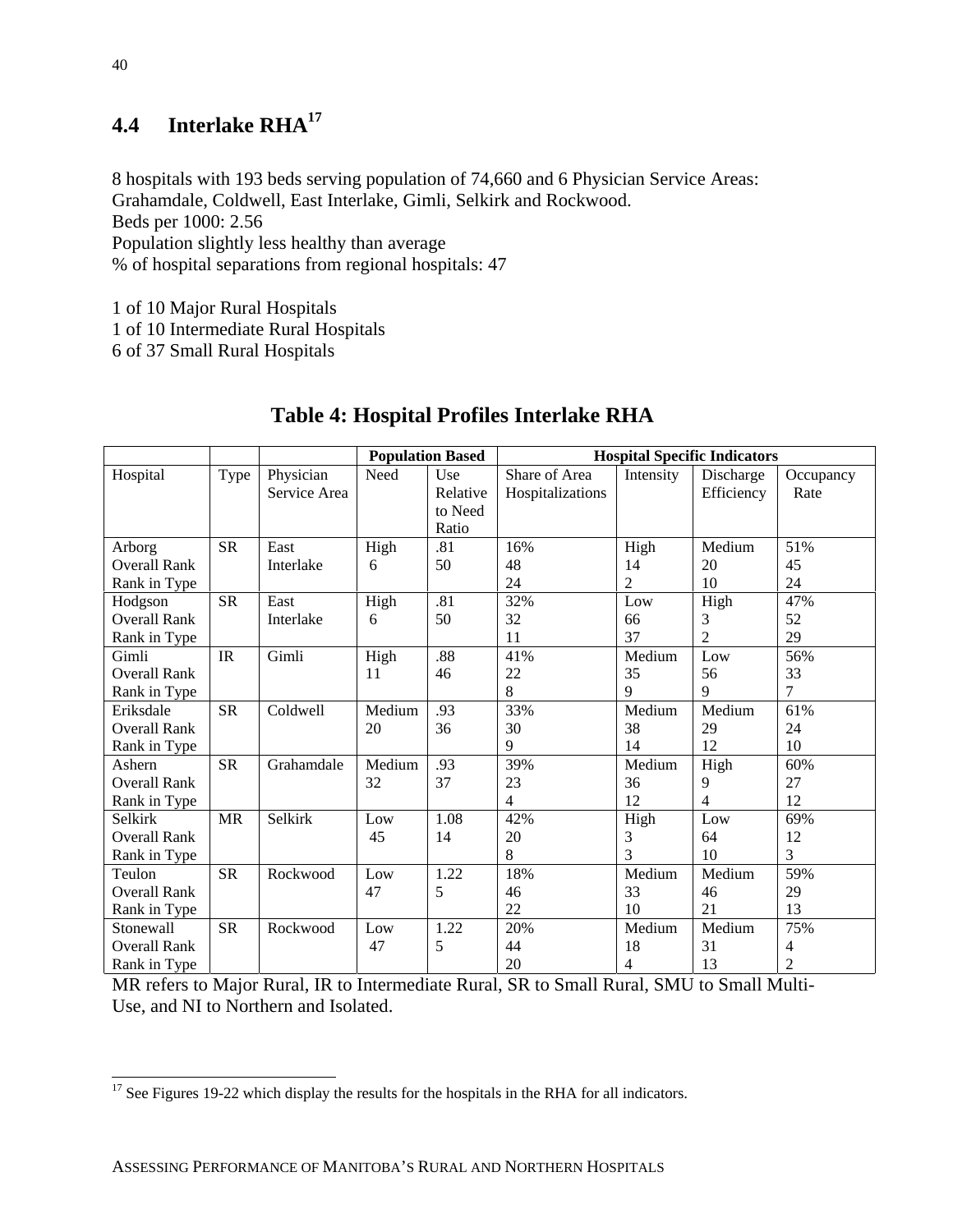Interlake RHA has eight hospitals, one of which is a major rural hospital (Selkirk), one of which is an intermediate rural hospital (Gimli), while the rest are classified as small rural hospitals. Two of these hospitals (Arborg and Hodgson) are located within a single PSA whose population has a high need for health care services, while two other hospitals (Teulon and Stonewall) are located within a single, low need PSA.

In total, three of Interlake's hospitals are situated in locations where they serve high need populations, while an equal number appear to serve relatively low need populations. Patterns of how hospital services are used by these Interlake sub-populations (i.e. the use relative to need ratio) provide an interesting perspective – suggesting that in general, the high need populations receive *less* hospital care than would be expected, given their level of need. Specifically, the East Interlake PSA residents' use of hospital services is 19% lower than expected and the Gimli PSA's use is 12% lower than expected after accounting for the poor health and higher need of these populations. In contrast, the lower need PSA population of Rockwood is hospitalized at rates that are 22% *above* the expected level (and Selkirk ranks  $14<sup>th</sup>$  on this measure).

In terms of how they service local populations, Selkirk and Gimli hospital provide a relatively high percentage of the services received by local populations (42% and 41%) when compared to other rural hospitals; they rank  $20<sup>th</sup>$  and  $22<sup>nd</sup>$ , respectively. However, when compared to their peer groups, they do not appear to be performing as well: Selkirk ranks  $8<sup>th</sup>$ out of ten Major Rural hospitals and Gimli ranks  $8<sup>th</sup>$  out of ten Intermediate Hospitals. Ashern, Eriksdale and Hodgson provide a smaller percentage of care to local residents, ranking  $23^{\text{rd}}$ ,  $30^{\text{th}}$ , and  $32^{\text{nd}}$  in the province, respectively, on this measure. Stonewall, Teulon and Arborg have very low penetration in terms of their capture rates.

An examination of the services provided by these different hospitals reveals that only two – Selkirk and Arborg – appear to be providing care that is high in intensity. Hodgson, which serves a high need population, is the only hospital in the RHA providing low intensity services. Only two hospitals score in the high range on our discharge efficiency index –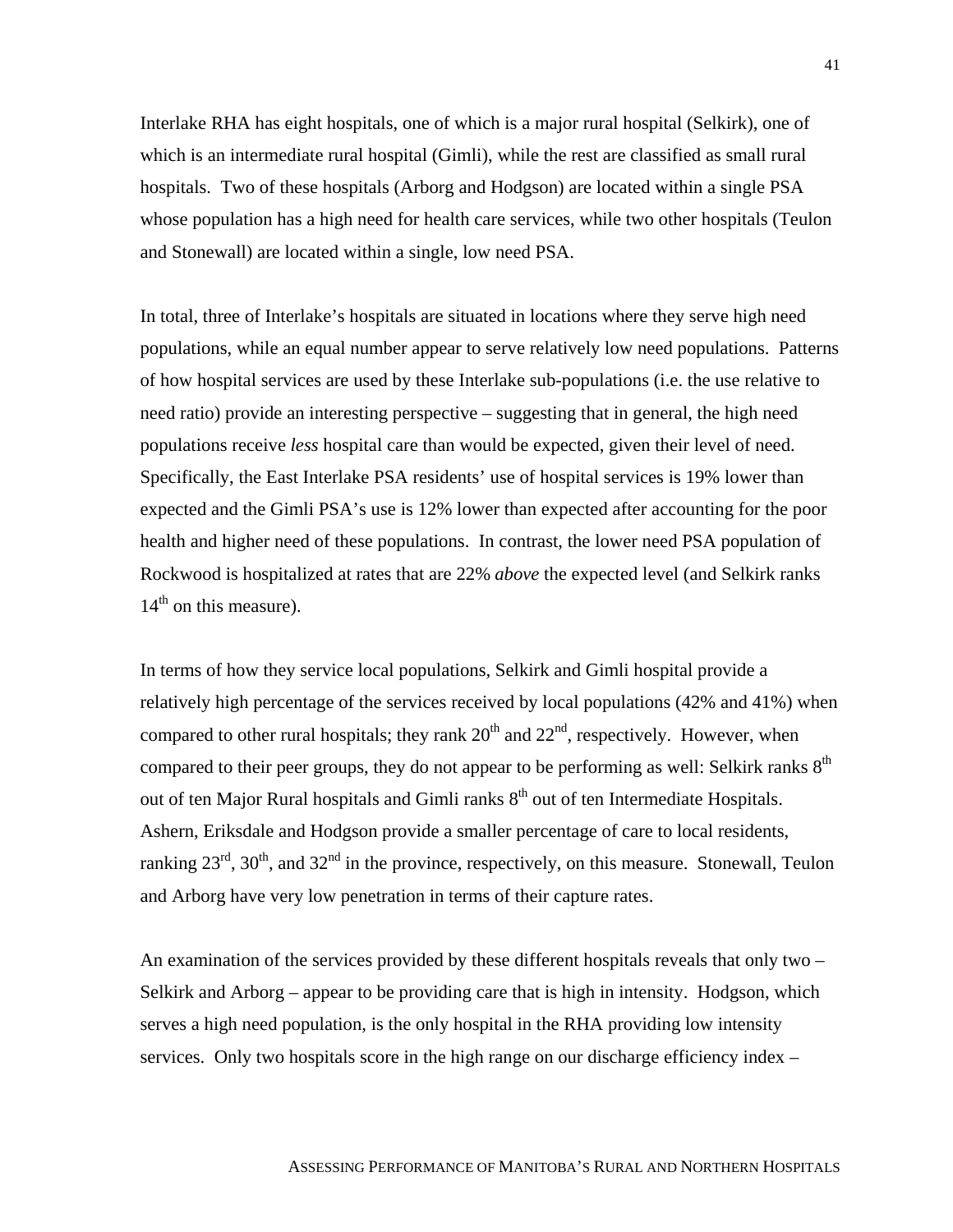Hodgson and Ashern. Gimli appears to be much less efficient in using hospital days than would be expected.

Occupancy rates for hospitals in the Interlake RHA range from 47% to 75%. Selkirk Hospital has a relatively high occupancy rate of  $69\%$  and ranks  $12<sup>th</sup>$  in the province. The low discharge efficiency indicator for this hospital, however, suggests that the occupancy rate would be lower if hospital days were used more efficiently within the hospital. The other hospital with a high occupancy rate is the Stonewall Hospital; it ranks  $4<sup>th</sup>$  highest in the province with its occupancy rate of 75%. However, the population it serves is a low need population that is receiving considerable overservicing – 20% more than expected. In addition, the hospital is providing services of medium intensity (but higher than those provided by Teulon, the other hospital serving this same low need population). It is therefore likely that this very high occupancy rate is in some measure related to provision of a higher than necessary level of service to surrounding populations. The same is true for the 59% occupancy rate of the Teulon Hospital. With a level of servicing more in line with expectations, occupancy rates for these hospitals would likely be lower. Hodgson has the lowest occupancy rate at 47%, even though it serves a high need population that is less likely to be hospitalized than expected. Since it provides fairly low intensity services, if hospitalizations were restricted to those cases that really need to be in hospital, occupancy rates would likely be even lower. Occupancy rates for hospitals in the Interlake RHA therefore are suggestive of overcapacity in the system, especially when interpreted in the context of understanding derived from the other indicators.

In summary, Interlake RHA has eight hospitals, each of which plays a different role within its hospital system. Three hospitals serve high need populations. However, in spite of this, the high need populations are relatively underserved. Moreover, two of these hospitals serving high need populations have the lowest occupancy rates in the RHA (Arborg and Hodgson). Five of the eight hospitals serve the needs of populations who require a low or medium level of service – these populations appear to be receiving more hospital services than expected. Six of the eight hospitals are providing hospital services of low or medium intensity and only two rank highly in discharge efficiency. While occupancy rates for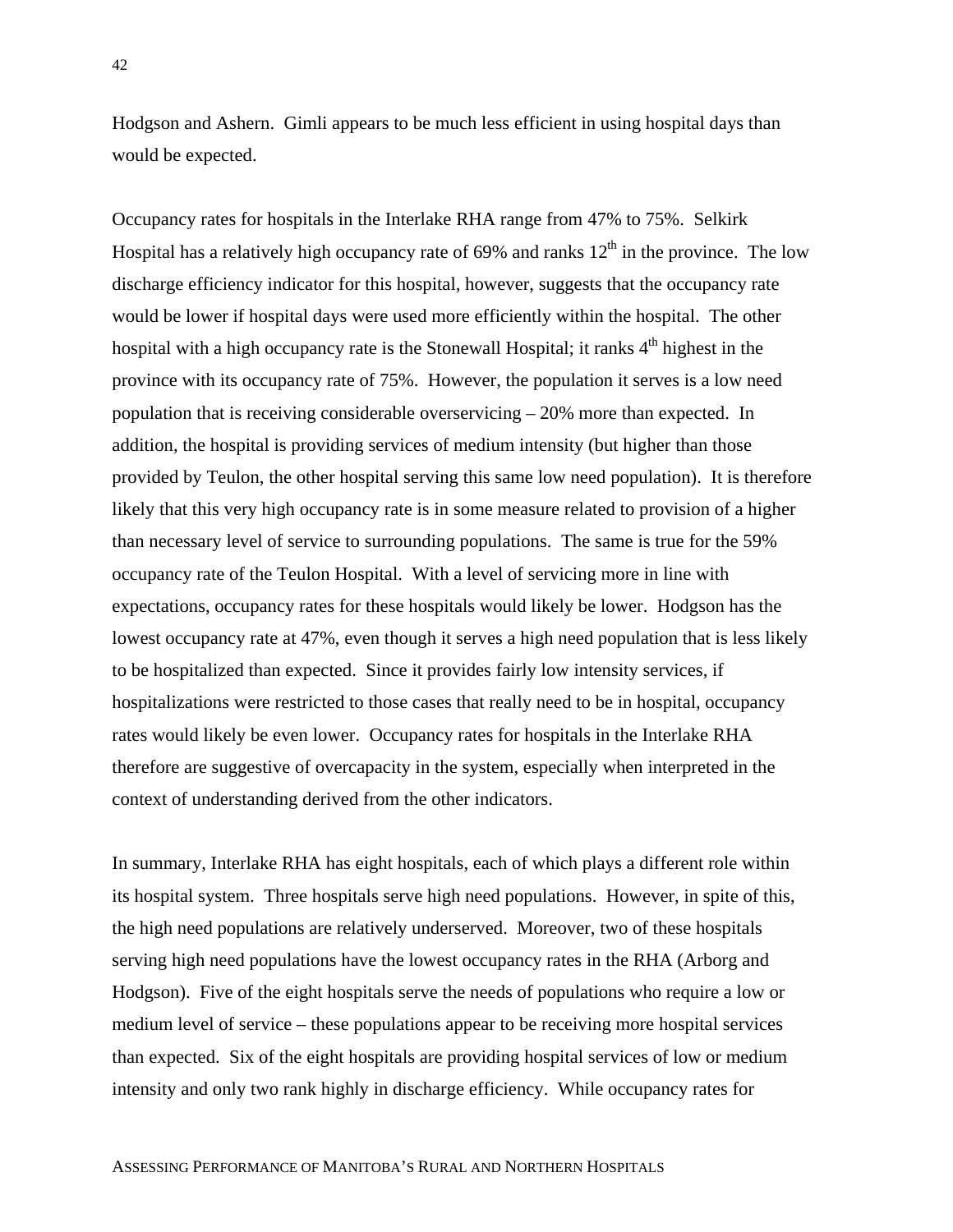hospitals serving the low and medium need populations are reasonably high, they would likely be lower – if hospitalization rates could be reduced to a level consistent with those for the rest of the Manitoba rural population and if use of hospital days could be made more efficient. The picture is one of multiple hospitals providing care that is not well targeted to high need populations, is not of high intensity and is generally not highly efficient. In summary, there is evidence of significant over capacity in the system.

# **Map 4: Location of Acute Care Hospitals in Manitoba - Interlake MB**

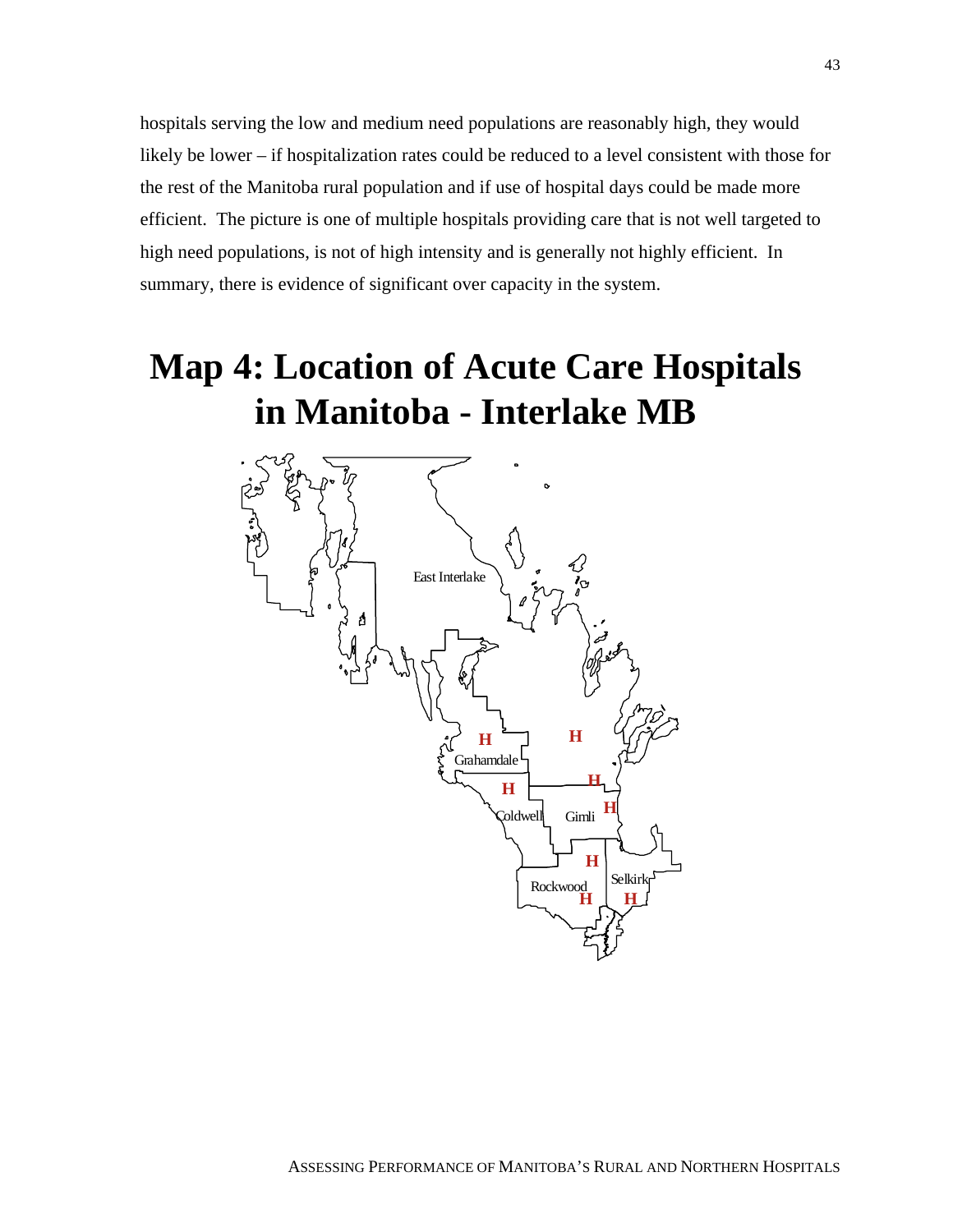



**Figure 20: Intensity - Interlake 1996/97, 1997/98, 1998/99**

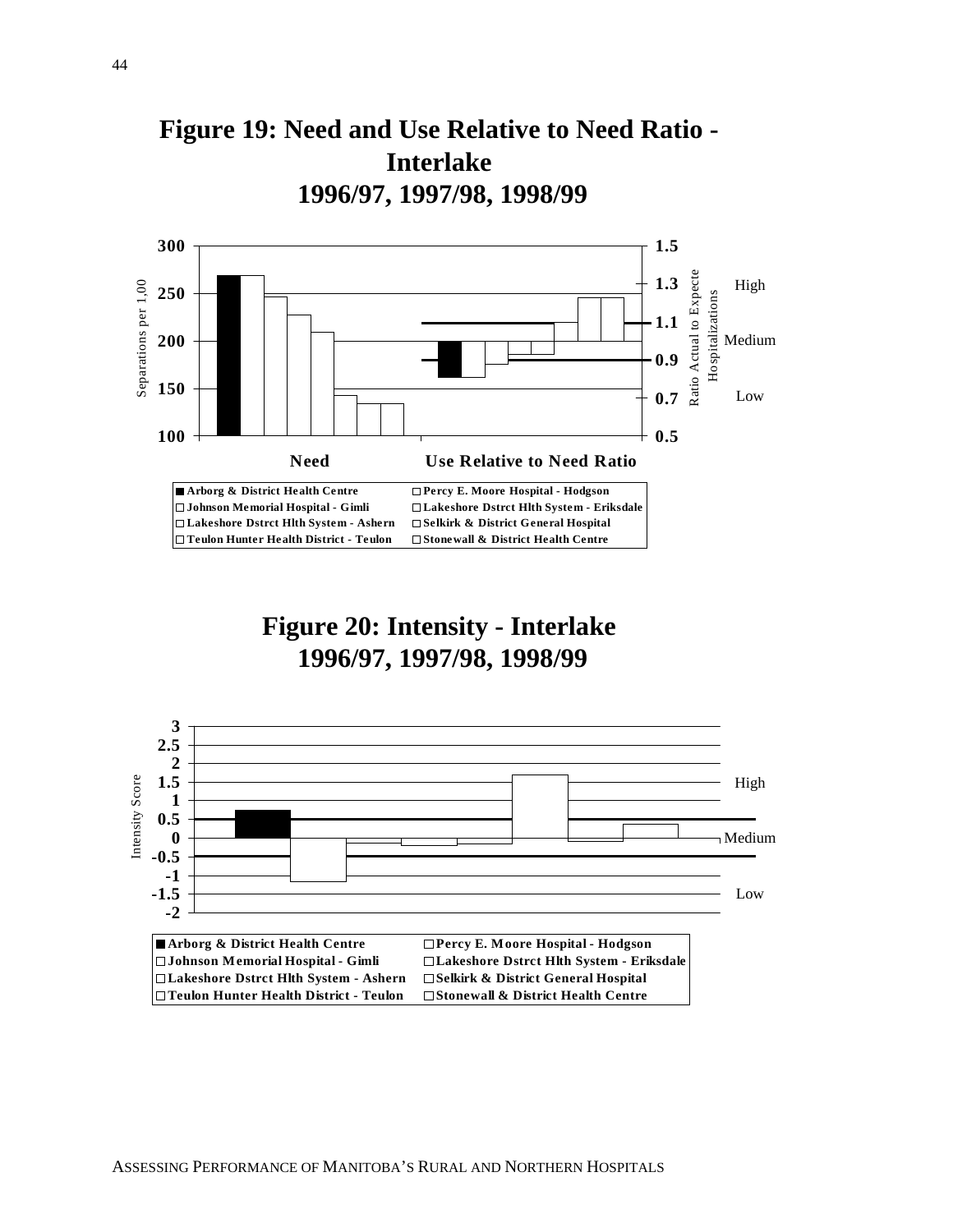

### **Figure 21: Discharge Efficiency - Interlake 1996/97, 1997/98, 1998/99**



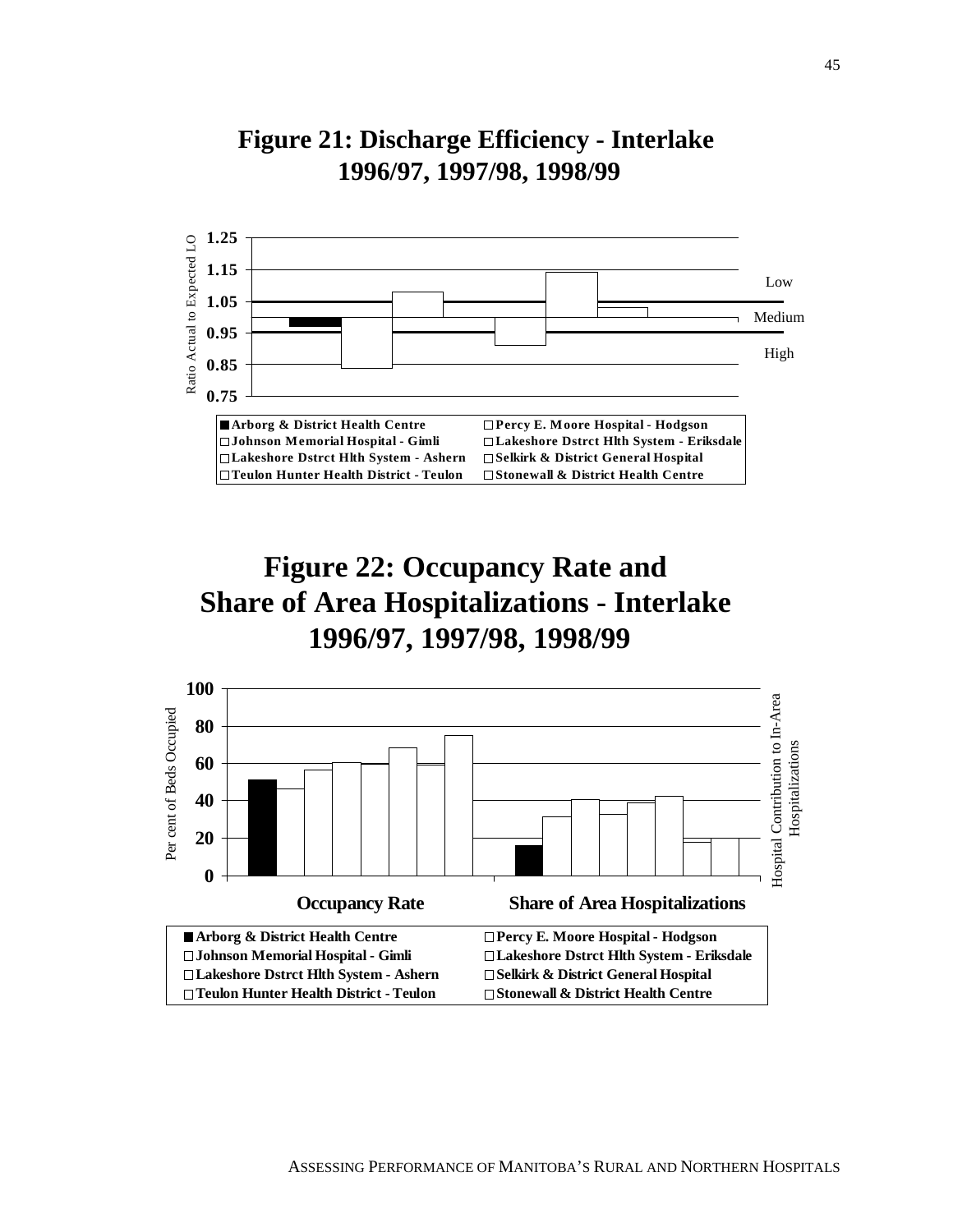#### **4.5 North Eastman RHA**

4 hospitals with 80 beds serving population of 38,817 and 2 Physician Service Areas: East Lake Winnipeg and Springfield Beds per 1000: 2.06 Population of average health % of hospital separations from regional hospitals: 39

No Major Rural Hospitals 1 of 10 Intermediate Rural Hospitals 2 of 37 Small Rural Hospitals 1 of 6 Small Multi-Use Hospitals

|                     |              |              | <b>Population Based</b> |          | <b>Hospital Specific Indicators</b> |           |            |                      |
|---------------------|--------------|--------------|-------------------------|----------|-------------------------------------|-----------|------------|----------------------|
| Hospital            | Type         | Physician    | Need                    | Use      | Share of Area                       | Intensity | Discharge  | Occupancy            |
|                     |              | Service Area |                         | Relative | Hospitalizations                    |           | Efficiency | Rate                 |
|                     |              |              |                         | to Need  |                                     |           |            |                      |
|                     |              |              |                         | Ratio    |                                     |           |            |                      |
| Pine Falls          | <b>SR</b>    | East Lake    | High                    | .88      | 34%                                 | Medium    | High       | $56\%$ <sup>19</sup> |
| <b>Overall Rank</b> |              | Winnipeg     |                         | 47       | 28                                  | 41        | 11         | 36                   |
| Rank in Type        |              |              |                         |          |                                     | 17        | 5          | 18                   |
| Beausejour          | IR           | Springfield  | Low                     | 1.12     | 24%                                 | High      | Low        | 81%                  |
| <b>Overall Rank</b> |              |              | 46                      | 11       | 40                                  | 13        | 65         |                      |
| Rank in Type        |              |              |                         |          | 9                                   | 5         | 10         |                      |
| Pinawa              | <b>SR</b>    | Springfield  | Low                     | 1.12     | 9%                                  | Low       | Medium     | 70%                  |
| <b>Overall Rank</b> |              |              | 46                      | 11       | 55                                  | 63        | 45         | 9                    |
| Rank in Type        |              |              |                         |          | 30                                  | 36        | 20         | 5                    |
| Whitemouth          | <b>SM</b>    | Springfield  | Low                     | 1.12     | 2%                                  | Medium    | Medium     | 70%                  |
| <b>Overall Rank</b> | $\mathbf{U}$ |              | 46                      | 11       | 67                                  | 24        | 40         |                      |
| Rank in Type        |              |              |                         |          |                                     | 2         | 4          |                      |

#### **Table 5: Hospital Profiles North Eastman RHA18**

MR refers to Major Rural, IR to Intermediate Rural, SR to Small Rural, SMU to Small Multi-Use, and NI to Northern and Isolated.

North Eastman has four hospitals, the largest of which is Beausejour, classified as an Intermediate Rural hospital. In addition, it has two PSAs, one with a high need population and the other with a low need population. In terms of location, only one of North Eastman's four hospitals is located in its high need PSA; the other three hospitals are located in the geographically smaller low need PSA. Patterns of how hospital services are used are as follows. The high need population of East Lake Winnipeg receives a lower level of hospital

 $\overline{a}$  $18$  See Figures 23-26 which display the results for the hospitals in the RHA for all indicators.

<sup>&</sup>lt;sup>19</sup> The occupancy rate reported by Pine Falls is 58%.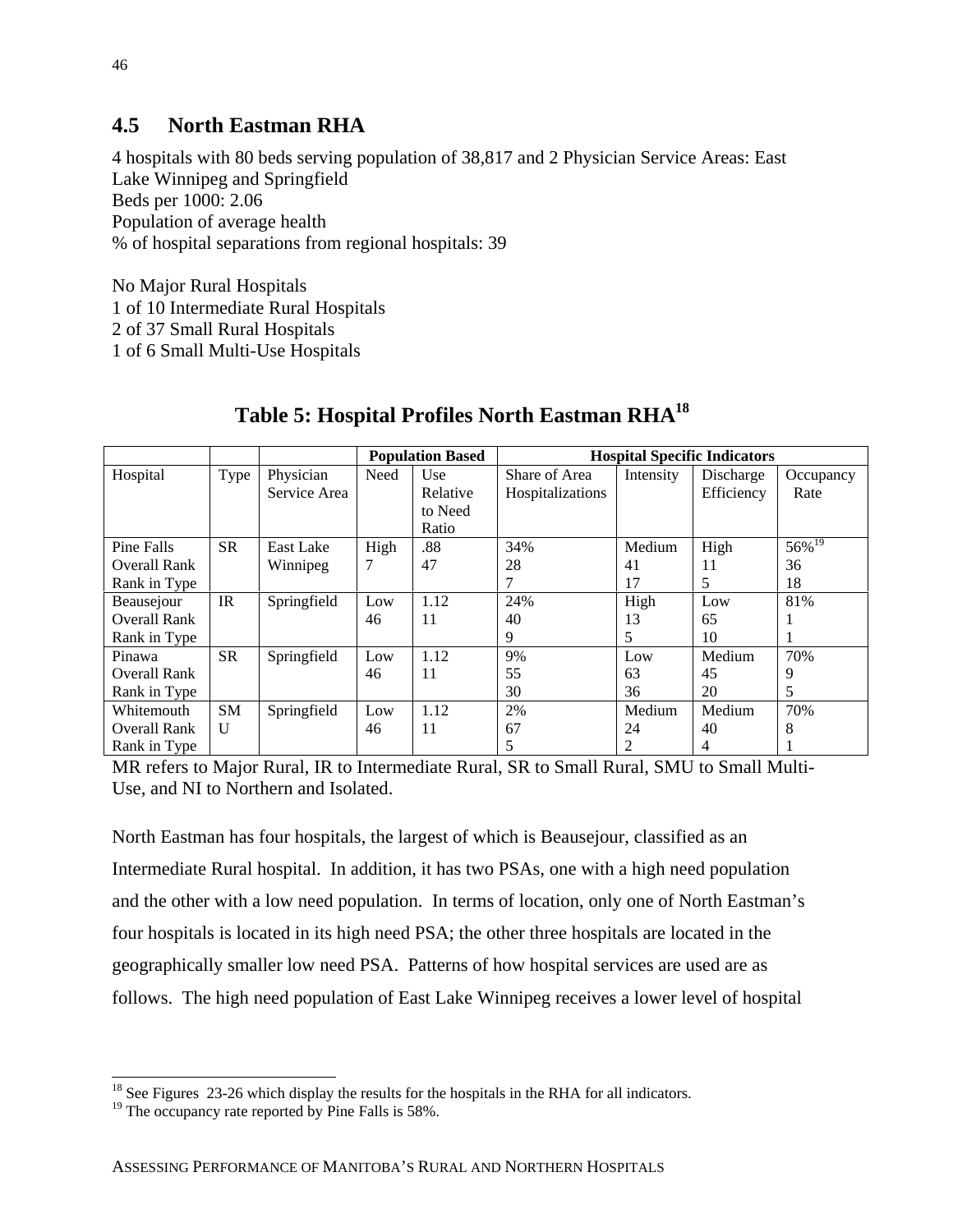care than expected (12% below expectations), while the lower need and healthier population of Springfield is hospitalized at a higher rate than expected (12% above expectations).

North Eastman's hospitals provide the lowest average share of area hospitalizations of any of the RHA's. Pine Falls Hospital has the region's highest capture rate at 34% and even it ranks only 28<sup>th</sup> in the province on this indicator. Beausejour Hospital an Intermediate Rural hospital is next highest. It provides 24% of the hospitalizations that residents of Springfield receive and ranks  $40<sup>th</sup>$  in the province on this measure. Both Pinawa and Whitemouth provide an extremely low share of area hospitalizations – 9% and 2%, respectively.

In terms of patterns of services delivered, only Beausejour Hospital delivers services that appear to be of high intensity. However, it scores low on the discharge efficiency measure meaning it uses more hospital days than expected to provide this care. Whitemouth and Pine Falls deliver care of intermediate intensity, while Pinawa provides low intensity services. Only Pine Falls receives a high score on the discharge efficiency measure.

Occupancy rates for hospitals within the RHA range from 56% to 81%. Beausejour, with an occupancy rate of 81% (the highest in the province)<sup>20</sup> serves a population that has a low need for hospital care; moreover this population appears to be receiving a higher level of service than expected. In addition, services are delivered in a less than efficient manner compared with other rural hospitals. Pinawa and Whitemouth also have high occupancy rates of 70% each. They serve the same population as Beausejour, but provide a very small percentage of services to this population. Pine Falls has the lowest occupancy rate for hospitals in the RHA. It is the only hospital serving a high need population – a population that appears to receive lower levels of hospital care than expected.

In summary, the North Eastman area has four hospitals, each of which plays a different role. Only one of these hospitals serves a high need population – and this population makes less use of hospitals than expected. Moreover, this hospital had the lowest occupancy rate among

 $\overline{a}$ 

 $20$  It is important to keep in mind that the provincial rankings apply only to the 68 rural and northern hospitals. Hospitals in Winnipeg and Brandon are not in the comparison group.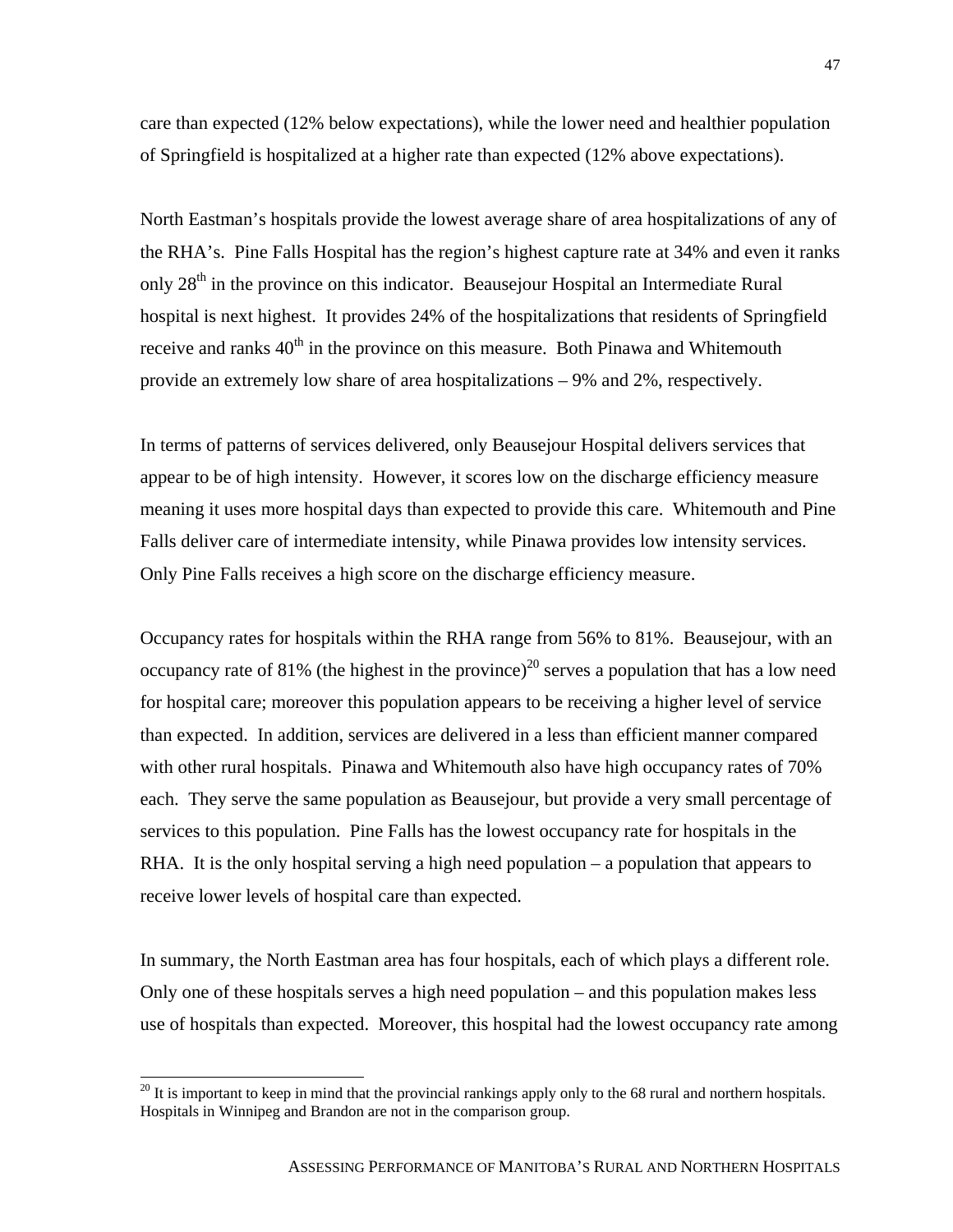the four hospitals. In contrast, three hospitals with very high occupancy rates serve the low need and healthy population of Springfield – for which there is a higher rate of hospitalization than expected. Only one of these hospitals (Beausejour) is providing a high level of intensity in the services it provides. However, it falls short on the discharge efficiency measure. The other two hospitals serving this low need population are providing only a very small percentage of the hospitalizations received by residents of their local areas and are providing care of low or medium intensity.

# **Map 5: Location of Acute Care Hospitals in Manitoba - North Eastman MB**

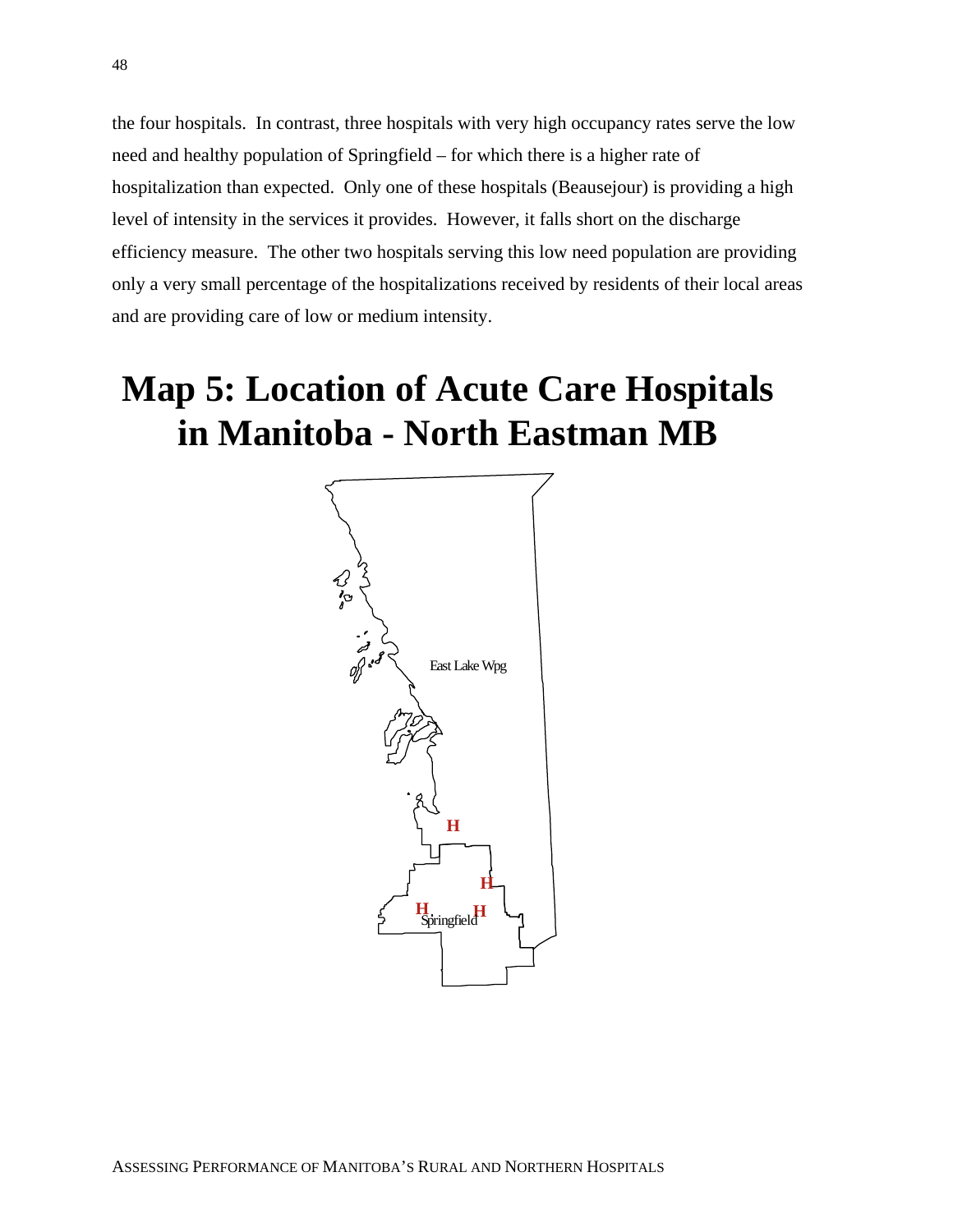



## **Figure 24: Intensity - North Eastman 1996/97, 1997/98, 1998/99**

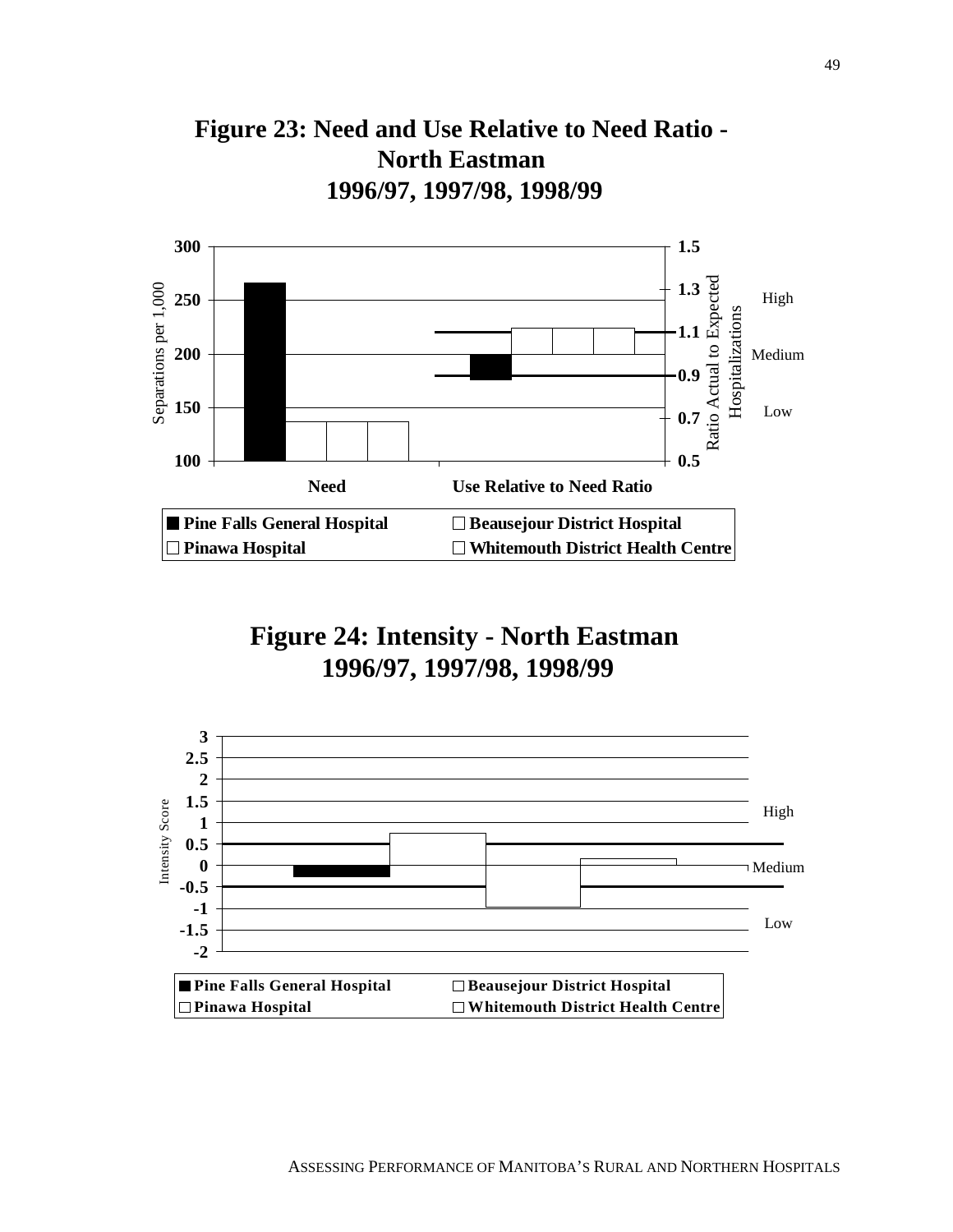

## **Figure 25: Discharge Efficiency - North Eastman 1996/97, 1997/98, 1998/99**



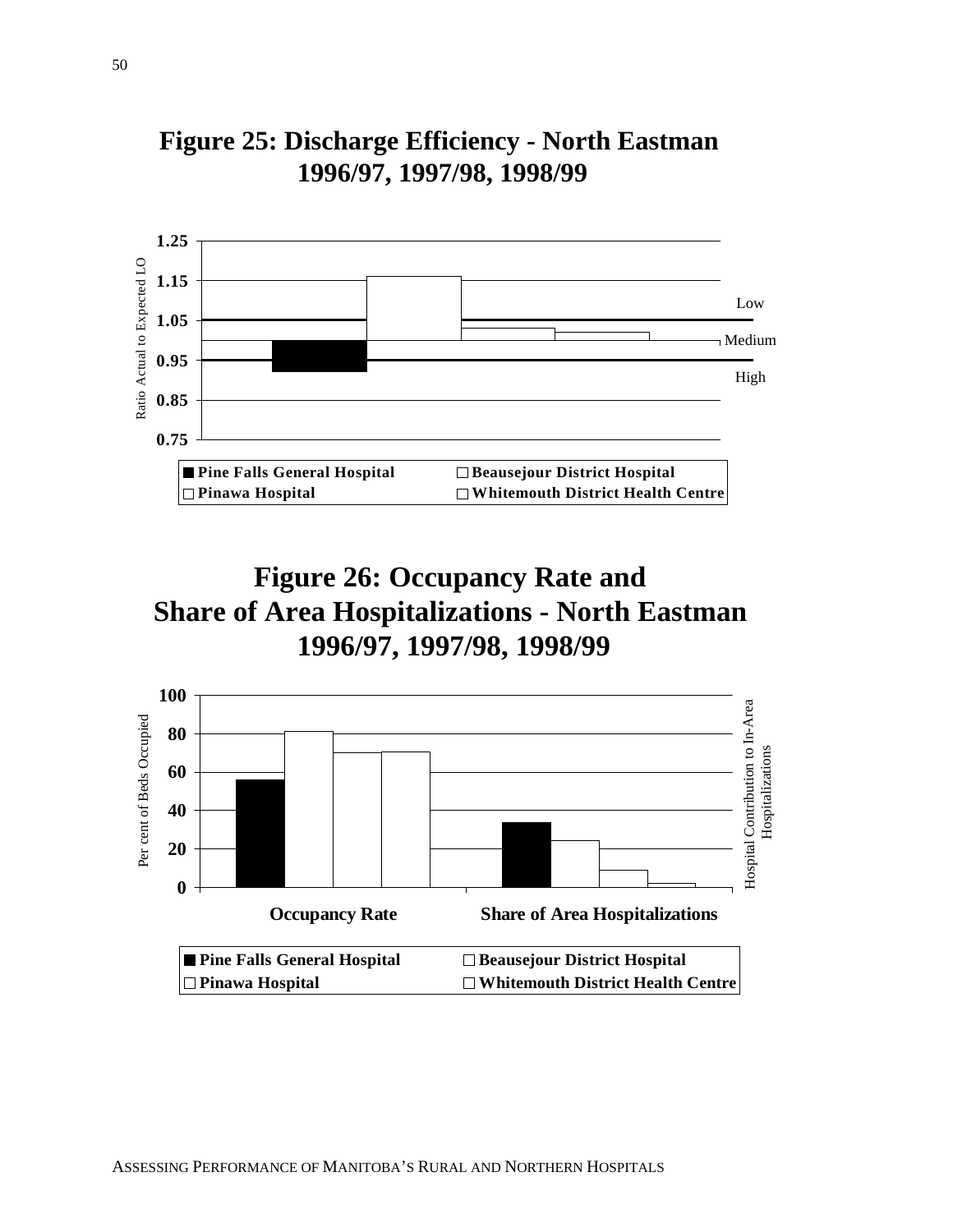#### **4.6 Parkland RHA**

8 hospitals with 263 beds serving population of 43,568 and 5 Physician Service Areas: Roblin, Swan River, Alonsa, Dauphin and Gilbert Plains Beds per 1000: 5.87 Population of average health % of hospital separations from regional hospitals: 78

2 of 10 Major Rural Hospitals

1 of 10 Intermediate Rural Hospitals

4 of 37 Small Rural Hospitals

1 of 6 Small Multi-Use Hospitals

#### Table 6: Hospital Profiles Parkland RHA<sup>21</sup>

|                     |            |            |        | <b>Population Based</b> | <b>Hospital Specific Indicators</b> |                |            |                        |
|---------------------|------------|------------|--------|-------------------------|-------------------------------------|----------------|------------|------------------------|
| Hospital            | Type       | Physician  | Need   | Use                     | Share of Area                       | Intensity      | Discharge  | Occupancy              |
|                     |            | Service    |        | Relative                | Hospitalizations                    |                | Efficiency | Rate                   |
|                     |            | Area       |        | to Need                 |                                     |                |            |                        |
|                     |            |            |        | Ratio                   |                                     |                |            |                        |
| Grandview           | <b>SR</b>  | Gilbert    | High   | 1.06                    | 33%                                 | Low            | Low        | 51%                    |
| <b>Overall Rank</b> |            | Plains     | 8      | 17                      | 29                                  | 53             | 55         | 46                     |
| Rank in Type        |            |            |        |                         | 8                                   | 28             | 30         | 25                     |
| Dauphin             | <b>MR</b>  | Dauphin    | High   | .94                     | 69%                                 | High           | Medium     | $76\%^{22}$            |
| <b>Overall Rank</b> |            |            | 12     | 35                      | 4                                   | 2              | 26         | 3                      |
| Rank in Type        |            |            |        |                         | 4                                   | $\overline{2}$ | 4          |                        |
| Winnipegosis        | <b>SR</b>  | Dauphin    | High   | .94                     | 6%                                  | Medium         | Low        | $61\overline{\%}^{23}$ |
| <b>Overall Rank</b> |            |            | 12     | 35                      | 61                                  | 50             | 60         | 23                     |
| Rank in Type        |            |            |        |                         | 36                                  | 25             | 34         | 9                      |
| Roblin              | <b>SR</b>  | Roblin     | High   | 1.05                    | 51%                                 | Medium         | Medium     | 68%                    |
| <b>Overall Rank</b> |            |            | 14     | 20                      | 10                                  | 37             | 35         | 15                     |
| Rank in Type        |            |            |        |                         | 1                                   | 13             | 15         | 8                      |
| Swan River          | <b>MR</b>  | Swan River | High   | 1.11                    | 64%                                 | Medium         | Low        | 71%                    |
| <b>Overall Rank</b> |            |            | 16     | 13                      | 7                                   | 19             | 44         | 7                      |
| Rank in Type        |            |            |        |                         | 6                                   | 9              | 9          | $\overline{2}$         |
| Benito              | <b>SMU</b> | Swan River | High   | 1.11                    | 3%                                  | Medium         | High       | 51%                    |
| <b>Overall Rank</b> |            |            | 16     | 13                      | 65                                  | 30             | 4          | 44                     |
| Rank in Type        |            |            |        |                         | $\overline{4}$                      | 4              |            | $\overline{4}$         |
| Ste. Rose           | IR         | Alonsa     | Medium | 1.36                    | 45%                                 | Medium         | Medium     | $50\sqrt{24}$          |
| <b>Overall Rank</b> |            |            | 26     | 1                       | 15                                  | 45             | 27         | 48                     |
| Rank in Type        |            |            |        |                         | 5                                   | 10             | 6          | 9                      |
| McCreary-Alonsa     | <b>SR</b>  | Alonsa     | Medium | 1.36                    | 8%                                  | Medium         | Medium     | $55\%^{25}$            |
| <b>Overall Rank</b> |            |            | 26     | 1                       | 56                                  | 47             | 41         | 39                     |
| Rank in Type        |            |            |        |                         | 31                                  | 22             | 18         | 21                     |

MR refers to Major Rural, IR to Intermediate Rural, SR to Small Rural, SMU to Small Multi-Use, and NI to Northern and Isolated.

 $\overline{a}$  $21$  See Figures 27-30 which display the results for the hospitals in the RHA for all indicators.

 $22$  Dauphin reports an occupancy rate of 81.

 $23$  Winnipegosis reports an occupancy rate of 69%.

<sup>&</sup>lt;sup>24</sup> Ste Rose reports an occupancy rate of 63%. This discrepancy appears largely due to a difference in the number of set-up beds they report (30) and that in Manitoba Health's bed count (37).<br><sup>25</sup> McCreary-Alonsa reports an occupancy rate of 71%.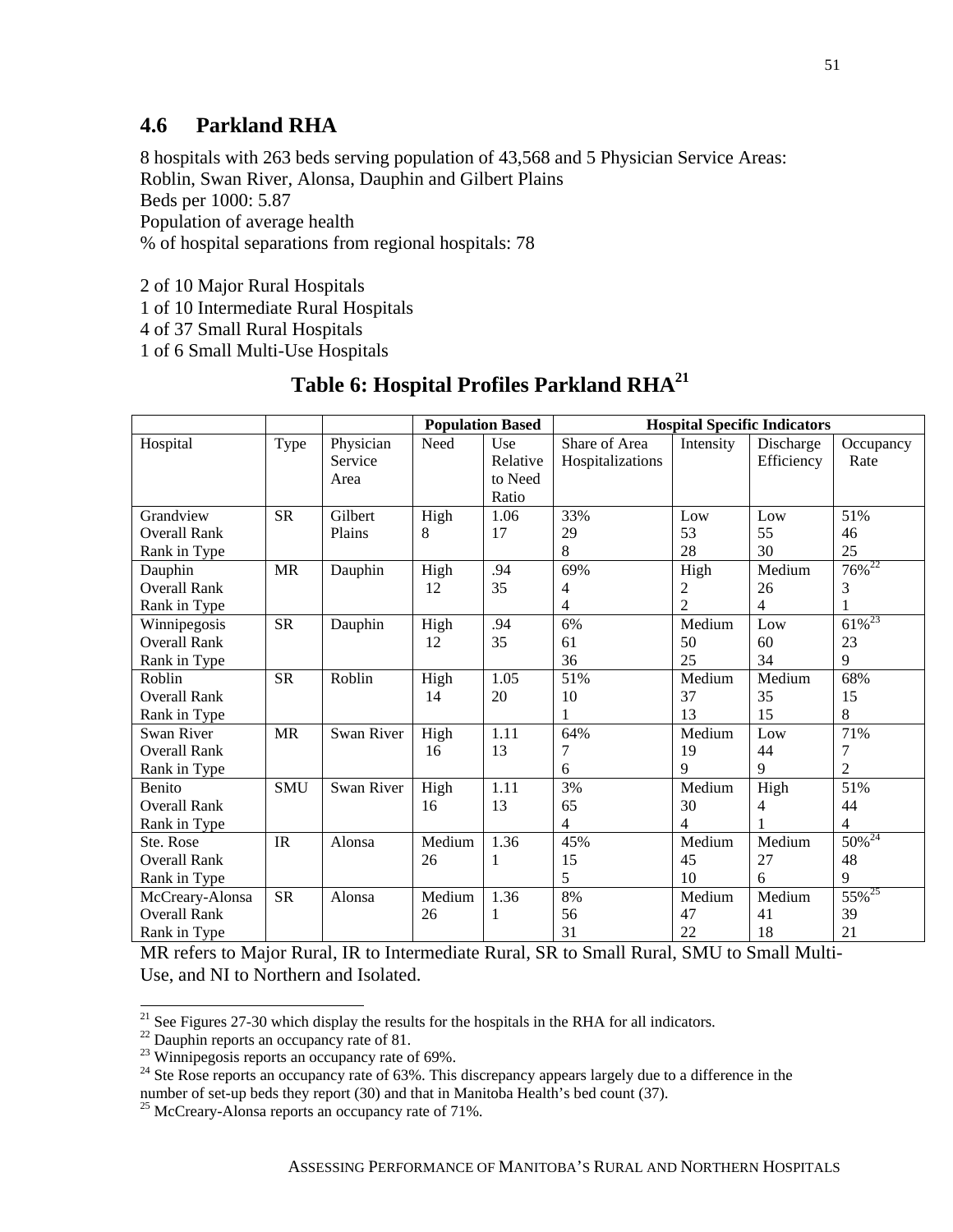Residents of Parkland are served by eight hospitals, two of which are major rural hospitals. Hospitals are located in five different Physician service areas and three of these areas contain more than one hospital. Parkland PSAs are of relatively high need: four of them have high need populations and the other, Alonsa, is a medium need PSA. Both of the major rural hospitals are located in a high need area. In fact, they are the only major rural hospitals in the province to be located in high need areas.

Despite the relatively high need for hospitalization throughout Parkland, two of the PSA populations, Swan River and Alonsa, use higher levels of hospital care than expected. Indeed, residents of the medium need Alonsa area receive 36% more hospitalizations than expected, reflected in the highest Use Relative to Need Ratio in the province. This likely represents significant overutilizations of hospital resources. Residents of the remaining PSAs utilized hospitals at the expected rates.

Not surprisingly, the major rural hospitals of Dauphin and Swan River have the highest capture rates for area hospitalizations. Dauphin provides 69% of the PSA's hospital services while using approximately 6% fewer hospital services than expected. Swan River provides 64% of the hospital services to the Swan River PSA, which uses 11% more hospital services than expected. Roblin accounts for more than half of the hospitalizations of area residents and ranks first among small rural hospitals on this measure. Benito and Winnipegosis each provide less than 7% of area hospitalizations and both rank in the bottom 10 of the province on this dimension. Among small rural hospitals, only one hospital accounts for a smaller share of area hospitalizations than Winnipegosis.

Dauphin is the only area hospital to provide services of high intensity. With the exception of Grandview with its 53rd place ranking, the remaining hospitals provide services of medium intensity. Neither Dauphin or Swan River record discharge efficiency scores in the highest category and Swan River ranks  $9<sup>th</sup>$  among major rural hospitals on this dimension. The small multi-use hospital in Benito receives the region's highest discharge efficiency score ranking  $4<sup>th</sup>$  over all. None of the other hospitals were in the most efficient category.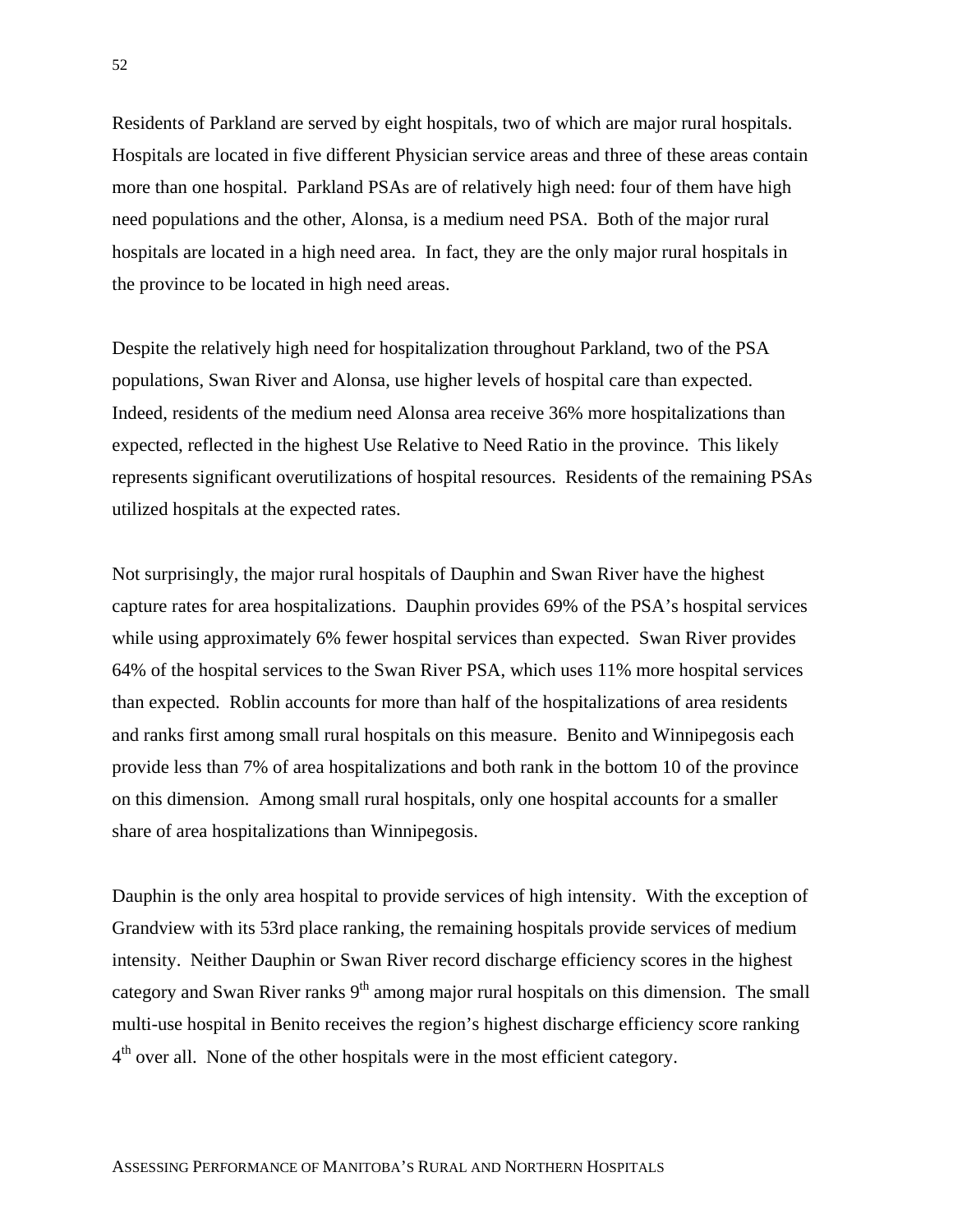The hospitals in the region appear relatively full with occupancy rates ranging from 50% to 76%. Dauphin, with an occupancy rate of 76%, not only has the highest occupancy rate in the RHA, it also has the highest occupancy rate of the major rural hospitals. Ste. Rose and McCreary-Alonsa, serving a population with substantially more hospitalizations than expected, report occupancy rates of 50% and 55% respectively.<sup>26</sup> Ste. Rose ranks 9<sup>th</sup> among intermediate rural hospitals on this dimension. Swan River has the second highest occupancy rate in the region (71%) but this may be due in part to its rather low score on the discharge efficiency index (it uses more hospital days than expected for its case mix). Similarly, the 61% occupancy rate of Winnipegosis must be understood in light of its low ranking in discharge efficiency.

In summary, Parkland is a relatively high need RHA. Within it three quarters of the region's hospitals serve high need populations. However, it is the medium need population that records the highest use relative to need ratio in rural Manitoba. This population is served by two hospitals: Ste Rose provides 45% of the PSA's services and McCreary-Alonsa provides 8%. Neither of these hospital's records high scores on the discharge efficiency index and both rank well below the provincial mid point with respect to intensity and occupancy rate. Grandview, serving the highest need population in the region, provides the least intense services in the region and also ranks low in both discharge efficiency and occupancy rate.

 $\overline{a}$ 

<sup>&</sup>lt;sup>26</sup> The greatest discrepancy between occupancy rates reported by a hospital and those we calculated occurred with McCreary-Alonsa. It reports an occupancy rate of 71%.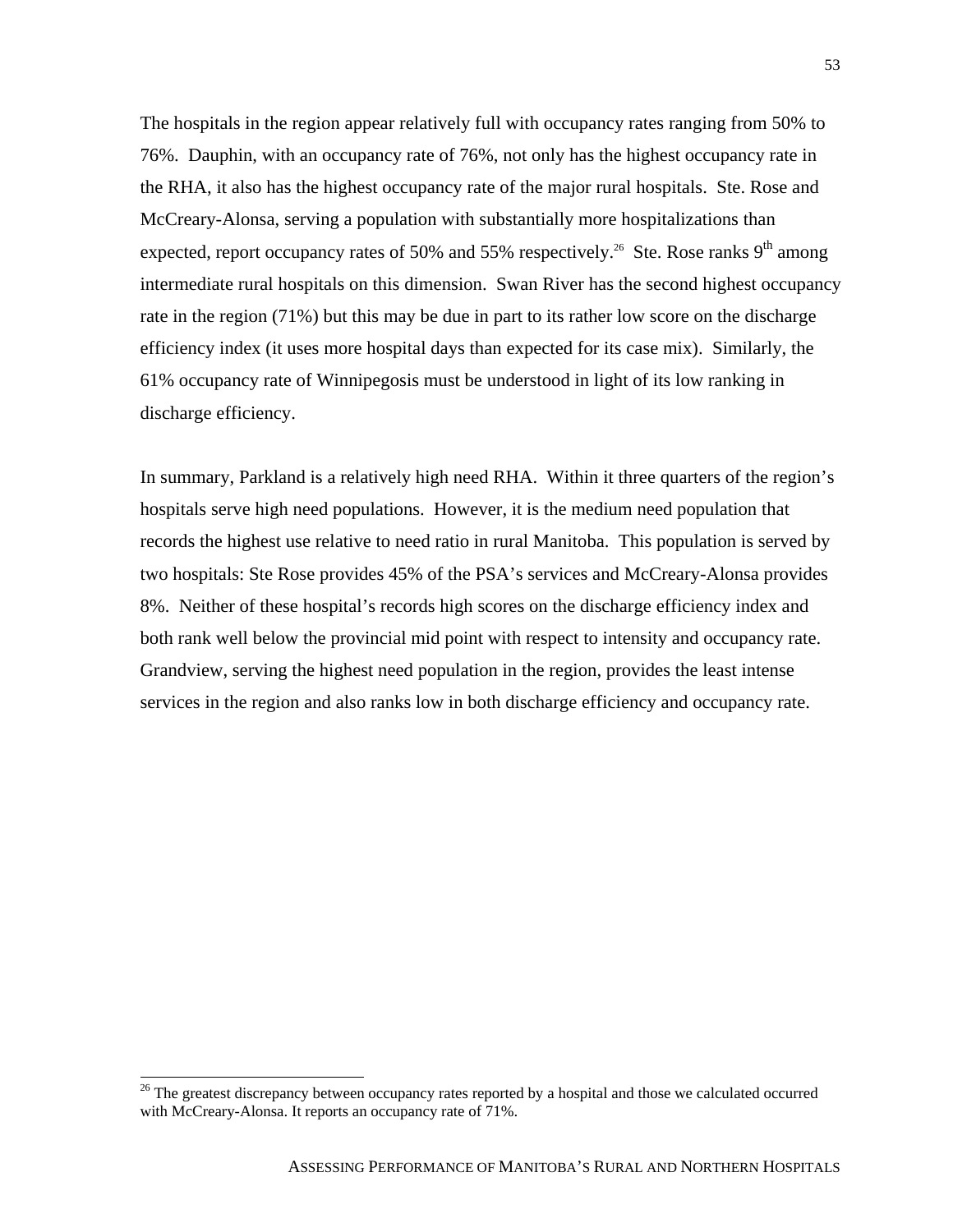# **Map 6: Location of Acute Care Hospitals in Manitoba - Parkland**

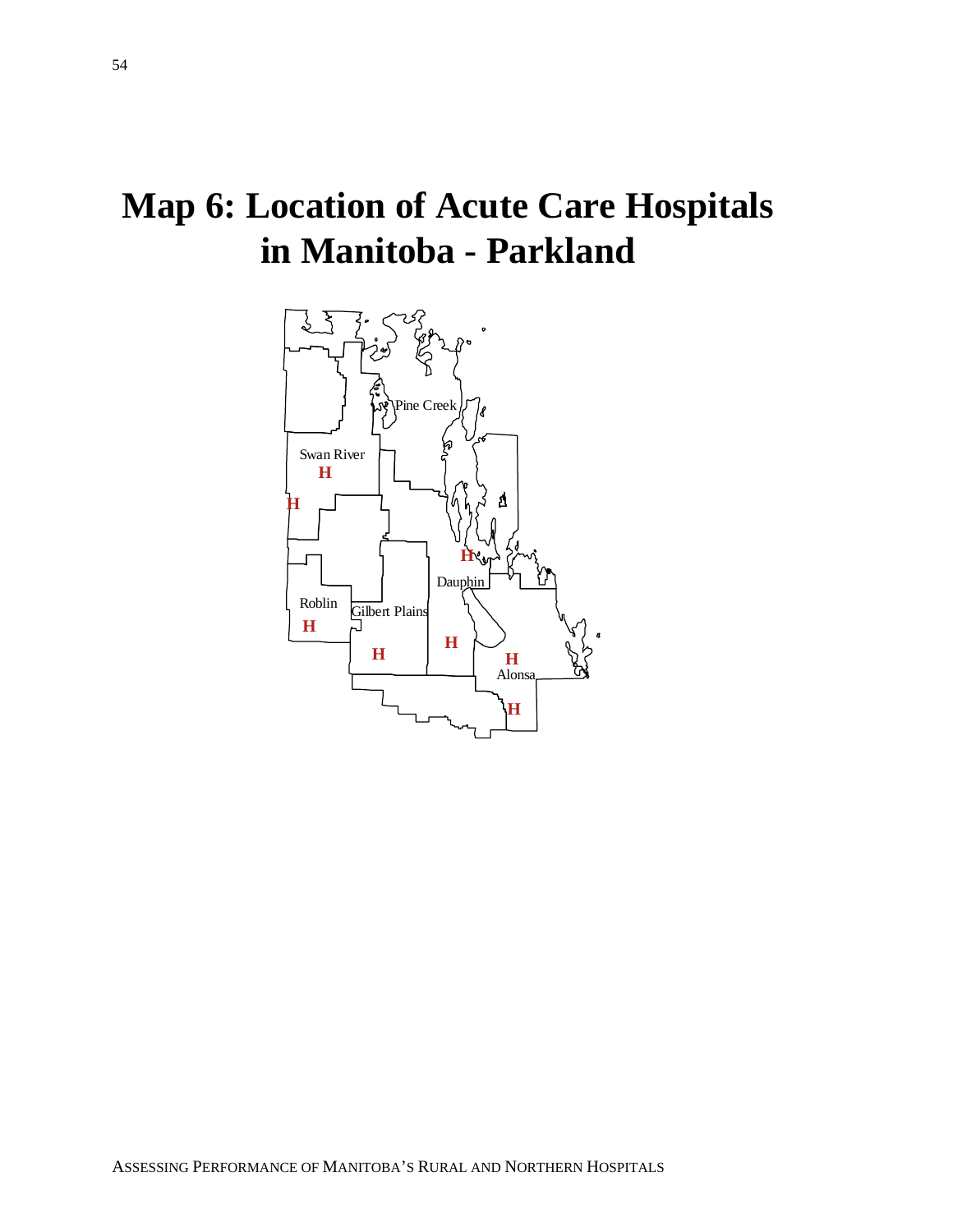



## **Figure 28: Intensity - Parkland 1996/97, 1997/98, 1998/99**

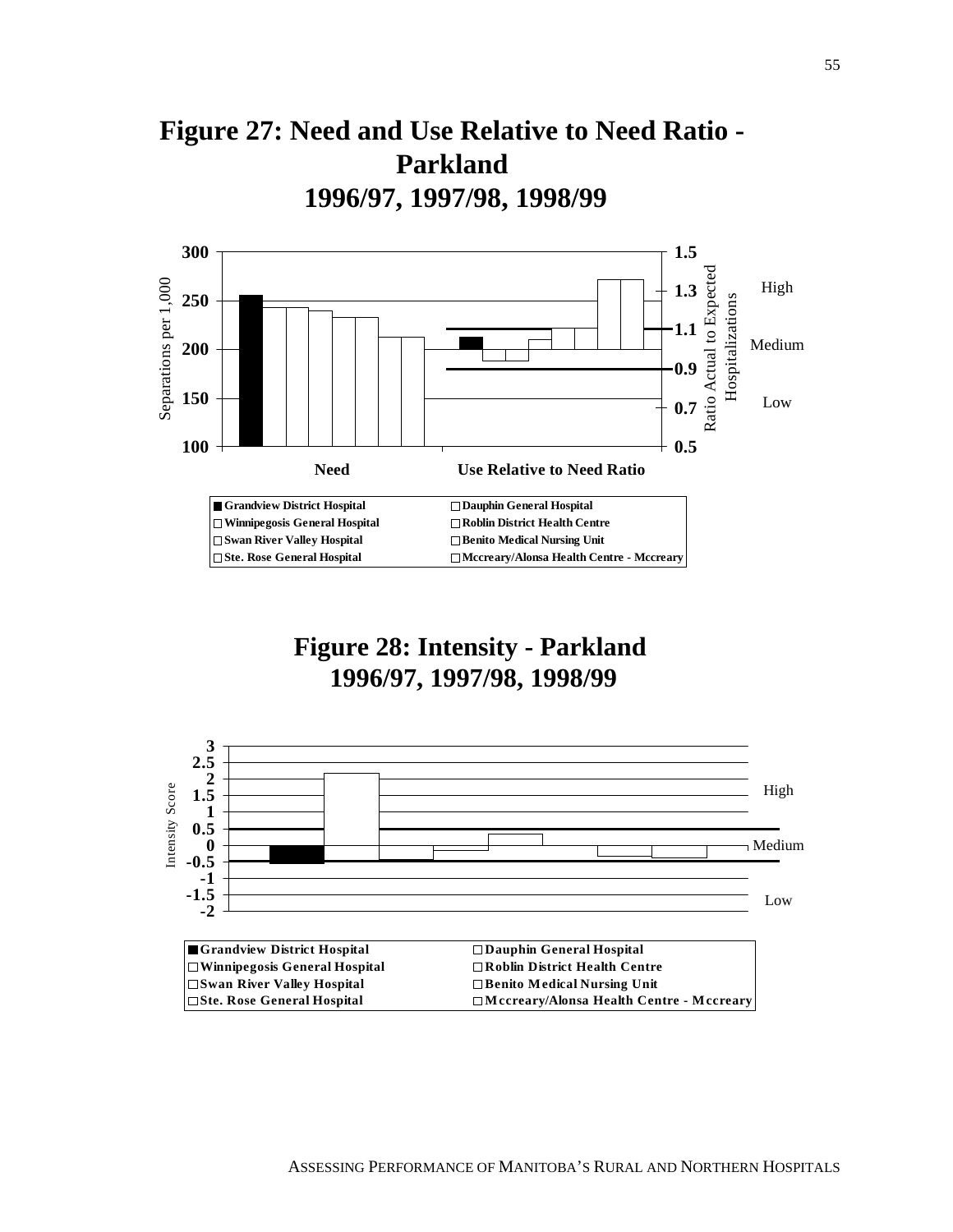





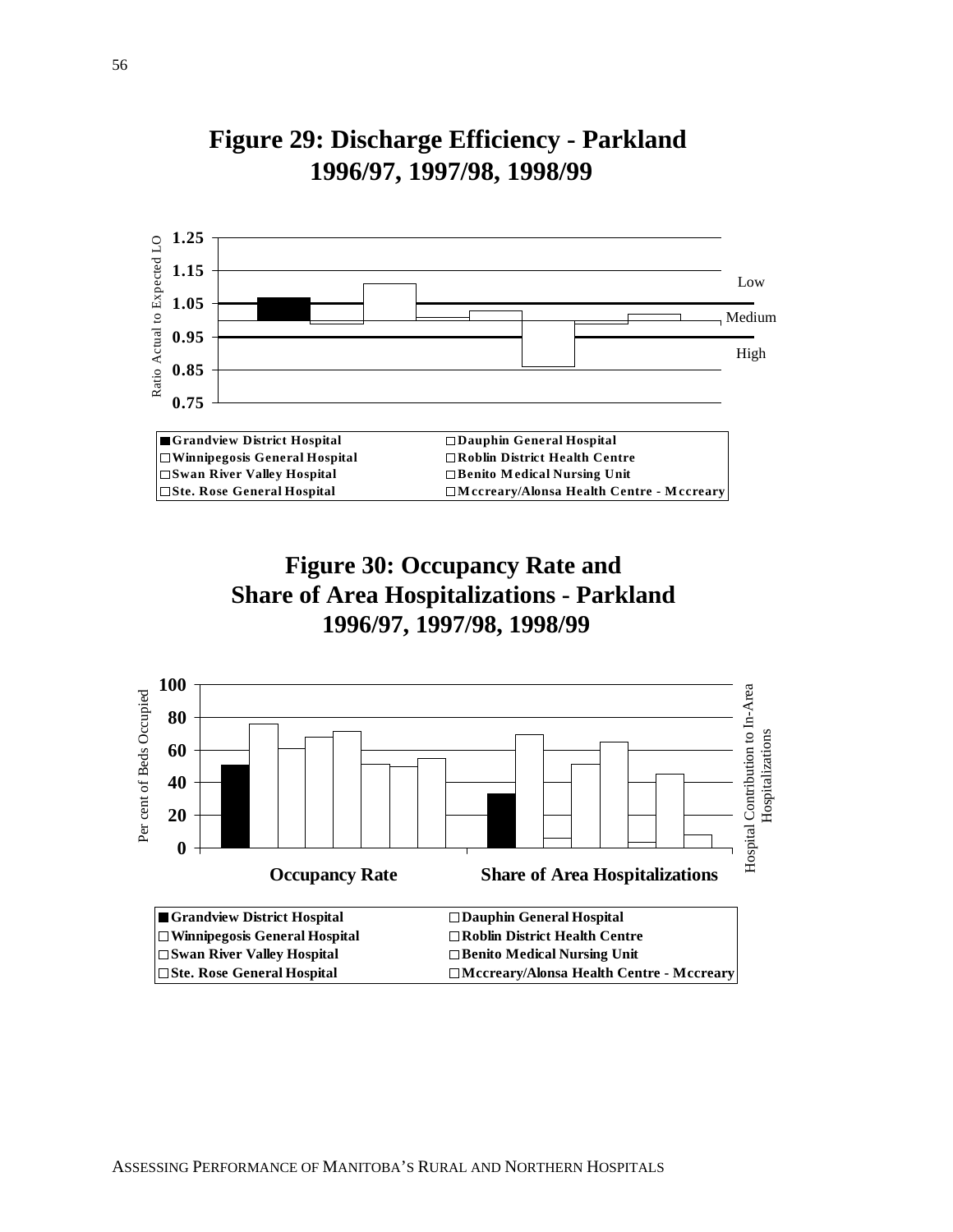#### **4.7 Marquette RHA**

10 hospitals with 224 beds serving population of 37,773 and 5 Physician Service Areas: Sioux Valley, Russell, North Cypress, Neepawa and Minnedosa Beds per 1000: 5.90 Population slightly more healthy than average % of hospital separations from regional hospitals: 64

No Major Rural Hospitals

 $\overline{a}$ 

2 of 10 Intermediate Rural Hospitals

7 of 37 Small Rural Hospitals

1 of 6 Small Multi-Use Hospitals

|                     |            |              | <b>Population Based</b> |                | <b>Hospital Specific Indicators</b> |                |                |                |
|---------------------|------------|--------------|-------------------------|----------------|-------------------------------------|----------------|----------------|----------------|
| Hospital            | Type       | Physician    | Need                    | Use            | Share of Area                       | Intensity      | Discharge      | Occupancy      |
|                     |            | Service Area |                         | Relative       | Hospitalizations                    |                | Efficiency     | Rate           |
|                     |            |              |                         | to Need        |                                     |                |                |                |
|                     |            |              |                         | Ratio          |                                     |                |                |                |
| Neepawa             | IR         | Neepawa      | High                    | .99            | 68%                                 | High           | Medium         | 66%            |
| <b>Overall Rank</b> |            |              | 15                      | 28             | 5                                   | 7              | 24             | 17             |
| Rank in Type        |            |              |                         |                | 1                                   | 1              | 5              | $\overline{4}$ |
| Minnedosa           | IR         | Minnedosa    | High                    | .93            | 23%                                 | High           | High           | 63%            |
| <b>Overall Rank</b> |            |              | 17                      | 38             | 42                                  | 8              | 16             | 20             |
| Rank in Type        |            |              |                         |                | 10                                  | $\overline{2}$ | 3              | 5              |
| Hamiota             | <b>SR</b>  | Minnedosa    | High                    | .93            | 17%                                 | Medium         | Low            | 58%            |
| <b>Overall Rank</b> |            |              | 17                      | 38             | 47                                  | 17             | 61             | 31             |
| Rank in Type        |            |              |                         |                | 23                                  | 3              | 35             | 15             |
| Shoal Lake          | <b>SR</b>  | Minnedosa    | High                    | .93            | 9%                                  | $_{\rm Low}$   | Low            | 38%            |
| <b>Overall Rank</b> |            |              | 17                      | 38             | 53                                  | 61             | 63             | 60             |
| Rank in Type        |            |              |                         |                | 28                                  | 34             | 36             | 35             |
| Erickson            | <b>SR</b>  | Minnedosa    | High                    | .93            | 9%                                  | Medium         | Medium         | 75%            |
| <b>Overall Rank</b> |            |              | 17                      | 38             | 52                                  | 27             | 19             | 5              |
| Rank in Type        |            |              |                         |                | 27                                  | 8              | 9              | 3              |
| Riverdale           | <b>SR</b>  | Sioux        | Medium                  | 1.05           | 43%                                 | Medium         | Medium         | 69%            |
| <b>Overall Rank</b> |            | Valley       | 22                      | 19             | 19                                  | 40             | 47             | 11             |
| Rank in Type        |            |              |                         |                | 3                                   | 16             | 22             | 7              |
| Russell             | <b>SR</b>  | Russell      | Medium                  | 1.34           | 39%                                 | $_{\rm Low}$   | High           | 52%            |
| <b>Overall Rank</b> |            |              | 23                      | $\overline{2}$ | 24                                  | 58             | 14             | 41             |
| Rank in Type        |            |              |                         |                | 5                                   | 32             | $\overline{7}$ | 22             |
| <b>Birtle</b>       | <b>SR</b>  | Russell      | Medium                  | 1.34           | 14%                                 | Low            | High           | 33%            |
| <b>Overall Rank</b> |            |              | 23                      | $\overline{c}$ | 49                                  | 54             | 6              | 61             |
| Rank in Type        |            |              |                         |                | 25                                  | 29             | 3              | 36             |
| Rossburn            | <b>SMU</b> | Russell      | Medium                  | 1.34           | 10%                                 | Low            | High           | 42%            |
| <b>Overall Rank</b> |            |              | 23                      | $\overline{2}$ | 51                                  | 60             | 7              | 56             |
| Rank in Type        |            |              |                         |                | 1                                   | 5              | $\overline{2}$ | 5              |
| Carberry Plains     | <b>SR</b>  | North        | Low                     | .95            | 29%                                 | Medium         | Low            | 46%            |
| <b>Overall Rank</b> |            | Cypress      | 35                      | 32             | 37                                  | 43             | 59             | 53             |
| Rank in Type        |            |              |                         |                | 15                                  | 19             | 33             | 30             |

## **Table 7: Hospital Profiles Marquette RHA27**

MR refers to Major Rural, IR to Intermediate Rural, SR to Small Rural, SMU to Small Multi-Use, and NI to Northern and Isolated.

 $27$  See Figures 31-34 which display the results for the hospitals in the RHA for all indicators.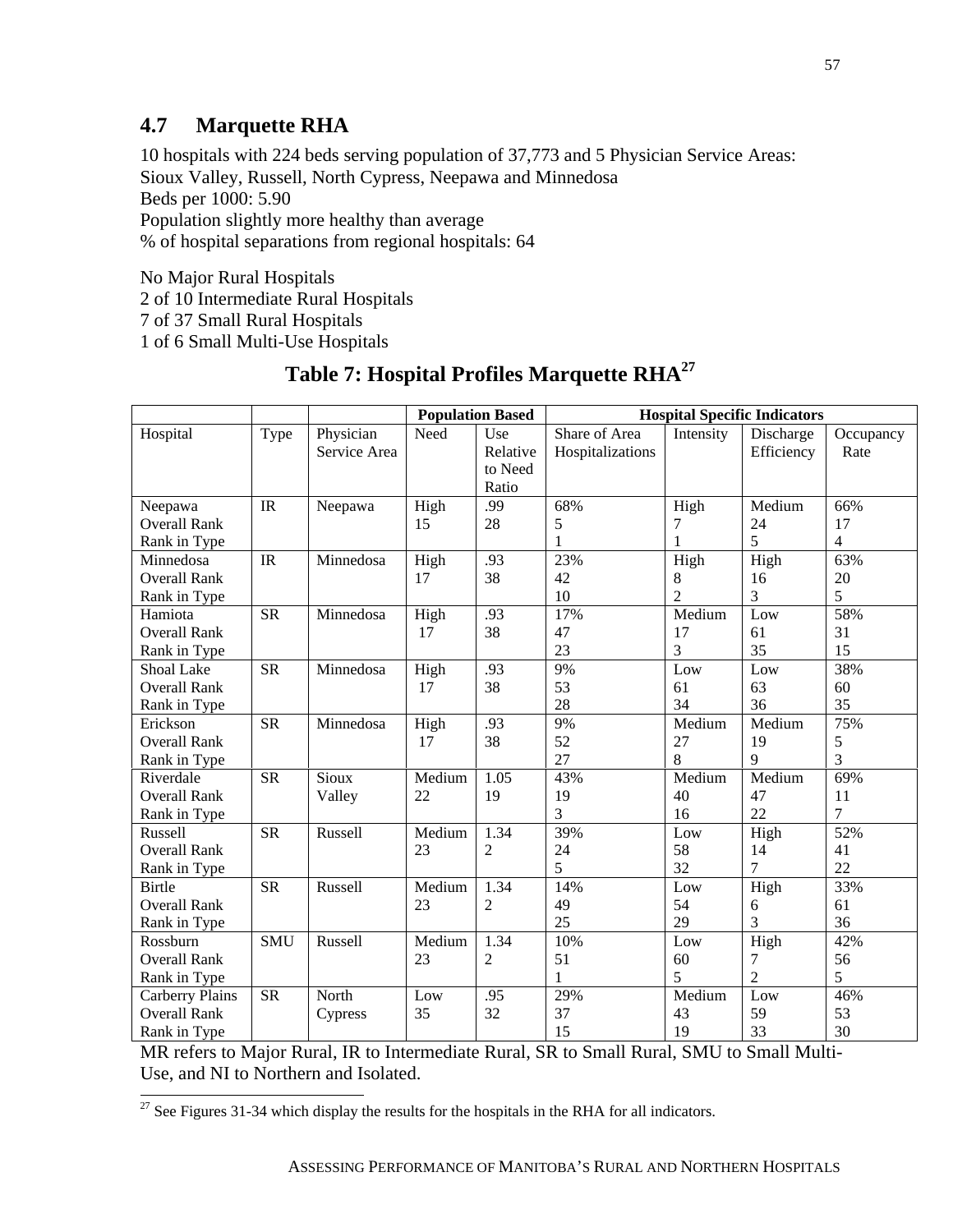The Marquette RHA is made up of five physician service areas and contains ten hospitals. The Minnedosa and Russell PSAs between them have seven hospitals. Two of the PSAs, Neepawa and Minnedosa, serve high need populations while one, North Cypress contains a low need population. The largest hospitals in the region are the intermediate rural hospitals in Neepawa and Minnedosa.

Residents of four of the PSA are using hospitals at the rate expected. However, residents of the medium need Russell PSA are utilizing hospital services at a much greater rate than expected. Indeed, use exceeds expectations by 34%, the second greatest discrepancy in the province, reflecting significant over servicing of this population.

Of the ten regional hospitals, only the Neepawa hospital provides more than half of area hospitalizations and at 68% it possesses the highest capture rate for intermediate rural hospitals. In contrast, Minnedosa at 23% ranks last among hospitals of this type. Together the three small rural hospitals in the Minnedosa PSA account for 35% of area hospitalization. In total 63% of the hospitalizations of Russell area residents occur in area hospitals, but Russell accounts for a larger share than Birtle and Rossburn combined. Erickson and Shoal Lake in the Minnedosa PSA each provide less than 10% of area hospitalizations, a proportion that is less than half the mean for small rural hospitals. Riverdale, in contrast, with 43% of area hospitalizations is almost double the small rural mean.

The two intermediate rural hospitals both deliver high intensity services and both rank among the top 10 in the province. None of the other hospitals in the region are delivering services of high intensity. Each of the three hospitals in the overserviced Russell PSA deliver low intensity services as does the Shoal Lake hospital.

Each of the Russell area hospitals scores well on the discharge efficiency index with Birtle and Rossburn both ranking in the province's top 10. Minnedosa also scores highly on this measure, ranking third among intermediate rural hospitals. Two of the hospitals in the Minnedosa area (Hamiota and Shoal Lake) rank among the bottom 10 in the province on the discharge efficiency index and Carberry Plains joins them in this group.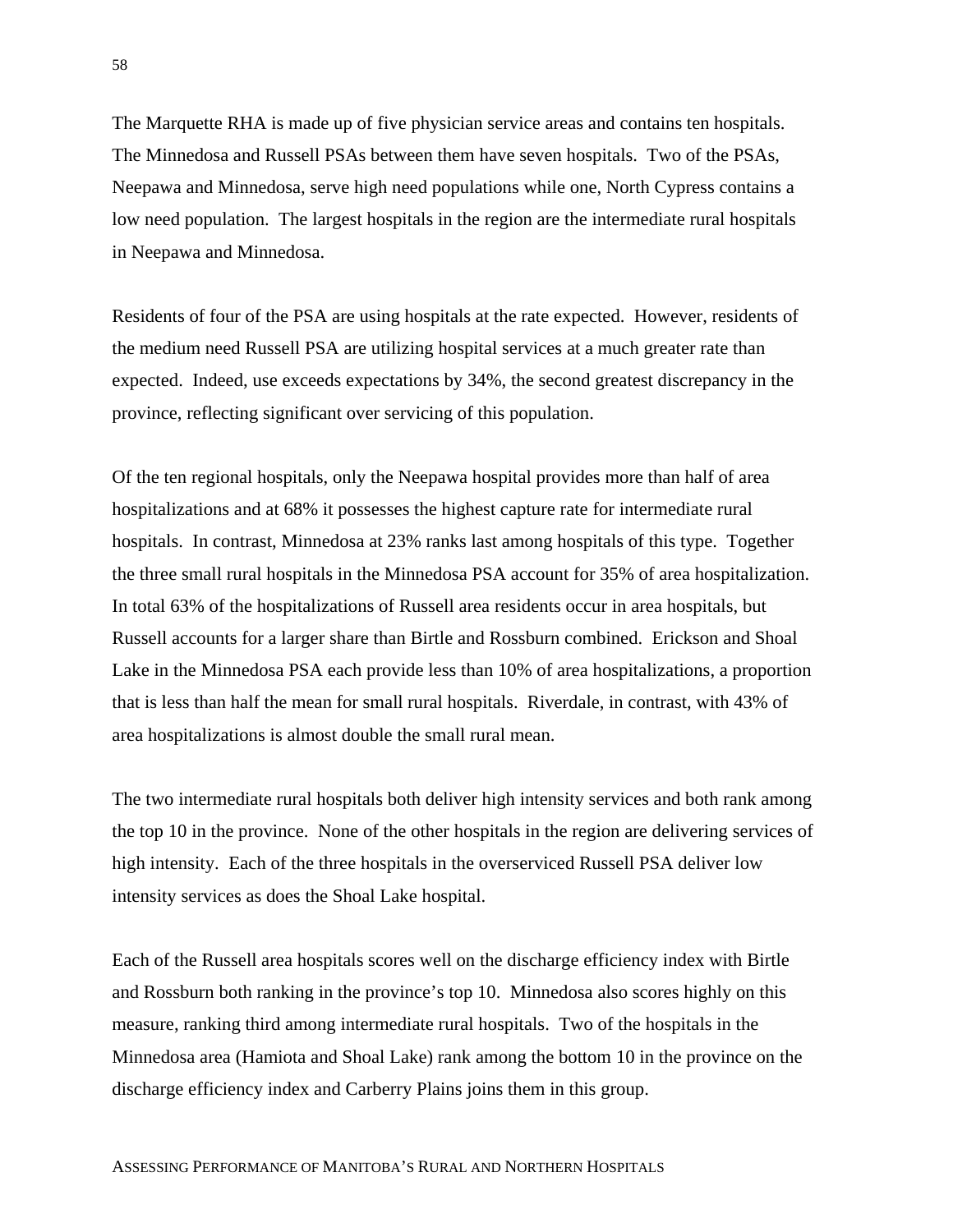The range in occupancy rates among the ten hospitals is relatively large with Erickson reporting an occupancy rate of 75% while Birtle's occupancy rate was just 33%. The occupancy rates for Birtle and Shoal Lake left them among the lowest ten in rural Manitoba. Both of the intermediate rural hospitals had occupancy rates of more than 60% as did the Riverdale hospital. All of the Russell area hospitals have occupancy rates below the average for their type.

An overview of Marquette hospitals must begin by noting the performance of the Minnedosa hospital. This hospital serves a high need population which utilizes hospital services at expected rates. The hospital itself combines high intensity services with high discharge efficiency and a high occupancy rate. In the same PSA, the Shoal Lake hospital combines low intensity services with a low discharge efficiency score and a low occupancy rate. The Minnedosa hospital, as discussed above, however, had a very low capture rate, likely due to the presence of three smaller hospitals within the PSA. As mentioned above, the other intermediate rural hospital in the RHA, Neepawa, accounted for a proportion of area hospitalizations almost three times that of Minnedosa. The existence of three hospitals in the Russell PSA, each providing low intensity care, may well contribute to the high use relative to need ratio for this PSA population.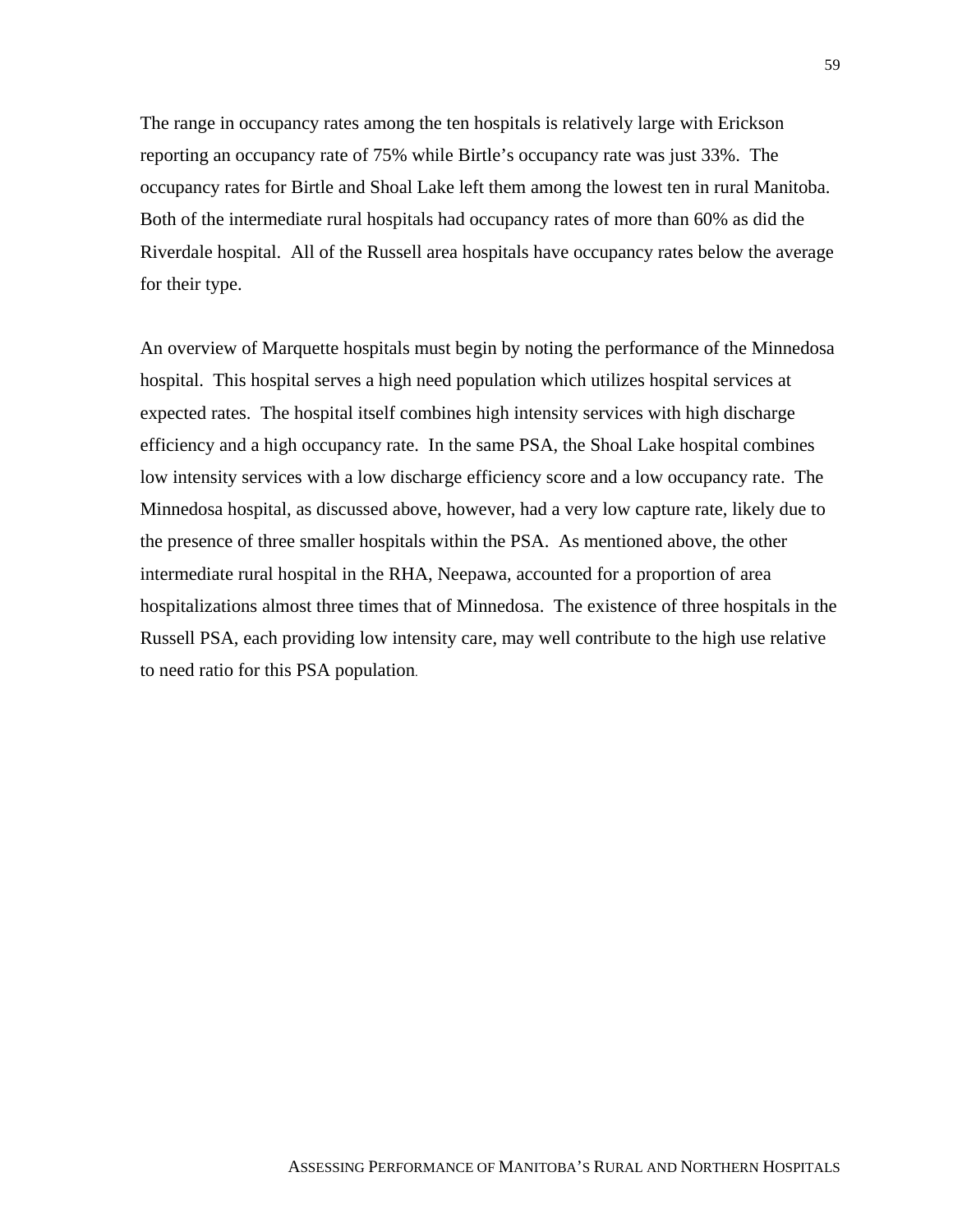# **Map 7: Location of Acute Care Hospitals in Manitoba - Marquette**

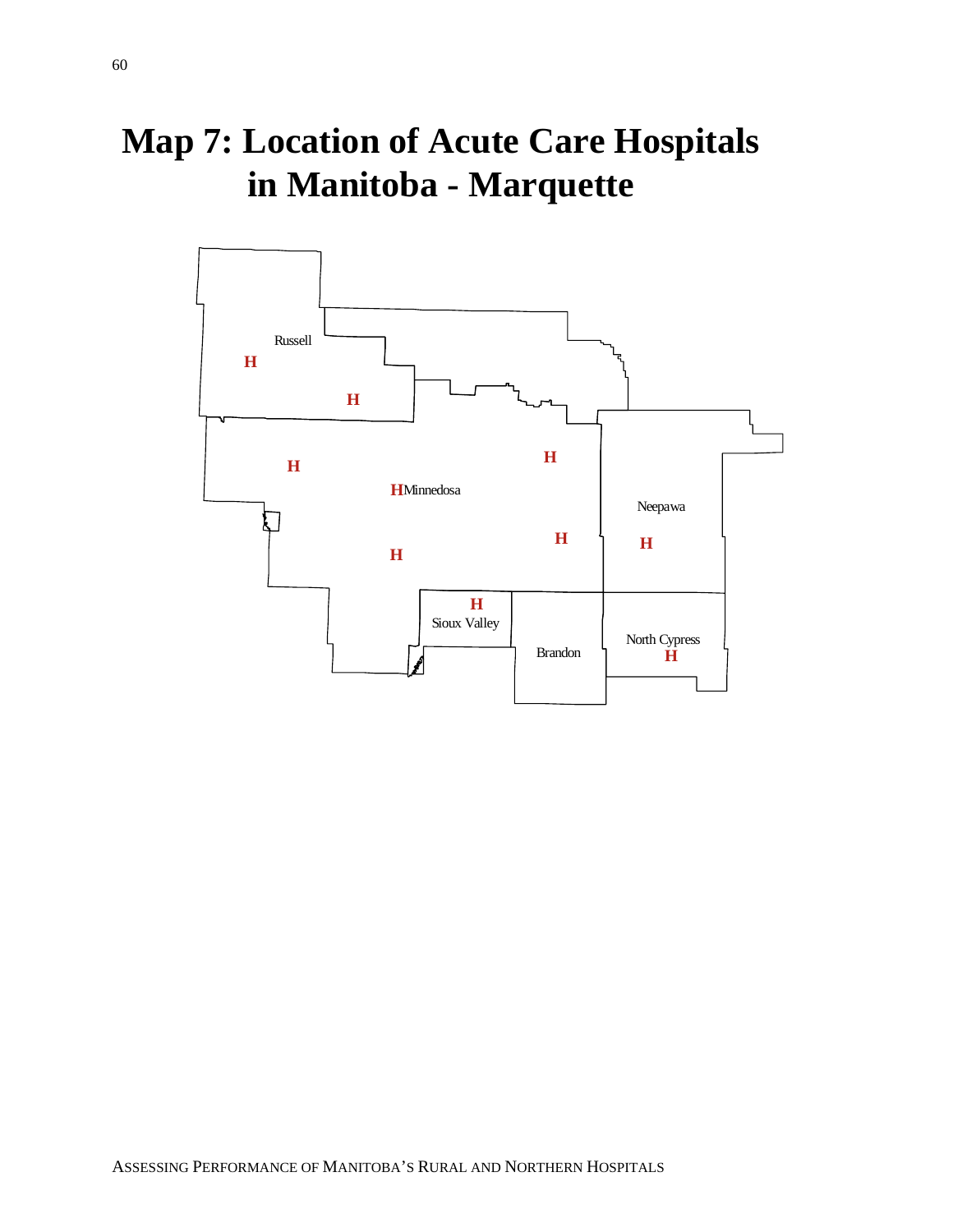



### **Figure 32: Intensity - Marquette 1996/97, 1997/98, 1998/99**

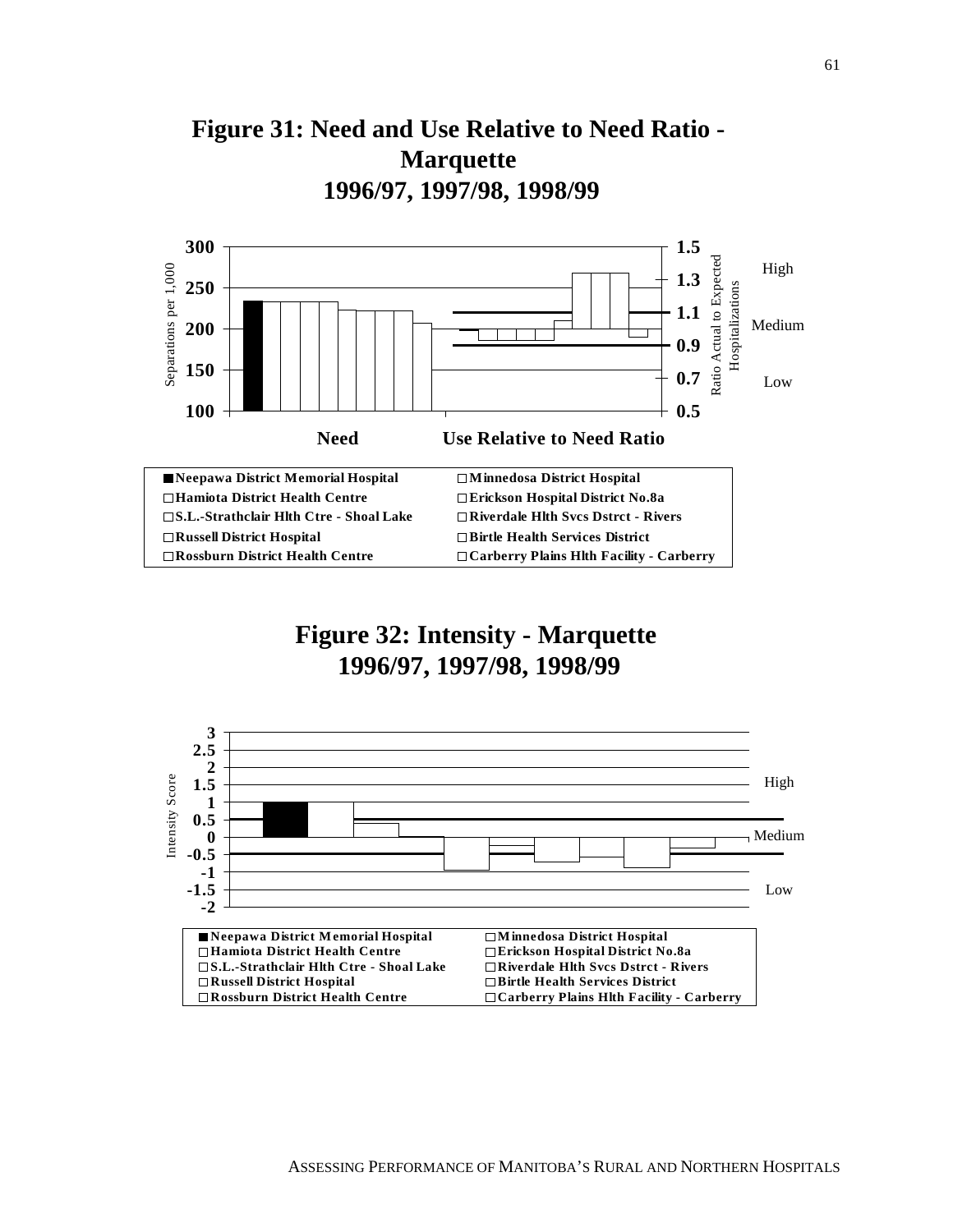

## **Figure 33: Discharge Efficiency - Marquette 1996/97, 1997/98, 1998/99**

## **Figure 34: Occupancy Rate and Share of Area Hospitalizations - Marquette 1996/97, 1997/98, 1998/99**

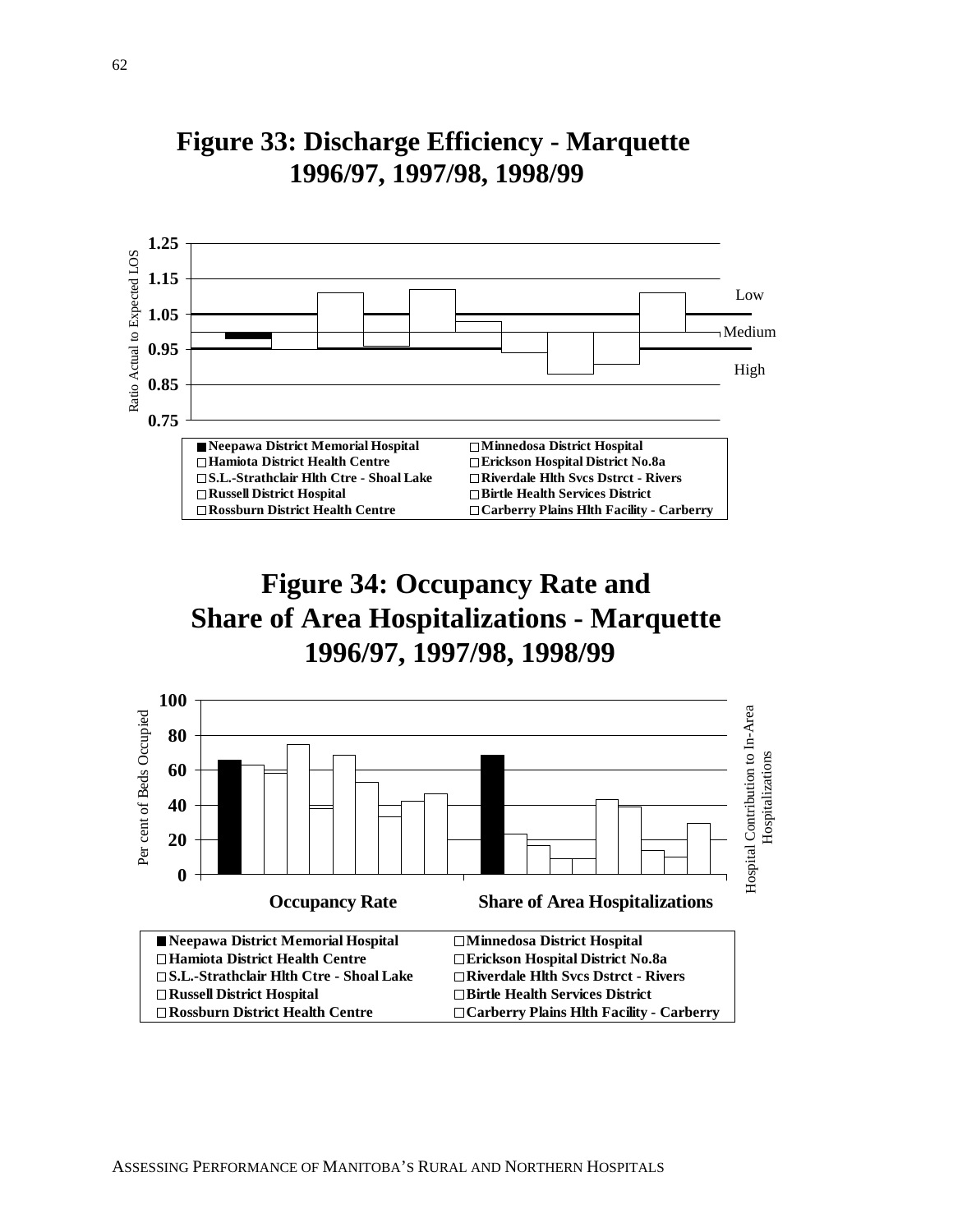### **4.8 Central RHA**

14 hospitals with 407 beds serving population of 97,241 and 7 Physician Service Areas: Seven Regions, Portage, Lorne, Morris-Montcalm, Altona, Carman and Morden-Winkler Beds per 1000: 4.12

Population much healthier than average

% of hospital separations from regional hospitals: 65

- 3 of 10 Major Rural Hospitals
- 2 of 10 Intermediate Rural Hospitals
- 7 of 37 Small Rural Hospitals

 $\overline{a}$ 

2 of 6 Small Multi-use Hospitals

|                                |            |              | <b>Population Based</b> |                | <b>Hospital Specific Indicators</b> |                |            |                |
|--------------------------------|------------|--------------|-------------------------|----------------|-------------------------------------|----------------|------------|----------------|
| Hospital                       | Type       | Physician    | Need                    | Use            | Share of Area                       | Intensity      | Discharge  | Occupancy      |
|                                |            | Service Area |                         | Relative       | Hospitalizations                    |                | Efficiency | Rate           |
|                                |            |              |                         | to Need        |                                     |                |            |                |
|                                |            |              |                         | Ratio          |                                     |                |            |                |
| Swan Lake                      | <b>SR</b>  | Lorne        | Medium                  | 1.15           | 31%                                 | Medium         | High       | 56%            |
| <b>Overall Rank</b>            |            |              | 25                      | 8              | 33                                  | 49             | 13         | 35             |
| Rank in Type                   |            |              |                         |                | 12                                  | 24             | 6          | 17             |
| Crystal $\overline{City}^{29}$ | <b>SR</b>  | Lorne        | Medium                  | 1.15           | 13%                                 | Medium         | Low        | 50%            |
| <b>Overall Rank</b>            |            |              | 25                      | $\,8\,$        | 50                                  | 44             | 50         | 47             |
| Rank in Type                   |            |              |                         |                | 26                                  | 20             | 25         | 26             |
| Manitou                        | <b>SMU</b> | Lorne        | Medium                  | 1.15           | 6%                                  | Low            | Low        | 60%            |
| <b>Overall Rank</b>            |            |              | 25                      | 8              | 62                                  | 64             | 62         | 25             |
| Rank in Type                   |            |              |                         |                | $\overline{c}$                      | 6              | 5          | $\overline{3}$ |
| Gladstone                      | <b>SR</b>  | Seven        | Medium                  | 1.25           | 18%                                 | Low            | Medium     | 42%            |
| <b>Overall Rank</b>            |            | Regions      | 34                      | $\overline{4}$ | 45                                  | 51             | 51         | 57             |
| Rank in Type                   |            |              |                         |                | 21                                  | 26             | 26         | 33             |
| Carman                         | IR         | Carman       | Low                     | .95            | 44%                                 | High           | Medium     | 59%            |
| <b>Overall Rank</b>            |            |              | 36                      | 33             | 18                                  | 10             | 21         | 28             |
| Rank in Type                   |            |              |                         |                | 6                                   | $\overline{4}$ | 4          | 6              |
| Notre Dame                     | <b>SR</b>  | Carman       | Low                     | .95            | 7%                                  | Low            | Low        | 44%            |
| <b>Overall Rank</b>            |            |              | 36                      | 33             | 60                                  | 55             | 58         | 55             |
| Rank in Type                   |            |              |                         |                | 35                                  | 30             | 32         | 32             |
| St. Claude                     | <b>SR</b>  | Carman       | Low                     | .95            | 7%                                  | Low            | Medium     | 33%            |
| <b>Overall Rank</b>            |            |              | 36                      | 33             | 59                                  | 62             | 23         | 62             |
| Rank in Type                   |            |              |                         |                | 34                                  | 35             | 11         | 37             |
| Portage                        | <b>MR</b>  | Portage      | Low                     | 1.03           | 66%                                 | High           | Medium     | 63%            |
| <b>Overall Rank</b>            |            |              | 38                      | 24             | 6                                   | 11             | 36         | 21             |
| Rank in Type                   |            |              |                         |                | 5                                   | 7              | 7          | 6              |
| MacGregor                      | <b>SMU</b> | Portage      | Low                     | 1.03           | .4%                                 | Medium         | Medium     | 65%            |
| <b>Overall Rank</b>            |            |              | 38                      | 24             | 68                                  | 23             | 22         | 18             |
| Rank in Type                   |            |              |                         |                | 6                                   |                | 3          | $\overline{c}$ |
| <b>Morris</b>                  | <b>SR</b>  | Morris/      | Low                     | .96            | 29%                                 | Low            | Low        | 48%            |

### **Table 8: Hospital Profiles Central RHA28**

 $2^8$  See Figures 35-38 which display the results for the hospitals in the RHA for all indicators.

 $^{29}$  The RHA reported occupancy rates for six of the area hospitals diverging from those reported by more than 2 percentage points. However, a different calculation was used by the RHA. The reported rates are: Crystal City 57%, Manitou 63%, Carman 51%, MacGregor 78%, Emerson 59%, and Altona 74%.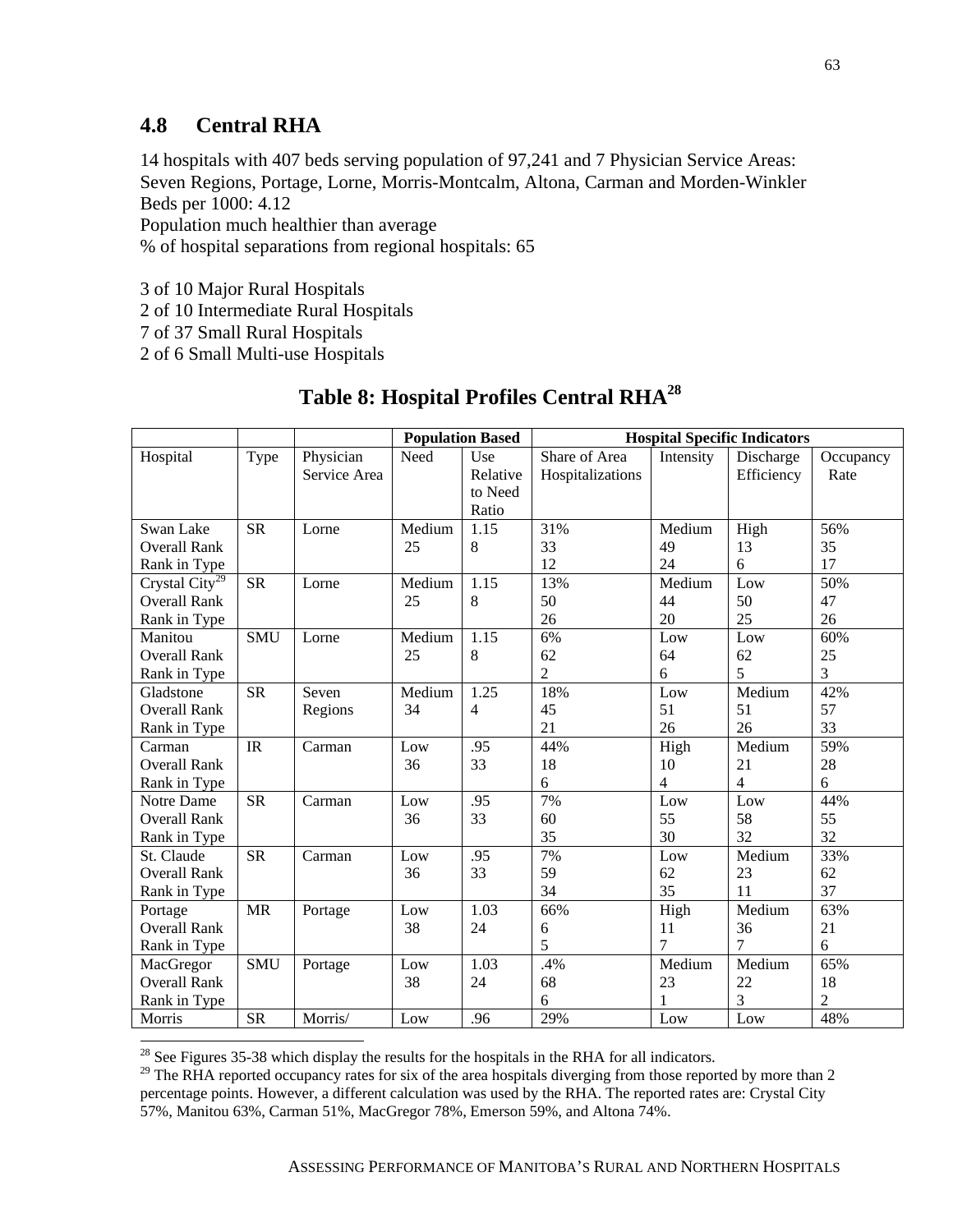|                      |           |              |      | <b>Population Based</b> |                  | <b>Hospital Specific Indicators</b> |            |           |
|----------------------|-----------|--------------|------|-------------------------|------------------|-------------------------------------|------------|-----------|
| Hospital             | Type      | Physician    | Need | Use                     | Share of Area    | Intensity                           | Discharge  | Occupancy |
|                      |           | Service Area |      | Relative                | Hospitalizations |                                     | Efficiency | Rate      |
|                      |           |              |      | to Need                 |                  |                                     |            |           |
|                      |           |              |      | Ratio                   |                  |                                     |            |           |
| <b>Overall Rank</b>  |           | Montcalm     | 39   | 31                      | 39               | 56                                  | 54         | 50        |
| Rank in Type         |           |              |      |                         | 17               | 31                                  | 29         | 27        |
| Emerson              | <b>SR</b> | Morris/      | Low  | .96                     | 7%               | Medium                              | Medium     | 55%       |
| Overall Rank         |           | Montcalm     | 39   | 31                      | 57               | 34                                  | 52         | 37        |
| Rank in Type         |           |              |      |                         | 32               | 11                                  | 27         | 19        |
| Altona               | IR        | Altona       | Low  | .90                     | 50%              | High                                | Medium     | 67%       |
| <b>Overall Rank</b>  |           |              | 40   | 42                      | 11               | 9                                   | 33         | 16        |
| Rank in Type         |           |              |      |                         | 3                | 3                                   |            | 3         |
| Morden <sup>30</sup> | <b>MR</b> | Morden/      | Low  | .90                     | 37%              | High                                | Medium     | 68%       |
| <b>Overall Rank</b>  |           | Winkler      | 41   | 43                      | 27               | 5                                   | 25         | 14        |
| Rank in Type         |           |              |      |                         | 10               | 5                                   | 3          | 4         |
| Winkler              | <b>MR</b> | Morden/      | Low  | .90                     | 39%              | High                                | Medium     | 65%       |
| Overall Rank         |           | Winkler      | 41   | 43                      | 26               |                                     | 28         | 19        |
| Rank in Type         |           |              |      |                         | 9                |                                     | 5          | 5         |

MR refers to Major Rural, IR to Intermediate Rural, SR to Small Rural, SMU to Small Multi-Use, and NI to Northern and Isolated.

Central RHA has the largest number of hospitals in rural Manitoba (14) and these hospitals are located in seven different physician service areas. Five of these PSAs are served by more than one hospital. Previous research has revealed the Central region to have one of the healthiest populations in Manitoba and this is borne out by data on the need for hospitalizations: none of the region's hospitals is located in a high need PSA. Indeed, most (ten) serve low need populations. The region has three major rural hospitals (Portage, Morden and Winkler) and two intermediate rural hospitals (Carman and Altona). All of these hospitals serve low need areas.

The region's relatively low need for hospital services is not reflected by its use patterns. Four hospitals (Swan Lake, Crystal City, Manitou and Gladstone) serve populations that are using hospital resources at rates well in excess of expectations. Indeed, the populations of both these PSAs (Lorne and Seven Regions) record use patterns which rank them in the province's top 10 on the use relative to need ratio.

Although two-thirds of the RHA's hospitalizations take place in regional hospitals only two hospitals (Portage and Altona) account for more than half of their PSA's hospitalizations.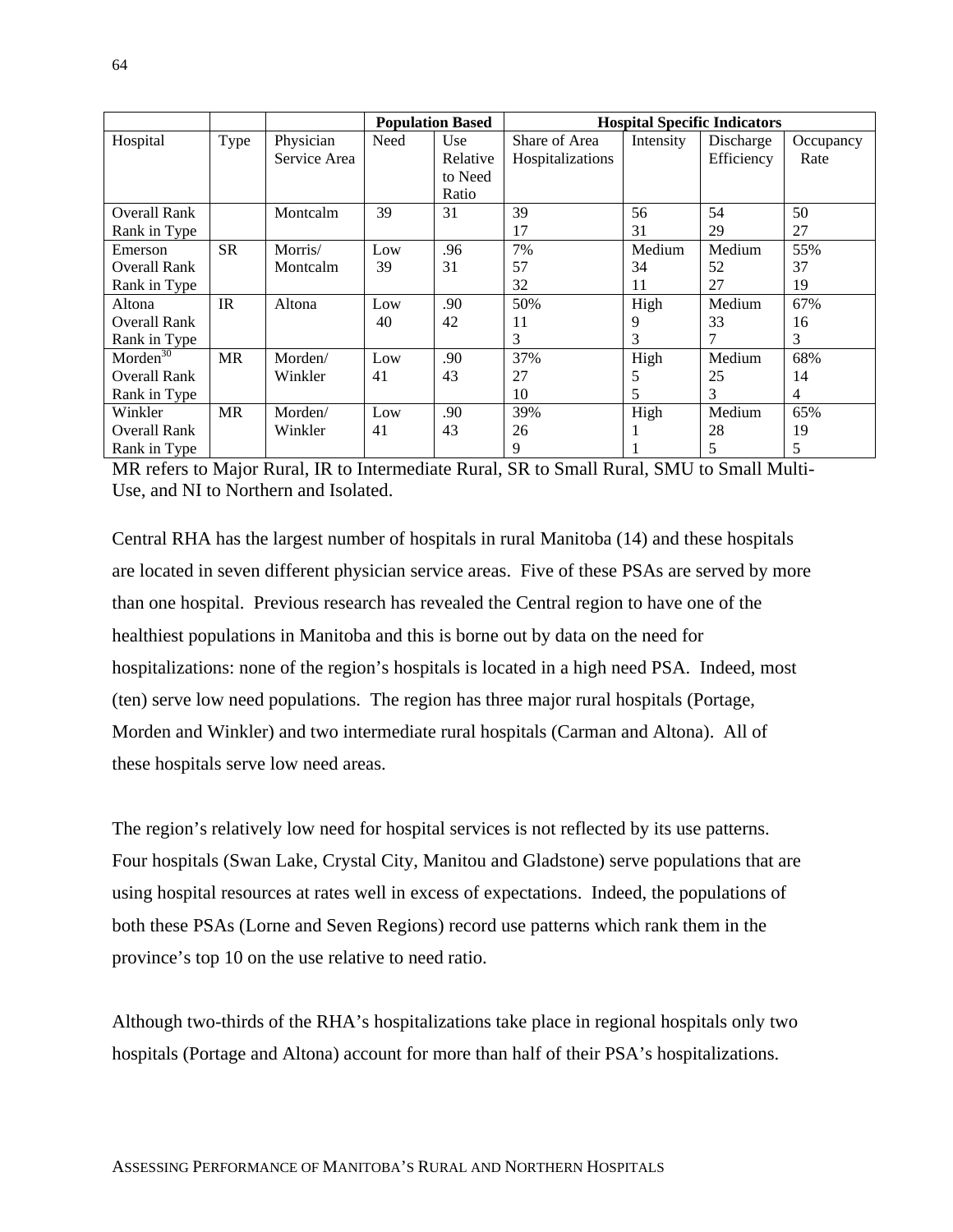Three-quarters of the hospitalizations in Morden-Winkler take place within the PSA but in terms of individual shares, Morden and Winkler rank at the bottom of major rural hospitals on this measure, perhaps because of their proximity to each other. Carman's capture rate of 44% is precisely at the category mean, but is likely lower because of the 14% of PSA hospitalizations that take place in other local hospitals. Five of the region's hospitals reveal extremely low capture rates: MacGregor, Manitou, Emerson, St. Claude and Notre Dame all provide less than 10% of area hospitalizations. For the latter three, this proportion ranks them near the bottom for small rural hospitals.

The region's high intensity services are delivered exclusively in the major and intermediate rural hospitals all of which record high intensity scores, while all of the other hospitals deliver low intensity services. Gladstone, the hospital serving the area with the highest use relative to need ratio, ranks  $51<sup>st</sup>$  in intensity. Overall, five of the small rural or small multiuse facilities are delivering services of low intensity. None of the hospitals serving areas with greater patterns of use than expected delivered services of high intensity.

Hospitals in the Central RHA did not score highly on the discharge efficiency index. Only Swan Lake hospital recorded a score in the high range on the discharge efficiency index ranking  $13<sup>th</sup>$  in the province. Four regional hospitals recorded discharge efficiency scores in the low range. Notre Dame, Morris, Manitou and Crystal City ranking  $58<sup>th</sup>$ ,  $54<sup>th</sup>$ ,  $52<sup>nd</sup>$  and 50<sup>th</sup> respectively.

Six hospitals had occupancy rates of 60% or more, but none of these hospitals ranked high in discharge efficiency. Morden reported the highest occupancy rate in the region at 68%. Four hospitals, Gladstone, Notre Dame, St. Claude and Morris had occupancy rates below 50%. St. Claude at 33%, records the lowest occupancy rate among small rural hospitals. In none of these hospitals is the low occupancy rate associated with a high discharge efficiency score.

<sup>&</sup>lt;sup>30</sup> The hospitals in Morden and Winkler are scheduled for closure in 2001 with the opening of a combined facility.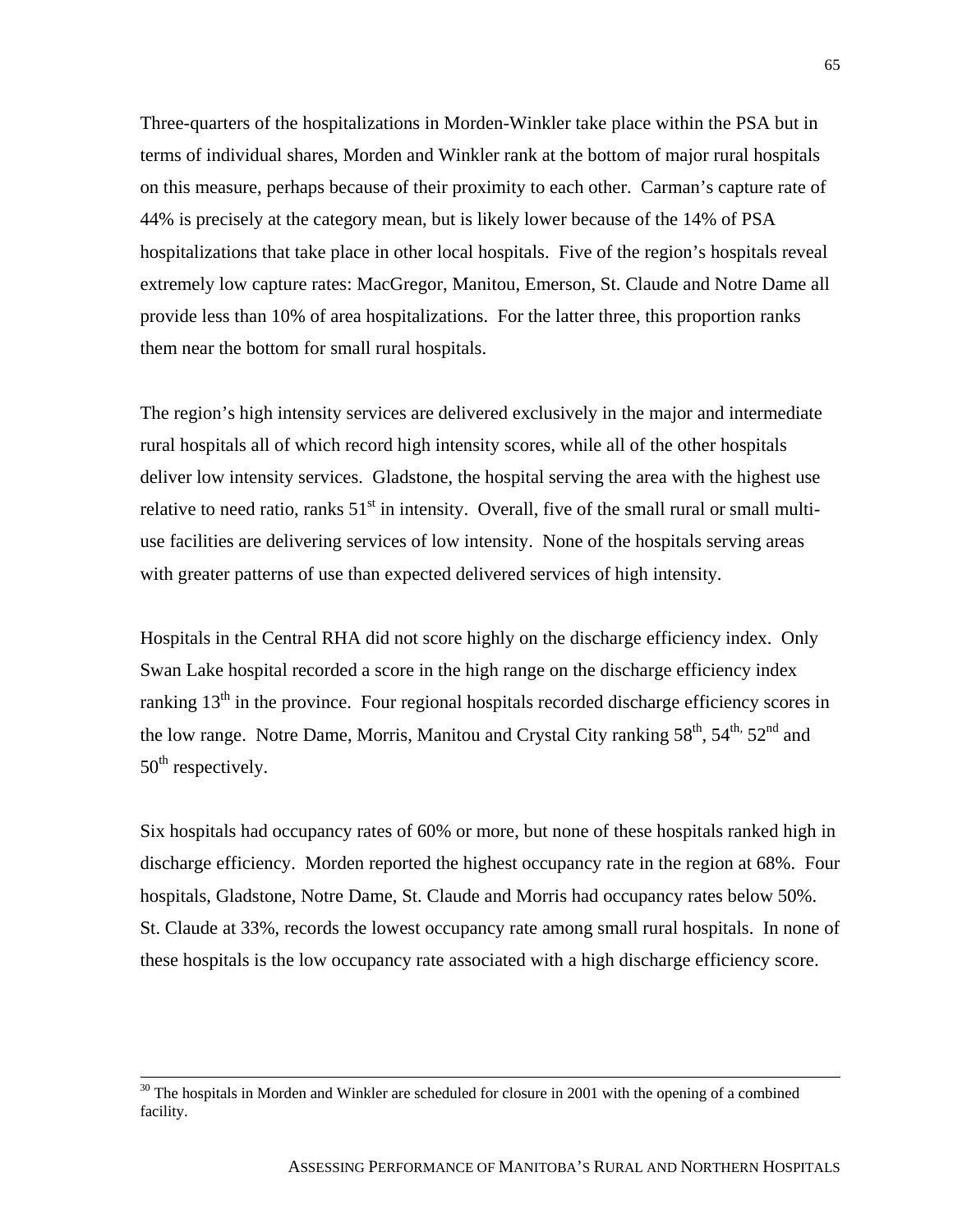An examination of the region's hospitals reveals that none of them are serving high need populations, but four serve PSAs which utilize hospital services at rates in excess of expectations. The high intensity services are delivered by the region's largest hospitals but none of these hospitals score in the high range on the discharge efficiency index. With only one of 14 hospitals scoring highly on discharge efficiency, it may be the case that the region's occupancy rates are higher than necessary. None of the hospitals delivering low intensity services scored highly on the discharge efficiency measure, and three of these hospitals, Gladstone, Notre Dame and Morris had occupancy rates of less than 50%.

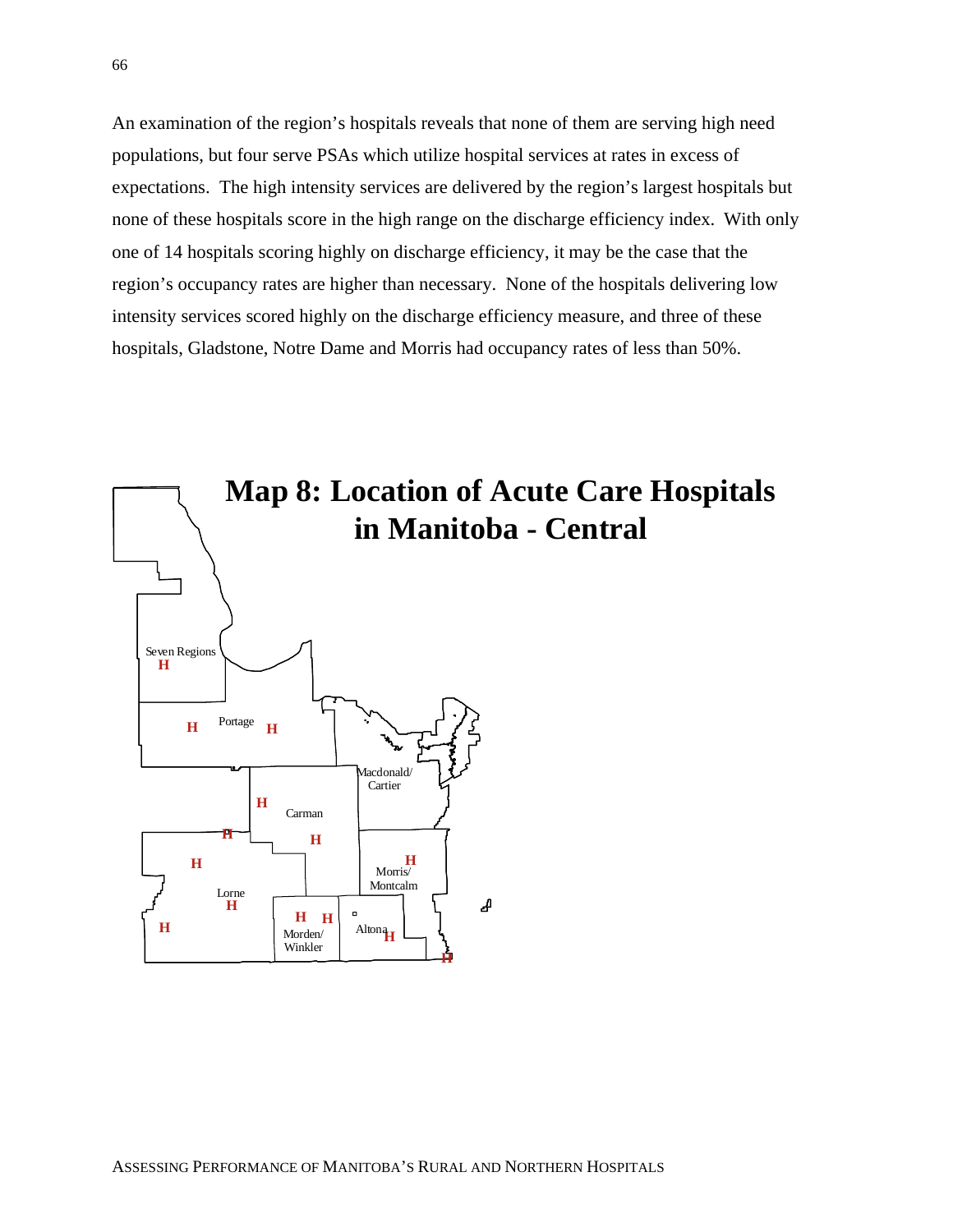



## **Figure 36: Intensity - Central 1996/97, 1997/98, 1998/99**

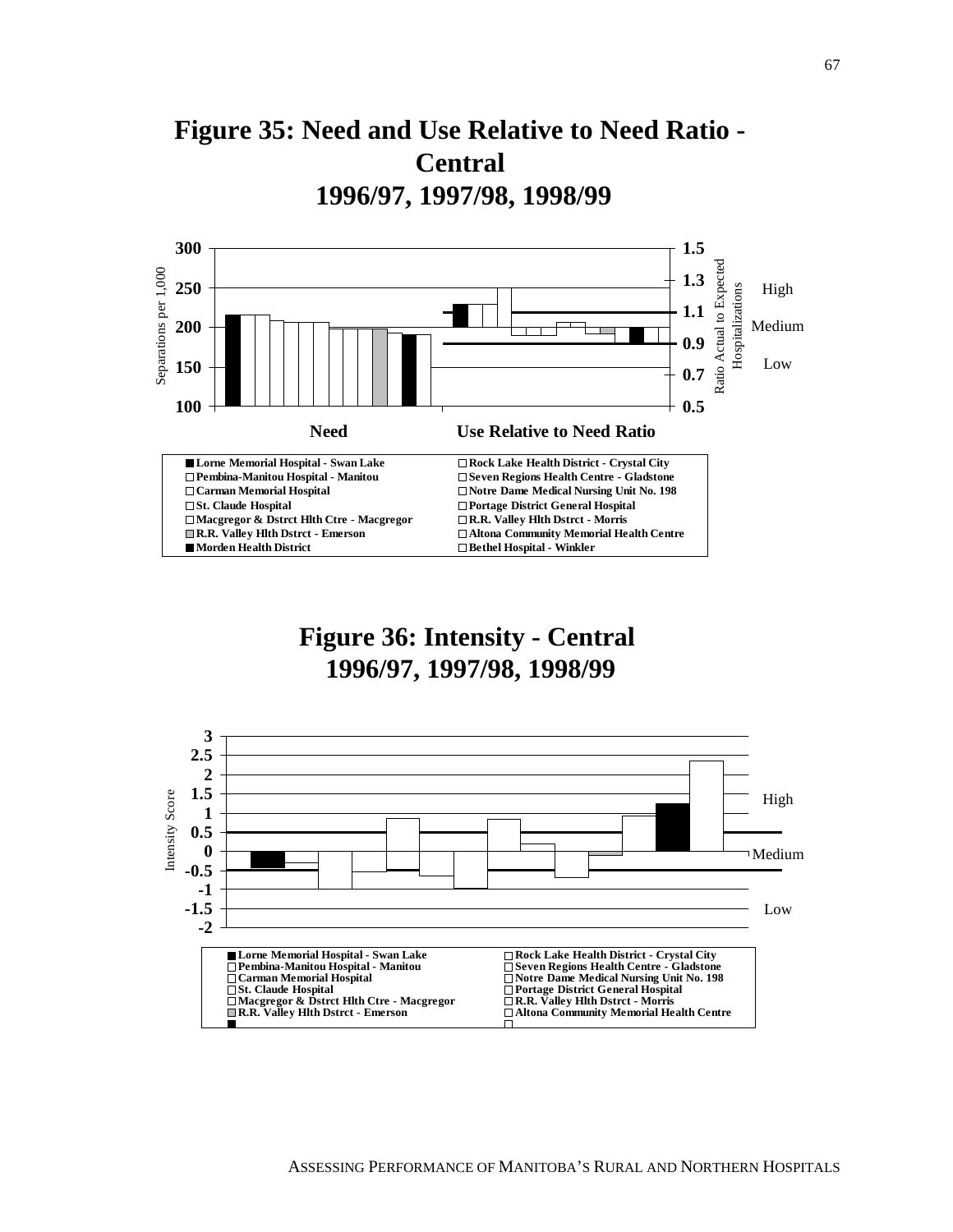

### **Figure 37: Discharge Efficiency - Central 1996/97, 1997/98, 1998/99**

## **Figure 38: Occupancy Rate and Share of Area Hospitalizations - Central 1996/97, 1997/98, 1998/99**

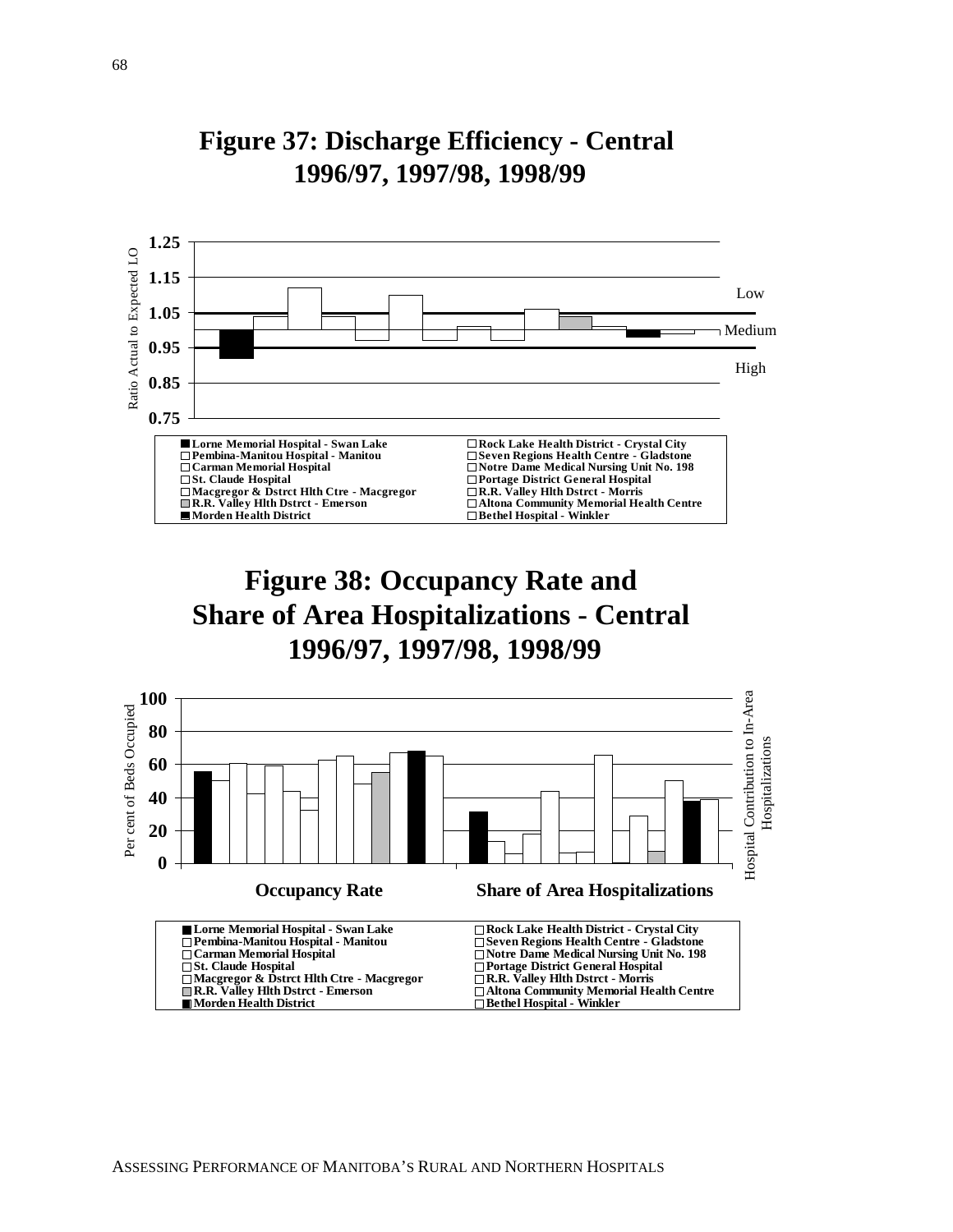### **4.9 South Westman RHA**

11 hospitals with 192 beds serving population of 34,772 and 6 Physician Service Areas: Souris, Virden, Victoria-South Norfolk, Melita-Deloraine, Killarney and Boissevain Beds per 1000: 5.49

Population much healthier than average % of hospital separations from regional hospitals: 54

No Major Rural Hospitals

2 of 10 Intermediate Rural Hospitals

8 of 37 Small Rural Hospitals

1 of 6 Small Multi Use Hospitals

|                     |            |              |                             | <b>Population Based</b> |                  |           | <b>Hospital Specific Indicators</b> |                |  |
|---------------------|------------|--------------|-----------------------------|-------------------------|------------------|-----------|-------------------------------------|----------------|--|
| Hospital            | Type       | Physician    | Need                        | Use                     | Share of Area    | Intensity | Discharge                           | Occupancy      |  |
|                     |            | Service Area |                             | Relative                | Hospitalizations |           | Efficiency                          | Rate           |  |
|                     |            |              |                             | to Need                 |                  |           |                                     |                |  |
|                     |            |              |                             | Ratio                   |                  |           |                                     |                |  |
| Virden              | IR         | Virden       | $\overline{\text{M}}$ edium | 1.00                    | 41%              | Medium    | High                                | 68%            |  |
| <b>Overall Rank</b> |            |              | 18                          | 27                      | 21               | 28        | 12                                  | 13             |  |
| Rank in Type        |            |              |                             |                         | 7                | $\tau$    | $\overline{2}$                      | 2              |  |
| Reston              | <b>SMU</b> | Virden       | Medium                      | 1.00                    | 5%               | Medium    | $_{\rm Low}$                        | 41%            |  |
| <b>Overall Rank</b> |            |              | 18                          | 27                      | 63               | 25        | 66                                  | 58             |  |
| Rank in Type        |            |              |                             |                         | 3                | 3         | 6                                   | 6              |  |
| Deloraine           | <b>SR</b>  | Melita/      | Medium                      | 1.01                    | 29%              | Medium    | Medium                              | 47%            |  |
| <b>Overall Rank</b> |            | Deloraine    | 19                          | 25                      | 38               | 29        | 49                                  | 51             |  |
| Rank in Type        |            |              |                             |                         | 16               | 9         | 24                                  | 28             |  |
| Melita              | <b>SR</b>  | Melita/      | Medium                      | 1.01                    | 32%              | Medium    | Low                                 | 72%            |  |
| <b>Overall Rank</b> |            | Deloraine    | 19                          | 25                      | 31               | 20        | 67                                  | 6              |  |
| Rank in Type        |            |              |                             |                         | 10               | 5         | 37                                  | $\overline{4}$ |  |
| Boissevain          | <b>SR</b>  | Boissevain   | Medium                      | 1.17                    | 49%              | Low       | High                                | 55%            |  |
| <b>Overall Rank</b> |            |              | 27                          | 6                       | 13               | 52        | 2                                   | 38             |  |
| Rank in Type        |            |              |                             |                         | $\overline{c}$   | 27        |                                     | 20             |  |
| Souris              | IR         | Souris       | Medium                      | 1.12                    | 53%              | Medium    | Medium                              | 52%            |  |
| <b>Overall Rank</b> |            |              | 28                          | 10                      | 9                | 31        | 42                                  | 43             |  |
| Rank in Type        |            |              |                             |                         | $\overline{2}$   | 8         | 8                                   | 8              |  |
| <b>Tiger Hills</b>  | <b>SR</b>  | Victoria/    | Medium                      | 1.06                    | 39%              | Medium    | Medium                              | 45%            |  |
| <b>Overall Rank</b> |            | South        | 30                          | 18                      | 25               | 39        | 37                                  | 54             |  |
| Rank in Type        |            | Norfolk      |                             |                         | 6                | 15        | 16                                  | 31             |  |
| Killarney           | <b>SR</b>  | Killarney    | Medium                      | .89                     | 24%              | Medium    | Medium                              | 58%            |  |
| <b>Overall Rank</b> |            |              | 31                          | 45                      | 41               | 48        | 48                                  | 30             |  |
| Rank in Type        |            |              |                             |                         | 18               | 23        | 23                                  | 14             |  |
| <b>Baldur</b>       | <b>SR</b>  | Killarney    | Medium                      | .89                     | 5%               | Medium    | High                                | 41%            |  |
| <b>Overall Rank</b> |            |              | 31                          | 45                      | 64               | 21        | 17                                  | 59             |  |
| Rank in Type        |            |              |                             |                         | 37               | 6         | 8                                   | 34             |  |

### **Table 9: Hospital Profiles South Westman RHA31**

 $\overline{a}$  $31$  See Figures 39-42 which display the results for the hospitals in the RHA for all indicators.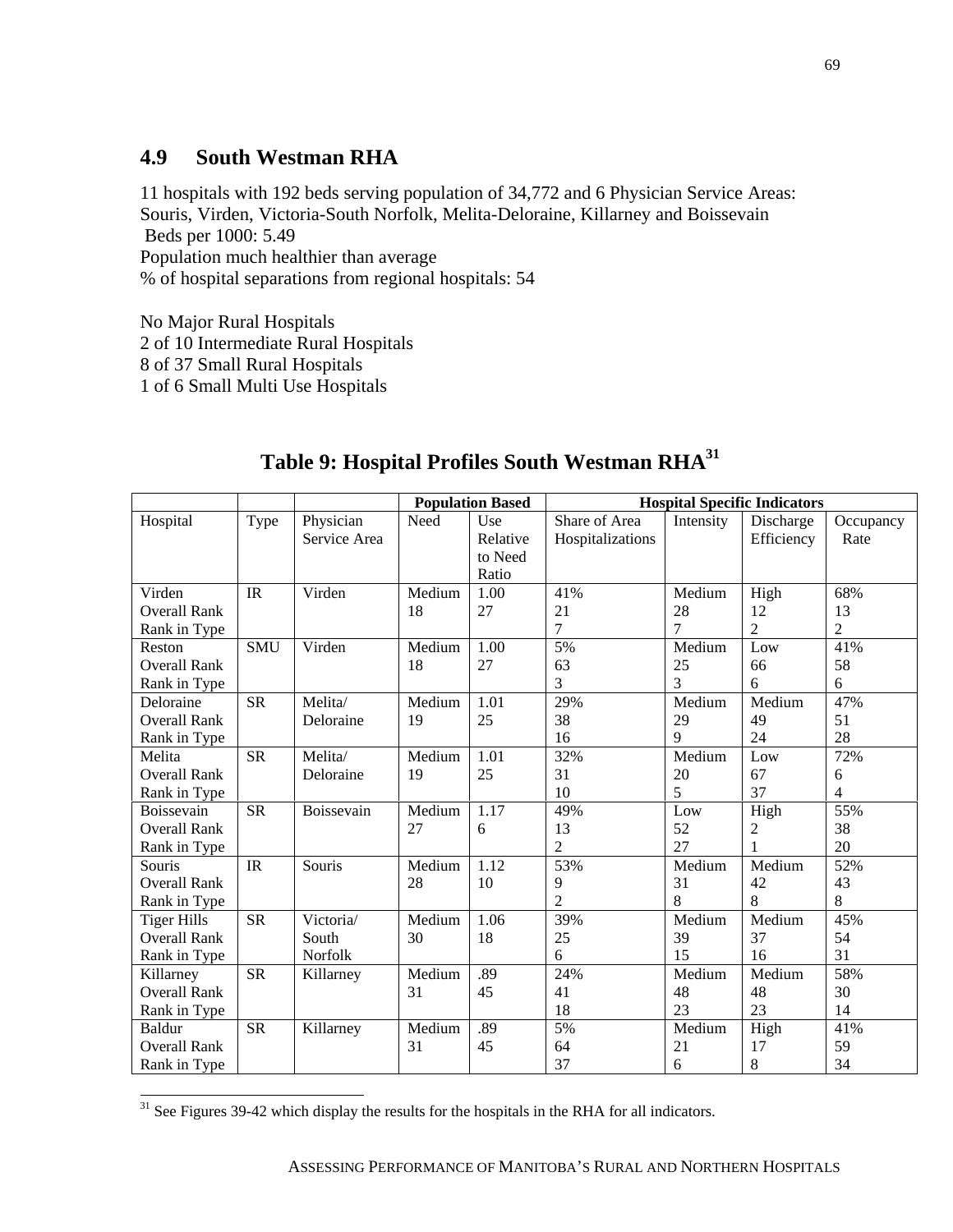|                     |           |              |        | <b>Population Based</b> | <b>Hospital Specific Indicators</b> |           |            |           |
|---------------------|-----------|--------------|--------|-------------------------|-------------------------------------|-----------|------------|-----------|
| Hospital            | Type      | Physician    | Need   | Use                     | Share of Area                       | Intensity | Discharge  | Occupancy |
|                     |           | Service Area |        | Relative                | Hospitalizations                    |           | Efficiency | Rate      |
|                     |           |              |        | to Need                 |                                     |           |            |           |
|                     |           |              |        | Ratio                   |                                     |           |            |           |
| Glenboro            | <b>SR</b> | Killarney    | Medium | .89                     | 7%                                  | Medium    | Medium     | 56%       |
| <b>Overall Rank</b> |           |              | 31     | 45                      | 58                                  | 42        | 43         | 34        |
| Rank in Type        |           |              |        |                         | 33                                  | 18        | 19         | 16        |
| Wawanesa            | <b>SR</b> | Killarney    | Medium | .89                     | 9%                                  | Medium    | Low        | 60%       |
| <b>Overall Rank</b> |           |              | 31     | 45                      | 54                                  | 46        | 57         | 26        |
| Rank in Type        |           |              |        |                         | 29                                  | 21        | 31         | 11        |

MR refers to Major Rural, IR to Intermediate Rural, SR to Small Rural, SMU to Small Multi-Use, and NI to Northern and Isolated.

Like Central, South Westman RHA has a population healthier than the Manitoba average. This RHA has the second largest number of hospitals (11) and PSAs (6) in the province. And again like Central, none of these hospitals serves a high need population. However, none of the hospitals serves a low need area as each PSA in the region contains a population with a medium level of need for hospitalization services. The region's largest hospitals are the intermediate rural hospitals located in Virden and Souris. Three of the region's PSAs contain more than one hospital and Killarney, the PSA with the lowest need for hospitalization in the region, has four small rural facilities.

In half of the region's PSAs, residents are utilizing hospitals at expected levels. However, two of the PSA (Boissevain and Souris) report use patterns that are greater than expected. The use of hospital services for Boissevain residents is 17% more than expected while for Souris residents it is 12% greater. In contrast, the residents of Killarney are using 11% fewer hospital resources than expected.

A relatively small number of area hospitalizations take place in area hospitals. The largest proportions are in the Souris and Boissevain hospitals (53% and 49%) although both of these PSAs use hospital services at a greater than expected level. The four hospitals in the Killarney PSA in total capture less than half of area hospitalizations. Indeed, three of these hospitals (Baldur, Glenboro and Wawanesa) each provide less than 10% of area hospitalizations. In the rest of the region, only the small multi-use hospital in Reston accounts for such a low share. The 5% capture rate of Reston places it slightly above the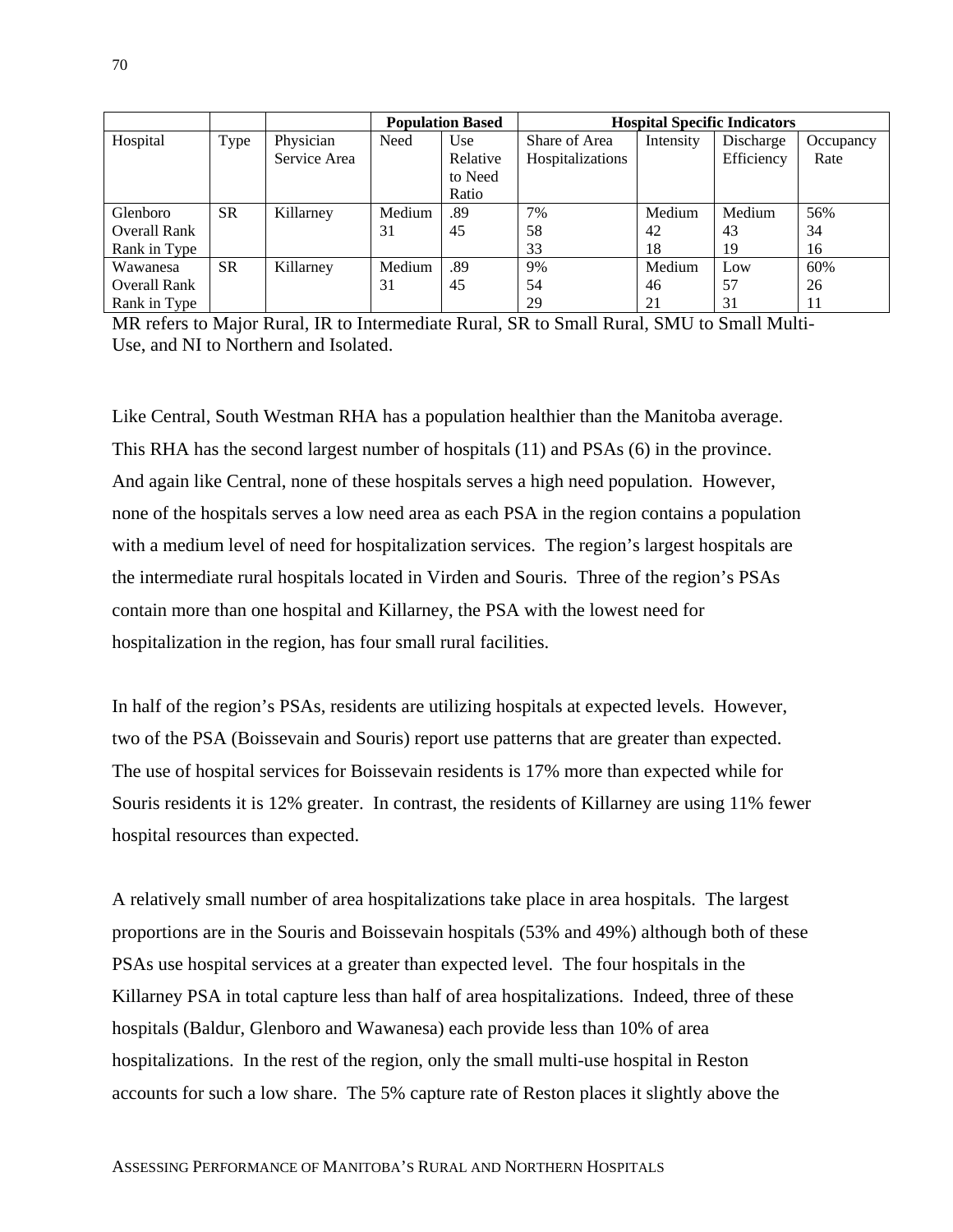category mean. In contrast, the capture rates for Baldur, Glenboro and Wawanesa are less than half the small rural average.

None of the hospitals in the region deliver high intensity services and both Virden and Souris rank near the bottom of intermediate rural hospitals on this dimension. The most intense services are provided at the Melita hospital and it ranks only  $20<sup>th</sup>$  in the province.

Three regional hospitals score highly on discharge efficiency. Boissevain, ranks second in the province on our discharge efficiency index while Virden ranks  $2<sup>nd</sup>$  among intermediate rural hospitals and Baldur  $8<sup>th</sup>$  among small rural hospitals. Reston and Melita received some of the lowest discharge efficiency scores in the province with Reston ranking 66<sup>th</sup> and Melita  $67^{\text{th}}$ .

Occupancy rates in regional hospitals vary widely. Three hospitals have occupancy rates of 60% or more and seven of the 11 facilities have occupancy rates of more than 50%. In the Killarney PSA, the relatively low use relative to need ratio is not matched by low occupancy rates. Only the highly efficient Baldur hospital, with an occupancy rate of 41% is below the provincial mean. However, the busiest area hospital, Wawanesa at 60%, has the lowest discharge efficiency score of the four.

Melita reports the highest occupancy rate in the region at 72% and it ranks  $6<sup>th</sup>$  in the province on this dimension. This high occupancy rate is likely due in part to its low score on the discharge efficiency index. It ranks last among small rural hospitals and overall, only one provincial hospital has a lower discharge efficiency rating. In contrast, two of the hospitals with high scores on discharge efficiency, Virden and Boissevain, both have occupancy rates of 55% or more.

An overview of the RHA highlights the consistently medium level of need for hospitalizations and the absence of any hospitals delivering high intensity services. This is the only RHA which has no hospital providing services of high intensity. Although both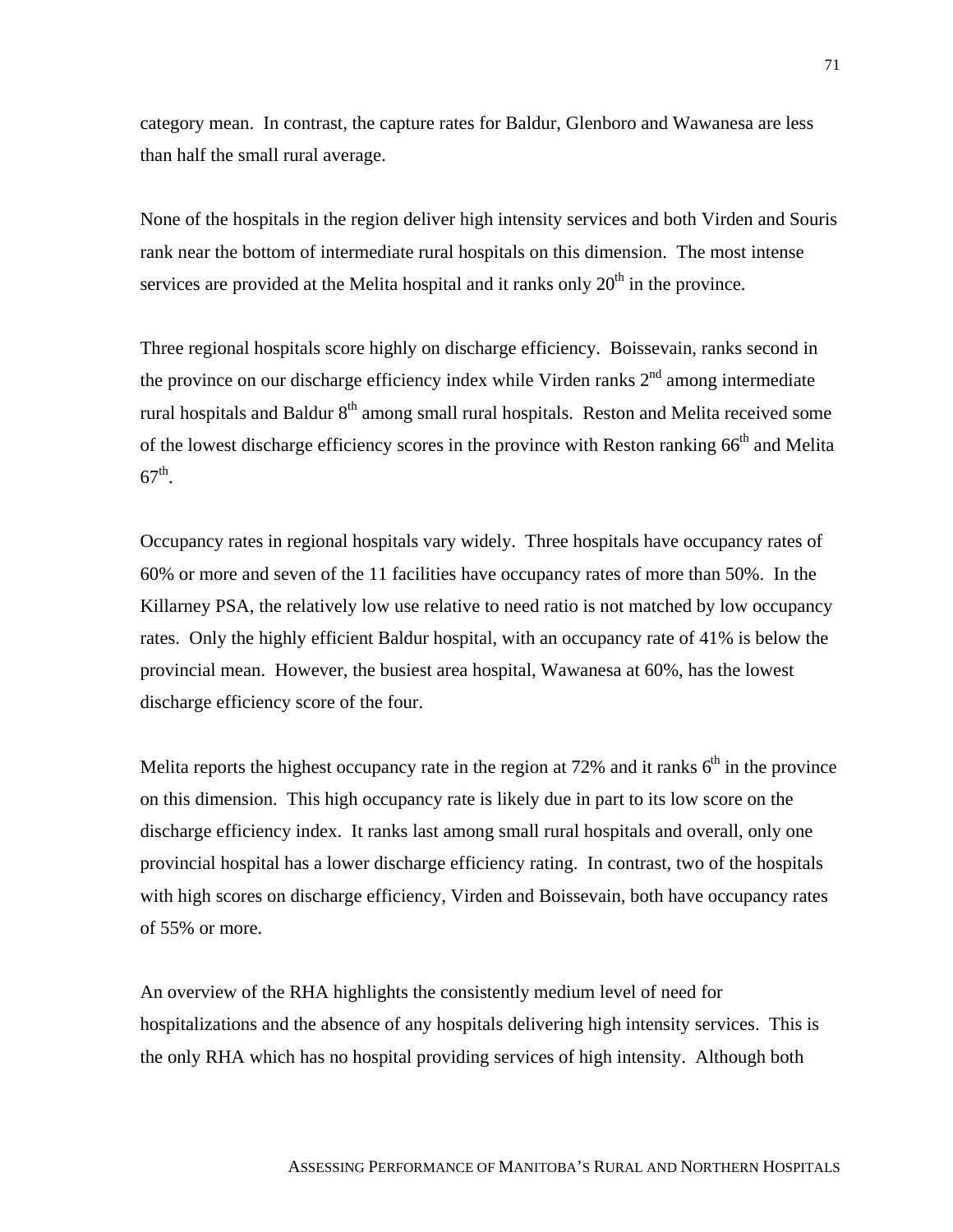Souris and Boissevain serve populations that are using hospitals at greater than expected rates, neither has an occupancy rate above the provincial mean.

In general, the bulk of area hospitalizations occur outside the PSA of residence. In only two PSAs do the hospitals account for 50% of hospitalizations. Three of the Killarney area hospitals have relatively low capture rates.

# **Map 9: Location of Acute Care Hospitals in Manitoba - S. Westman/Brandon**

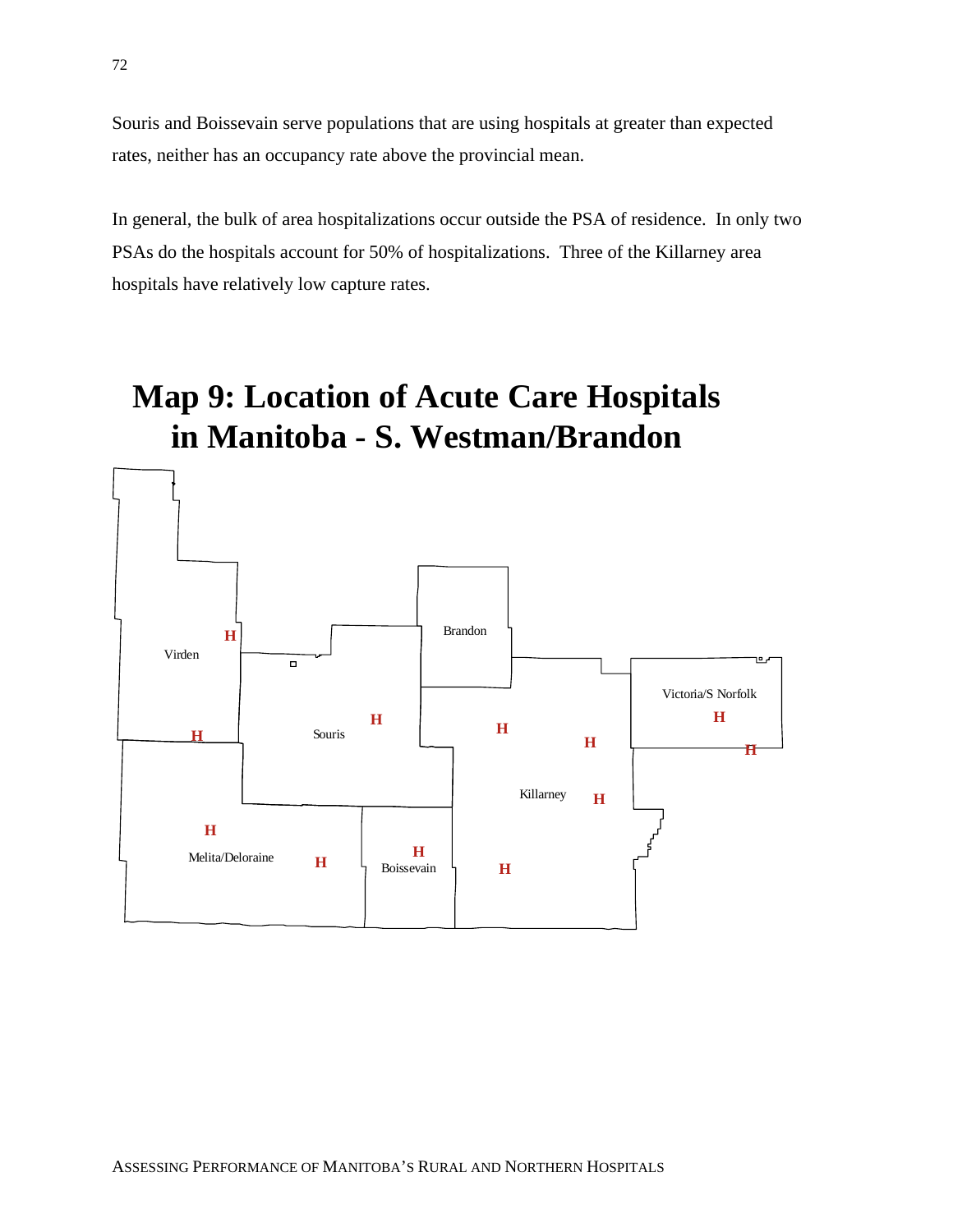

## **Figure 40: Intensity - South Westman 1996/97, 1997/98, 1998/99**

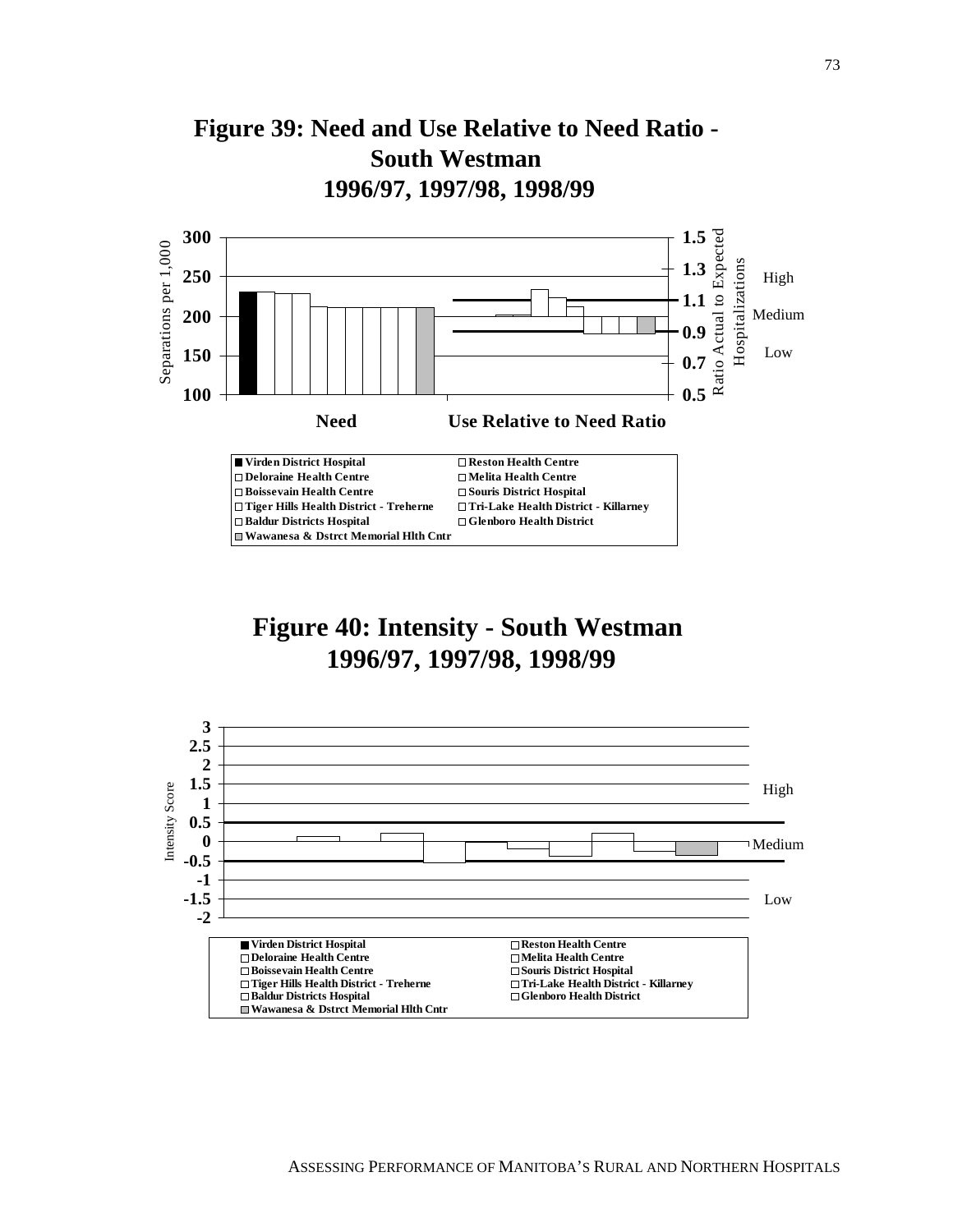

## **Figure 41: Discharge Efficiency - South Westman 1996/97, 1997/98, 1998/99**

## **Figure 42: Occupancy Rate and Share of Area Hospitalizations - South Westman 1996/97, 1997/98, 1998/99**

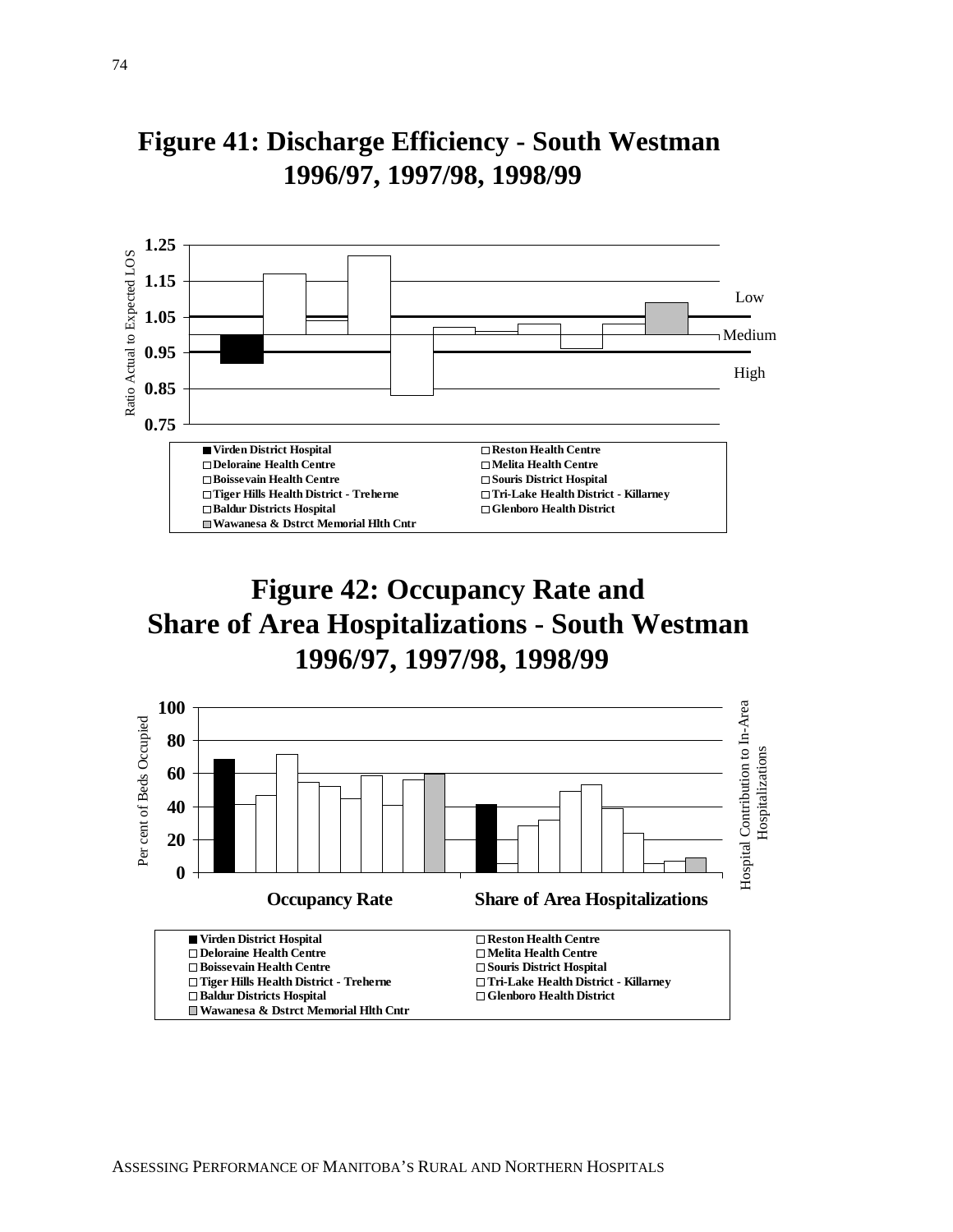#### **4.10 South Eastman RHA**

4 hospitals with 124 beds serving population of 52,755 and 4 Physician Service Areas: Piney District, De Salaberry, Steinbach and Tache Beds per 1000: 2.35 Population healthiest in province % of hospital separations from regional hospitals: 56

1 of 10 Major Rural Hospitals

3 of 37 Small Rural Hospitals

|                     |           |              |      | <b>Population Based</b> | <b>Hospital Specific Indicators</b> |           |            |             |
|---------------------|-----------|--------------|------|-------------------------|-------------------------------------|-----------|------------|-------------|
| Hospital            | Type      | Physician    | Need | Use                     | Share of Area                       | Intensity | Discharge  | Occupancy   |
|                     |           | Service Area |      | Relative                | Hospitalizations                    |           | Efficiency | Rate        |
|                     |           |              |      | to Need                 |                                     |           |            |             |
|                     |           |              |      | Ratio                   |                                     |           |            |             |
| Vita                | <b>SR</b> | Piney        | High | .91                     | 22%                                 | Medium    | Medium     | 77%         |
| <b>Overall Rank</b> |           | District     | 13   | 40                      | 43                                  | 22        | 32         |             |
| Rank in Type        |           |              |      |                         | 19                                  |           | 14         |             |
| St. Pierre          | <b>SR</b> | De           | Low  | .86                     | 30%                                 | Low       | Low        | 52%         |
| <b>Overall Rank</b> |           | Salaberry    | 42   | 48                      | 35                                  | 59        | 53         | 42          |
| Rank in Type        |           |              |      |                         | 14                                  | 33        | 28         | 23          |
| Steinbach           | <b>MR</b> | Steinbach    | Low  | 1.01                    | 62%                                 | High      | High       | $62\%^{33}$ |
| <b>Overall Rank</b> |           |              | 43   | 26                      | 8                                   | 4         | 15         | 22          |
| Rank in Type        |           |              |      |                         |                                     | 4         | 2          |             |
| Ste. Anne           | <b>SR</b> | Tache        | Low  | 1.26                    | 30%                                 | High      | Medium     | 69%         |
| Overall Rank        |           |              | 49   | 3                       | 34                                  | 12        | 38         | 10          |
| Rank in Type        |           |              |      |                         | 13                                  |           | 17         | 6           |

**Table 10: Hospital Profiles South Eastman RHA32**

MR refers to Major Rural, IR to Intermediate Rural, SR to Small Rural, SMU to Small Multi-Use, and NI to Northern and Isolated.

The South Eastman RHA contains four hospitals each of which serves a different physician service area. The Steinbach hospital is a major rural hospital while the remaining institutions are all small rural hospitals. The Vita hospital in Piney district serves a high need population while the other hospitals are located in low need PSAs.

Three distinct patterns of use are evident in the RHA. Residents of the high need Piney District utilize hospital resources at the expected level as do residents of the low need Steinbach area. In contrast, use in De Salaberry is much lower than expected, with this area ranking  $48<sup>th</sup>$  in the province in use. Tache residents, on the other hand, rank  $3<sup>rd</sup>$  in the

 $\overline{a}$ 

 $32$  See Figures 43-46 which display the results for the hospitals in the RHA for all indicators.

<sup>&</sup>lt;sup>33</sup> Steinbach reports an occupancy rate of 65%.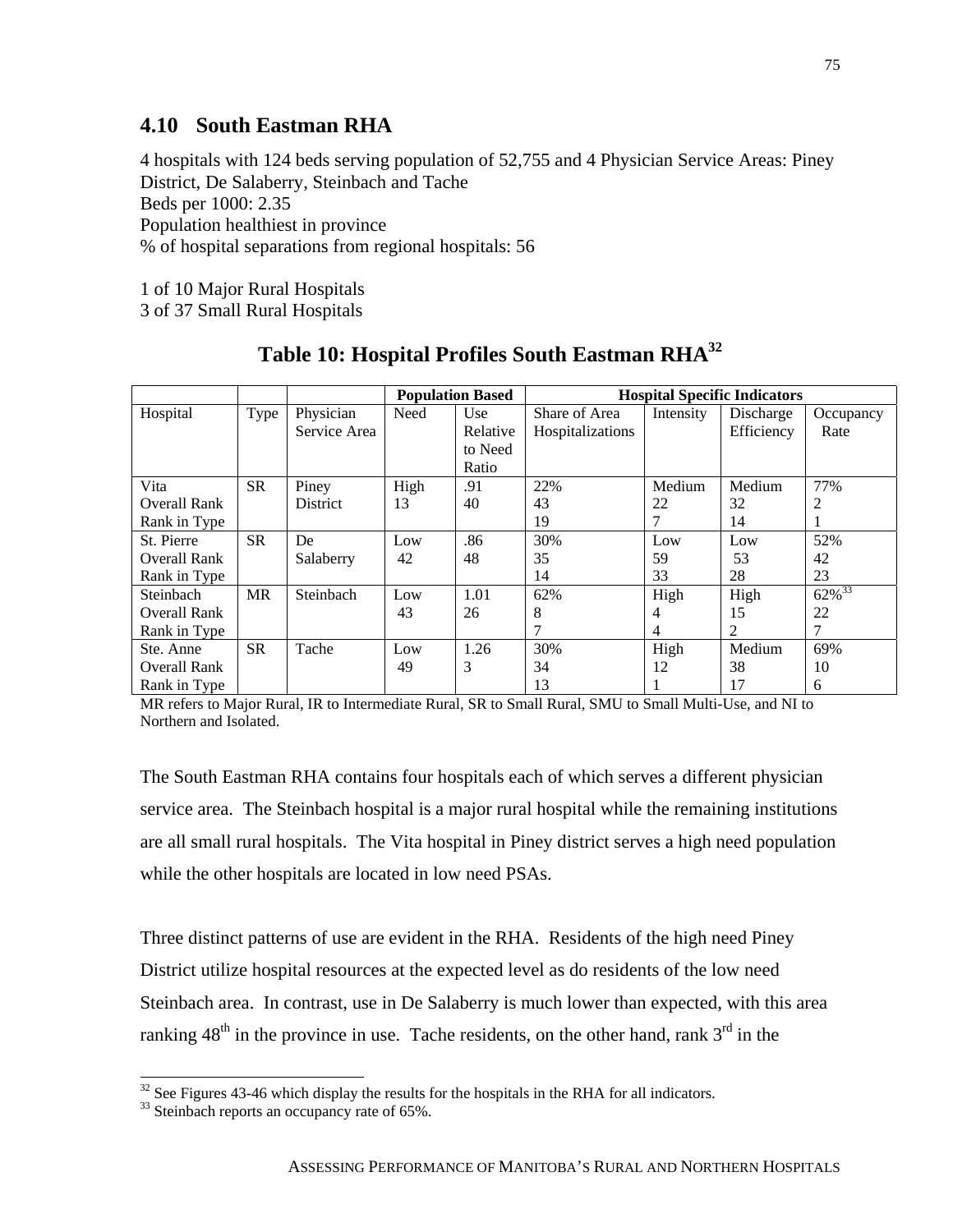province on the use relative to need ratio. These residents are using hospital services at a rate 26% greater than expected.

Steinbach stands out from the other regional hospitals with respect to its share of area hospitalization. It accounts for  $62\%$  of these hospitalizations and ranks  $8<sup>th</sup>$  in the province on this dimension. None of the other hospitals have shares in excess of 30% and all rank below the provincial mid-point. Almost two-thirds of Steinbach residents are hospitalized in Steinbach while most residents of the other PSAs are hospitalized elsewhere.

In terms of the intensity of services provided Steinbach once again ranks first in the region in delivering high intensity services. Indeed, it ranks  $4<sup>th</sup>$  in the province in this area. Ste. Anne also delivers high intensity services to its patients, ranking  $12<sup>th</sup>$  overall and  $1<sup>st</sup>$  among small rural hospitals. St. Pierre ranks near the bottom on intensity both for its type and overall.

St. Pierre is also the only area hospital to score in the low range on the discharge efficiency index. Vita and Ste. Anne both record medium level discharge efficiency scores while Steinbach' s score ranks in the high range and leaves it  $2<sup>nd</sup>$  in the major rural category.

All of the region's hospitals have occupancy rates of greater than 50%. Indeed, only St. Pierre has an occupancy rate of less than  $60\%$ . Vita ranks  $2<sup>nd</sup>$  in rural Manitoba with an occupancy rate of 77% and it is joined in the top ten by Ste. Anne with 69%. Steinbach's rate is 62%, an especially impressive figure when juxtaposed with Steinbach's high intensity and discharge efficiency ratings. The high occupancy rates for Vita and Ste. Anne must be interpreted in light of discharge efficiency scores that rank in the bottom half of the province. For Ste. Anne, the interpretation must also consider the high score on the Use Relative to Need Ratio, indicating more hospitalizations than expected given the characteristics of area residents that would be expected to influence the need for hospitalizations.

The Steinbach hospital provides one of the bench mark examples of hospital performance. While it serves a low need population, this population is using hospital resources at the expected level. The hospital accounts for a high proportion of area hospitalizations, delivers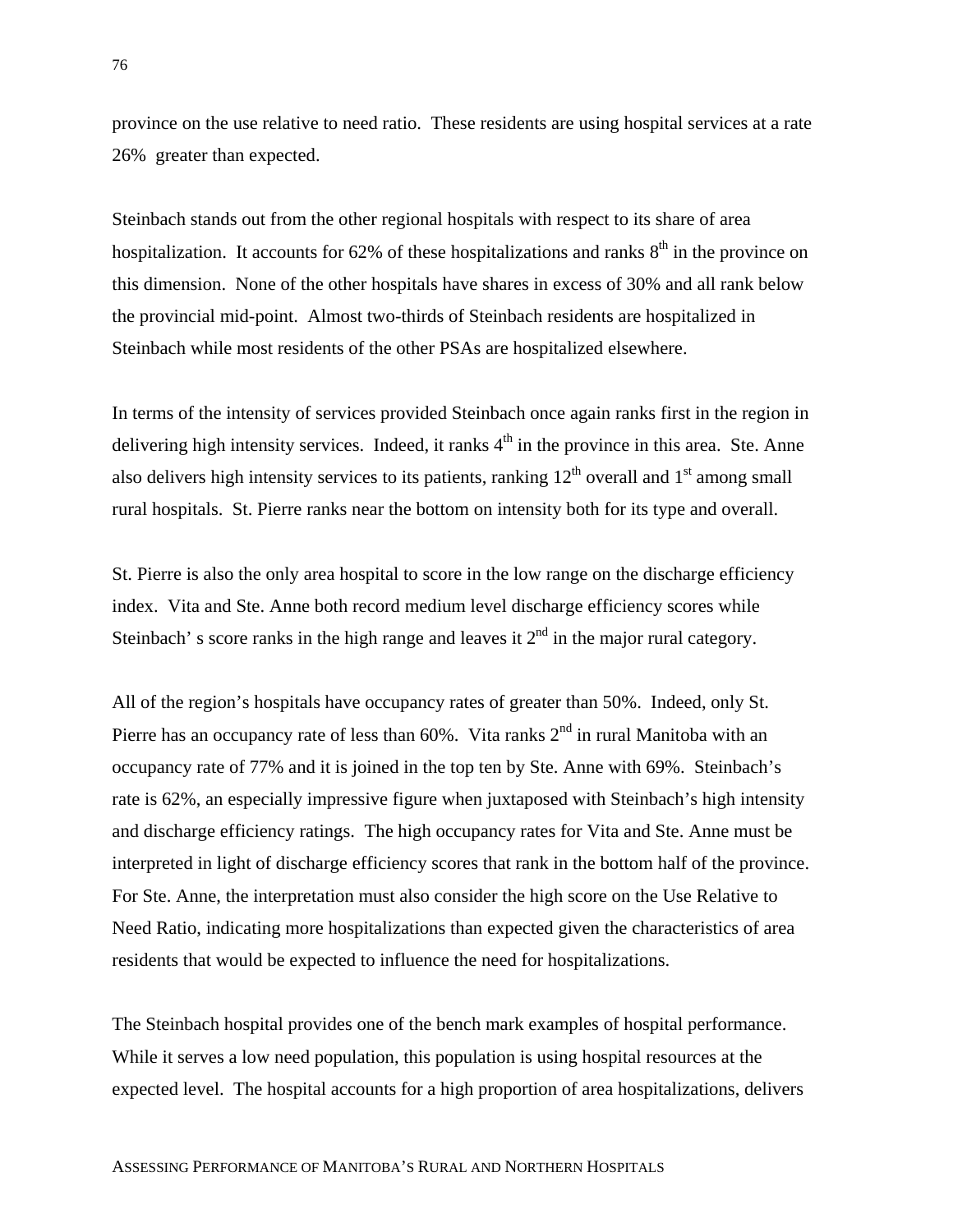high intensity services, scores highly on the discharge efficiency index and has a relatively high occupancy rate. In contrast, St. Pierre in the low need De Salaberry PSA has the region's lowest occupancy rate and has the lowest scores in intensity and discharge efficiency.

# **Map 10: Location of Acute Care Hospitals in Manitoba - S. Eastman**

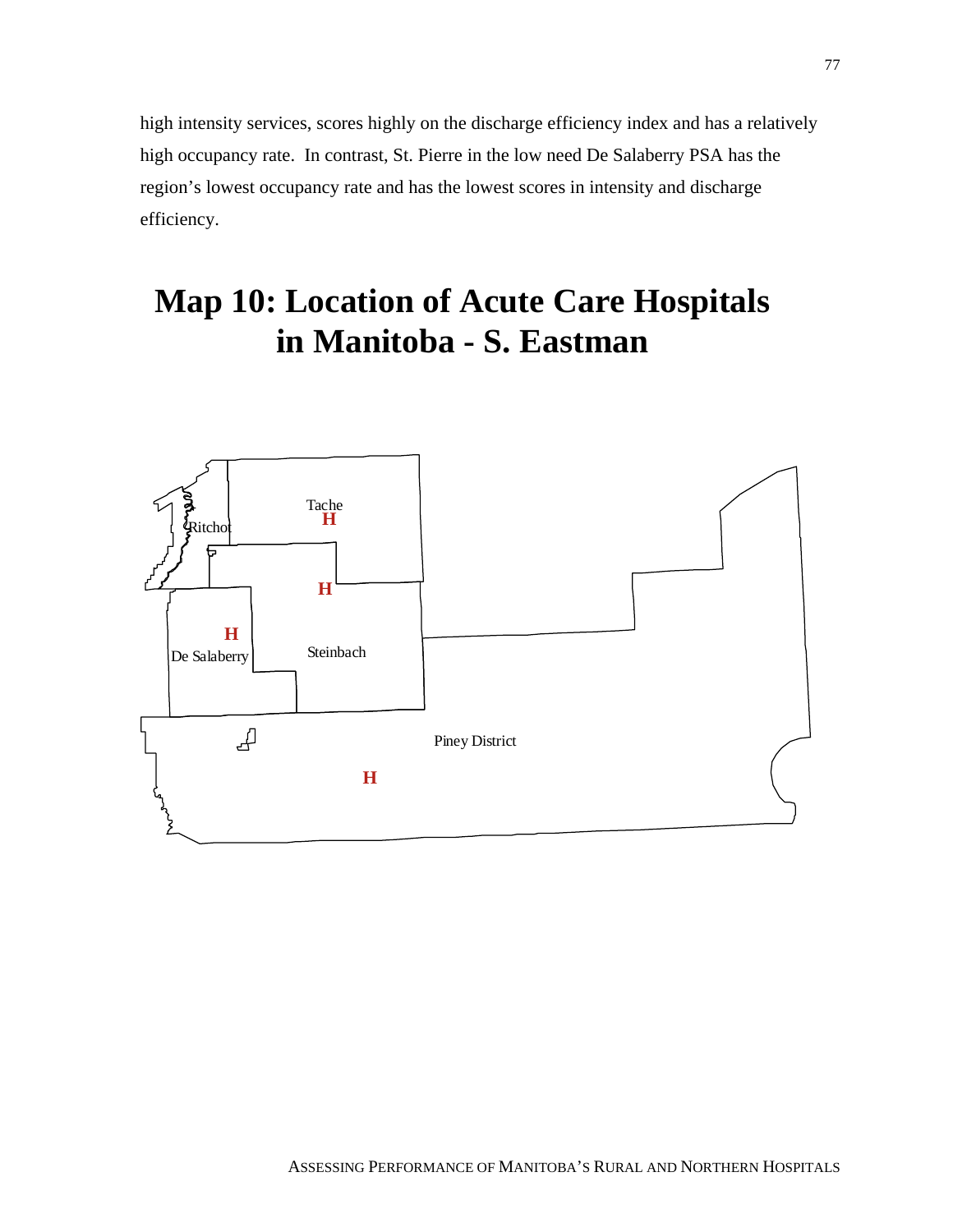

**Figure 44: Intensity - South Eastman 1996/97, 1997/98, 1998/99**

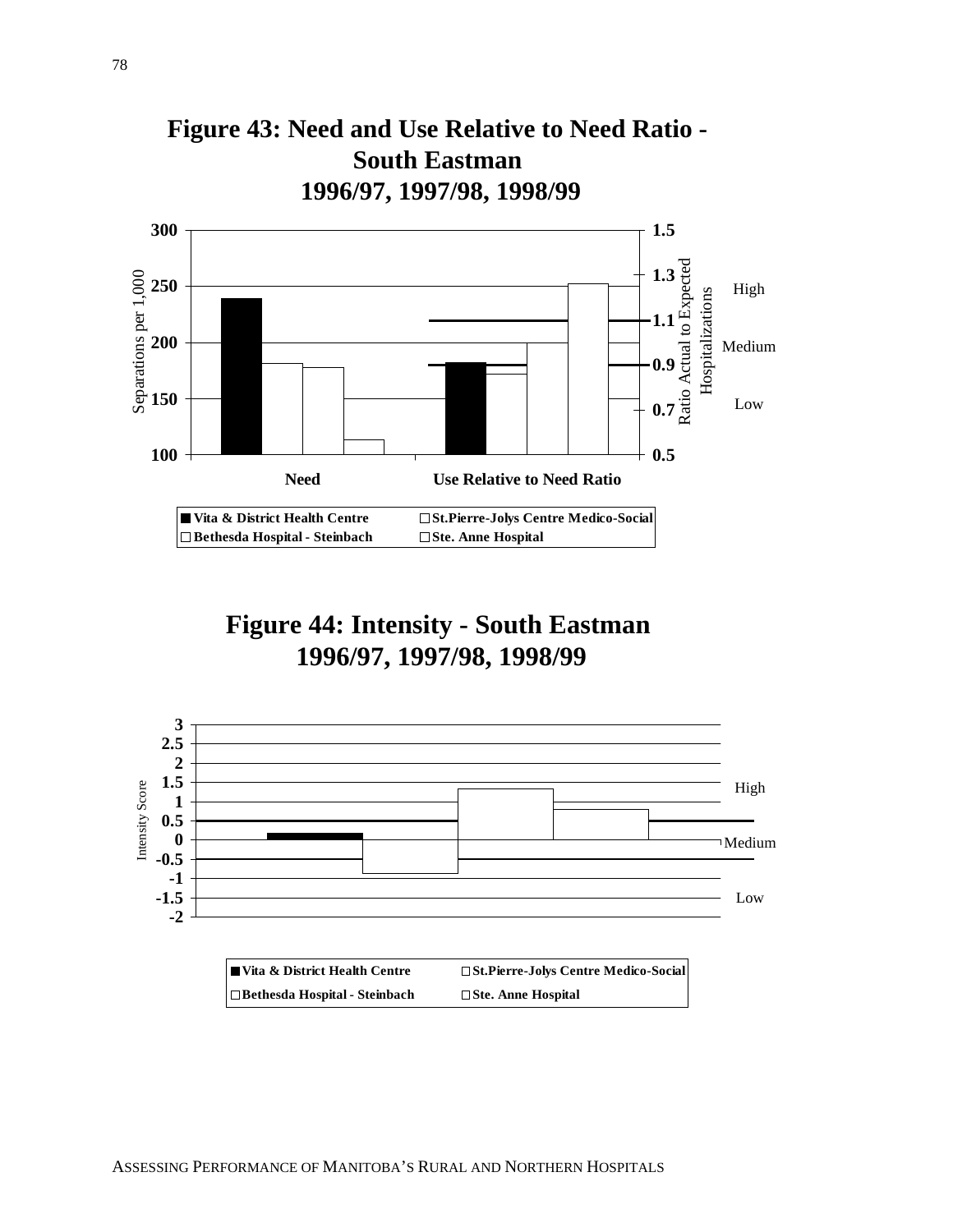

## **Figure 45: Discharge Efficiency - South Eastman 1996/97, 1997/98, 1998/99**

## **Figure 46: Occupancy Rate and Share of Area Hospitalizations - South Eastman 1996/97, 1997/98, 1998/99**

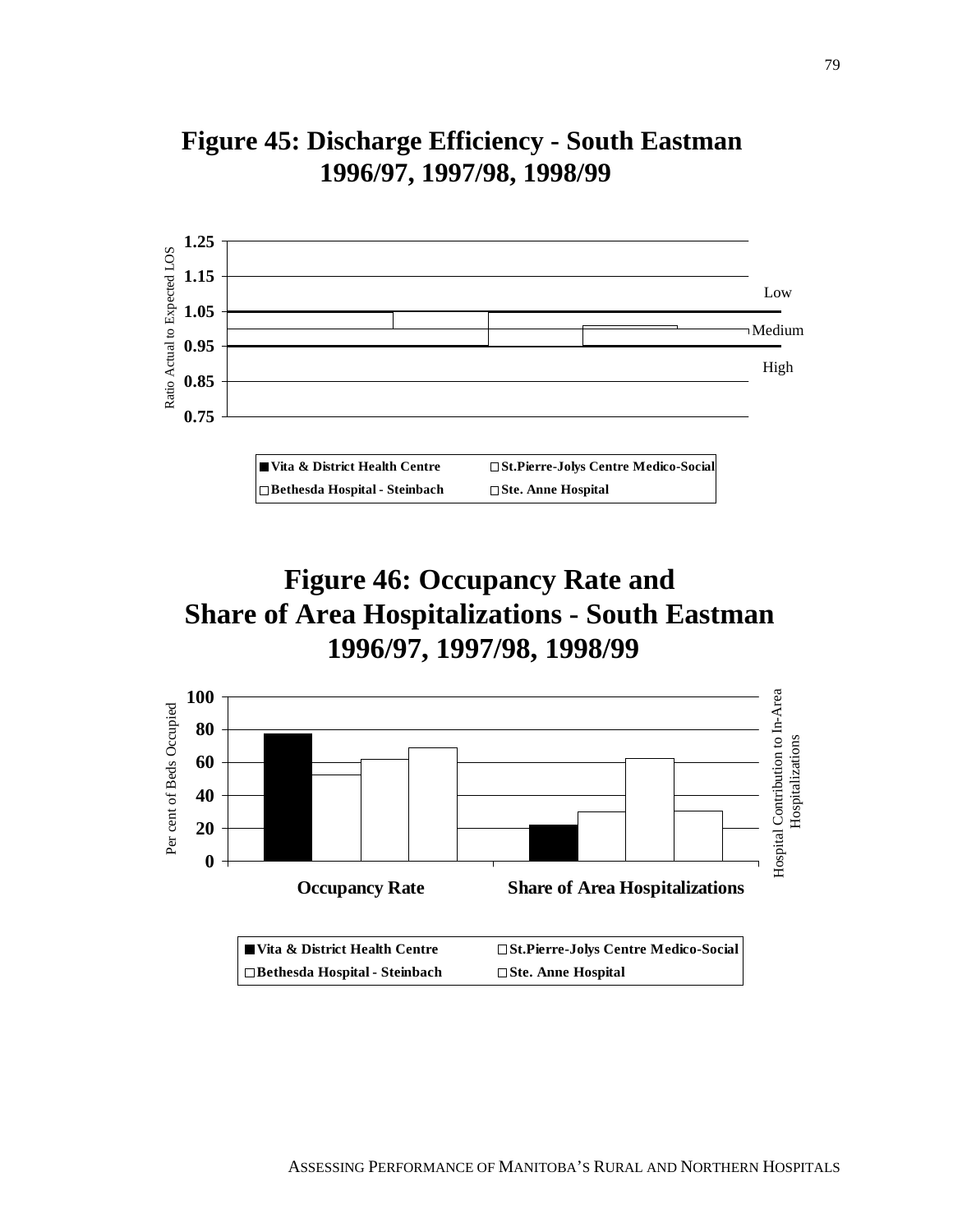#### 5. EXAMINATION BY HOSPITAL TYPE:

In this part of our analysis of Manitoba's rural hospitals, we look briefly at each of the five types of hospitals since comparisons among similar institutions form another distinct and important element of the report.

A comparison of average rankings by hospital type with respect to Hospitalization Share, Intensity, Discharge Efficiency and Occupancy Rate provide some verification that the indicators are measuring what they are supposed to be measuring. The larger hospitals account for a higher proportion of their area hospitalizations and treat cases of higher intensity. The mean scores on the intensity index provide us with further confirmation of the validity of both the intensity indicator and of the categorizations we have used (although some individual hospitals may be misclassified). We also find that the measures that should not be related to hospital type do not seem to be. Given that the discharge efficiency measure we have developed adjusts for case mix, there is no reason why a northern isolated hospital should be less efficient than a major rural hospital, and, in fact, they are not. Indeed, the rankings on the discharge efficiency scale are unrelated to size with the smallest hospitals often among the most efficient.<sup>34</sup> A look at occupancy rates shows the MRH hospitals to be the busiest, but the differences among the four largest hospital types are not striking. In contrast, the NIH are clearly the least busy, but their shares of area hospitalizations are very high, higher than either the mean for SRH or SMU. This also makes sense, since as their name suggests, the northern isolated institutions serve populations with limited access to other facilities.

 $\overline{a}$ 

<sup>&</sup>lt;sup>34</sup> It is important to reiterate that there was no statistically significant relationship between intensity and discharge intensity.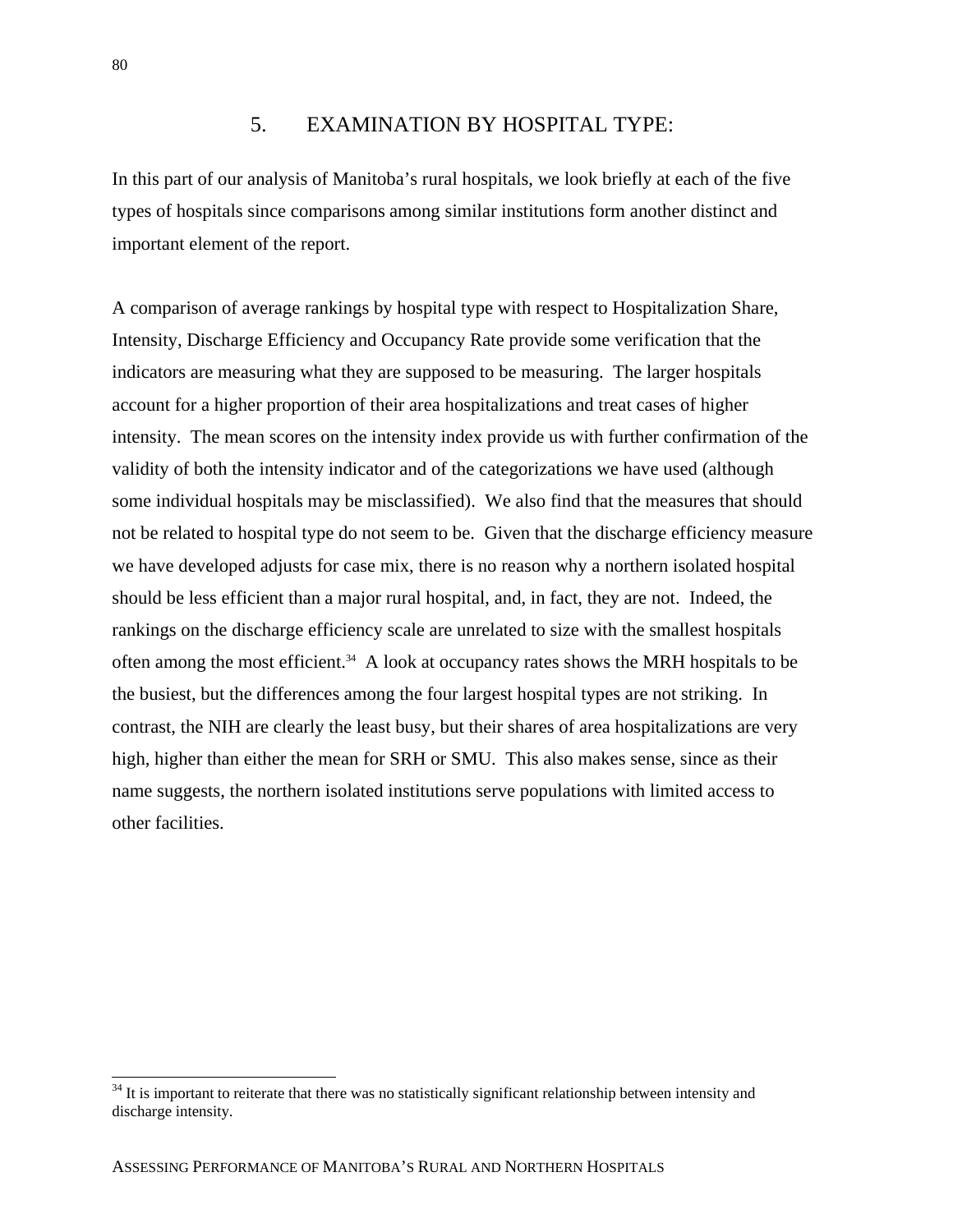|                                       | Hospitalization<br>Share $(\% )$ | Intensity<br>Score | Discharge<br>Efficiency<br>Score | Occupancy<br>Rate $(\% )$ |
|---------------------------------------|----------------------------------|--------------------|----------------------------------|---------------------------|
| Major Rural<br>$(n=10)$               | 59.6                             | 1.18               | 1.00                             | 63.3                      |
| <b>Intermediate Rural</b><br>$(n=10)$ | 44.0                             | 0.45               | .99                              | 59.0                      |
| <b>Small Rural</b><br>$(n=37)$        | 22.8                             | $-0.28$            | 1.02                             | 55.2                      |
| <b>Small Multi-Use</b><br>$(n=6)$     | 4.5                              | $-0.23$            | 1.03                             | 55.1                      |
| Northern Isolated<br>$(n=5)$          | 33.5                             | $-0.93$            | 1.02                             | 23.3                      |

#### **Table 11: Hospital Type by Mean Score on Individual Hospital Indicators**

### **5.1 Major Rural Hospitals:**

*Mean Scores* Hospitalization Share: 59.6% Intensity: 1.18 (High) Discharge efficiency: 1.00 (Medium) Occupancy Rate: 63.3%

As one would expect, hospitals in this category occupy the first four places with respect to share of area hospitalizations. The two lowest hospitals on this dimension, Morden and Winkler are within the same population area. Selkirk also reports a relatively low share on this indicator. The northern hospitals of The Pas, Flin Flon and Thompson account for the largest share of area hospitalizations.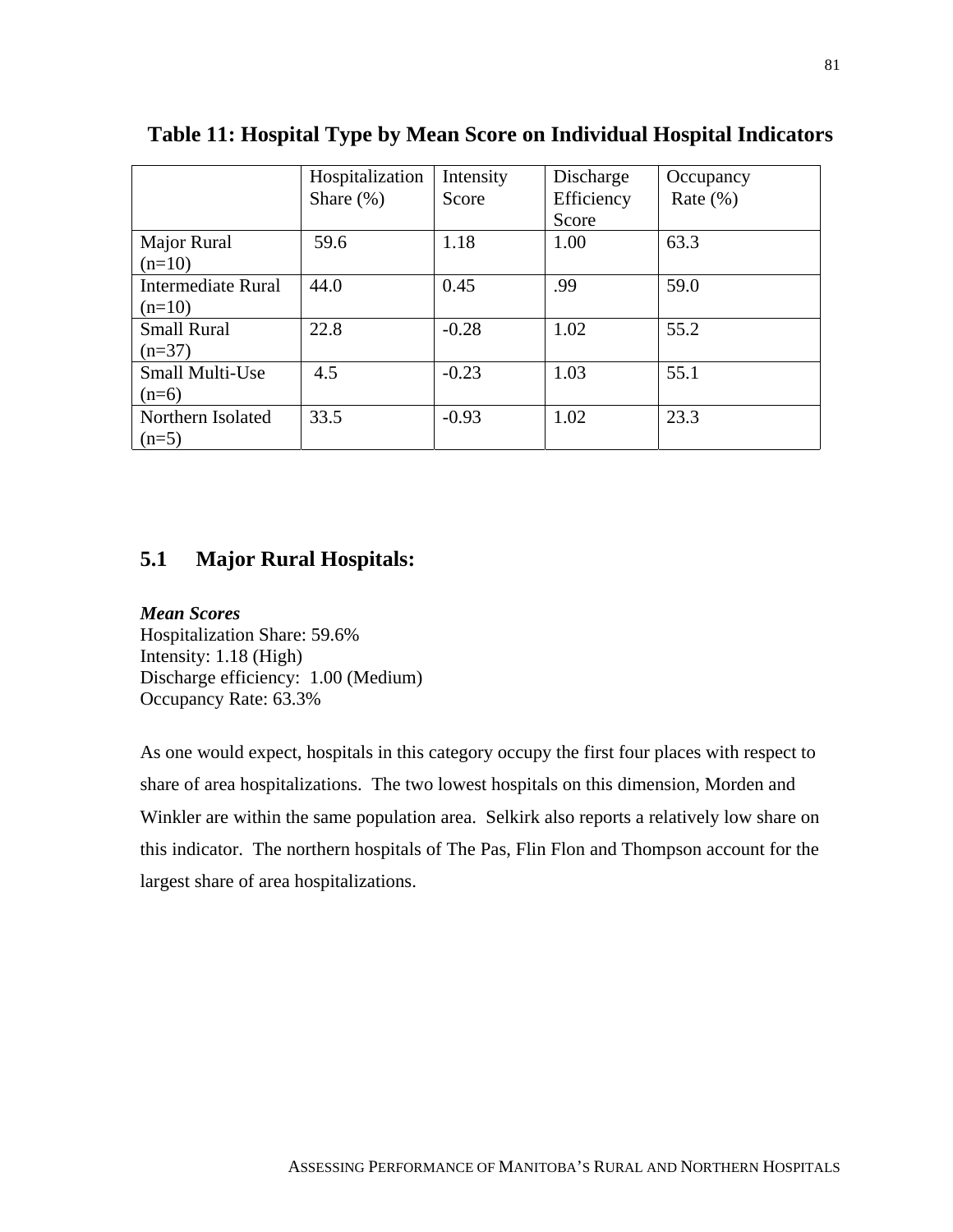|                     |                                   |                   |        | <b>Population Based</b> | <b>Hospital Specific Indicators</b> |                |                |                |
|---------------------|-----------------------------------|-------------------|--------|-------------------------|-------------------------------------|----------------|----------------|----------------|
| Hospital            | Type                              | Physician         | Need   | Use                     | Share of Area                       | Intensity      | Discharge      | Occupancy      |
|                     |                                   | Service Area      |        | Relative                | Hospitalizations                    |                | Efficiency     | Rate           |
|                     |                                   |                   |        | to Need                 |                                     |                |                |                |
|                     |                                   |                   |        | Ratio                   |                                     |                |                |                |
| Dauphin             | <b>MR</b>                         | Dauphin           | High   | .94                     | 69%                                 | High           | Medium         | 76%            |
| <b>Overall Rank</b> |                                   |                   | 12     | 35                      | 4                                   | 2              | 26             | 3              |
| Rank in Type        |                                   |                   |        |                         | 4                                   | $\overline{2}$ | $\overline{4}$ | 1              |
| Swan River          | <b>MR</b>                         | <b>Swan River</b> | High   | 1.11                    | 64%                                 | Medium         | Low            | 71%            |
| <b>Overall Rank</b> |                                   |                   | 16     | 13                      | 7                                   | 19             | 44             | 7              |
| Rank in Type        |                                   |                   |        |                         | 6                                   | 9              | 9              | $\overline{2}$ |
| Flin Flon           | <b>MR</b>                         | Flin Flon         | Medium | .90                     | 70%                                 | Medium         | Medium         | 57%            |
| <b>Overall Rank</b> |                                   |                   | 21     | 44                      | $\overline{c}$                      | 26             | 39             | 32             |
| Rank in Type        |                                   |                   |        |                         | $\overline{2}$                      | 10             | 8              | 8              |
| The Pas             | $\ensuremath{\mathsf{MR}}\xspace$ | The Pas           | Medium | 1.04                    | 75%                                 | High           | High           | 49%            |
| <b>Overall Rank</b> |                                   |                   | 33     | 21                      | 1                                   | 15             | 10             | 49             |
| Rank in Type        |                                   |                   |        |                         | 1                                   | 8              | 1              | 10             |
| Portage             | <b>MR</b>                         | Portage           | Low    | 1.03                    | 66%                                 | High           | Medium         | 63%            |
| <b>Overall Rank</b> |                                   |                   | 38     | 24                      | 6                                   | 11             | 36             | 21             |
| Rank in Type        |                                   |                   |        |                         | 5                                   | $\overline{7}$ | $\overline{7}$ | 6              |
| Morden              | <b>MR</b>                         | Morden/           | Low    | .90                     | 37%                                 | High           | Medium         | 68%            |
| <b>Overall Rank</b> |                                   | Winkler           | 41     | 43                      | 27                                  | 5              | 25             | 14             |
| Rank in Type        |                                   |                   |        |                         | 10                                  | 5              | 3              | $\overline{4}$ |
| Winkler             | <b>MR</b>                         | Morden/           | Low    | .90                     | 39%                                 | High           | Medium         | 65%            |
| <b>Overall Rank</b> |                                   | Winkler           | 41     | 43                      | 26                                  | 1              | 28             | 19             |
| Rank in Type        |                                   |                   |        |                         | 9                                   |                | 5              | 5              |
| Steinbach           | <b>MR</b>                         | Steinbach         | Low    | 1.01                    | 62%                                 | High           | High           | 62%            |
| <b>Overall Rank</b> |                                   |                   | 43     | 26                      | 8                                   | 4              | 15             | 22             |
| Rank in Type        |                                   |                   |        |                         | $\overline{7}$                      | $\overline{4}$ | $\overline{2}$ | $\overline{7}$ |
| Thompson            | <b>MR</b>                         | Thompson          | Low    | 1.03                    | 70%                                 | High           | Medium         | 54%            |
| <b>Overall Rank</b> |                                   |                   | 44     | 23                      | 3                                   | 6              | 30             | 40             |
| Rank in Type        |                                   |                   |        |                         | 3                                   | 6              | 6              | 9              |
| Selkirk             | <b>MR</b>                         | Selkirk           | Low    | 1.08                    | 42%                                 | High           | Low            | 69%            |
| <b>Overall Rank</b> |                                   |                   | 45     | 14                      | 20                                  | 3              | 64             | 12             |
| Rank in Type        |                                   |                   |        |                         | 8                                   | 3              | 10             | 3              |

|  |  |  | <b>Table 12: Major Rural Hospital Profiles</b> |  |
|--|--|--|------------------------------------------------|--|
|--|--|--|------------------------------------------------|--|

A surprising number of major rural hospitals are located in low need areas, but there is very little indication of overservicing of PSA populations. These hospitals also dominate the top positions on the intensity scale accounting for the first six places. Swan River and Flin Flon treat cases of a lower level of intensity than the other hospitals.

Although most major rural hospitals treat cases which are of higher intensity, they do not score particularly highly on the discharge efficiency scale. Only The Pas ranked among the top 10 in the province and it was joined only by Steinbach in the top third. Selkirk, on the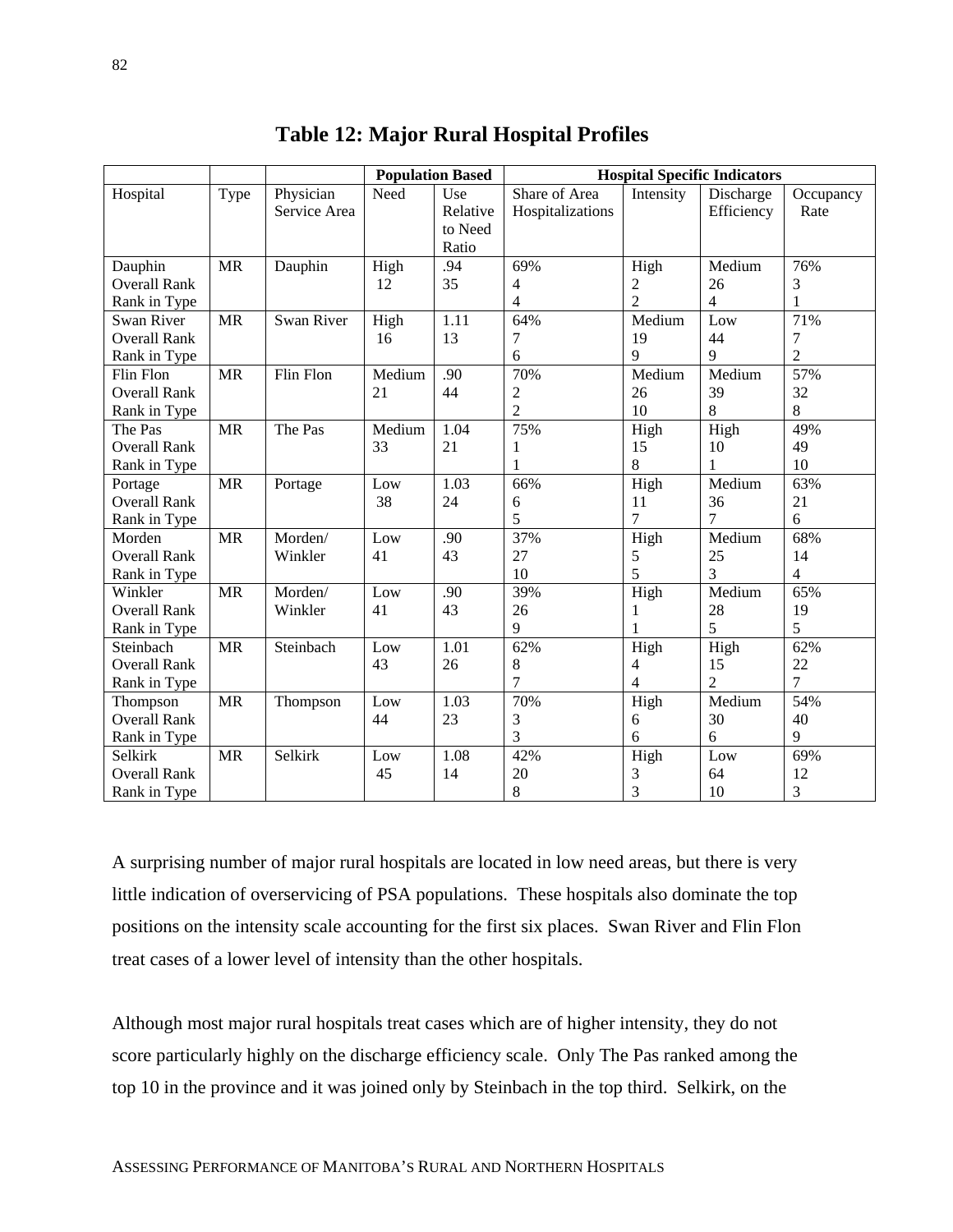other hand, ranked 64<sup>th</sup> in discharge efficiency, 20 places lower than Swan River which ranked  $9<sup>th</sup>$  in the category.

Major rural hospitals display no particular pattern with regard to occupancy rates. Dauphin reports the third highest occupancy rate in the province and is joined in the top 15 by Swan River, Selkirk (note the low discharge efficiency score above) and Morden. The three northern hospitals rank noticeably lower than the other MRH with The Pas actually falling into the bottom third on this dimension. The occupancy rates may be somewhat misleading, particularly for those hospitals that rank low on the discharge efficiency dimension.

#### **5.2 Intermediate Rural Hospitals:**

*Mean Score* Hospitalization Share: 44.0% Intensity: 0.46 (Medium) Discharge efficiency: 0.99 (Medium) Occupancy Rate: 59.0%

These hospitals serve a range of high, medium and low need populations. There is some evidence of overservicing for the populations served by certain hospitals: Ste. Rose, Souris and Beausejour. Six of these hospitals rank in the top third in terms of area hospitalization share and Neepawa and Souris are both in the top 10. Beausejour and Minnedosa anchor the other end of the intermediate rural hospital rankings but neither of these hospitals falls into the bottom third.

These hospitals treat cases of relatively high intensity with four of them joining six major rural hospitals in the top 10 and only Ste. Rose falling into the bottom third. For half of these hospitals, less than 6% of their cases involve surgery or deliveries and for Virden and Gimli the percentage is under 2. For Carman, Minnedosa, and Neepawa, almost one-fifth of their cases involve surgery or deliveries, a percentage similar to most of the major rural hospitals.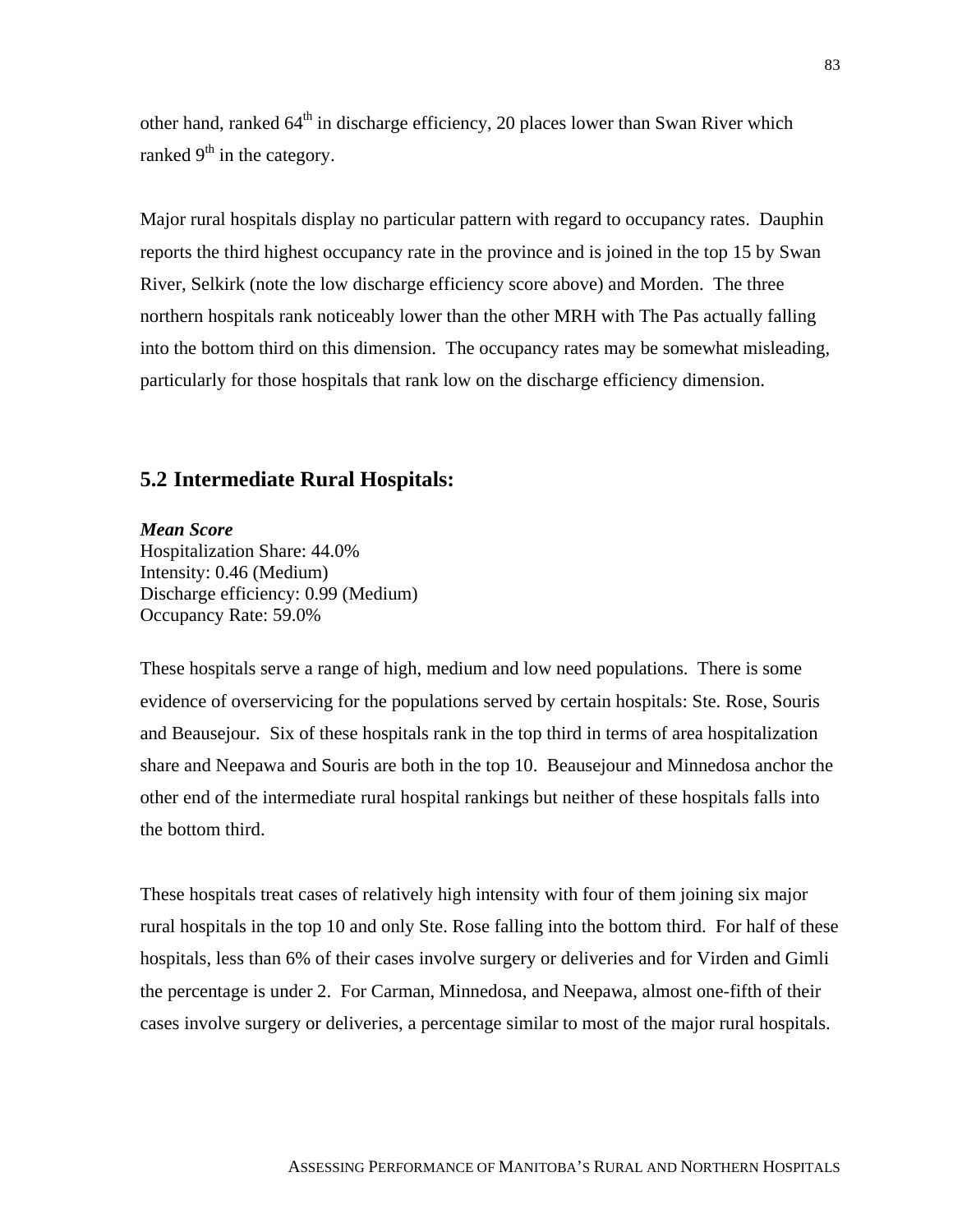|                     |      |              |        | <b>Population Based</b> | <b>Hospital Specific Indicators</b> |                |                |                |
|---------------------|------|--------------|--------|-------------------------|-------------------------------------|----------------|----------------|----------------|
| Hospital            | Type | Physician    | Need   | Use                     | Share of Area                       | Intensity      | Discharge      | Occupancy      |
|                     |      | Service Area |        | Relative                | Hospitalizations                    |                | Efficiency     | Rate           |
|                     |      |              |        | to Need                 |                                     |                |                |                |
|                     |      |              |        | Ratio                   |                                     |                |                |                |
| Churchill           | IR   | Churchill    | High   | .84                     | 50%                                 | High           | High           | 27%            |
| <b>Overall Rank</b> |      |              | 10     | 49                      | 12                                  | 16             | 5              | 65             |
| Rank in Type        |      |              |        |                         | 4                                   | 6              | 1              | 10             |
| Gimli               | IR   | Gimli        | High   | .88                     | 41%                                 | Medium         | Low            | 56%            |
| <b>Overall Rank</b> |      |              | 11     | 46                      | 22                                  | 35             | 56             | 33             |
| Rank in Type        |      |              |        |                         | 8                                   | 9              | 9              | $\overline{7}$ |
| Neepawa             | IR   | Neepawa      | High   | .99                     | 68%                                 | High           | Medium         | 66%            |
| <b>Overall Rank</b> |      |              | 15     | 28                      | 5                                   | 7              | 24             | 17             |
| Rank in Type        |      |              |        |                         | 1                                   | 1              | 5              | $\overline{4}$ |
| Minnedosa           | IR   | Minnedosa    | High   | .93                     | 23%                                 | High           | High           | 63%            |
| <b>Overall Rank</b> |      |              | 17     | 38                      | 42                                  | 8              | 16             | 20             |
| Rank in Type        |      |              |        |                         | 10                                  | $\overline{2}$ | $\overline{3}$ | 5              |
| Virden              | IR   | Virden       | Medium | 1.00                    | 41%                                 | Medium         | High           | 68%            |
| <b>Overall Rank</b> |      |              | 18     | 27                      | 21                                  | 28             | 12             | 13             |
| Rank in Type        |      |              |        |                         | $\overline{7}$                      | 7              | $\overline{2}$ | $\overline{2}$ |
| Ste. Rose           | IR   | Alonsa       | Medium | 1.36                    | 45%                                 | Medium         | Medium         | 50%            |
| <b>Overall Rank</b> |      |              | 26     | 1                       | 15                                  | 45             | 27             | 48             |
| Rank in Type        |      |              |        |                         | 5                                   | 10             | 6              | 9              |
| Souris              | IR   | Souris       | Medium | 1.12                    | 53%                                 | Medium         | Medium         | 52%            |
| <b>Overall Rank</b> |      |              | 28     | 10                      | 9                                   | 31             | 42             | 43             |
| Rank in Type        |      |              |        |                         | $\overline{2}$                      | 8              | 8              | 8              |
| Carman              | IR   | Carman       | Low    | .95                     | 44%                                 | High           | Medium         | 59%            |
| <b>Overall Rank</b> |      |              | 36     | 33                      | 18                                  | 10             | 21             | 28             |
| Rank in Type        |      |              |        |                         | 6                                   | $\overline{4}$ | $\overline{4}$ | 6              |
| Altona              | IR   | Altona       | Low    | .90                     | 50%                                 | High           | Medium         | 67%            |
| <b>Overall Rank</b> |      |              | 40     | 42                      | 11                                  | 9              | 33             | 16             |
| Rank in Type        |      |              |        |                         | 3                                   | 3              | $\tau$         | 3              |
| Beausejour          | IR   | Springfield  | Low    | 1.12                    | 24%                                 | High           | Low            | 81%            |
| <b>Overall Rank</b> |      |              | 46     | 11                      | 40                                  | 13             | 65             | 1              |
| Rank in Type        |      |              |        |                         | 9                                   | 5              | 10             | 1              |

The discharge efficiency index reveals a good deal of dispersion. Churchill is the only hospital in this category to make the top 10, ranking  $5<sup>th</sup>$ . Beausejour ranks near the bottom for the province  $(65<sup>th</sup>)$  and Gimli joins it in the bottom quintile.

Occupancy rates also vary widely across the ten intermediate rural hospitals. Beausejour has the highest occupancy rate in the province (but see the discharge efficiency ranking) and Virden also makes the top quintile. Churchill reports one of the lowest occupancy rates in the province with Ste. Rose and Souris also well below the mid-point.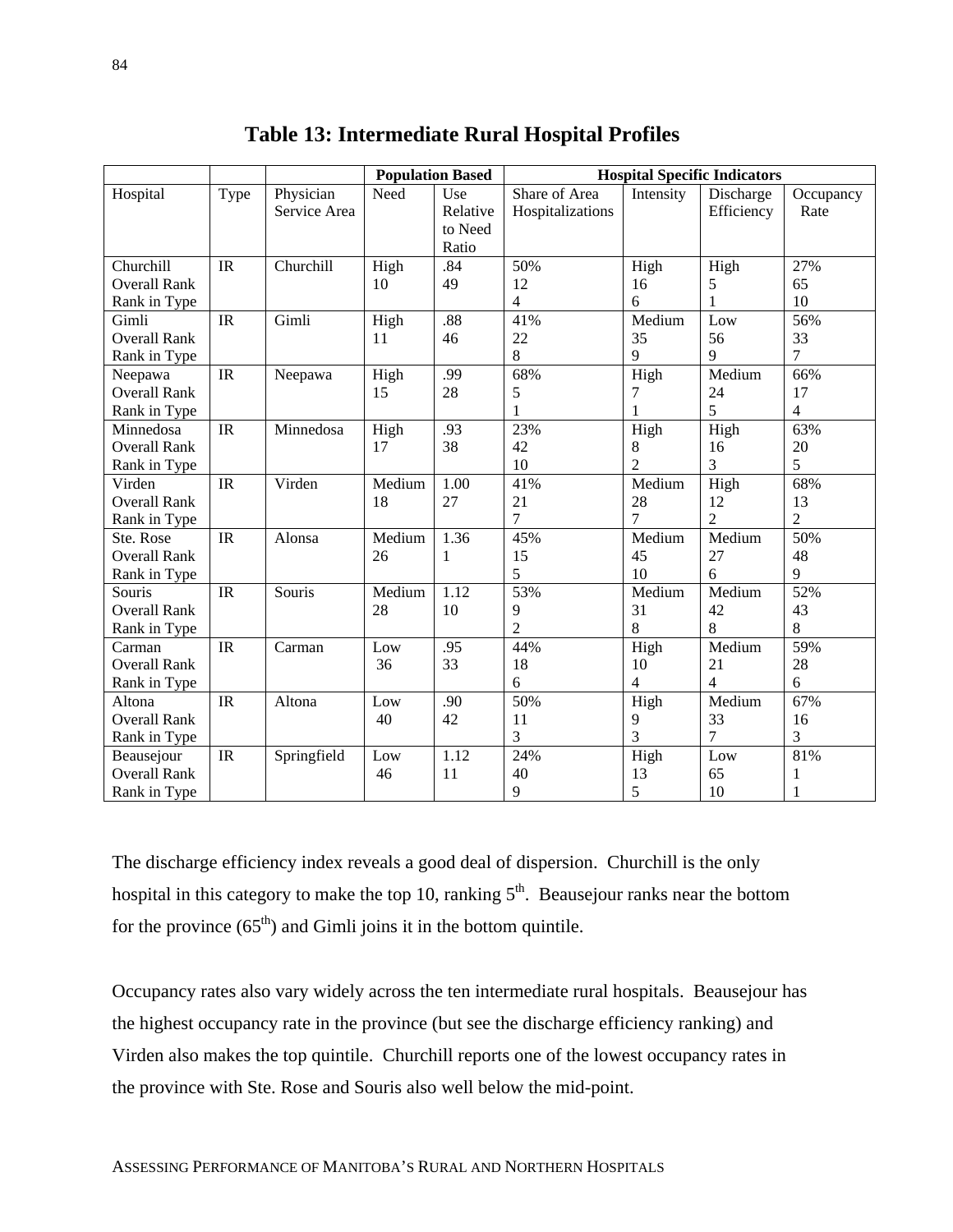#### **5.3 Small Rural Hospitals:**

#### *Mean Score*

Hospitalization Share: 22.9% Intensity: -.28 (Medium) Discharge efficiency: 1.01 (Medium) Occupancy Rate: 55.2%

More than half of Manitoba's rural hospitals are found in this category and they cover a wide range of rankings. Summary assessments of the category are therefore difficult to make.

Ten of the hospitals serve high need populations and ten serve low need populations. Eleven small rural hospitals are serving populations which are using hospital services at higher than expected levels. With respect to hospitalization share, only Roblin makes it into the top ten (Boissevain makes the top 15), while four hospitals, St. Claude, Notre Dame, Winnipegosis and Baldur rank in the bottom 10. The average hospitalization share for small rural hospitals is lower than that of the northern and isolated hospitals.

Intensity measures demonstrate a similar pattern of dispersion. Only Arborg and Ste. Anne rank in the top fifteen, while St. Pierre, Shoal Lake, St. Claude, Pinawa and Hodgson all are in the bottom 10. The mean intensity score for small rural hospitals is actually lower than that of small multi-use hospitals. Ste. Anne stands out as it handles a higher proportion of cases involving surgery or delivery than most of the intermediate rural hospitals. As well, hospitals like Hamiota, Arborg and Wawanesa handled more surgeries and deliveries than half of the intermediate rural hospitals. In contrast, in 22 of the small rural hospitals less than 1% of the cases involved surgery or delivery.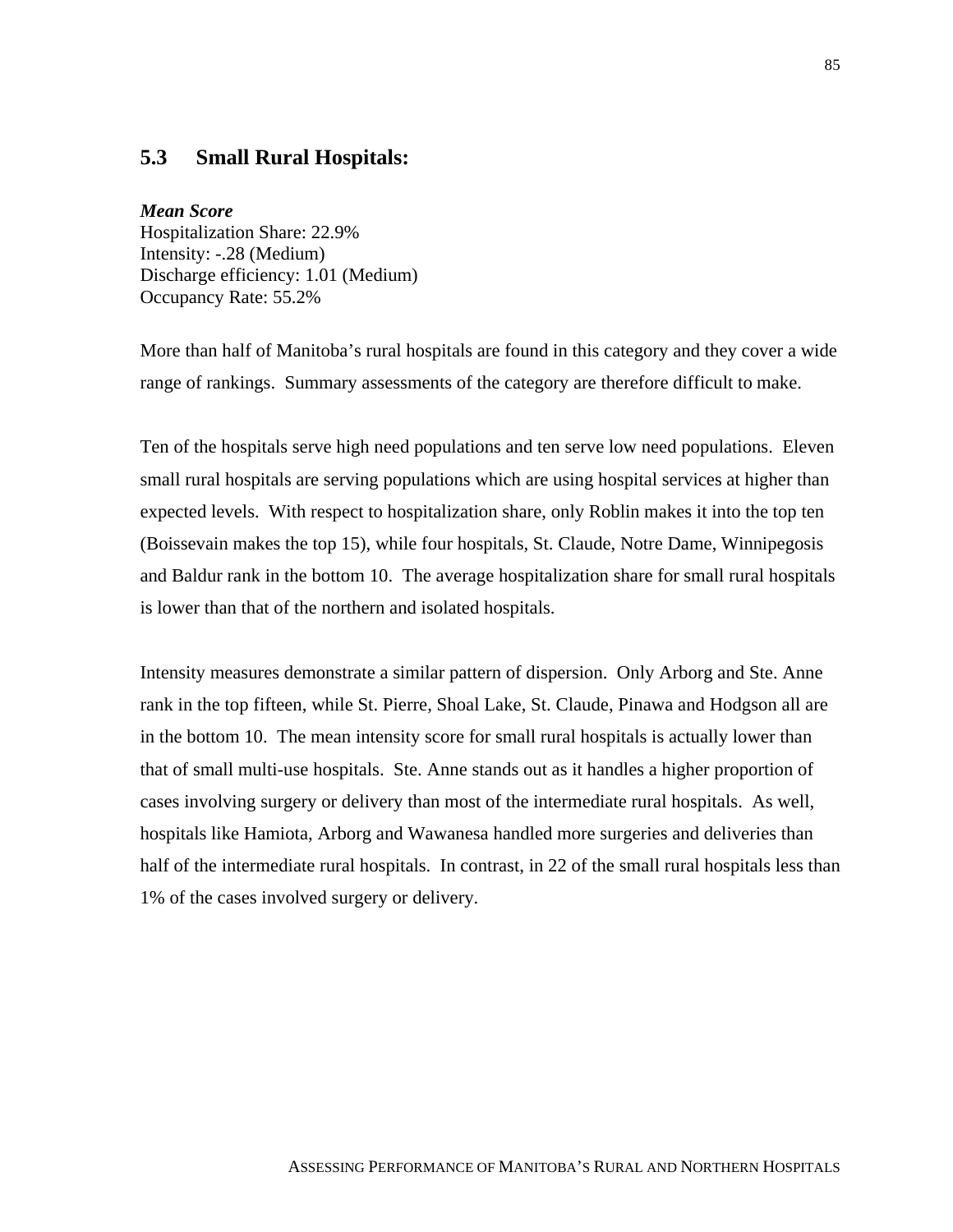|                     |            |              |        | <b>Population Based</b> | <b>Hospital Specific Indicators</b> |                |                |                |
|---------------------|------------|--------------|--------|-------------------------|-------------------------------------|----------------|----------------|----------------|
| Hospital            | Type       | Physician    | Need   | Use                     | Share of Area                       | Intensity      | Discharge      | Occupancy      |
|                     |            | Service Area |        | Relative                | Hospitalizations                    |                | Efficiency     | Rate           |
|                     |            |              |        | to Need                 |                                     |                |                |                |
|                     |            |              |        | Ratio                   |                                     |                |                |                |
| Arborg              | <b>SR</b>  | East         | High   | .81                     | 16%                                 | High           | Medium         | 51%            |
| <b>Overall Rank</b> |            | Interlake    | 6      | 50                      | 48                                  | 14             | $20\,$         | 45             |
| Rank in Type        |            |              |        |                         | 24                                  | $\overline{2}$ | 10             | 24             |
| Hodgson             | <b>SR</b>  | East         | High   | .81                     | 32%                                 | Low            | High           | 47%            |
| <b>Overall Rank</b> |            | Interlake    | 6      | 50                      | 32                                  | 66             | 3              | 52             |
| Rank in Type        |            |              |        |                         | 11                                  | 37             | $\overline{2}$ | 29             |
| Pine Falls          | <b>SR</b>  | East Lake    | High   | .88                     | 34%                                 | Medium         | High           | 56%            |
| <b>Overall Rank</b> |            | Winnipeg     | 7      | 47                      | 28                                  | 41             | 11             | 36             |
| Rank in Type        |            |              |        |                         | 7                                   | 17             | 5              | 18             |
| Grandview           | <b>SR</b>  | Gilbert      | High   | 1.06                    | 33%                                 | Low            | Low            | 51%            |
| <b>Overall Rank</b> |            | Plains       | 8      | 17                      | 29                                  | 53             | 55             | 46             |
| Rank in Type        |            |              |        |                         | 8                                   | 28             | 30             | 25             |
| Winnipegosis        | <b>SR</b>  | Dauphin      | High   | .94                     | 6%                                  | Medium         | Low            | 61%            |
| <b>Overall Rank</b> |            |              | 12     | 35                      | 61                                  | 50             | 60             | 23             |
| Rank in Type        |            |              |        |                         | 36                                  | 25             | 34             | 9              |
| Vita                | <b>SR</b>  | Piney        | High   | .91                     | 22%                                 | Medium         | Medium         | 77%            |
| <b>Overall Rank</b> |            | District     | 13     | 40                      | 43                                  | 22             | 32             | $\mathbf{2}$   |
| Rank in Type        |            |              |        |                         | 19                                  | $\tau$         | 14             | 1              |
| Roblin              | <b>SR</b>  | Roblin       | High   | 1.05                    | 51%                                 | Medium         | Medium         | 68%            |
| <b>Overall Rank</b> |            |              | 14     | 20                      | 10                                  | 37             | 35             | 15             |
| Rank in Type        |            |              |        |                         | $\mathbf{1}$                        | 13             | 15             | 8              |
| Hamiota             | <b>SR</b>  | Minnedosa    | High   | .93                     | 17%                                 | Medium         | Low            | 58%            |
| <b>Overall Rank</b> |            |              | 17     | 38                      | 47                                  | 17             | 61             | 31             |
| Rank in Type        |            |              |        |                         | 23                                  | 3              | 35             | 15             |
| Erickson            | <b>SR</b>  | Minnedosa    | High   | .93                     | 9%                                  | Medium         | Medium         | 75%            |
| <b>Overall Rank</b> |            |              | 17     | 38                      | 52                                  | 27             | 19             | 5              |
| Rank in Type        |            |              |        |                         | 27                                  | 8              | 9              | 3              |
| Shoal Lake          | <b>SR</b>  | Minnedosa    | High   | .93                     | 9%                                  | $_{\rm Low}$   | Low            | 38%            |
| <b>Overall Rank</b> |            |              | 17     | 38                      | 53                                  | 61             | 63             | 60             |
| Rank in Type        |            |              |        |                         | 28                                  | 34             | 36             | 35             |
| Deloraine           | <b>SR</b>  | Melita/      | Medium | 1.01                    | 29%                                 | Medium         | Medium         | 47%            |
| <b>Overall Rank</b> |            | Deloraine    | 19     | 25                      | 38                                  | 29             | 49             | 51             |
| Rank in Type        |            |              |        |                         | 16                                  | 9              | 24             | 28             |
| Melita              | SR         | Melita/      | Medium | 1.01                    | 32%                                 | Medium         | Low            | 72%            |
| <b>Overall Rank</b> |            | Deloraine    | 19     | 25                      | 31                                  | 20             | 67             | 6              |
| Rank in Type        |            |              |        |                         | 10                                  | 5              | 37             | $\overline{4}$ |
| Eriksdale           | ${\rm SR}$ | Coldwell     | Medium | .93                     | 33%                                 | Medium         | Medium         | 61%            |
| <b>Overall Rank</b> |            |              | 20     | 36                      | 30                                  | 38             | 29             | 24             |
| Rank in Type        |            |              |        |                         | 9                                   | 14             | 12             | 10             |
| Riverdale           | ${\rm SR}$ | Sioux        | Medium | 1.05                    | 43%                                 | Medium         | Medium         | 69%            |
| <b>Overall Rank</b> |            | Valley       | 22     | 19                      | 19                                  | 40             | 47             | 11             |
| Rank in Type        |            |              |        |                         | $\overline{3}$                      | 16             | 22             | $\overline{7}$ |
| Russell             | <b>SR</b>  | Russell      | Medium | 1.34                    | 39%                                 | Low            | High           | 52%            |
| <b>Overall Rank</b> |            |              | 23     | $\overline{2}$          | 24                                  | 58             | 14             | 41             |
| Rank in Type        |            |              |        |                         | 5                                   | 32             | $\overline{7}$ | 22             |
| Birtle              | <b>SR</b>  | Russell      | Medium | 1.34                    | 14%                                 | Low            | High           | 33%            |
| <b>Overall Rank</b> |            |              | 23     | $\overline{2}$          | 49                                  | 54             | 6              | 61             |

**Table 14: Small Rural Hospital Profiles**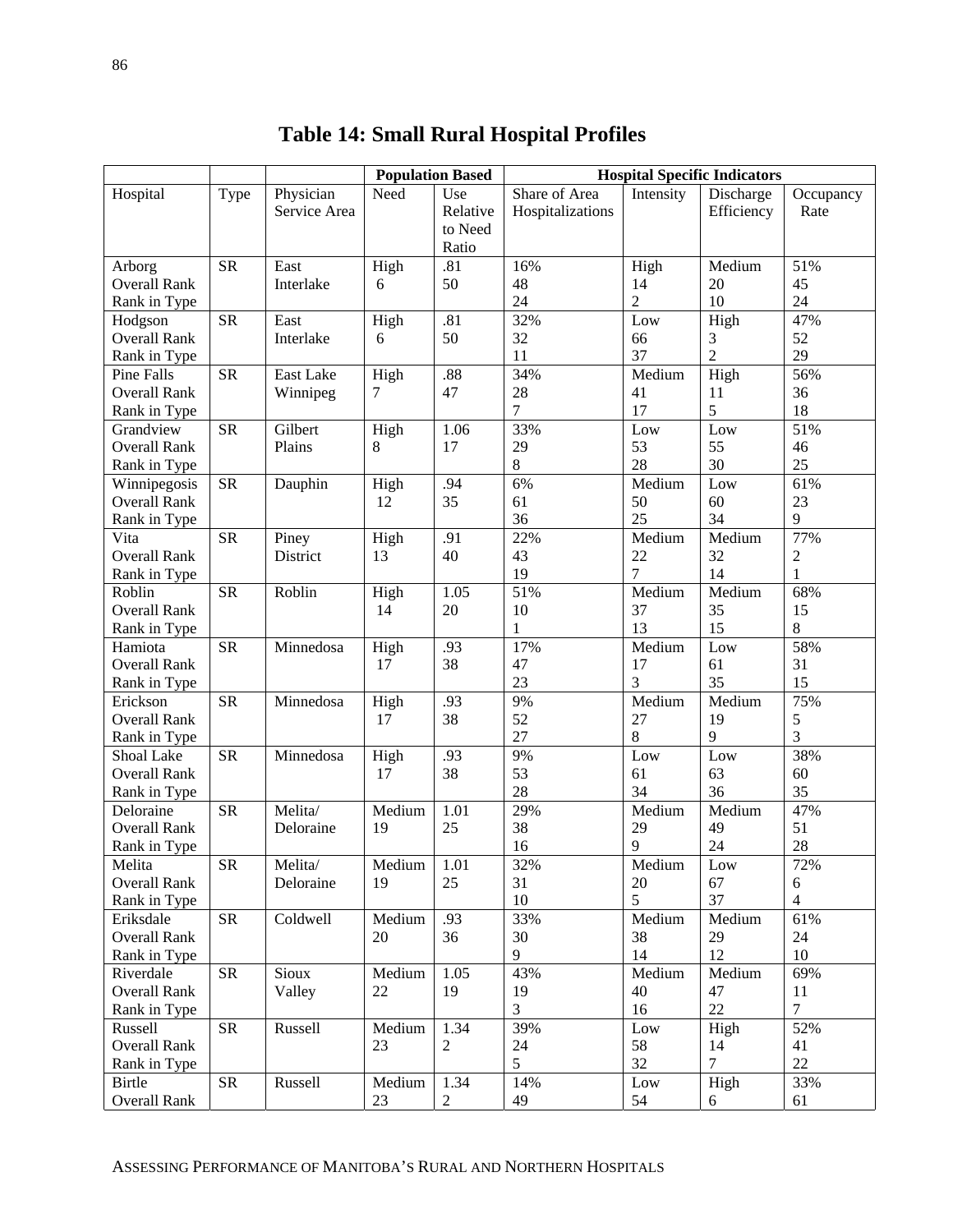|                              |            |              | <b>Population Based</b>     |          |                  | <b>Hospital Specific Indicators</b> |                             |           |  |
|------------------------------|------------|--------------|-----------------------------|----------|------------------|-------------------------------------|-----------------------------|-----------|--|
| Hospital                     | Type       | Physician    | Need                        | Use      | Share of Area    | Intensity                           | Discharge                   | Occupancy |  |
|                              |            | Service Area |                             | Relative | Hospitalizations |                                     | Efficiency                  | Rate      |  |
|                              |            |              |                             | to Need  |                  |                                     |                             |           |  |
|                              |            |              |                             | Ratio    |                  |                                     |                             |           |  |
| Rank in Type                 |            |              |                             |          | 25               | 29                                  | 3                           | 36        |  |
| Swan Lake                    | <b>SR</b>  | Lorne        | Medium                      | 1.15     | 31%              | Medium                              | High                        | 56%       |  |
| <b>Overall Rank</b>          |            |              | 25                          | 8        | 33               | 49                                  | 13                          | 35        |  |
| Rank in Type                 |            |              |                             |          | 12               | 24                                  | 6                           | 17        |  |
| <b>Crystal City</b>          | <b>SR</b>  | Lorne        | $\overline{\text{M}}$ edium | 1.15     | 13%              | Medium                              | Medium                      | 50%       |  |
| <b>Overall Rank</b>          |            |              | 25                          | 8        | 50               | 44                                  | 50                          | 47        |  |
| Rank in Type                 |            |              |                             |          | 26               | 20                                  | 25                          | 26        |  |
| McCreary-                    | <b>SR</b>  | Alonsa       | Medium                      | 1.36     | 8%               | Medium                              | Medium                      | 55%       |  |
| Alonsa                       |            |              | 26                          | 1        | 56               | 47                                  | 41                          | 39        |  |
| <b>Overall Rank</b>          |            |              |                             |          | 31               | 22                                  | 18                          | 21        |  |
| Rank in Type                 |            |              |                             |          |                  |                                     |                             |           |  |
| Boissevain                   | <b>SR</b>  | Boissevain   | Medium                      | 1.17     | 49%              | Low                                 | High                        | 55%       |  |
| Overall Rank                 |            |              | 27                          | 6        | 13               | 52                                  | 2                           | 38        |  |
| Rank in Type                 |            |              |                             |          | $\mathbf{2}$     | 27                                  | 1                           | 20        |  |
| <b>Tiger Hills</b>           | <b>SR</b>  | Victoria/    | Medium                      | 1.06     | 39%              | Medium                              | Medium                      | 45%       |  |
| <b>Overall Rank</b>          |            | South        | 30                          | 18       | 25               | 39                                  | 37                          | 54        |  |
| Rank in Type                 |            | Norfolk      |                             |          | 6                | 15                                  | 16                          | 31        |  |
| Killarney                    | <b>SR</b>  | Killarney    | Medium                      | .89      | 24%              | Medium                              | Medium                      | 58%       |  |
| <b>Overall Rank</b>          |            |              | 31                          | 45       | 41               | 48                                  | 48                          | 30        |  |
| Rank in Type                 |            |              |                             |          | 18               | 23                                  | 23                          | 14        |  |
| Baldur                       | <b>SR</b>  | Killarney    | Medium                      | .89      | 5%               | Medium                              | High                        | 41%       |  |
| <b>Overall Rank</b>          |            |              | 31                          | 45       | 64               | 21                                  | 17                          | 59        |  |
| Rank in Type                 |            |              |                             |          | 37               | 6                                   | 8                           | 34        |  |
| Glenboro                     | <b>SR</b>  | Killarney    | Medium                      | .89      | 7%               | Medium                              | $\overline{\text{M}}$ edium | 56%       |  |
| <b>Overall Rank</b>          |            |              | 31                          | 45       | 58               | 42                                  | 43                          | 34        |  |
| Rank in Type                 |            |              |                             |          | 33               | 18                                  | 19                          | 16        |  |
| Wawanesa                     | <b>SR</b>  | Killarney    | Medium                      | .89      | 9%               | Medium                              | Low                         | 60%       |  |
| <b>Overall Rank</b>          |            |              | 31                          | 45       | 54               | 46                                  | 57                          | 26        |  |
| Rank in Type                 |            |              |                             |          | 29               | 21                                  | 31                          | 11        |  |
| Ashern                       | <b>SR</b>  | Grahamdale   | Medium                      | .93      | 39%              | Medium                              | High                        | 60%       |  |
| <b>Overall Rank</b>          |            |              | 32                          | 37       | 23               | 36                                  | 9                           | 27        |  |
| Rank in Type                 |            |              |                             |          | $\overline{4}$   | 12                                  | 4                           | 12        |  |
| Gladstone                    | <b>SR</b>  | Seven        | Medium                      | 1.25     | 18%              | Low                                 | Medium                      | 42%       |  |
| Overall Rank<br>Rank in Type |            | Regions      | 34                          | 4        | 45<br>21         | 51<br>26                            | 51<br>26                    | 57<br>33  |  |
| Carberry                     | ${\rm SR}$ | North        | Low                         | .95      | 29%              | Medium                              | Low                         | 46%       |  |
| Plains                       |            |              | 35                          | 32       | 37               | 43                                  | 59                          | 53        |  |
| <b>Overall Rank</b>          |            | Cypress      |                             |          | 15               | 19                                  | 33                          | 30        |  |
| Rank in Type                 |            |              |                             |          |                  |                                     |                             |           |  |
| Notre Dame                   | ${\rm SR}$ | Carman       | Low                         | .95      | 7%               | Low                                 | Low                         | 44%       |  |
| <b>Overall Rank</b>          |            |              | 36                          | 33       | 60               | 55                                  | 58                          | 55        |  |
| Rank in Type                 |            |              |                             |          | 35               | 30                                  | 32                          | 32        |  |
| St. Claude                   | <b>SR</b>  | Carman       | Low                         | .95      | 7%               | Low                                 | Medium                      | 33%       |  |
| <b>Overall Rank</b>          |            |              | 36                          | 33       | 59               | 62                                  | 23                          | 62        |  |
| Rank in Type                 |            |              |                             |          | 34               | 35                                  | 11                          | 37        |  |
| Morris                       | <b>SR</b>  | Morris/      | Low                         | .96      | 29%              | Low                                 | Low                         | 48%       |  |
| <b>Overall Rank</b>          |            | Montcalm     | 39                          | 31       | 39               | 56                                  | 54                          | 50        |  |
| Rank in Type                 |            |              |                             |          | 17               | 31                                  | 29                          | 27        |  |
| Emerson                      | ${\rm SR}$ | Morris/      | Low                         | .96      | 7%               | Medium                              | Medium                      | 55%       |  |
| <b>Overall Rank</b>          |            | Montcalm     | 39                          | 31       | 57               | 34                                  | 52                          | 37        |  |
|                              |            |              |                             |          |                  |                                     |                             |           |  |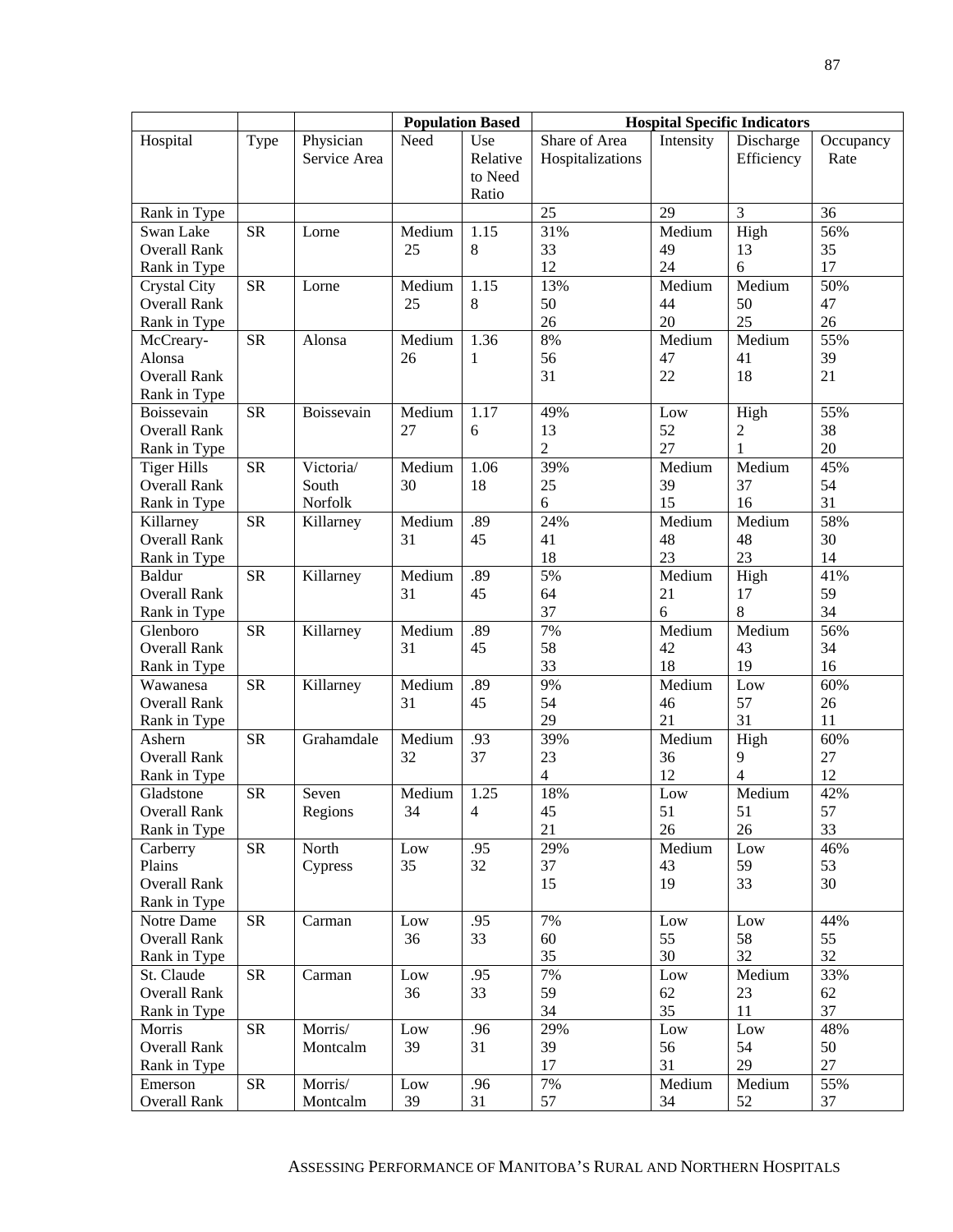|                     |           |              | <b>Population Based</b> |          | <b>Hospital Specific Indicators</b> |           |            |           |
|---------------------|-----------|--------------|-------------------------|----------|-------------------------------------|-----------|------------|-----------|
| Hospital            | Type      | Physician    | Need                    | Use      | Share of Area                       | Intensity | Discharge  | Occupancy |
|                     |           | Service Area |                         | Relative | Hospitalizations                    |           | Efficiency | Rate      |
|                     |           |              |                         | to Need  |                                     |           |            |           |
|                     |           |              |                         | Ratio    |                                     |           |            |           |
| Rank in Type        |           |              |                         |          | 32                                  | 11        | 27         | 19        |
| St. Pierre          | SR        | De           | Low                     | .86      | 30%                                 | Low       | Low        | 52%       |
| <b>Overall Rank</b> |           | Salaberry    | 42                      | 48       | 35                                  | 59        | 53         | 42        |
| Rank in Type        |           |              |                         |          | 14                                  | 33        | 28         | 23        |
| Pinawa              | SR        | Springfield  | Low                     | 1.12     | 9%                                  | Low       | Medium     | 70%       |
| Overall Rank        |           |              | 46                      | 11       | 55                                  | 63        | 45         | 9         |
| Rank in Type        |           |              |                         |          | 30                                  | 36        | 20         | 5         |
| Teulon              | <b>SR</b> | Rockwood     | Low                     | 1.22     | 18%                                 | Medium    | Medium     | 59%       |
| <b>Overall Rank</b> |           |              | 47                      | 5        | 46                                  | 33        | 46         | 29        |
| Rank in Type        |           |              |                         |          | 22                                  | 10        | 21         | 13        |
| Stonewall           | SR        | Rockwood     | Low                     | 1.22     | 20%                                 | Medium    | Medium     | 75%       |
| <b>Overall Rank</b> |           |              | 47                      | 5        | 44                                  | 18        | 31         | 4         |
| Rank in Type        |           |              |                         |          | 20                                  | 4         | 13         | 2         |
| Ste. Anne           | <b>SR</b> | Tache        | Low                     | 1.26     | 30%                                 | High      | Medium     | 69%       |
| Overall Rank        |           |              | 49                      | 3        | 34                                  | 12        | 38         | 10        |
| Rank in Type        |           |              |                         |          | 13                                  |           | 17         | 6         |

Discharge efficiency rankings again reveal dispersions among these hospitals. Although the mean discharge efficiency score is the lowest among all hospital types, four of these hospitals have scores placing them in the top 10: Boissevain, Hodgson, Birtle, and Ashern, and three others join them in the top quintile. In contrast, Carberry Plains, Winnipegosis, Hamiota, Shoal Lake and Melita are found in the bottom 10 and three others also rank in the bottom quintile.

With respect to occupancy rates, the mean for small rural hospitals is 55%. The SRH dominate the top 10 rankings with six of them ranking that highly: Vita, Stonewall, Erickson, Melita, Pinawa and Ste. Anne, with Riverdale ranking  $11<sup>th</sup>$  and Roblin  $15<sup>th</sup>$ . Of these hospitals, only Melita had an extremely low rating on the discharge efficiency scale. Four SRH, St. Claude, Baldur, Birtle and Shoal Lake are found among the 10 hospitals with the lowest occupancy rates. Birtle's low occupancy rate may be partially due to its strong score on the discharge efficiency index, while Shoal Lake ranks among the lowest 10 for both discharge efficiency and occupancy.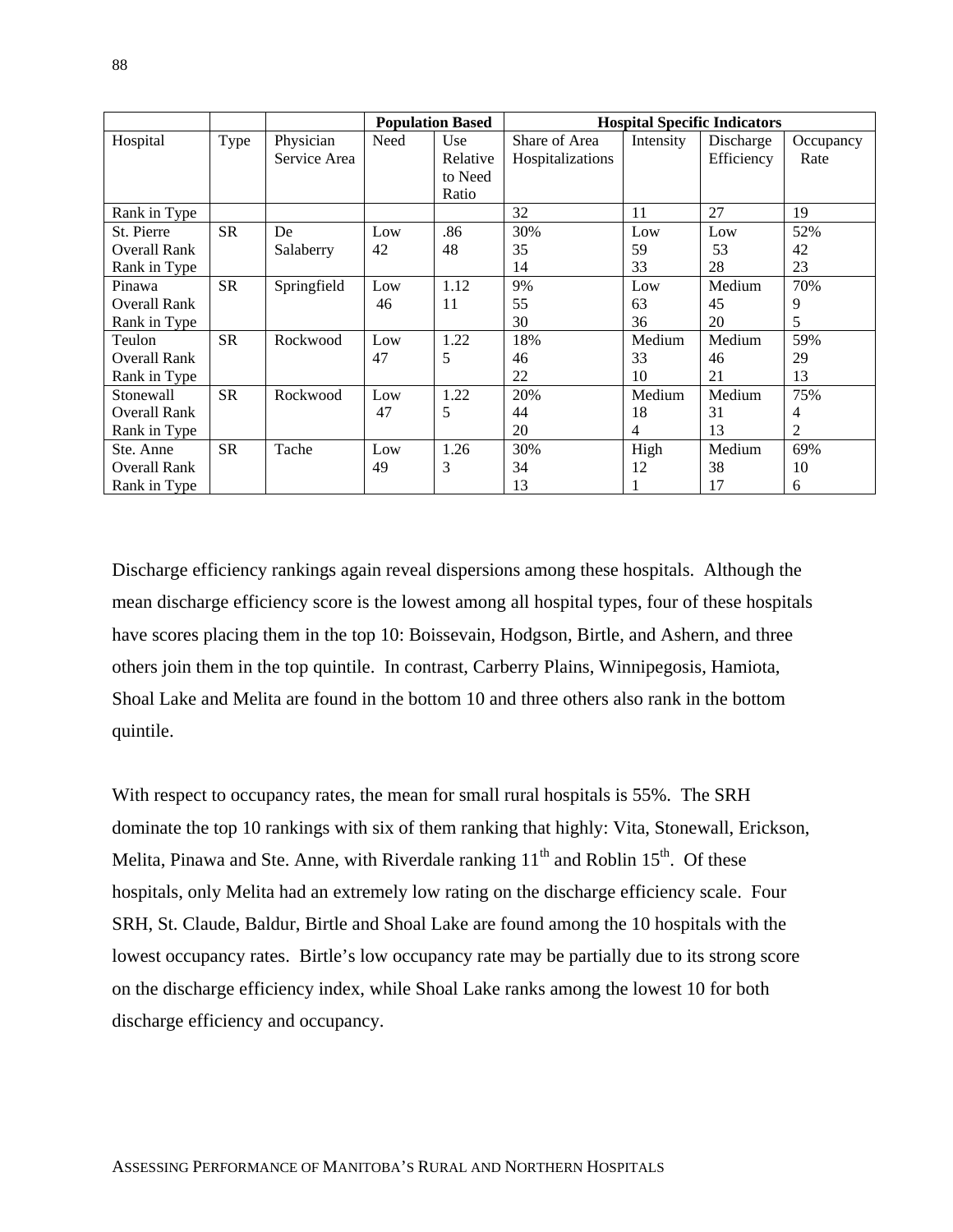#### **5.4 Small Multi-Use Hospitals:**

#### *Mean Scores*

Hospitalization Share: 4.5% Intensity: -.23 (Medium) Discharge Efficiency: 1.00 (Medium) Occupancy Rate: 55.1%

Only one of these hospitals served a high need population and there is considerable evidence of overservicing. These relatively small hospitals do not account for a very large share of the hospitalizations of their areas with five of them ranking in the bottom 10. Rossburn ranks first among the small multi-use hospitals at 51 out of 68. On average, less than 5% of the hospitalizations of the area residents occur in these hospitals.

There is a much greater degree of variation with respect to intensity of cases treated. MacGregor, Whitemouth, Reston and Benito all have intensity scores above the provincial midpoint (MacGregor is first at  $23<sup>rd</sup>$ ) while Rossburn and Manitou rank among the 10 rural hospitals providing services of lowest intensity.

Benito and Rossburn are both among the top ten rural hospitals on the discharge efficiency scale. In contrast, Manitou and Reston fall into the bottom 10.

In terms of occupancy rate, Whitemouth leads the category with an  $8<sup>th</sup>$  place overall ranking. It was the only small multi-use hospital to make the top quintile, but only two of these hospitals fell into the bottom quartile on this dimension.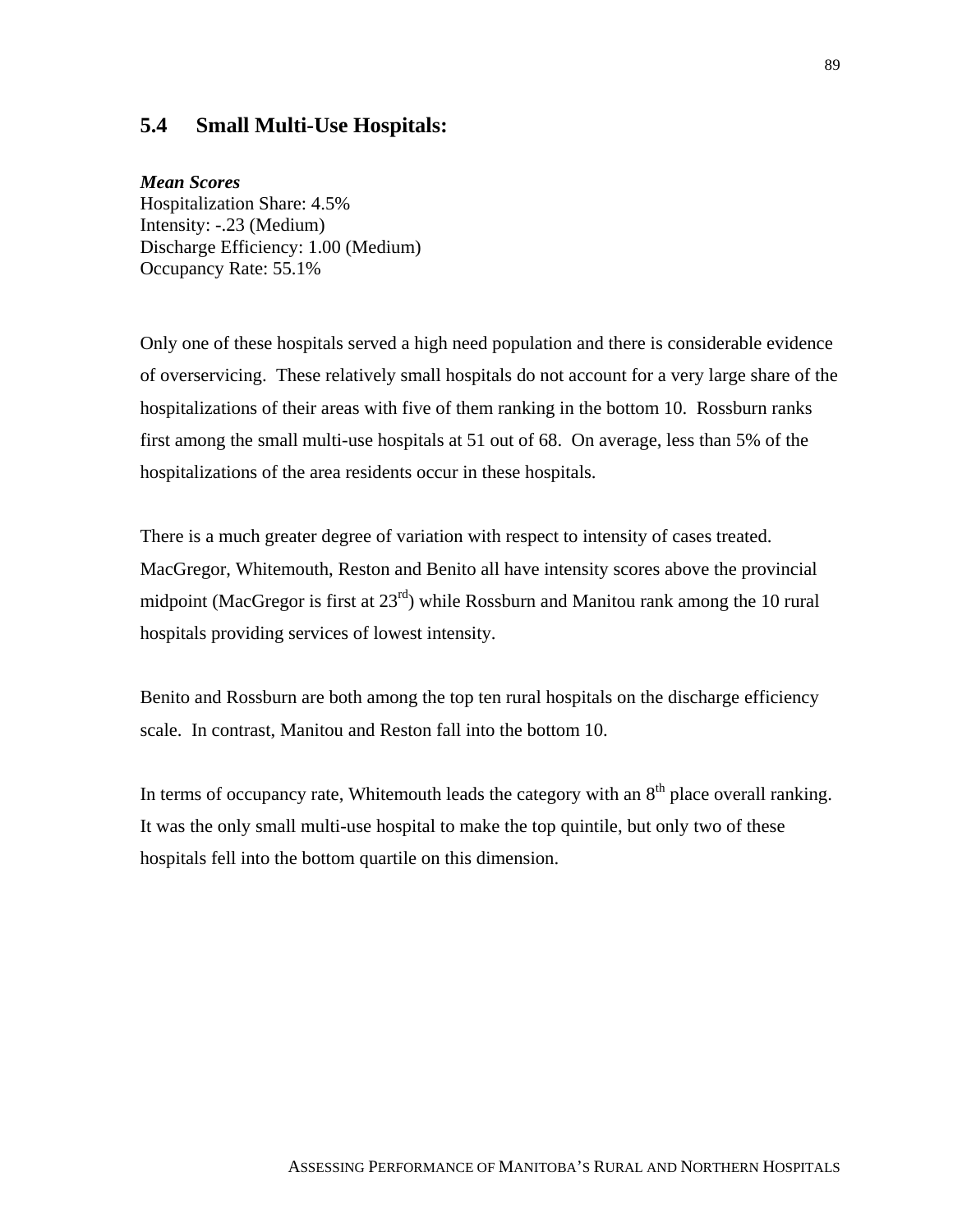|                     |            |              | <b>Population Based</b> |          | <b>Hospital Specific Indicators</b> |           |            |                |
|---------------------|------------|--------------|-------------------------|----------|-------------------------------------|-----------|------------|----------------|
| Hospital            | Type       | Physician    | Need                    | Use      | Share of Area                       | Intensity | Discharge  | Occupancy      |
|                     |            | Service Area |                         | Relative | Hospitalizations                    |           | Efficiency | Rate           |
|                     |            |              |                         | to Need  |                                     |           |            |                |
|                     |            |              |                         | Ratio    |                                     |           |            |                |
| <b>Benito</b>       | <b>SMU</b> | Swan River   | High                    | 1.11     | 3%                                  | Medium    | High       | 51%            |
| <b>Overall Rank</b> |            |              | 16                      | 13       | 65                                  | 30        | 4          | 44             |
| Rank in Type        |            |              |                         |          | $\overline{4}$                      | 4         |            | $\overline{4}$ |
| Reston              | <b>SMU</b> | Virden       | Medium                  | 1.00     | 5%                                  | Medium    | Low        | 41%            |
| <b>Overall Rank</b> |            |              | 18                      | 27       | 63                                  | 25        | 66         | 58             |
| Rank in Type        |            |              |                         |          | 3                                   | 3         | 6          | 6              |
| Rossburn            | <b>SMU</b> | Russell      | Medium                  | 1.34     | 10%                                 | Low       | High       | 42%            |
| <b>Overall Rank</b> |            |              | 23                      | 2        | 51                                  | 60        |            | 56             |
| Rank in Type        |            |              |                         |          |                                     | 5         | 2          | 5              |
| Manitou             | <b>SMU</b> | Lorne        | Medium                  | 1.15     | 6%                                  | Low       | Low        | 60%            |
| <b>Overall Rank</b> |            |              | 25                      | 8        | 62                                  | 64        | 62         | 25             |
| Rank in Type        |            |              |                         |          | 2                                   | 6         | 5          | 3              |
| MacGregor           | <b>SMU</b> | Portage      | Low                     | 1.03     | .4%                                 | Medium    | Medium     | 65%            |
| Overall Rank        |            |              | 38                      | 24       | 68                                  | 23        | 22         | 18             |
| Rank in Type        |            |              |                         |          | 6                                   |           | 3          | 2              |
| Whitemouth          | <b>SMU</b> | Springfield  | Low                     | 1.12     | 2%                                  | Medium    | Medium     | 70%            |
| <b>Overall Rank</b> |            |              | 46                      | 11       | 67                                  | 24        | 40         | 8              |
| Rank in Type        |            |              |                         |          | 5                                   | 2         | 4          |                |

**Table 15: Small Multi-Use Hospital Profiles**

### **5.5 Northern Isolated Hospitals:**

#### *Mean Scores*

Hospitalization Share: 33.5% Intensity: -.93 (Low) Discharge efficiency: .98 (Medium) Occupancy Rate: 23.3%

Only one of these hospitals serves a high need population, but there is little evidence of overservicing. Although these hospitals have only a small number of beds, they provide a relatively high proportion of the hospitalizations of area residents. With a mean hospitalization share of 33.5%, the northern isolated mean is well above that for the small rural and small multi-use hospitals. Despite having only a handful of set-up beds, Leaf Rapids, Lynn Lake and Gillam all rank in the top quarter in the province on this dimension. Snow Lake stands out from the other northern isolated hospitals with a ranking of  $66<sup>th</sup>$  on this indicator.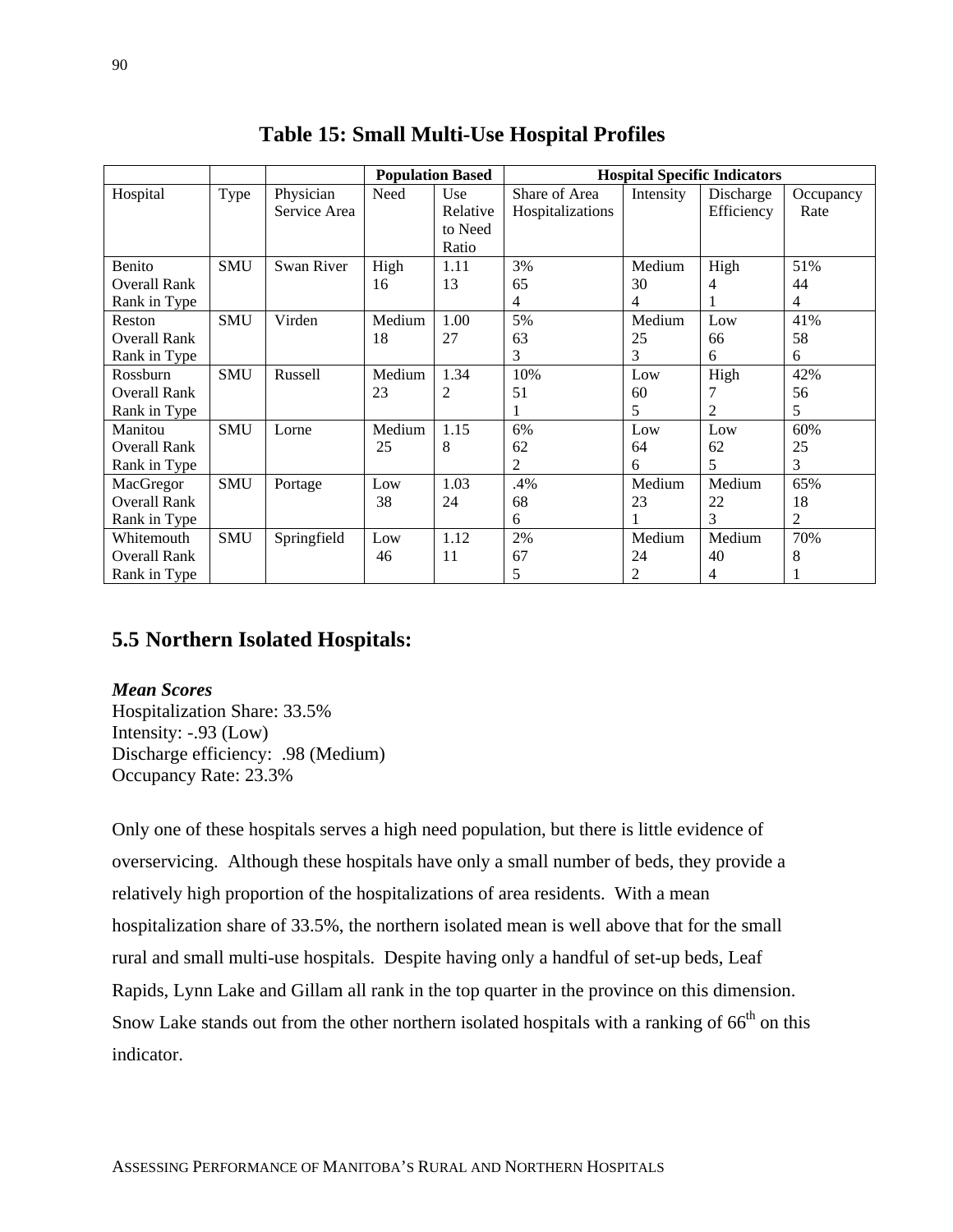As one would expect, these hospitals have by far the lowest mean score on the intensity index. Three of them rank in the bottom ten. Lynn Lake stands out from its counterparts with a position that is 25 places higher than the next ranking hospital in the category (Snow Lake) and above the provincial midpoint. More than 10% of the cases at Lynn Lake involve surgery or delivery, a proportion that is higher than all of the small multi-use, most of the small rural and half of the intermediate rural hospitals.

|                     |           |              | <b>Population Based</b> |          | <b>Hospital Specific Indicators</b> |           |            |           |
|---------------------|-----------|--------------|-------------------------|----------|-------------------------------------|-----------|------------|-----------|
| Hospital            | Type      | Physician    | Need                    | Use      | Share of Area                       | Intensity | Discharge  | Occupancy |
|                     |           | Service      |                         | Relative | Hospitalizations                    |           | Efficiency | Rate      |
|                     |           | Area         |                         | to Need  |                                     |           |            |           |
|                     |           |              |                         | Ratio    |                                     |           |            |           |
| Norway House        | NI        | Norway/      | High                    | 1.04     | 29%                                 | Low       | Medium     | 31%       |
| <b>Overall Rank</b> |           | <b>Cross</b> | 4                       | 22       | 36                                  | 65        | 18         | 64        |
| Rank in Type        |           |              |                         |          | 4                                   | 3         | 3          | 2         |
| <b>Snow Lake</b>    | NI        | Flin Flon    | Medium                  | .90      | 2%                                  | Low       | High       | 15%       |
| <b>Overall Rank</b> |           |              | 21                      | 44       | 66                                  | 57        |            | 67        |
| Rank in Type        |           |              |                         |          | 5                                   | 2         |            | 4         |
| Lynn Lake           | NI        | Lynn         | Medium                  | 1.07     | 45%                                 | Medium    | Low        | 12%       |
| <b>Overall Rank</b> |           | Lake         | 24                      | 16       | 16                                  | 32        | 68         | 68        |
| Rank in Type        |           |              |                         |          | 2                                   |           | 5          | 5         |
| Leaf Rapids         | <b>NI</b> | Leaf         | Medium                  | .95      | 44%                                 | Low       | High       | 32%       |
| <b>Overall Rank</b> |           | Rapids       | 29                      | 34       | 17                                  | 68        | 8          | 63        |
| Rank in Type        |           |              |                         |          | 3                                   | 5         | 2          |           |
| Gillam              | NI        | Gillam       | Low                     | 1.17     | 47%                                 | Low       | Medium     | 26%       |
| <b>Overall Rank</b> |           |              | 37                      | 7        | 14                                  | 67        | 34         | 66        |
| Rank in Type        |           |              |                         |          |                                     | 4         | 4          | 3         |

**Table 16: Northern and Isolated Hospital Profiles**

Lynn Lake also stands out from its counterparts on the discharge efficiency scale. It ranks last in the province while three of the other northern isolated hospitals rank above the midpoint, Gillam stands 34<sup>th</sup> and Snow Lake ranks first in the province. Overall, the mean discharge efficiency score for these hospitals is higher than those for any other hospital type.

Despite their contribution to area hospitalizations, the northern isolated hospitals have very low occupancy rates. All five of these hospitals rank among the bottom six of the province, with the top hospital, Leaf Rapids, ranking 63<sup>rd</sup>.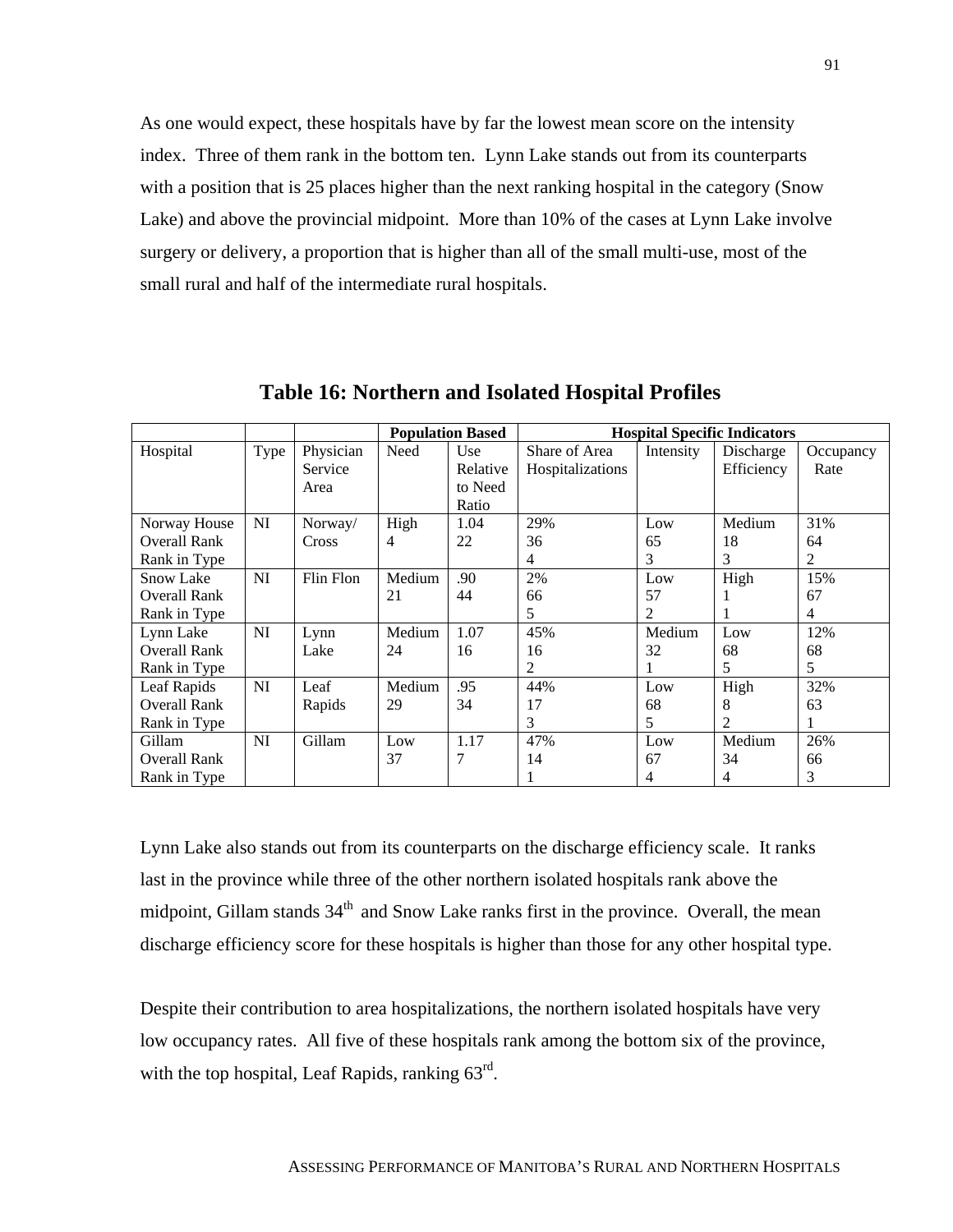#### 6. CONCLUSIONS:

As we begin our conclusions it is useful to review briefly the overall results of our hospital analysis. As we see from Table 17, Manitoba's 68 rural hospitals vary considerably in the number of set-up beds available, but the mean result is 25.7 set-up beds per hospital. These hospitals account on average for 30.6% of the hospitalizations incurred by residents of their area, with the range extending from less than 1% to more than 75%. Our intensity measure is standardised to the rural average which sets the mean to 0; thirty provincial hospitals have intensity scores higher than that. The overall mean discharge efficiency score suggests that Manitoba's rural hospitals are clustered near the expected standard. Finally, occupancy rates at rural hospitals are generally low; on average approximately half of the beds in a hospital are filled, but again there is extensive variation among hospitals.

**Table 17: Mean Score and Range of Manitoba's Rural Hospitals on Hospital Specific Indicators**

| Rural Hospitals $(n=68)$       | Mean             | Minimum | Maximum |
|--------------------------------|------------------|---------|---------|
| Number of set-up beds          | 25.7             |         | 122     |
| Share of Area Hospitalizations | 30.6%            | 0.41%   | 75.4%   |
| Intensity                      | 0 (standardised) | $-1.50$ | 2.36    |
| Discharge Efficiency           | 1.01             | 0.82    | 1.24    |
| <b>Occupancy Rate</b>          | 54.6%            | 12.1%   | 81.4%   |

Throughout this analysis we have made extensive use of previous research which has divided Manitoba's hospitals into a number of different types. It is important that we make such distinctions. However, this particular categorization is not used by Manitoba Health, nor are there clear directives as to the expectations for different types of hospitals. It would be useful to re-examine these groupings in light of the measures we have presented, or possibly to consider other ways of classifying these hospitals. An examination of the framework Ontario has been developing for rural and northern health care might well prove useful. That province identified "five basic types of hospitals serving rural and remote communities, each of which serves a different but vital role in the delivery of health care services. These hospitals differ very significantly in their ability to provide 24 hour care" (Draft Planning Guidelines: Planning to Implement the Rural and Northern Health Care Framework, 5).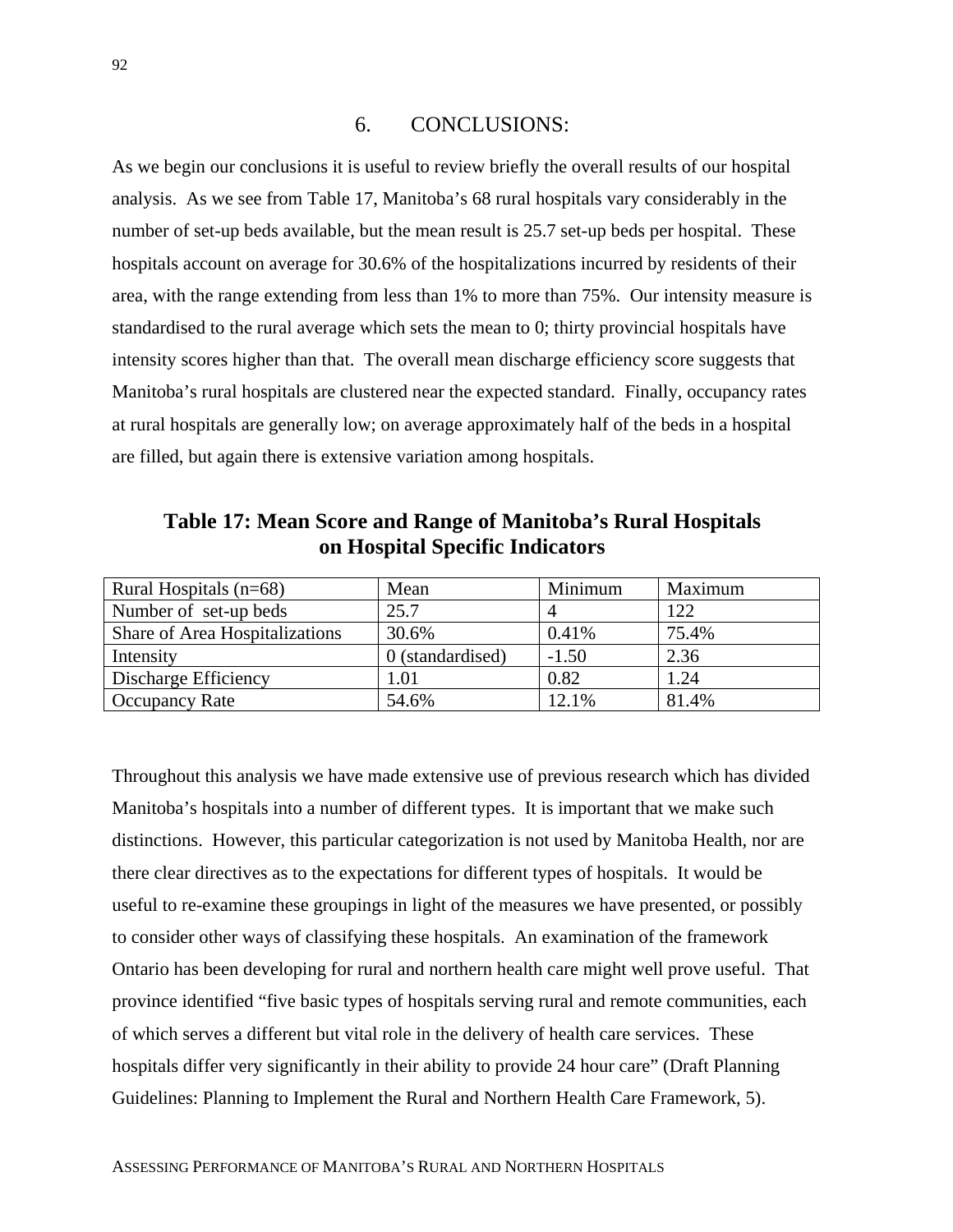It would also be useful to integrate considerations of distance more fully into the analysis. Many of the rural hospitals, particularly in southern Manitoba are located within 25 kilometres of another institution and a full consideration of the hospital should take into account differences in geographic concentration (see Appendix V).

This examination of Manitoba's rural hospitals is wide ranging and must be seen as a preliminary but important first step. In this section we point out some of the issues which captured our attention and provide some examples which support one of the recommendations that we make, namely that any given individual performance indicator utilized in this study should not be considered in isolation.

Our analysis of Manitoba's rural hospitals reveals quite clearly that "hallway medicine" is not much of an issue in the province's rural areas. Only 19 of the 68 hospitals had occupancy rates in excess of 65%, so for most hospitals more than a third of the set-up beds were generally empty. Indeed in 20 hospitals the occupancy rate was less than 50%.

A careful examination of hospital performance also suggests the need for caution in assuming that high occupancy rates are a sign of positive performance. Occupancy rates provide an incomplete means of assessing hospitals.

When we look at the ten hospitals with the highest occupancy rates in rural Manitoba, we see that none of them score in the high range of the discharge efficiency index. That is, hospitals that have high occupancy rates appear to keep their patients longer than do other rural hospitals. In contrast, the ten hospitals with the highest scores on the discharge efficiency index have an average occupancy rate of only 40.9%, well below the provincial mean. Indeed, the discharge efficiency ratio for the eight hospitals with an occupancy rate of less than 35% was .96, while the corresponding figure for the 19 hospitals with occupancy rates above 65% was 1.02. Simply measuring the number of beds filled in a hospital, then, can give a misleading indication of a hospital's performance. Low occupancy rates may in some cases represent the appropriate treatment of low intensity cases. Correspondingly, it is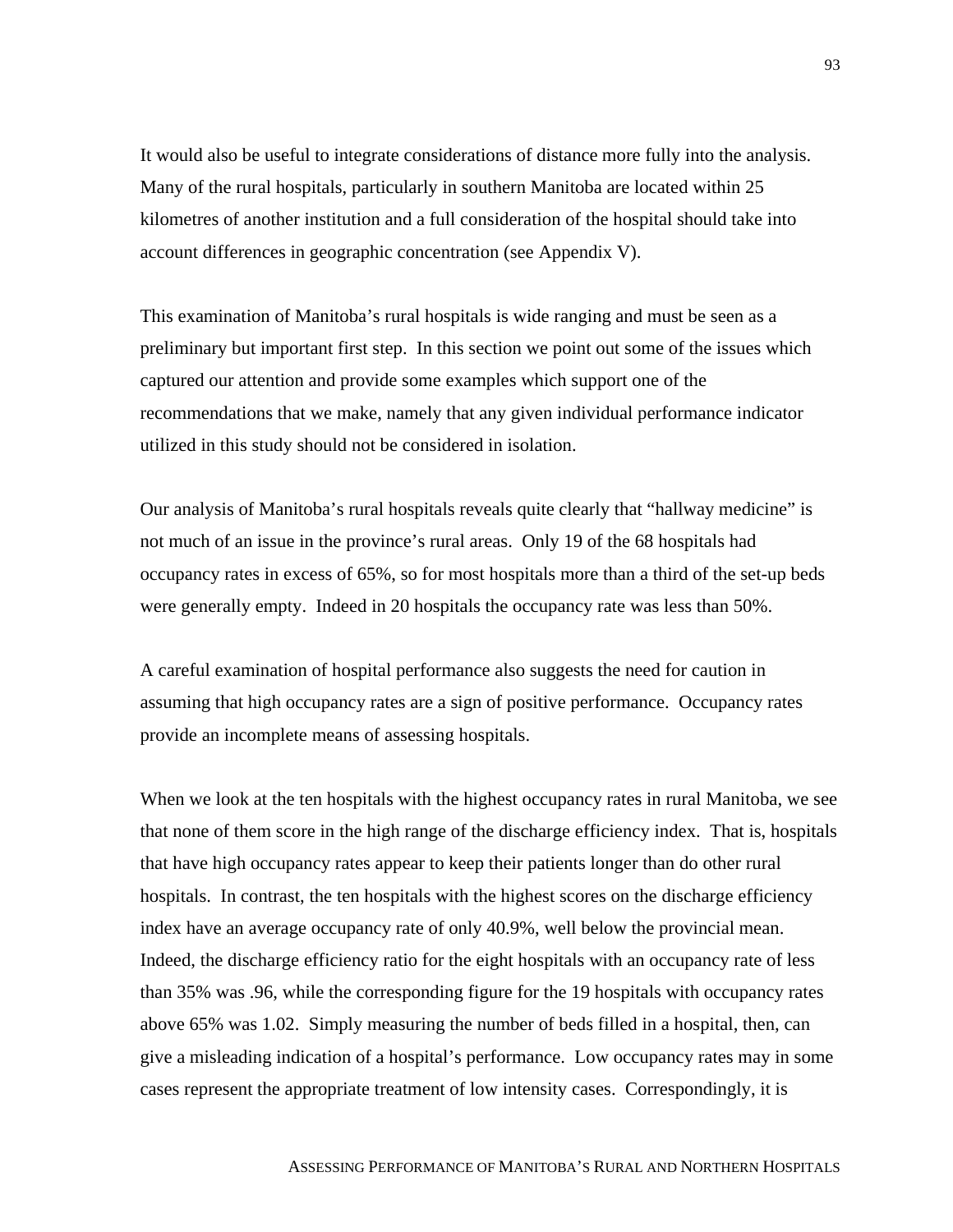possible that high occupancy rates may partially be based on inefficient discharge patterns. At the very least a hospital's scores on these indicators need to be considered simultaneously.

And when we consider discharge efficiency and occupancy rates simultaneously, we are able to point out different patterns. Some hospitals have occupancy rates of more than 55% yet still score highly on discharge efficiency: Steinbach, Minnedosa, Virden, Swan Lake, Pine Falls, and Ashern. A number of other hospitals with relatively high occupancy rates are matched with low scores on our discharge efficiency index. These include Selkirk, Beausejour, Gimli, Winnipegosis, Swan River, Wawanesa, Melita and Manitou. However, attention should also be paid to hospitals that combine low discharge efficiency with low occupancy rates. Carberry Plains, Grandview, Morris, Notre Dame, Shoal Lake, Reston and Lynn Lake all fall into this category.

It is important to keep in mind that the larger hospitals did not score very well on the discharge efficiency index. Only one of the major rural hospitals ranked in the top 10 on this dimension and even that hospital ranked only  $10<sup>th</sup>$ . Among smaller hospitals, Snow Lake, Boissevain, Hodgson and Benito scored very highly on our discharge efficiency measure. This may suggest that case mix has some impact on the measure.

On the other hand, the larger hospitals provide services of the highest levels of intensity. As expected, it is the major rural hospitals which are providing services of the highest intensity and only they and a few intermediate rural hospitals make the top 10 on this index. Relatively low intensity services are provided by the northern and isolated hospitals as well as the small multi-use hospitals. Given the smaller number of cases handled by these facilities, the lower intensity scores likely represent good practice standards, especially since many of these institutions perform neither surgery or deliveries.

The relationship of intensity to discharge efficiency is worth further exploration. Theoretically, it might be easier for hospitals treating cases of lower intensity to achieve higher scores on our discharge efficiency measure (although we included adjustments for intensity in the discharge efficiency indicator). *However, there was no statistically*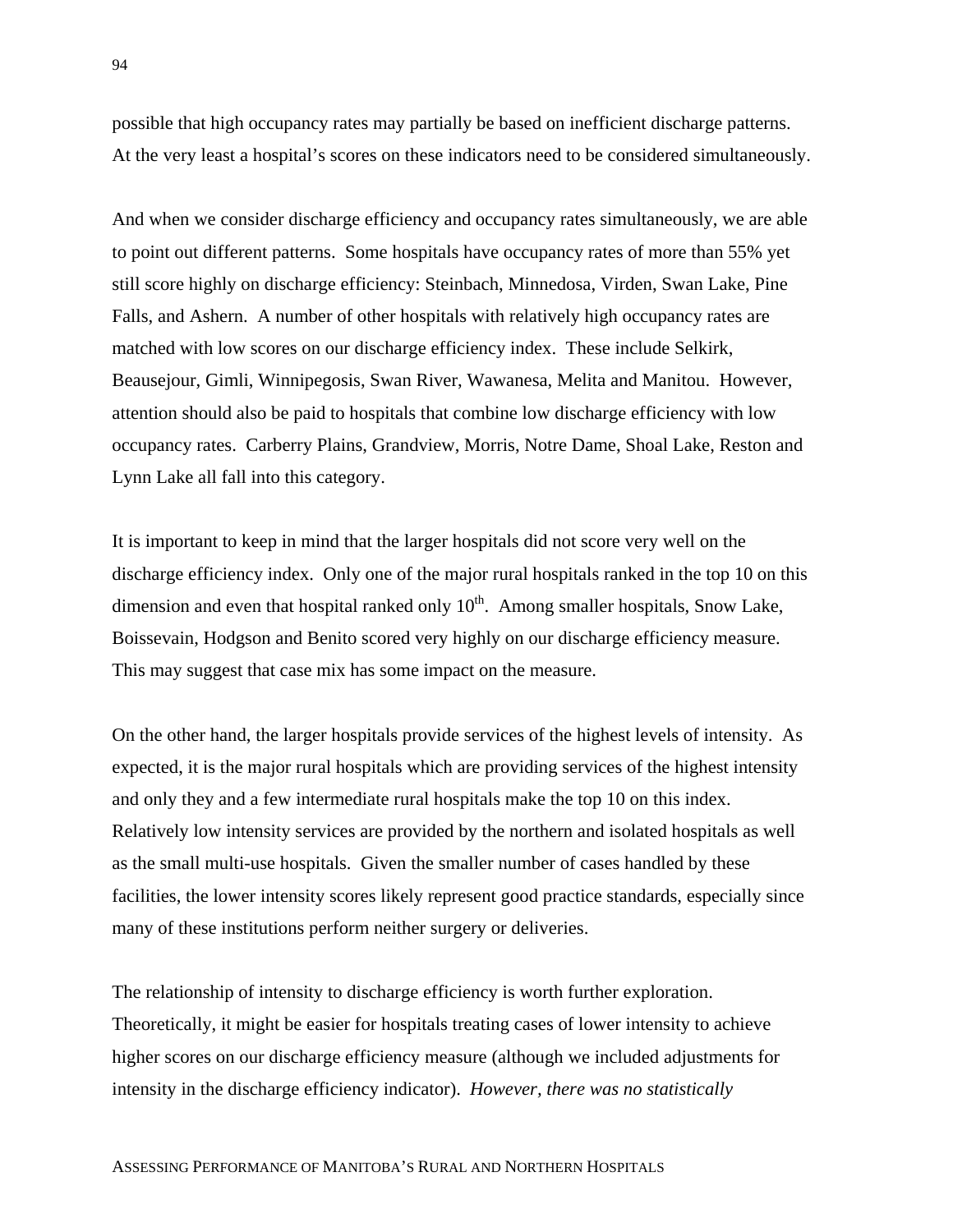*significant relationship between these measures. Indeed, the ten most efficient hospitals had a mean intensity score of .67, a score falling into the high intensity category.* Hospitals which combine high discharge efficiency scores with high intensity provide important benchmarks. Included in this category are hospitals such as Steinbach, The Pas, Churchill and Minnedosa. At the other end, we see hospitals that are both low in discharge efficiency, and low in intensity like Gimli, Melita, Wawanesa, and Lynn Lake.

Our look at the share of area hospitalizations points out the important role played by northern and isolated hospitals. These tiny hospitals account for a higher proportion of area hospitalizations than either small multi-use or small rural hospitals; they provide an important service to area residents. With only a handful of beds, they account for over a third of the hospitalizations of area residents, and even this mean percentage is pulled down slightly by Snow Lake. In contrast the small rural hospitals account for just over a fifth of hospitalizations in their areas.

Overall, 12 of the 68 hospitals accounted for more than half of the hospitalizations incurred by residents of their area, eight for 60% or more and, three, Flin Flon, The Pas and Thompson, for at least 70% of the hospitalizations. None of these three hospitals serve areas which are using hospital services at a greater than expected rate.

More than one-third of the rural hospitals account for less than 20% of area hospitalizations and 17 provide less than10%. Setting aside the small multi-use and northern and isolated hospitals leaves us with 11 small rural hospitals which capture only a minor share of their area's hospitalizations: Baldur, Erickson, Glenboro, McCreary-Alonsa, Notre Dame, Pinawa, Emerson, Shoal Lake, St. Claude, Wawanesa, and Winnipegosis. These hospitals have shares of area hospitalizations which are less than half of the average for small rural hospitals but on average they have 14 set-up beds, only slightly below the small rural average of 17. Baldur, Glenboro and Wawanesa all serve the same Physician Service Area.

In the interest of developing a fuller picture of hospitals and their use in rural Manitoba, we wish to draw attention to the use made of hospital services by various population areas, and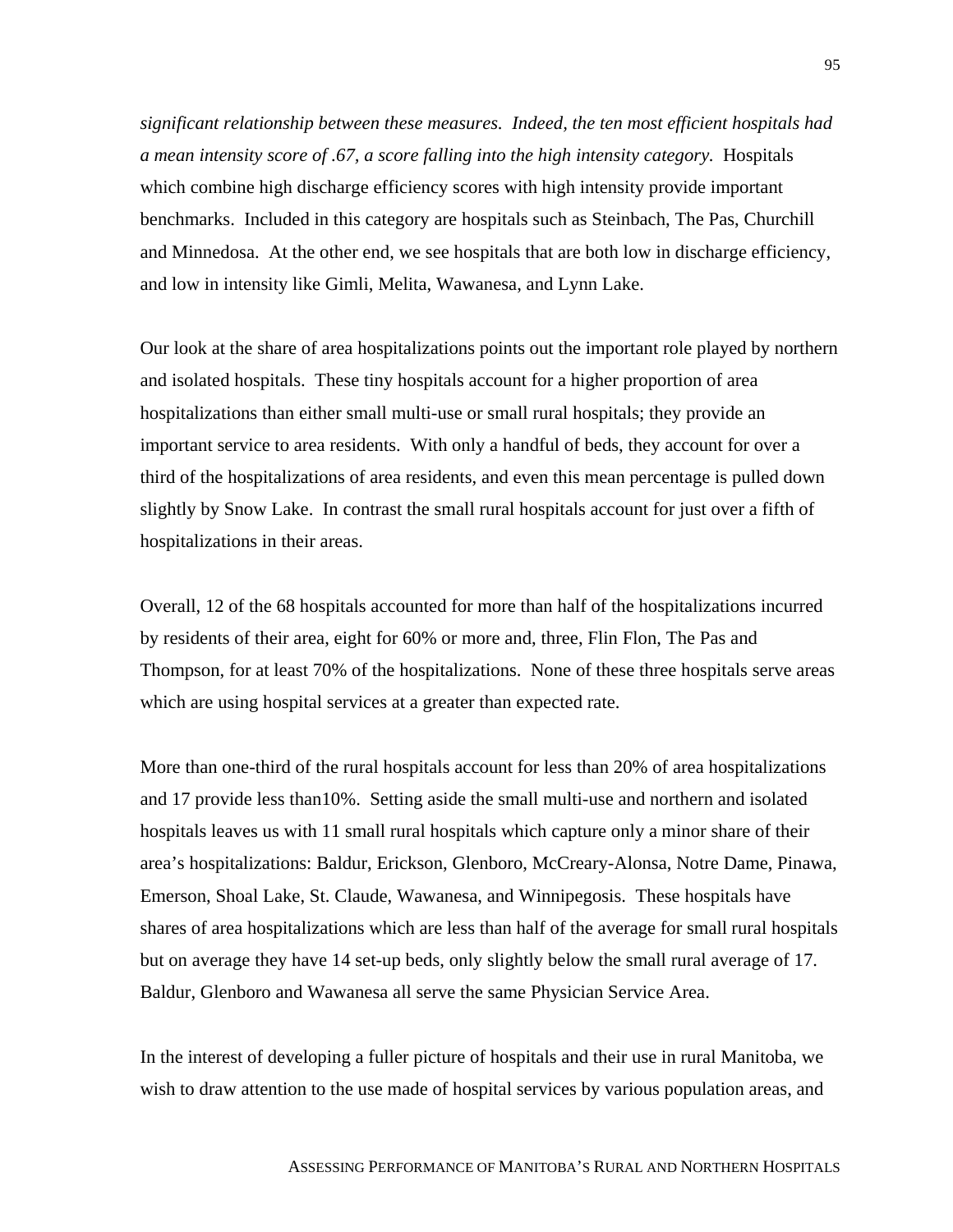in particular, one of the areas that has no hospital within it. Oxford House ranked first among the 51 population areas with respect to the need for hospital services and  $51<sup>st</sup>$  on the Use Relative to Need Ratio, indicating a high need, but a very low use. This is an issue that planners in the Burntwood RHA might want to consider. Residents of East Interlake, Churchill, De Salaberry and East Lake Winnipeg also utilize hospital services at a low level relative to need: are there other resources in these areas such as nursing homes or home care that are filling the breach, or are these residents under served? $35$ 

A number of populations were hospitalized at rates much greater than expected. Topping this list were residents of Alonsa, Russell, Tache and Seven Regions. Planners and hospital administrators in these areas may wish to consider whether there is something in the admission policies of the hospitals serving those areas which needs to be addressed. It is significant that none of the hospitals in the Russell or Alonsa areas treat cases of high intensity. Ste Anne hospital in Tache does treat high intensity cases, but its high occupancy rate must be assessed in conjunction with a discharge efficiency score that ranks in the bottom half of rural hospitals. Thus its tendency to discharge patients slowly combined with what may be a tendency to admit more cases than the rural standard may influence residents' high use of hospital services.

This leads us to conclude by reiterating our key recommendation that a single measurement not be considered in isolation. A complete portrait of hospital performance must consider all of the measures, as well as issues we have not addressed such as cost efficiency (report forthcoming) and patient satisfaction (an issue addressed in Ontario's Hospital Reports). It is also important to remember that this, like all profiles of performance, captures a particular moment in time. It does not purport to predict the future performance of any hospital, but it aims at providing a yardstick by which all hospitals can understand and evaluate their performance in the wider Manitoban environment.

 $\overline{a}$ 

 $35$  It is important to keep in mind though, that as a recent report by HSURC showed (Assessing the Impact of the 1993 Acute Care Funding Cuts to Rural Saskatchewan Hospitals, 1999) easy access to hospitals is not necessarily a predictor of better health.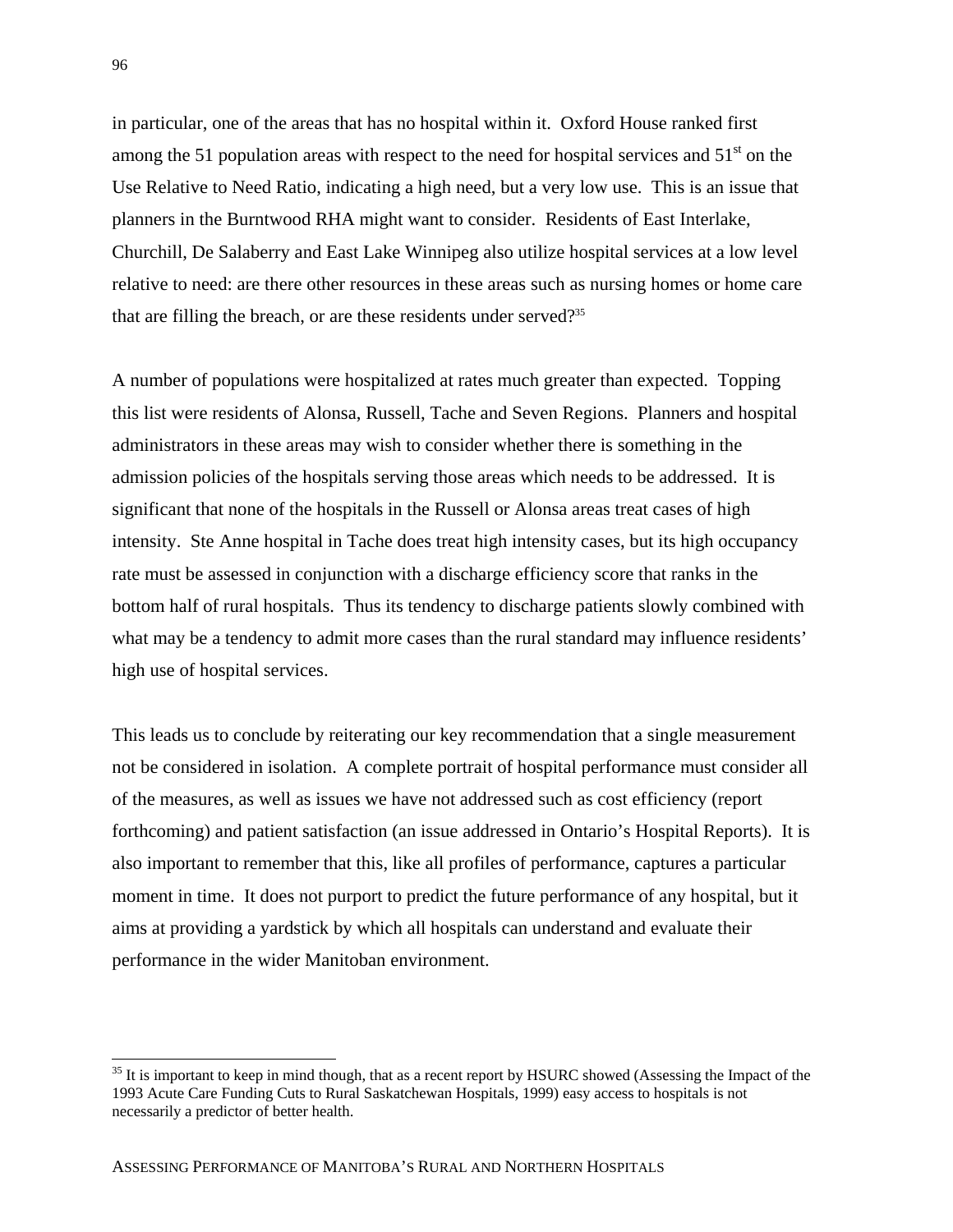#### **REFERENCES**

- *Access to Quality Health Care in Rural and Northern Ontario*, The Rural and Northern Health Care Framework, June 27, 1997.
- Alexander JA, D'Aunno TA, Succi MJ. Determinants of Profound Organizational Change: Choice of Conversion or Closure Among Rural Hospitals. *J Health Soc Behav* 1996;37(3):238-251.
- Anderson P. England publishes first tables of hospital performance. *Br Med J* 1999;318(7200):1715.
- *Assessing the Impact of the 1993 Acute Care Funding Cuts to Rural Saskatchewan Hospitals.* Health Services Utilization and Research Commission, Summary Report No. 13, September 1999.
- Barnsley J, Lemieux-Charles L, Barker GR. Selecting Clinical Outcome Indicators for Monitoring Quality of Care. *Healthc Manage Forum* 1996;9(1):5-12.
- Black C, Roos NP, Burchill C. *Utilization of Hospital Resources Volume I: Key Findings*. Manitoba Centre for Health Policy and Evaluation. Winnipeg, 1993.
- Black C, Roos NP, Fransoo R, Martens P. *Comparative Indicators of Population Health and Health Use for Manitoba's Regional Health Authorities*. Manitoba Centre for Health Policy and Evaluation. Winnipeg, 1999.
- DeCoster, C, Peterson S, Kasian, P. *Alternatives to Acute Care.* Manitoba Centre for Health Policy and Evaluation. Winnipeg, 1999.
- DesHarnais S, McMahon LF Jr, Wroblewski RT, Hogan AJ. Measuring Hospital Performance. The development and validation of risk-adjusted indexes of mortality, readmissions, and complications*. Med Care* 1990;28(12):1127-1141.
- *Draft Planning Guidelines: Planning to Implement the Rural and Northern Health Care Framework*.
- Frohlich N, Carriere KC. *Issues in Developing Indicators for Needs Based Funding*. Manitoba Centre for Health Policy and Evaluation. Winnipeg, 1997.
- Goddard M, Mannion R, Smith P. Performance indicators. All quiet on the front line. *Health Serv J* 1998;108(5604):24-26.
- Gordon D, Carter M, Kunov H, Dolan A, Chapman F. A strategic information system to facilitate the use of performance indicators in hospitals. *Health Serv Manage Res* 1998;11(2):80-91.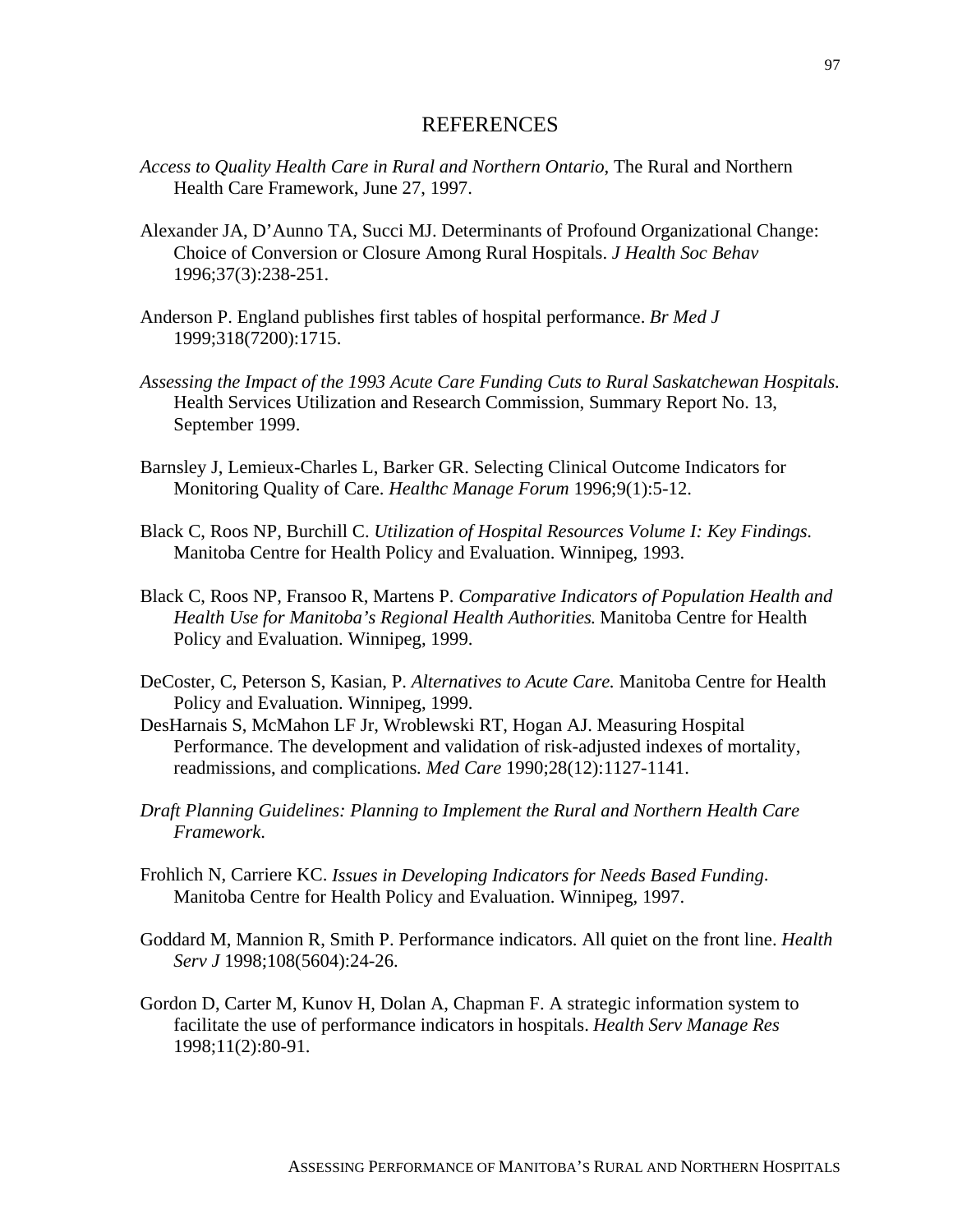- Grana JR, Diamond CC, Kobylinski RW, McDermott PD, Hanchak NA. Measuring the quality of inpatient health care *Qual Manage Health Care* 1997;6(1):61-69.
- Krueger A. *Health Reform Targets Towns* Winnipeg Free Press, June 18, 1997
- Helyar C, Flett J, Hundert M, Fallon G, Mosher G, Crawford R. Benchmarking comparisons of the discharge efficiency and quality of care of Canadian teaching hospitals. *Hosp Q* 1998;1(3):14-25.
- *Excerpts from speech given by Health Minister Allan Rock to the Empire Club in Toronto on September 30, 1999*. Hill Times, October 18, 1999.
- Johantgen M, Elixhauser A, Bali JK, Goldfarb M, Harris DR. Quality indicators using hospital discharge data: State and national applications. *Jt Comm J Qual Improv* 1998;24(2):88-105.
- Kiel JM. How state policy affects rural hospital consortia: The rural health care delivery system. *Milbank Q* 1993;71(4):625-643.
- Marshall R. *The Maclean's Health Report* Maclean's, June 7, 1999.
- Mustard CA, Frohlich N. Socio-economic status and the health of the population. *Med Care* 1995;33(12 Suppl):DS43-DS54.
- Muus KJ, Ludtke RL, Gibbens B. Community perceptions of rural hospital closure. *J Community Health* 1995;20(1):65-73.
- Ohm B, Woods PJ. Developing report cards to monitor organizational performance. *QRC Advisor* 1999;15(5):1-7.
- Romano PS. The California Hospital Outcomes Project: Using administrative data to compare hospital performance. *Jt Comm J Qual Improv* 1995;21(12):668-682.
- Shanahan, M. *Update Hospital Case Mix Costing 1993/94.* Manitoba Centre for Health Policy and Evaluation. Winnipeg, 1996.
- Shanahan M, Lloyd M, Roos NP, Brownell M. *Hospital Case Mix Costing Project 1991/92*. Manitoba Centre for Health Policy and Evaluation. Winnipeg, 1994.
- Sheppard R. *How they closed the hospitals*. Globe and Mail. April 2, 1997.
- *The Hospital Report '98: A System-wide Review of Ontario's Hospitals*. Ontario Hospital Association, 1998.
- Thomas JW, Guire KE, Horvat GG. Is Patient Length of Stay Related to Quality of Care? *Hosp Health Serv Adm* 1997;42(4):489-507.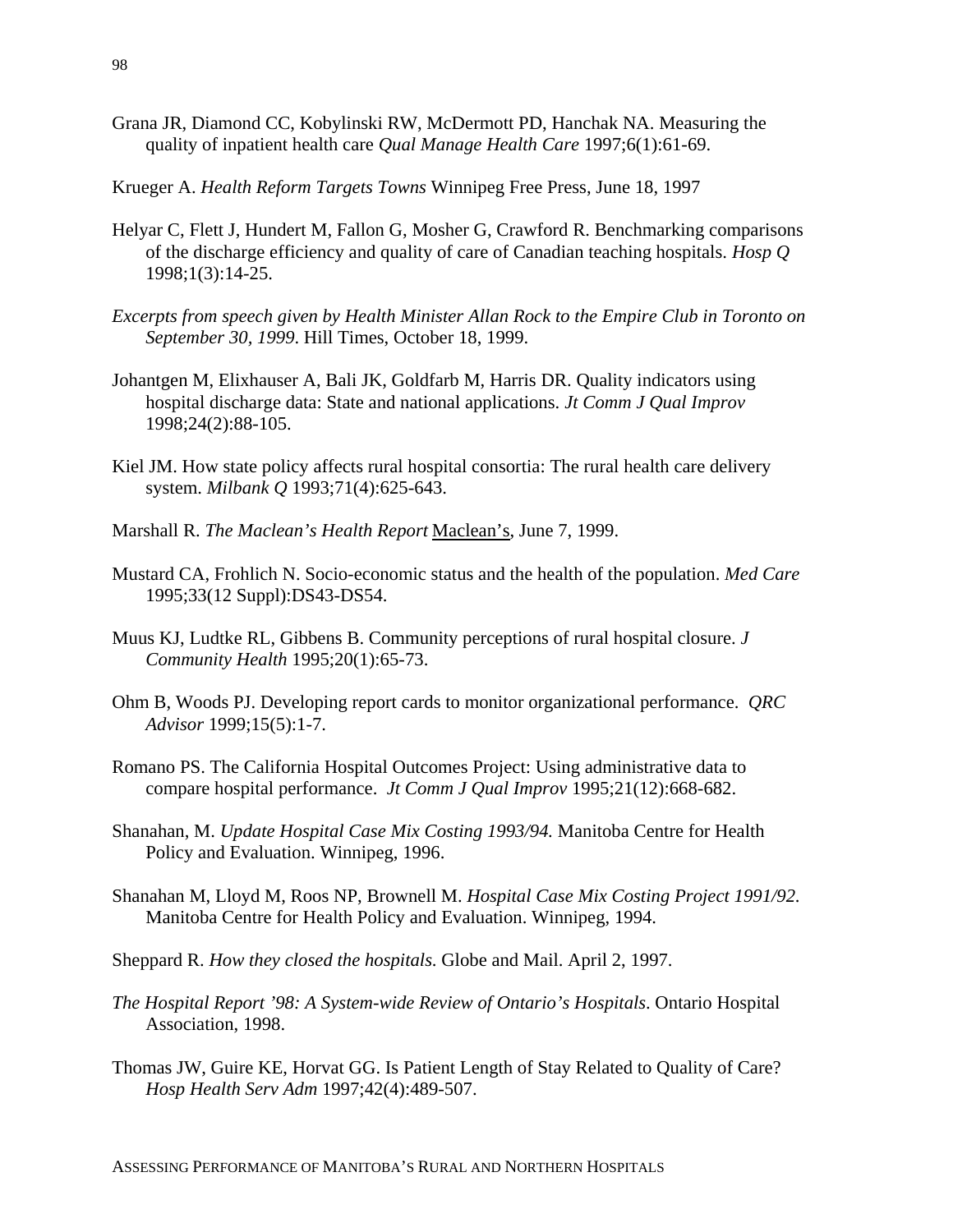*Time for Health Guides and Report Cards*. The Atkinson Letter. Winter 1999.

Tully P, Saint-Pierre E. Downsizing Canada's Hospitals, 1986/87 to 1994/95. *Health Rep* 1997;8(4):33-39.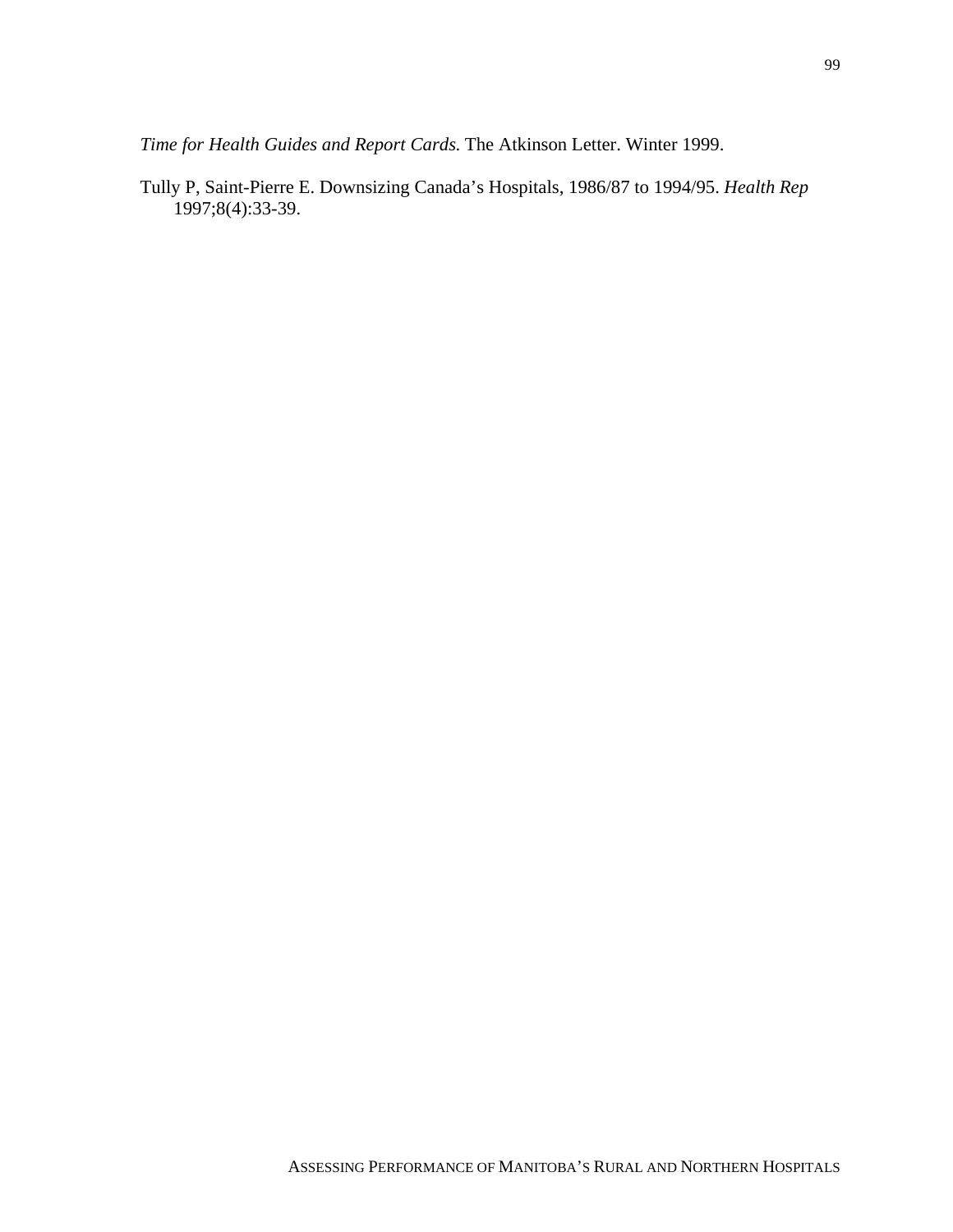#### APPENDIX I

#### **Methods Appendix**

#### **A) Need for Hospital Services**

As a first step we identified the age and gender profile of each of our population areas. It is well established that the need for health care is associated with age and gender. For example, elderly people are admitted to hospital more frequently and women of child bearing age are more likely to use health care resources than men of similar ages. Thus accurate projections of health care need must take into consideration these critical categories. Indeed some researchers have argued that age and gender adjustments should be used as the fundamental basis for allocating health care resources. Data collected every five years as part of the Canadian census enables us to identify the age and gender composition of each of our population areas and thereby project the area's need for hospital service. However, some of our previous analyses indicates that the simple use of such adjustments does not provide a complete description of area need (Frohlich and Carriere, 1997).

Other population characteristics are also strongly associated with need for health care and we utilized some of these in estimating an area population's need for health care. Canadian census data provides a wealth of information on the population characteristics of particular areas. In addition to the age and sex variables discussed above, six other variables closely associated with health status and the utilization of health care have been identified (See Mustard and Frohlich, 1995). These include levels of area unemployment, the percentage of single parent female households in a given area, level of education, the percentage of females participating in the labour force, and the average value of dwellings in the region. These variables have been combined into an index called SERI (Socio-Economic Risk Index) and have been used in combination with the age and gender data to project the need for health care services.

We used one more step in our description of the health care needs of a given population area by adding in data regarding the region's premature mortality rate (PMR). It is well established that the proportion of the population dying before the age of 75 is a good indication of an area's need for health care services. Simply put, an early death is an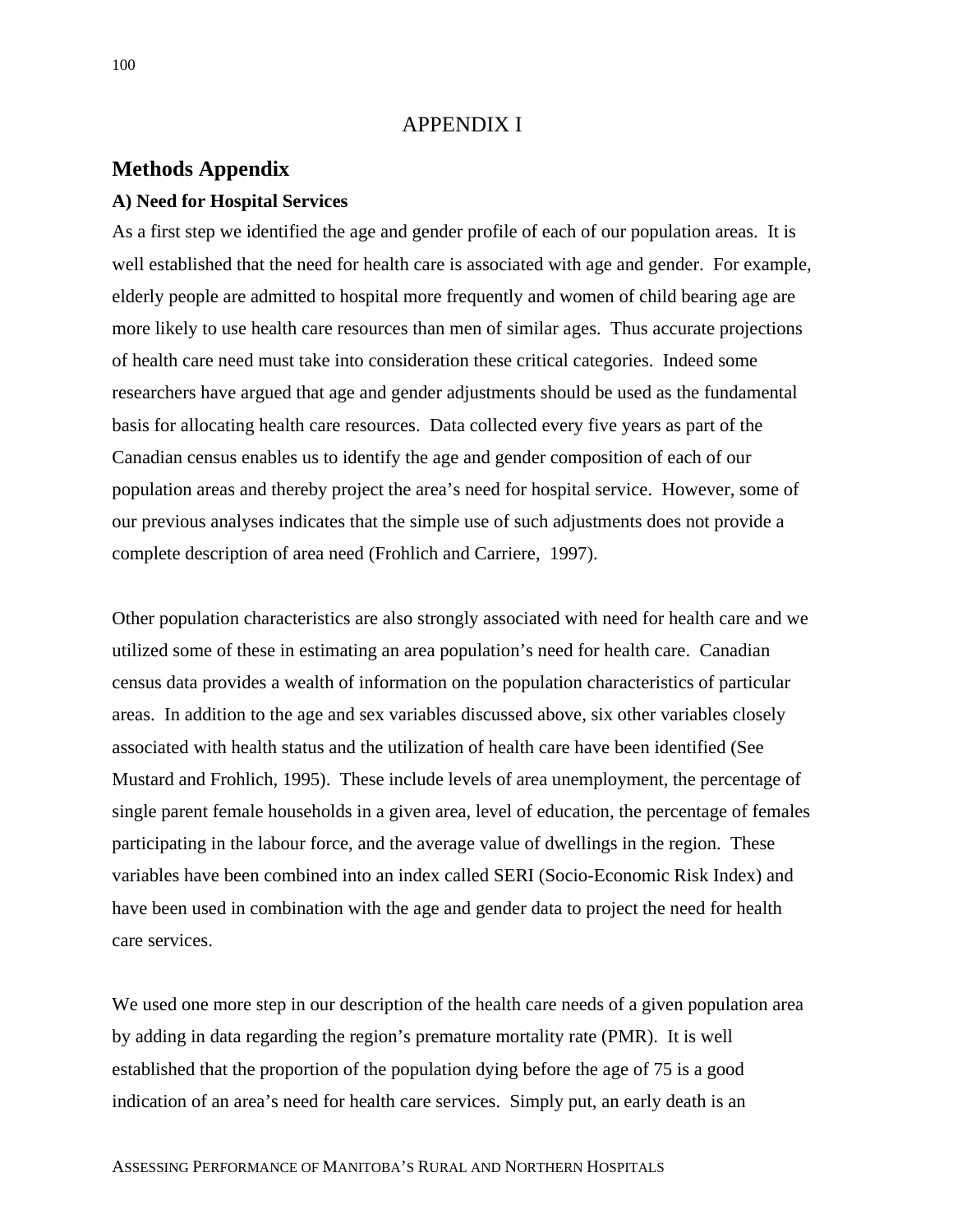indication of poor health. Therefore, after we used Age, Gender and SERI adjustments to project an area's need for health services, we also took into account differences in PMR in each area. The model thus works with the assumption that areas with a less healthy population will need more hospitalizations than areas with healthier populations.

The census data on which our model is based comes from two different census periods. We used both 1986 and 1991 data for two reasons. First, to minimise errors which might be created by rounding, miscounting or sampling problems (SERI is based on a 20% sample of Canadians) and second, because these factors influence health over time.

#### **B) Intensity**

In developing this measurement we kept in mind that measures appropriate for measuring the acuteness of care delivered in urban and teaching hospitals are not as likely to be relevant for smaller rural hospitals. We consulted Manitoba Health officials and a variety of other stakeholders as we moved through various stages in developing our 'Intensity' measure. We began with a pool of more than 80 potential indicators culled from previous Centre reports, scientific studies and consultations with stakeholders. Using a variety of statistical techniques we eventually chose three indicators which together provided the best portrait of service intensity. First, we identified the percentage of inpatient cases in each hospital that involved either surgery or a delivery. These cases usually require more specialized services as well as special infrastructure. Second, we noted the percentage of medical cases with a length of stay greater than one day or which reflected a reasonable one day stay. This was based on the assumption that most one day cases are provided for observation and do not represent care that needs to be provided in an acute care setting. Third, we estimated the hospital's average case weight for adult and paediatric typical medical cases. To do this we used RDRGs, a classification system which places cases into levels of severity based on the likely impact on hospital resources. A standardized indicator was developed based on the degree to which each of these measures diverged from the rural average. That is, the indicators were normalized to the rural average by subtracting the rural average and dividing by the standard deviation of the rural average. To generate a single intensity score we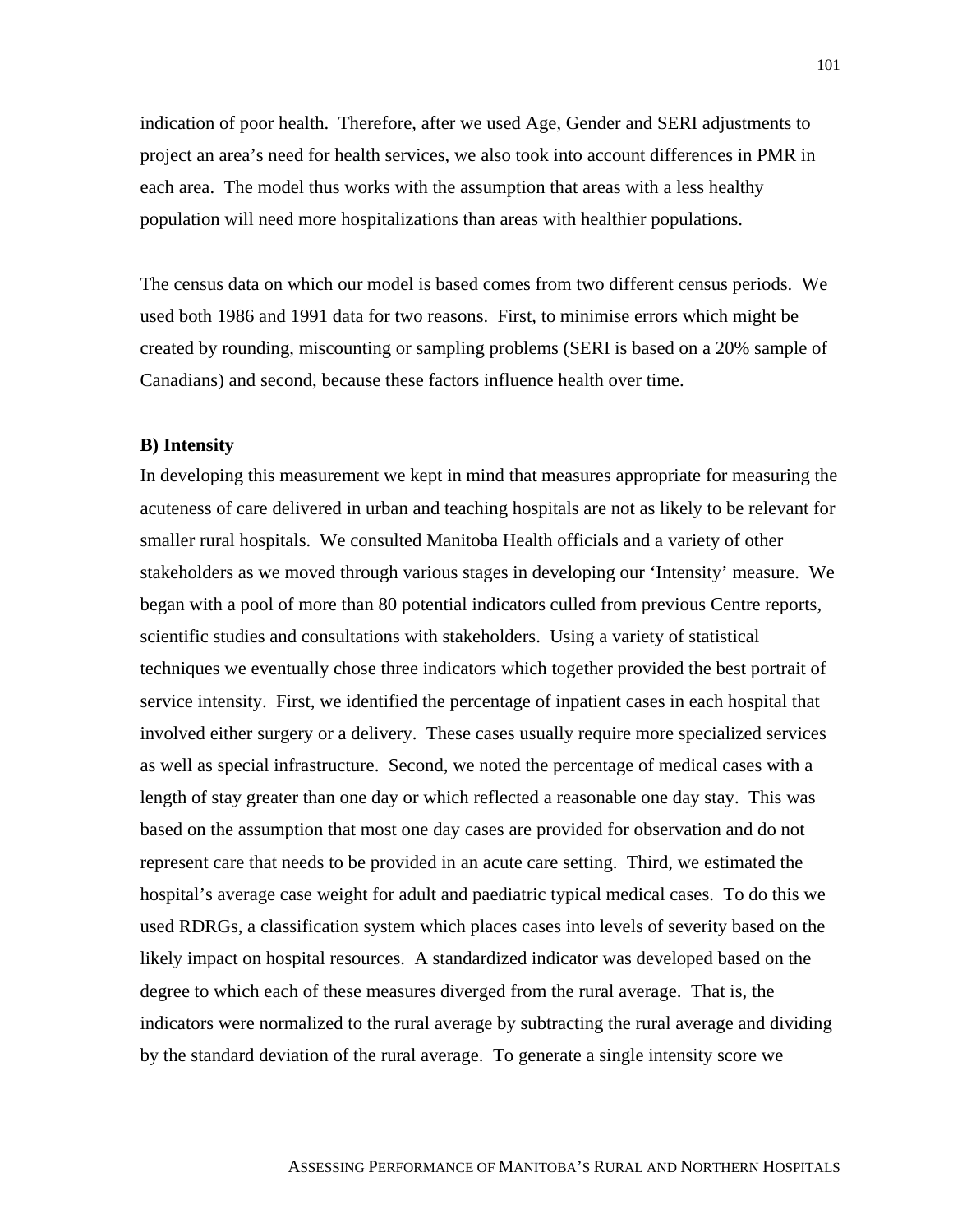combined our three indicators into a single index by weighting them (on the recommendation of stakeholders): 50%, 25% and 25%.

#### **C) Discharge Efficiency**

Measures of discharge efficiency have frequently been used in assessments of hospitals. Maclean's magazine, for example, uses a length of stay measurement developed by CIHI in order to measure how quickly (i.e. efficiently) hospitals discharge patients. The measure of discharge efficiency used in this project was developed specifically for rural hospitals in Manitoba.

To develop this measure, a regression model was developed to predict the expected length of stay for each individual inpatient case in rural and northern hospitals. The data set was limited to typical cases, cases for which the length of stay was less than or equal to the trim and involved no transfers or death. Only cases with a length of stay greater than 1, or which represented a 'reasonable' 1 day stay were included. Within this data set, each RDRGspecific case was first assigned an average length of stay from an earlier project conducted by MCHPE (Shanahan, 1993-1994). A regression model was then created to develop an adjusted length of stay for each case. This was accomplished by including the following variables which are known to influence length of stay: patient age and gender; an identifier to indicate whether the patient had First Nations status; the type of case (i.e. neonatal, paediatric surgical, paediatric medical, obstetric psychiatric, adult surgical or adult medical); and type of hospital (i.e. major rural, intermediate rural, small rural, small multi-use or northern isolated). Thus for each case, we had three measures: the Manitoba average length of stay for this type of case; the expected length of stay (as predicted by the regression model), and the actual length of stay. For each hospital, two summary measures were then developed for all cases discharged in a year: 1) the sum of the actual lengths of stay and 2) the sum of the expected lengths of stay. Finally, for each hospital, a ratio of these two measures was constructed (sum of actual length of stay/ sum of expected length of stay). This ratio provides an indication of whether the overall length of stay for each hospital was greater than expected, as expected, or less than expected.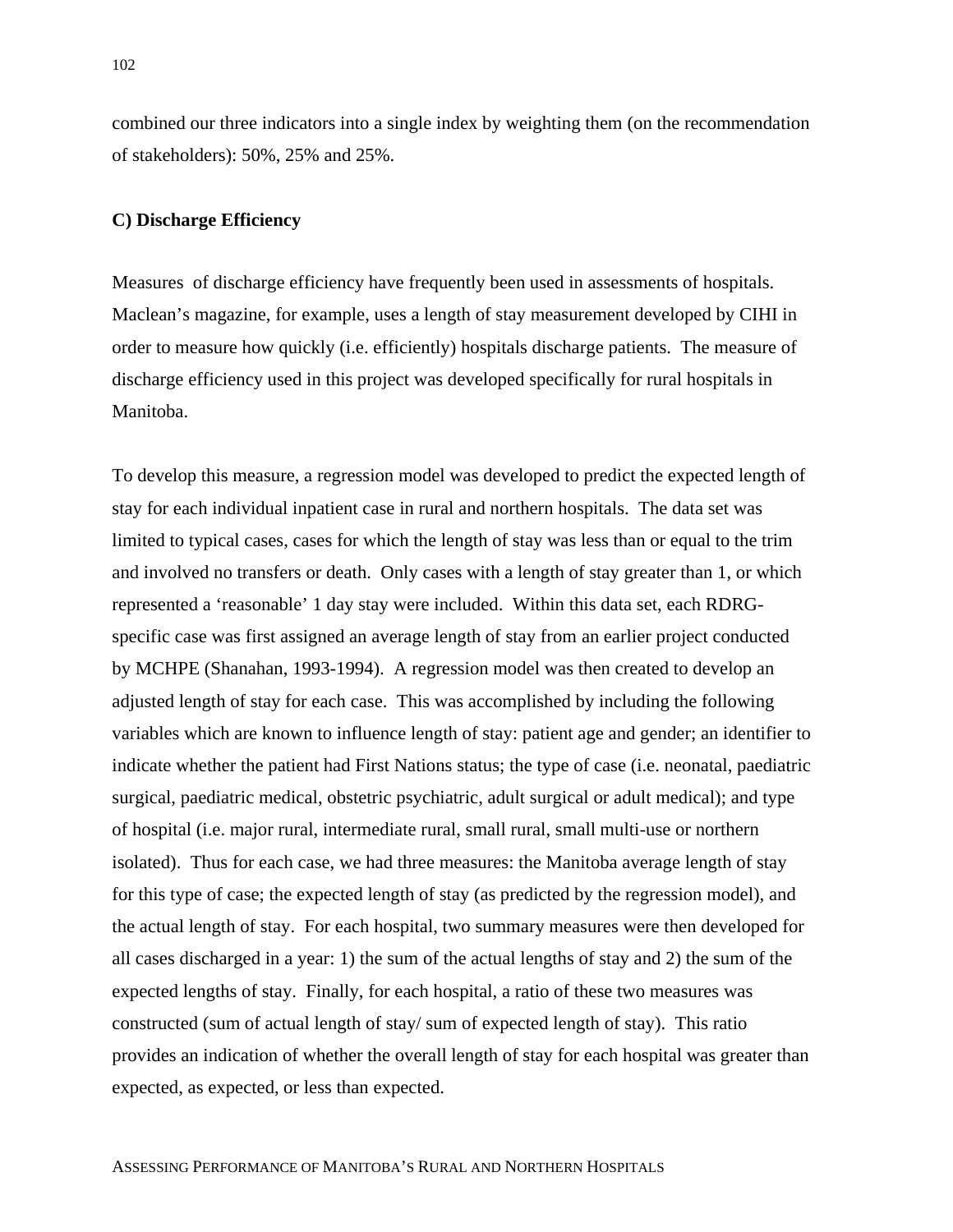#### **D) OCCUPANCY RATE**:

Occupancy rates were calculated by looking at the number of set-up beds in each hospital for each fiscal year as well as the total number of inpatient days (excluding newborns) for each hospital. The occupancy rate is then found by dividing the inpatient days by the number of beds times 365.25 and then multiplying the fraction by 100 to generate a percentage.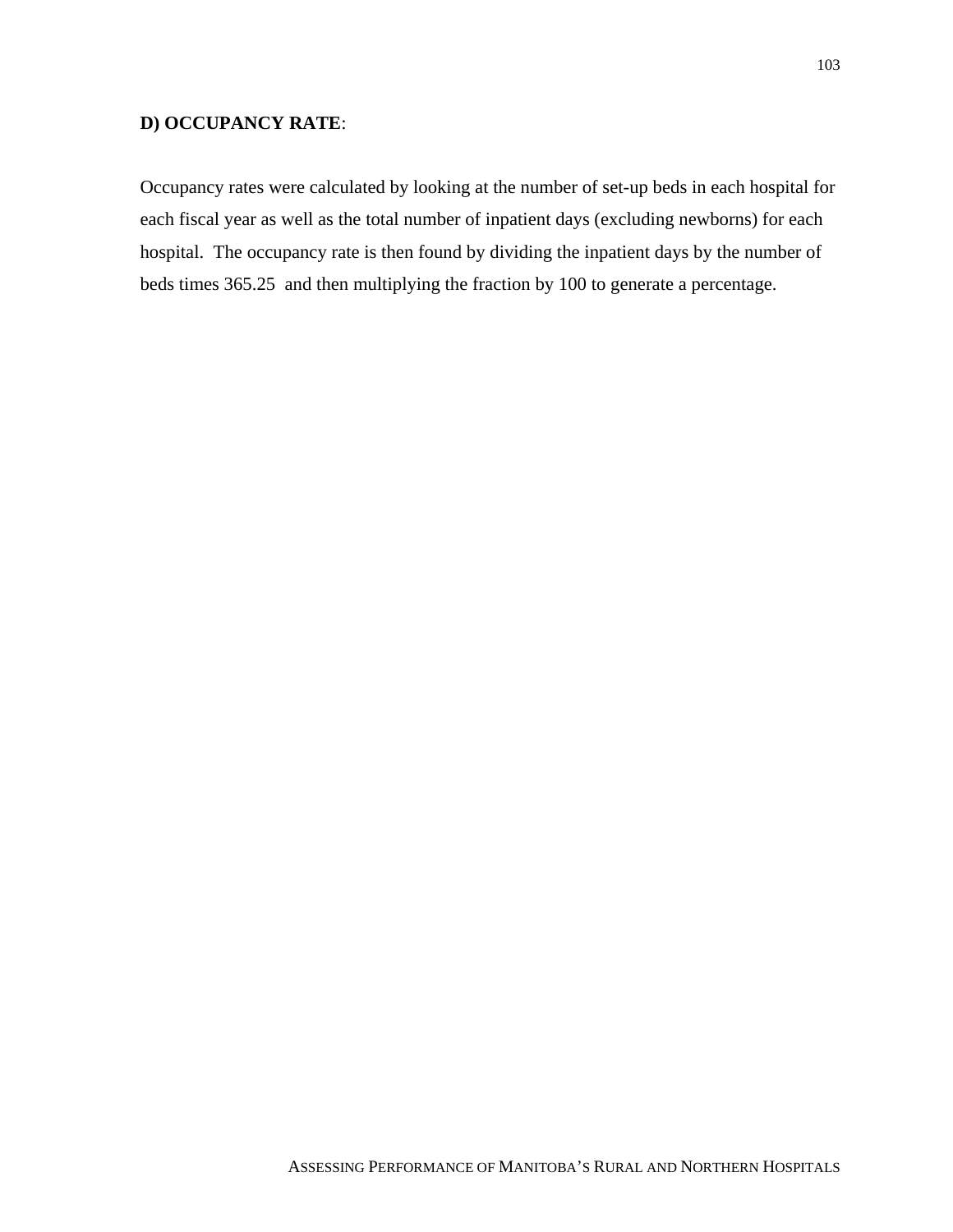### APPENDIX II

## **Ordering of Hospitals**

PSA by Need for Hospitalization Hospital by Number of Set-up Beds

Oxford House- No Hospitals

Pine Creek- No Hospitals

Burntwood Unorganized- No Hospitals

Norway- Cross Norway House

Island Lake- No Hospitals

East Interlake Arborg Hodgson

East Lake Winnipeg Pine Falls

Gilbert Plains Grandview

Norman Other- No Hospitals

Gimli

Gimli

Dauphin

Dauphin Winnipegosis

Piney District Vita

Roblin Roblin

Neepawa

Neepawa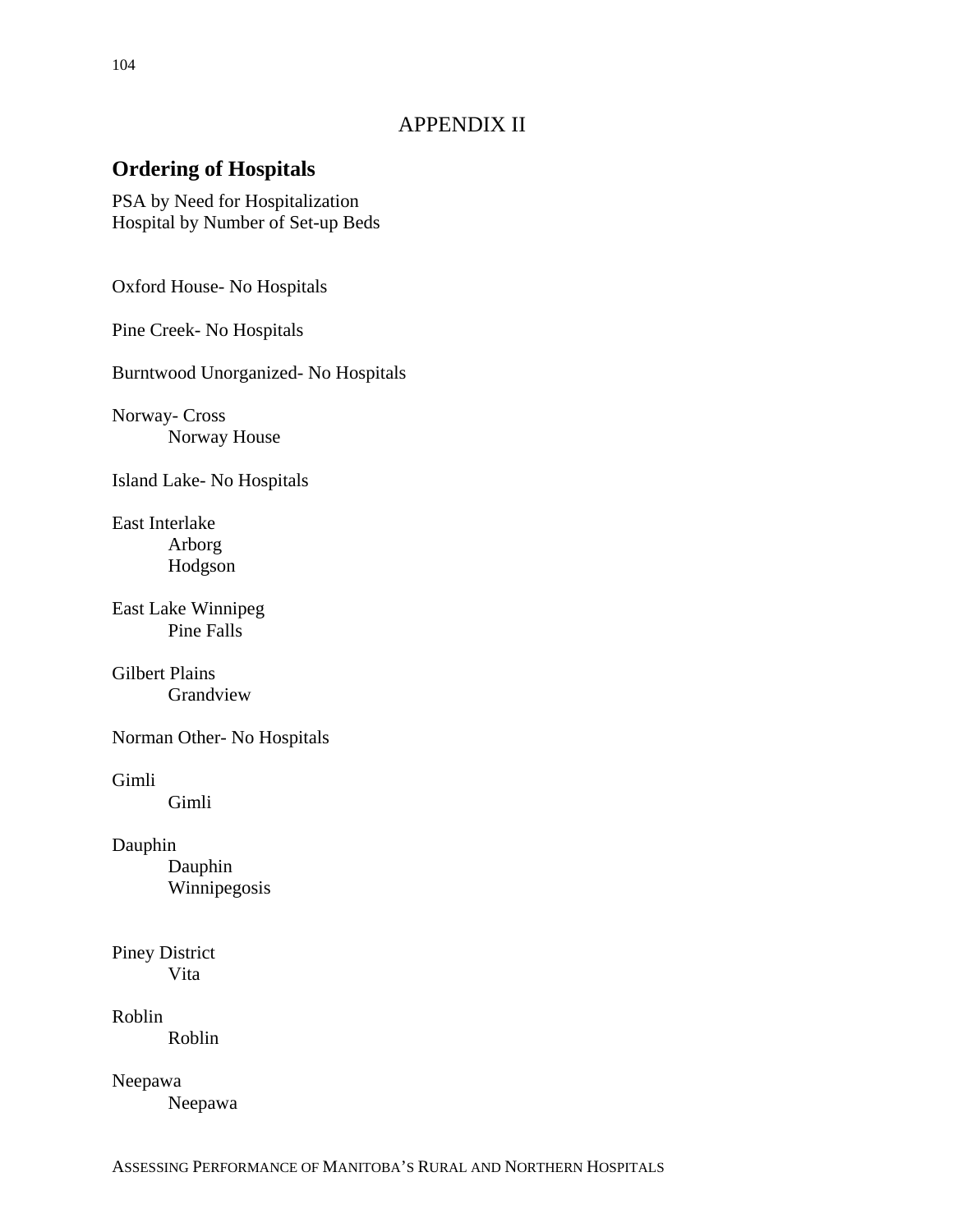#### Swan River

Swan River Benito

#### Minnedosa

Minnedosa Hamiota Shoal Lake Erickson

#### Virden

Virden Reston

#### Melita- Deloraine Deloraine Melita

#### Coldwell

Eriksdale

#### Flin Flon

Flin Flon Snow Lake

### Sioux Valley

Riverdale

#### Russell

Russell Birtle Rossburn

### Lynn Lake

Lynn Lake

#### Lorne

Swan Lake Crystal City Manitou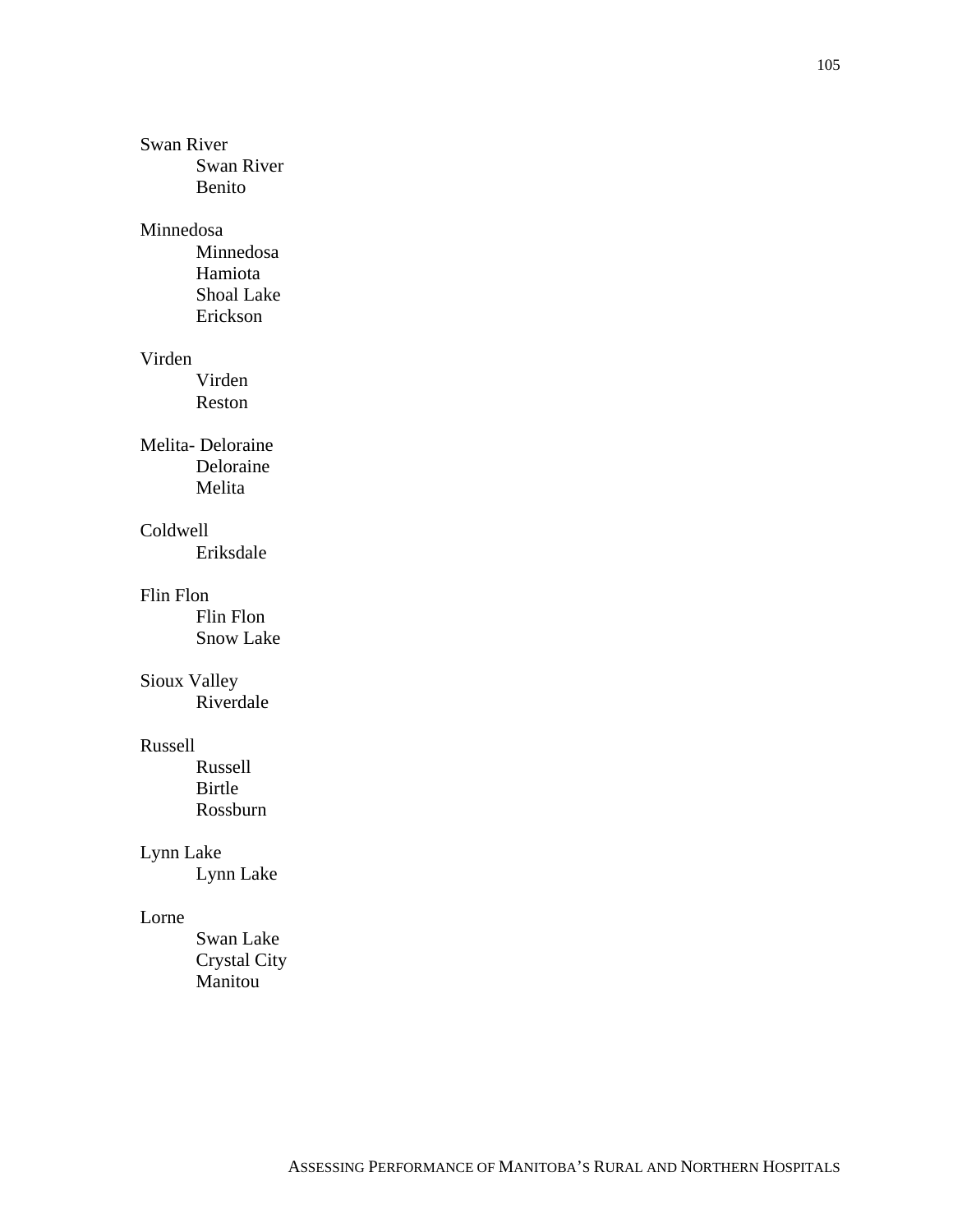#### Alonsa

Ste. Rose McCreary/Alonsa

#### Boissevain

Boissevain

#### Souris

Souris

### Leaf Rapids

Leaf Rapids

Victoria- South Norfolk Tiger Hills

### Killarney

Killarney Baldur Glenboro Wawanesa

### Grahamdale

Ashern

#### The Pas

The Pas

# Seven Regions

Gladstone

## North Cypress

Carberry Plains

#### Carman

Carman Notre Dame St. Claude

#### Gillam

Gillam

#### Portage

Portage MacGregor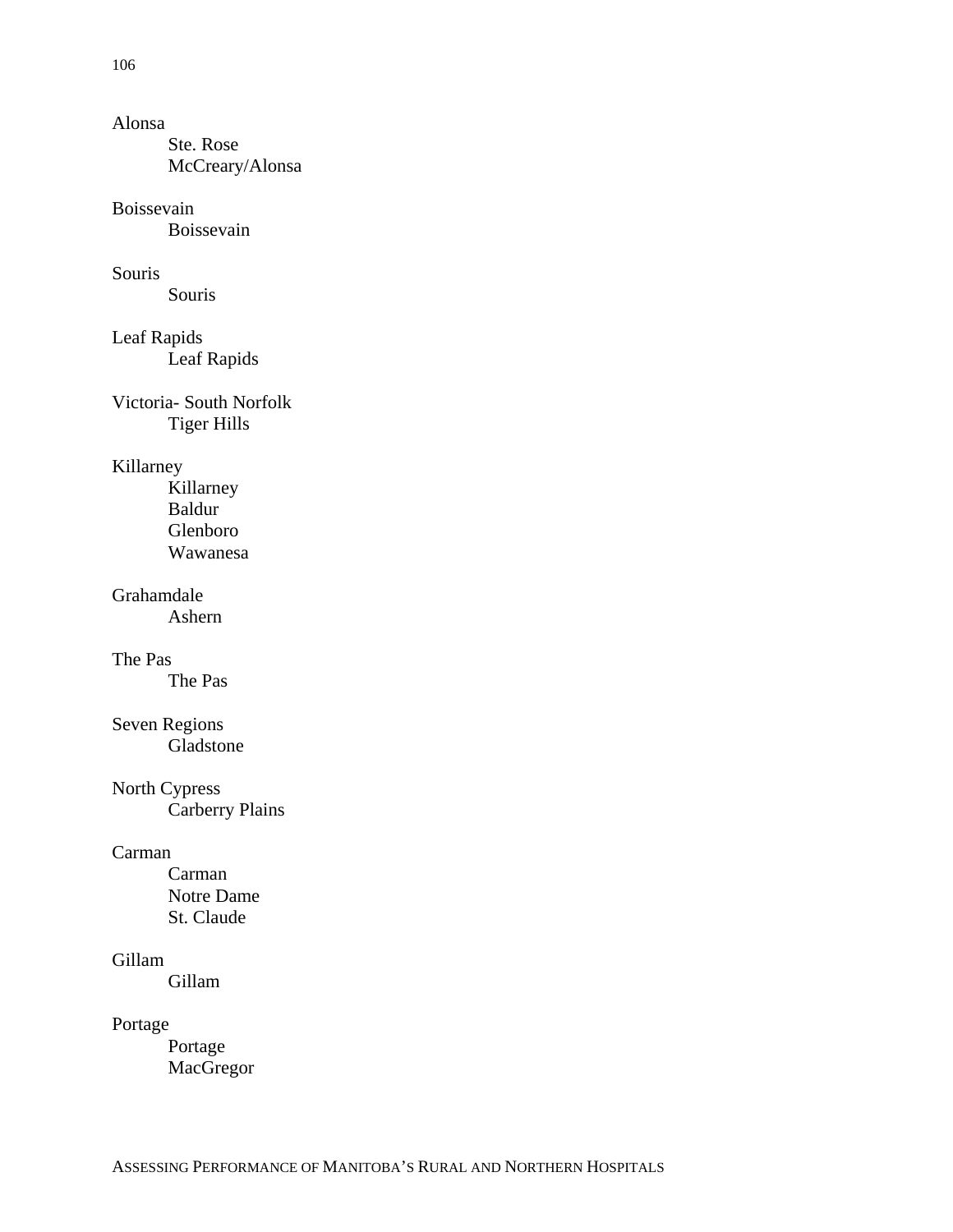Morris-Montcalm Morris Emerson

#### Altona

Altona

#### Morden-Winkler Morden Winkler

De Salaberry

St. Pierre

#### Steinbach

Steinbach

#### Thompson

Thompson

#### Selkirk

Selkirk

#### Springfield

Beausejour Pinawa Whitemouth

#### Rockwood

Teulon Stonewall

#### Tache

Ste. Anne

### Richot-No Hospitals

Macdonald/Cartier- No Hospitals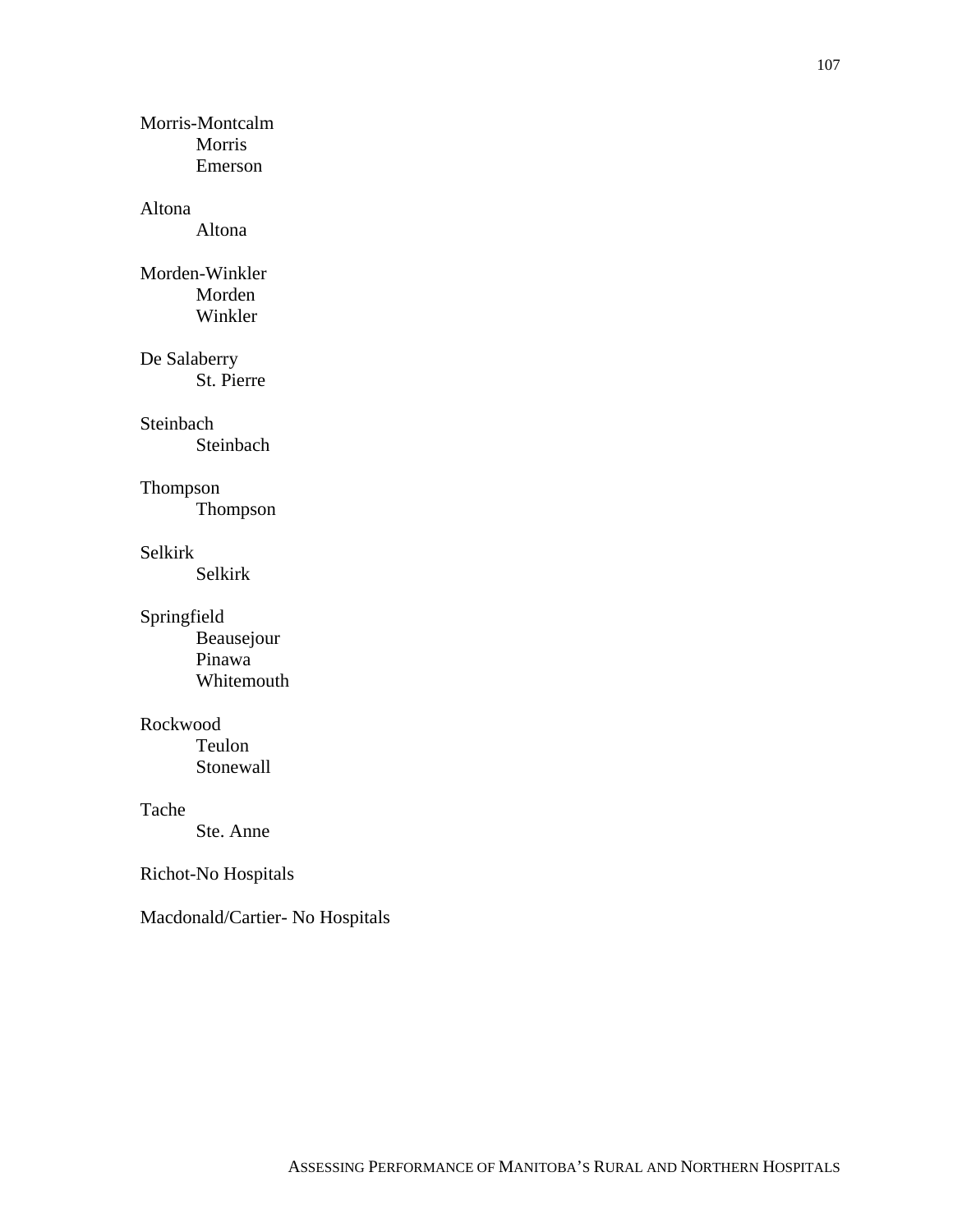#### APPENDIX III

#### **Manitoba Rural Hospital Profiles: 1996-1997 through 1998-1999**

Part of our goal was to develop a profile of individual hospital performance and in pursuit of that goal we present portraits of individual hospitals. The hospitals are profiled with respect to where each ranked on our need indicator. That is, the hospitals which serve population areas of the greatest need are presented first, and those serving population areas with the lowest need for hospital use given the characteristics of area residents, are presented last. Hospital reports are organized by PSAs and summary descriptions of the PSA follow the individual hospital reports. The six indicators we used in our RHA and Hospital Type profiles are presented in relation to each of Manitoba's 68 Rural Hospitals.<sup>36</sup> In addition, we provide other important descriptive information. For each individual hospital we indicate the RHA in which it is located, the number of set-up beds, and the percentage of inpatient cases involving delivery or surgery since these are critical to the calculation of some of our measures.

#### **1 Norway-Cross Physician Service Area**

#### **1.1 Norway House Hospital: Northern Isolated hospital**

Set-up beds<sup>37</sup>:  $16$ Percentage of Inpatient Cases Involving Delivery or Surgery: 3 RHA: Burntwood

POPULATION NEED AND USE RELATIVE TO NEED RATIO -serves a PSA with a very high need for hospital services, ranks 4th in province on this dimension. The population uses these services at the expected rate.

SHARE OF AREA HOSPITALIZATIONS -accounts for about 29% of area hospitalizations ranking around the provincial midpoint

INTENSITY -treats cases of low intensity ranking  $4<sup>th</sup>$  last in the province

DISCHARGE EFFICIENCY -scores in the medium range on the discharge efficiency index ranking  $18<sup>th</sup>$  in the province

OCCUPANCY RATE -one of lower occupancy rates in the province at 31% but nonetheless 2nd among  $NH<sup>38</sup>$ 

 $\overline{a}$ 

<sup>&</sup>lt;sup>36</sup> The actual values as well as the rank order position on the six indicators can be found either under the RHA listing or the hospital type listing above.

 $37$  The number of set-up beds is the three year average for 1996-1997, 1997-1998, and 1998-1999. The number for each year is taken from Manitoba Health's bed map of acute care hospitals. Their figures report the number of beds as of March 31, 1997; March 31, 1998; and March 31, 1999.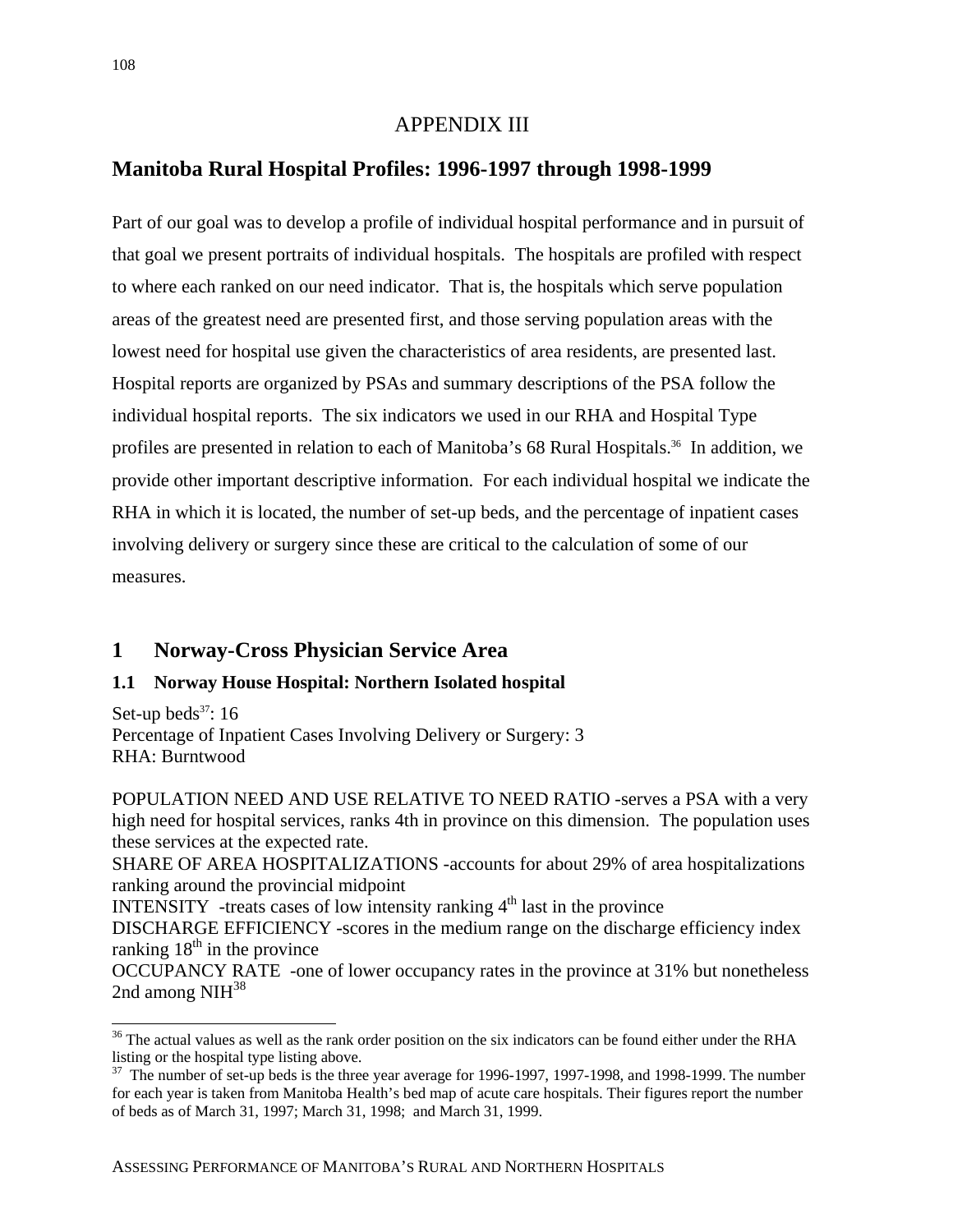Surgical cases or deliveries account for a greater proportion of cases than is true of any of the SMU and most of the SRH. Scores on the discharge efficiency index are relatively high.

# **2 East Interlake Physician Service Area**

## **2.1 Arborg: Small Rural Hospital**

Set-up beds: 16 Percentage of Inpatient Cases Involving Delivery or Surgery: 8 RHA: Interlake

POPULATION NEED AND USE RELATIVE TO NEED RATIO -serves a PSA with a high need for hospital services but the population's use of services is lower than expected. Only one other area has lower use relative to need than East Interlake.

SHARE OF AREA HOSPITALIZATIONS -accounts for 16% of area hospitalizations, in bottom third of province

INTENSITY -treats cases of high intensity, ranks in top 15 and 2nd among SRHs DISCHARGE EFFICIENCY -scores in medium range of discharge efficiency index ranking 20th

OCCUPANCY RATE -Occupancy rate of 51% places it below the midpoints for both the province and SRH

### **2.2 Hodgson: Small Rural Hospital**

Set-up beds: 16 Percentage of Inpatient Cases Involving Delivery or Surgery: < 1 RHA: Interlake

POPULATION NEED AND USE RELATIVE TO NEED RATIO -same as Arborg SHARE OF AREA HOSPITALIZATIONS -accounts for 32% of area hospitalizations, somewhat above provincial midpoint

INTENSITY -treats cases of low intensity. Records the lowest intensity rating among SRH and only two hospitals in the province have lower intensity scores

DISCHARGE EFFICIENCY -scores in high range of discharge efficiency index, ranks 3<sup>rd</sup> overall and 2<sup>nd</sup> among SRHs

OCCUPANCY RATE -Occupancy rate of 47% places it in the bottom quartile

Hodgson is a busier and more efficient hospital than Arborg but Arborg handles cases of much greater intensity. Neither hospital is above the provincial average in occupancy. Residents in this region are not using hospital services at the expected level.

<sup>&</sup>lt;sup>38</sup> Throughout the hospital profiles NIH refers to Northern Isolated Hospitals; SMU to Small Multi-Use hospitals, SRH to Small Rural Hospitals, IRH to Intermediate Rural Hospitals; and MRH to Major Rural Hospitals.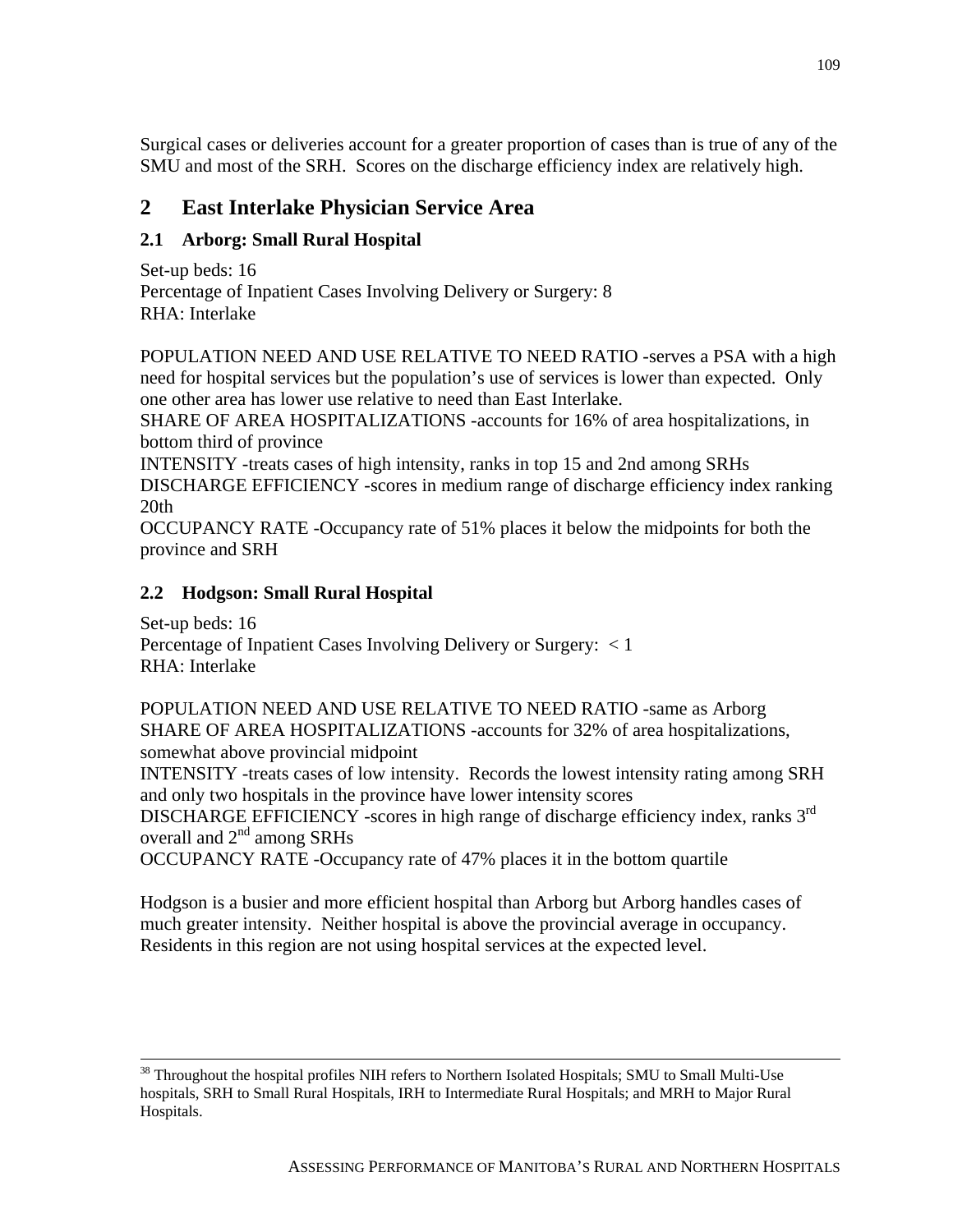# **3 East Lake Winnipeg Physician Service Area**

## **3.1 Pine Falls: Small Rural Hospital**

Set-up beds: 27 Percentage of Inpatient Cases Involving Delivery or Surgery: 4 RHA: North Eastman

POPULATION NEED AND USE RELATIVE TO NEED RATIO -serves a PSA with a high need for hospital services but these are utilized at a lower than expected level. In top provincial quintile on this dimension.

SHARE OF AREA HOSPITALIZATIONS -accounts for 34% of area hospitalizations, ranking above the provincial midpoint and in top quartile for SRH

INTENSITY -treats cases of medium intensity

DISCHARGE EFFICIENCY -scores in the high range of discharge efficiency index ranking 11th

OCCUPANCY RATE -Occupancy rate of 56% places it just below the provincial midpoint

An efficient hospital with an occupancy rate that is slightly below the provincial midpoint. The health needs of the population are high and hospital use rates low relative to these needs.

# **4 Gilbert Plains Physician Service Area**

## **4.1 Grandview: Small Rural Hospital**

Set-up beds: 18 Percentage of Inpatient Cases Involving Delivery or Surgery: < 1 RHA: Parkland

POPULATION NEED AND USE RELATIVE TO NEED RATIO -serves a PSA with a high need for hospital services and which utilizes these services at the expected level SHARE OF AREA HOSPITALIZATIONS -accounts for 33% of area hospitalizations ranking it the middle third INTENSITY -treats cases of low intensity, ranks in lowest quartile of province DISCHARGE EFFICIENCY -scores in low range of discharge efficiency index falling into

the lowest quartile

OCCUPANCY RATE -Occupancy rate of 51% places it below the provincial midpoint

Serves a high need population and provides services at the expected level. Two-thirds of area hospitalizations take place outside the area and the cases treated are of low intensity. The discharge efficiency score is also relatively low.

# **5 Gimli Physician Service Area**

## **5.1 Gimli: Intermediate Rural Hospital**

Set-up beds: 34 Percentage of Inpatient Cases Involving Delivery or Surgery: 1 RHA: Interlake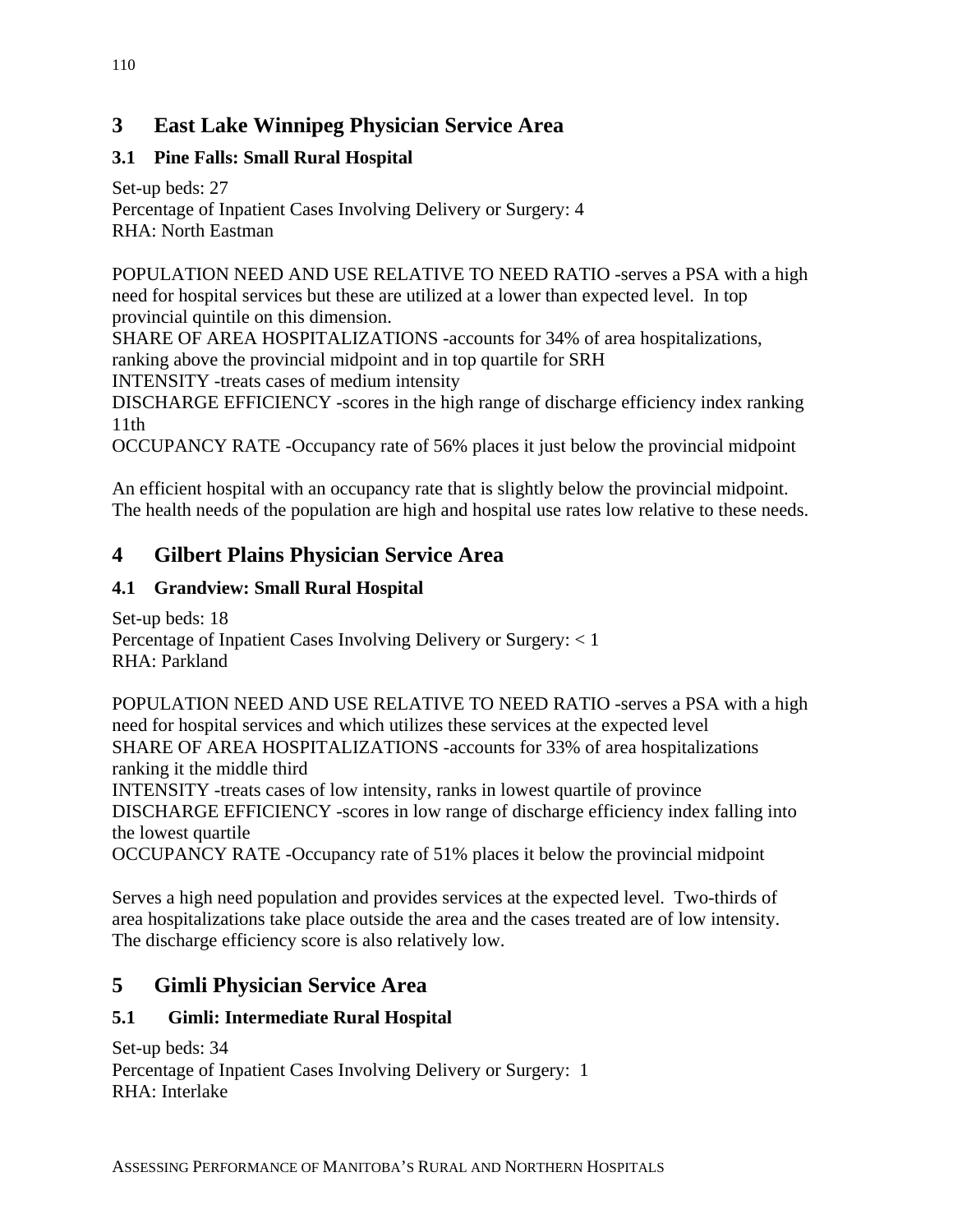POPULATION NEED AND USE RELATIVE TO NEED RATIO -serves a PSA with a high need for hospital services but which utilizes services at less than the expected level SHARE OF AREA HOSPITALIZATIONS -accounts for 41% of area hospitalizations placing it in top third of province

INTENSITY -treats cases of medium intensity, just below provincial midpoint DISCHARGE EFFICIENCY -scores in low range of discharge efficiency index, placing it in lowest quintile and ranking it  $2<sup>nd</sup>$  last among IRH

OCCUPANCY RATE -Occupancy rate of 56% places it just above provincial midpoint

This hospital serves a population with relatively high needs but one that is not utilizing these services at the expected level. It does not treat high intensity cases and 99% of its cases do not involve surgery or delivery. No other IRH has a lower proportion of cases in this category, this is not completely unexpected given the proximity to Winnipeg hospitals. It scores low in discharge efficiency.

# **6 Churchill Physician Area**

# **6.1 Churchill: Intermediate Rural Hospital**

Set-up beds: 31 Percentage of Inpatient Cases Involving Delivery or Surgery: 13 RHA: Churchill

POPULATION NEED AND USE RELATIVE TO NEED RATIO -serves a PSA with a high need for hospital services but which utilizes these services at a lower rate than expected. Only two PSAs have a lower Use Relative to Need Ratio score

SHARE OF AREA HOSPITALIZATIONS -accounts for 50% of area hospitalizations ranking it 12th in the province and  $4<sup>th</sup>$  among IRH

INTENSITY -treats cases of high intensity, ranking in the top quartile and 6th in the medium rural category

DISCHARGE EFFICIENCY -scores in the high range of discharge efficiency index ranking  $5<sup>th</sup>$  overall and  $1<sup>st</sup>$  among IRH

OCCUPANCY RATE -Occupancy rate of 27% places it last in the IRH category and among the lowest in the province

Churchill is the only RHA to contain only one Physician Service Area and just a single hospital. That hospital serves a population with a high need for hospital services and accounts for more than half of the hospitalisations of area residents. These residents are hospitalized less frequently than expected. Most beds are empty most of the time. The hospital is treating cases of high intensity and performing more efficiently with respect to discharge than any of the other hospitals in its category.

# **7 Dauphin Physician Service Area**

# **7.1 Dauphin: Major Rural Hospital**

Set-up beds: 85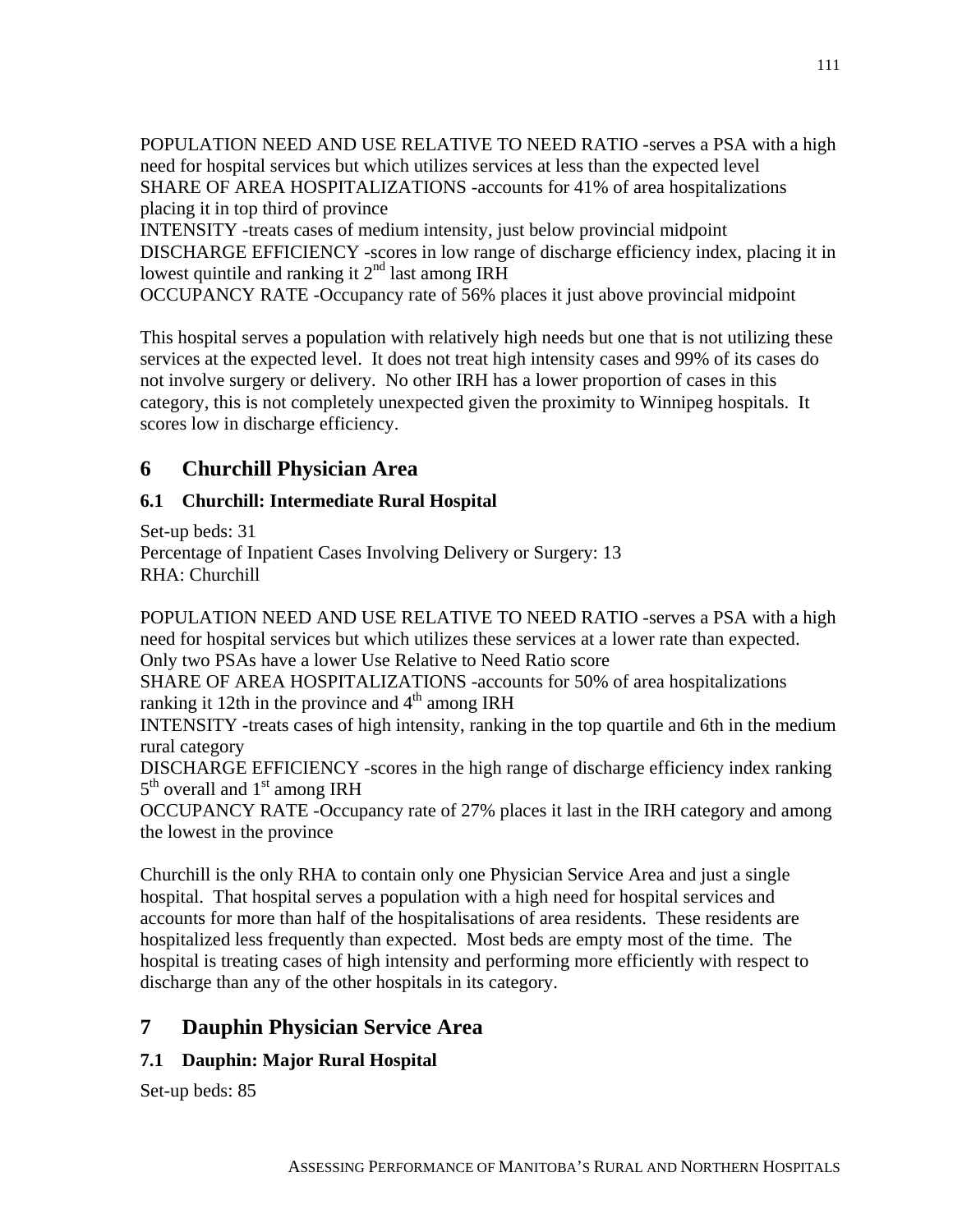Percentage of Inpatient Cases Involving Delivery or Surgery: 33 RHA: Parkland

POPULATION NEED AND USE RELATIVE TO NEED RATIO -serves a PSA with a high need for hospital services and the population uses these services at the expected level SHARE OF AREA HOSPITALIZATIONS -accounts for 69% of area hospitalizations ranking  $4<sup>th</sup>$  in the province

INTENSITY -treats cases of high intensity, only one hospital has a higher intensity rating DISCHARGE EFFICIENCY -scores in the middle range of the discharge efficiency index but is above the provincial midpoint

OCCUPANCY RATE -Occupancy rate of 76% ranks it 3rd in province and 1<sup>st</sup> among MRH

### **7.2 Winnipegosis: Small Rural Hospital**

Set-up beds: 15 Percentage of Inpatient Cases Involving Delivery or Surgery: 0.2 RHA: Parkland

POPULATION NEED AND USE RELATIVE TO NEED RATIO -same as Dauphin SHARE OF AREA HOSPITALIZATIONS -accounts for 6% of area hospitalizations ranking among lowest 10 for province

INTENSITY -treats cases of medium intensity, its score is well below the SRH mean DISCHARGE EFFICIENCY -scores in low range of discharge efficiency index, finishing among the lowest 10, only 3 SRH recording lower scores

OCCUPANCY RATE -Occupancy rate of 61% places it just below the first tertile

Three-quarters of area hospitalizations take place in the two hospitals and Dauphin has one of the highest occupancy rates in the province. Dauphin stands out for the high intensity cases it handles, while Winnipegosis scores very low on the discharge efficiency index.

## **8 Piney District Physician Service Area**

### **8.1 Vita: Small Rural Hospital**

Set-up beds: 10 Percentage of Inpatient Cases Involving Delivery or Surgery: < 1 RHA: South Eastman

POPULATION NEED AND USE RELATIVE TO NEED RATIO -serves a PSA with a high need for hospital services and the population which uses these services at the expected rate SHARE OF AREA HOSPITALIZATIONS -accounts for 22% of area hospitalizations, almost at the average among SRH

INTENSITY -treats cases of medium intensity, ranking in the top provincial tertile and  $7<sup>th</sup>$ among SRH

DISCHARGE EFFICIENCY -scores in the medium range of discharge efficiency index, ranking just above the provincial midpoint

OCCUPANCY RATE -Occupancy rate of 77% ranks it  $2<sup>nd</sup>$  overall and  $1<sup>st</sup>$  among SRH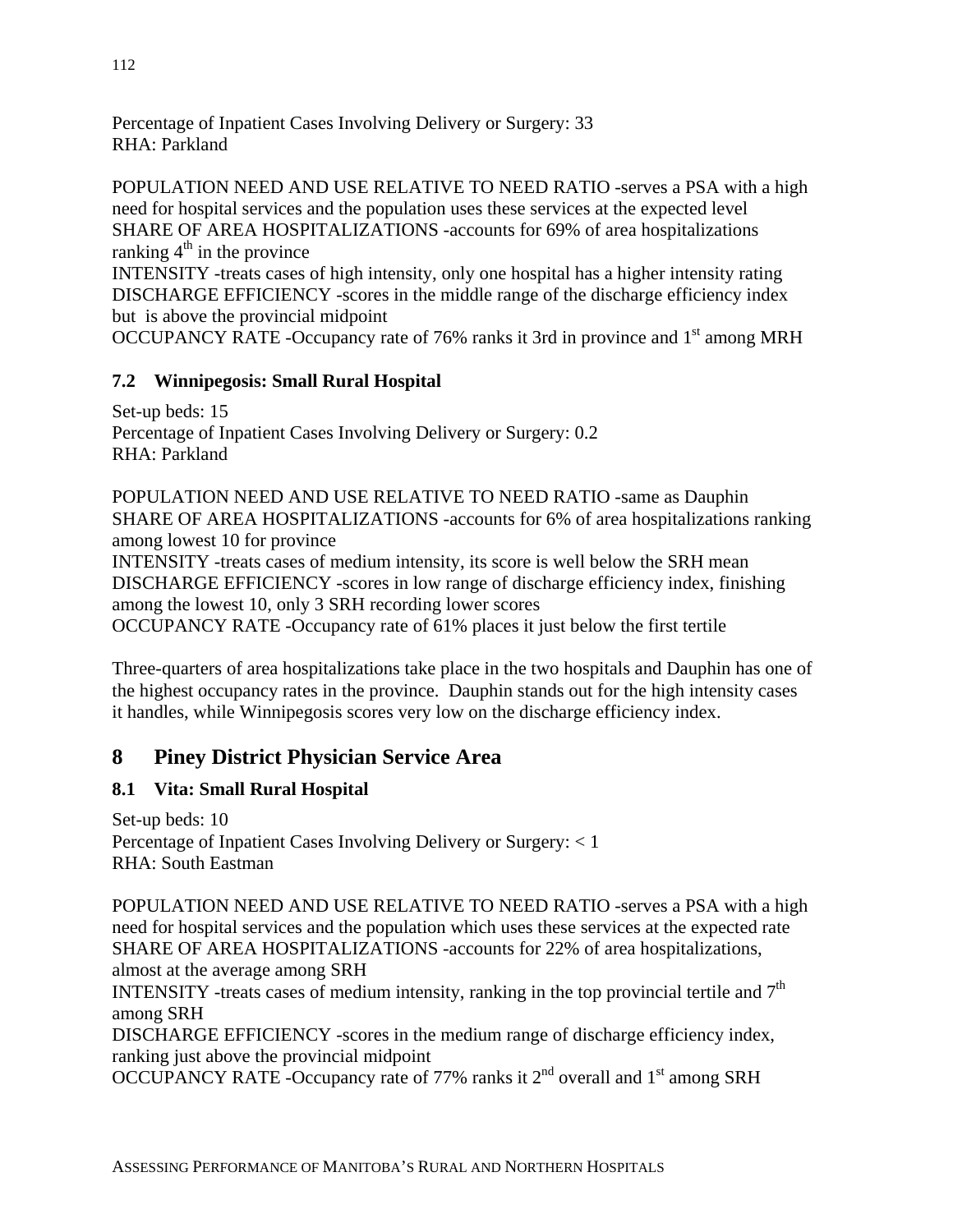Almost four-fifths of area hospitalizations occur elsewhere including almost all surgery and deliveries. However, Vita is nonetheless one of the busiest hospitals in Manitoba. For a small rural hospitals it treats cases of relatively high intensity and, despite its occupancy rate, scores well on the discharge efficiency scale.

# **9 Roblin Physician Service Area**

## **9.1 Roblin: Small Rural Hospital**

Set-up beds: 25 Percentage of Inpatient Cases Involving Delivery or Surgery: 0.1 RHA: Parkland

POPULATION NEED AND USE RELATIVE TO NEED RATIO -serves a PSA with a high need for hospital services and the population utilizes them at the expected level SHARE OF AREA HOSPITALIZATIONS -accounts for 51% of area hospitalizations ranking  $10<sup>th</sup>$  in province and first in its category INTENSITY -treats cases of medium intensity DISCHARGE EFFICIENCY -scores in medium range on discharge efficiency index OCCUPANCY RATE -Occupancy rate of 68% makes it the 15<sup>th</sup> fullest hospital in province

The hospital captures more than half of area hospitalizations and ranks in the medium range for both intensity and discharge efficiency. Its occupancy rate ranks in the highest quintile.

## **10 Neepawa Physician Service Area**

### **10.1 Neepawa: Intermediate Rural Hospital**

Set-up beds: 38 Percentage of Inpatient Cases Involving Delivery or Surgery: 19 RHA: Marquette

POPULATION NEED AND USE RELATIVE TO NEED RATIO -serves a PSA with high level needs for hospital services and is utilized at the expected level SHARE OF AREA HOSPITALIZATIONS -accounts for 68% of area hospitalizations ranking 5th in the province (1st among IRH)

INTENSITY -treats cases of high intensity with the highest score among IRH DISCHARGE EFFICIENCY -scores in medium range of discharge efficiency index (5th among IRH)

OCCUPANCY RATE -Occupancy rate of 66% places it in top third and  $4<sup>th</sup>$  among IRH

A relatively busy hospital that meets the vast majority its area's hospitalization needs, treating high intensity cases with roughly average discharge efficiency.

# **11 Swan River Physician Service Area**

# **11.1 Swan River: Major Rural Hospital**

Set-up beds: 65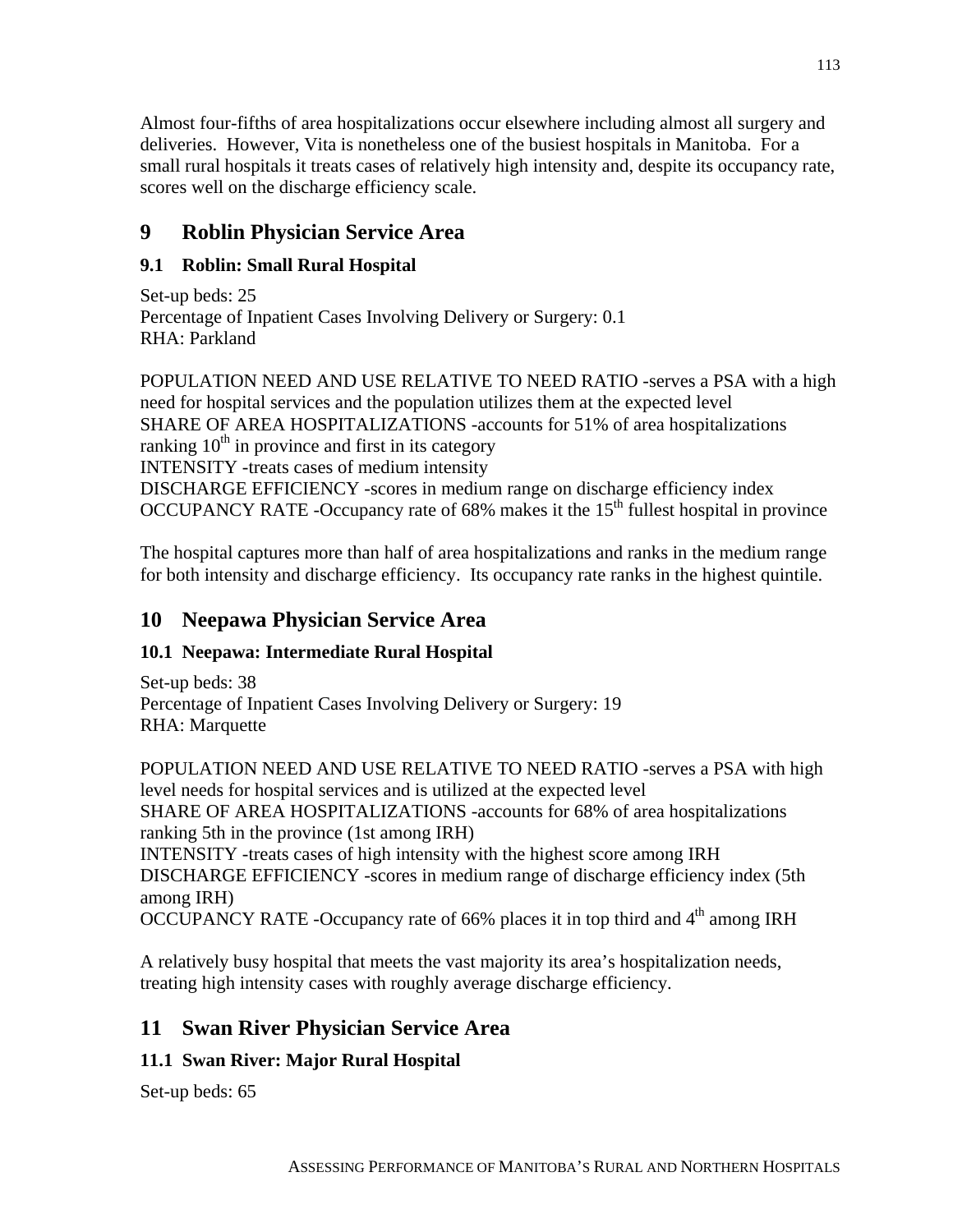Percentage of Inpatient Cases Involving Delivery or Surgery: 10 RHA: Parkland

POPULATION NEED AND USE RELATIVE TO NEED RATIO -serves a PSA with a high need for hospital services and these are utilized at a slightly higher than expected level SHARE OF AREA HOSPITALIZATIONS -accounts for 64% of area hospitalizations ranking  $7<sup>th</sup>$  in province

INTENSITY -treats cases of medium intensity, however among major rural hospitals only Flin Flon has a lower intensity rating

DISCHARGE EFFICIENCY -scores in low range of discharge efficiency index, among MRH only Selkirk has a lower discharge efficiency ranking

OCCUPANCY RATE -Occupancy rate of 71% ranks it 7th in province and  $2<sup>nd</sup>$  among MRH

## **11.2 Benito: Small Multi-Use Hospital**

Set-up beds: 5 Percentage of Inpatient Cases Involving Delivery or Surgery: 0 RHA: Parkland

POPULATION NEED AND USE RELATIVE TO NEED RATIO -same as Swan River SHARE OF AREA HOSPITALIZATIONS -accounts for 3% of area hospitalizations. Only three hospitals contribute a smaller proportion INTENSITY -treats cases of medium intensity, just above provincial midpoint DISCHARGE EFFICIENCY -scores highest on discharge efficiency rating in province among SMU

OCCUPANCY RATE -Occupancy rate of 51% ranks  $44<sup>th</sup>$ 

Together the two hospitals in this area account for almost 70% of area hospitalizations. Swan River treats cases of relatively low intensity and its discharge efficiency score is very low in the major rural category. It is, however, among the busier of MRH. Benito is not very busy and is near the provincial average. Benito stands out on the discharge efficiency score, ranking fourth in the province and a full 40 places in front of Swan River. Benito's high discharge efficiency score may be related to its lower occupancy rate.

# **12 Minnedosa Physician Service Area**

## **12.1 Minnedosa: Intermediate Rural Hospital**

Set-up beds: 27 Percentage of Inpatient Cases Involving Delivery or Surgery: 20 RHA: Marquette

POPULATION NEED AND USE RELATIVE TO NEED RATIO -serves a PSA with high level needs for hospital services and these services are utilized at expected levels SHARE OF AREA HOSPITALIZATIONS -accounts for 23% of area hospitalizations, placing it in the middle third in the province but last among IRH INTENSITY -treats cases of high intensity, ranks in top 10 and  $2<sup>nd</sup>$  among IRH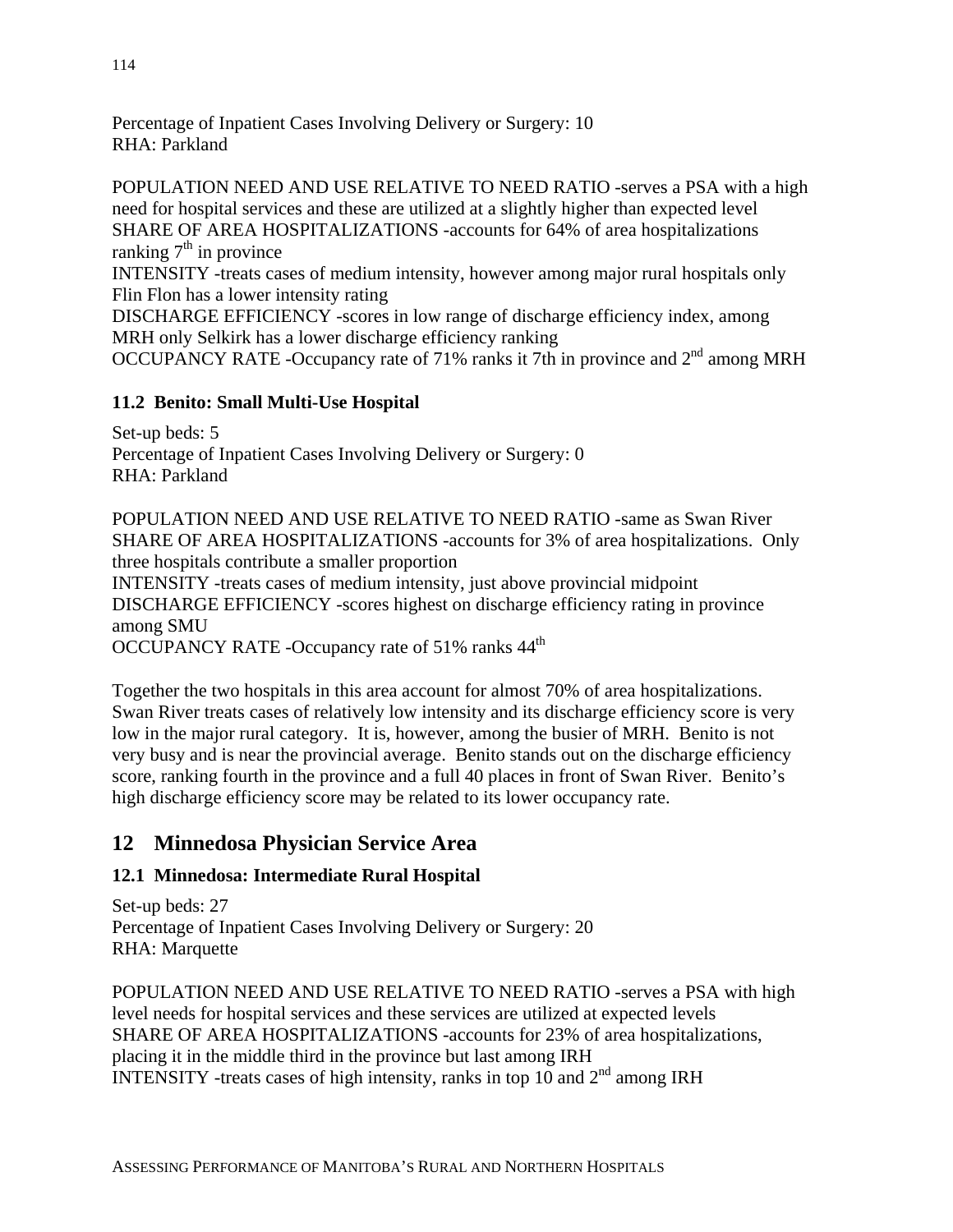DISCHARGE EFFICIENCY -scores in the high range of discharge efficiency index, ranking  $3<sup>rd</sup>$  among IRH OCCUPANCY RATE -Occupancy rate of 63% places it in the top 20 and well above the IRH mean

### **12.2 Hamiota: Small Rural Hospital**

Set-up beds: 23 Percentage of Inpatient Cases Involving Delivery or Surgery: 9 RHA: Marquette

POPULATION NEED AND USE RELATIVE TO NEED RATIO -same as Minnedosa SHARE OF AREA HOSPITALIZATIONS -accounts for 17% of area hospitalizations placing it just below the middle third INTENSITY -treats cases of medium intensity, ranking 3rd among SRH DISCHARGE EFFICIENCY -scores in the low range of discharge efficiency index, ranking among lowest 10 in province, and  $35<sup>th</sup>$  in its category OCCUPANCY RATE -Occupancy rate of 58% places it just above the provincial midpoint and slightly above the SRH mean

### **12.3 Shoal Lake: Small Rural Hospital**

Set-up beds: 19 Percentage of Inpatient Cases Involving Delivery or Surgery: 0 RHA: Marquette

POPULATION NEED AND USE RELATIVE TO NEED RATIO -same as Minnedosa SHARE OF AREA HOSPITALIZATIONS -accounts for 9% of area hospitalizations placing it in the lowest quartile INTENSITY -treats cases of low intensity, falling into the lowest 10 DISCHARGE EFFICIENCY -scores in the low range of discharge efficiency index, ranking in lowest 10 in province (slightly below Hamiota) OCCUPANCY RATE -Occupancy rate of  $38\%$  ranks it  $60<sup>th</sup>$  in the province

### **12.4 Erickson: Small Rural Hospital**

Set-up beds: 12 Percentage of Inpatient Cases Involving Delivery or Surgery: < 1 RHA: Marquette

POPULATION NEED AND USE RELATIVE TO NEED RATIO -same as Minnedosa SHARE OF AREA HOSPITALIZATIONS -accounts for 9% of area hospitalizations placing it in the lowest quartile INTENSITY -treats cases of medium intensity, but ranks  $8<sup>th</sup>$  among SRH DISCHARGE EFFICIENCY -scores in the medium range of discharge efficiency index, ranking just below the top quartile OCCUPANCY RATE -Occupancy rate of  $75\%$  ranks it  $5<sup>th</sup>$  in Manitoba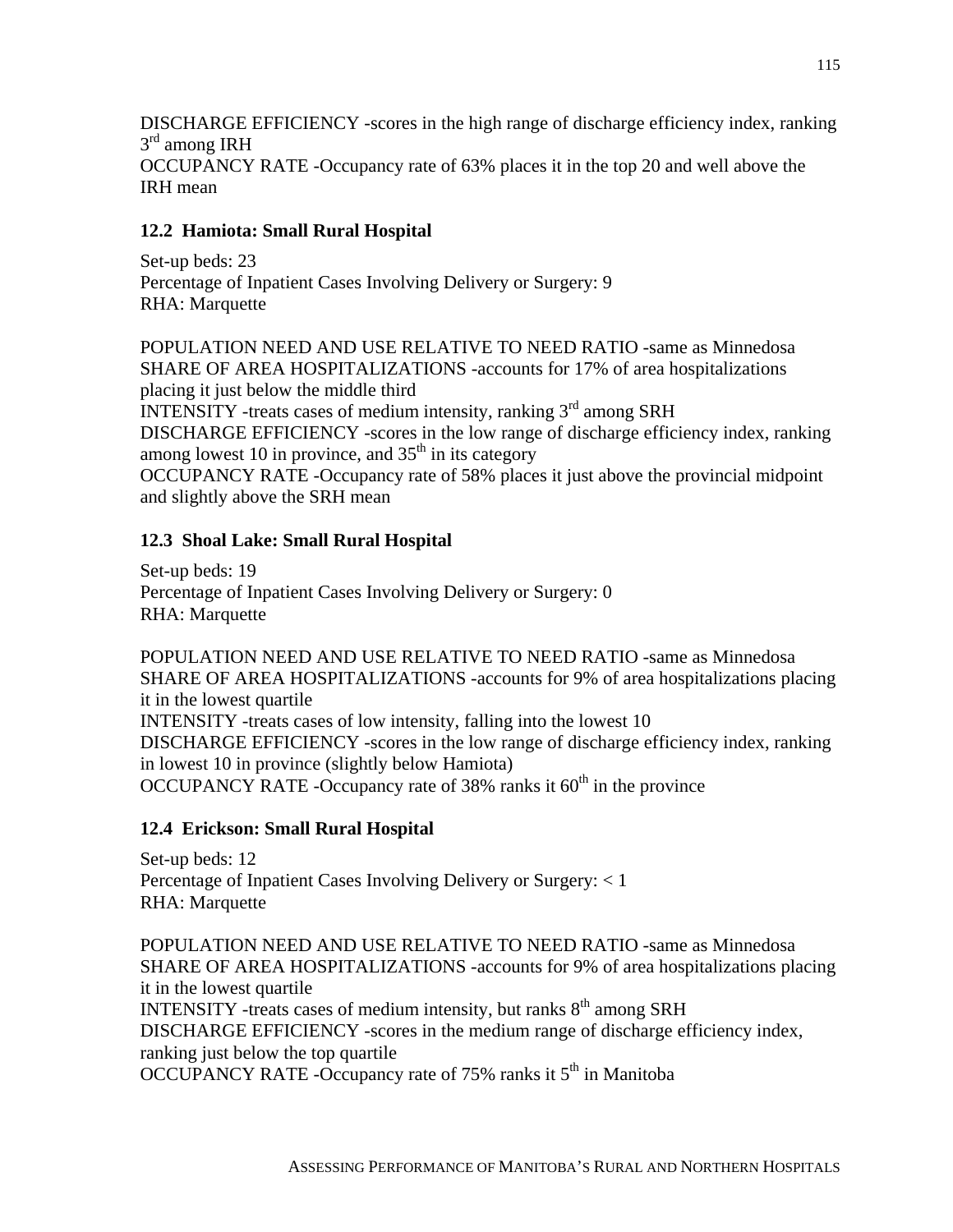The area is served by four hospitals. Shoal Lake treats the fewest patients, records the lowest intensity score and accounts for the smallest share of area hospitalizations. The small rural hospitals together treat a higher proportion of area patients than does Minnedosa. Minnedosa and Hamiota both treat cases of higher intensity. Erickson has one of the highest occupancy rates in the province but, along with Minnedosa, nonetheless scores relatively highly on discharge efficiency. None of the other area hospitals ranked among the top third on the discharge efficiency dimension.

# **13 Virden Physician Service Area**

## **13.1 Virden: Intermediate Rural Hospital**

Set-up beds: 25 Percentage of Inpatient Cases Involving Delivery or Surgery: 2 RHA: South Westman

POPULATION NEED AND USE RELATIVE TO NEED RATIO -serves a PSA with a medium need for hospital services and the population uses services at the expected level SHARE OF AREA HOSPITALIZATIONS -accounts for 41% of area hospitalizations placing it in top third INTENSITY -treats cases of medium intensity, just below top third DISCHARGE EFFICIENCY -scores in the high range of discharge efficiency index,  $12<sup>th</sup>$ overall and  $2<sup>nd</sup>$  among IRH OCCUPANCY RATE -Occupancy rate of 68% places it in the top provincial quintile and second in category

## **13.2 Reston: Small Multi-Use Hospital**

Set-up beds: 17 Percentage of Inpatient Cases Involving Delivery or Surgery: 0 RHA: South Westman

POPULATION NEED AND USE RELATIVE TO NEED RATIO -same as Virden SHARE OF AREA HOSPITALIZATIONS -accounts for 5% of area hospitalization which places it third in its category INTENSITY -treats cases of medium intensity, ranks 3 places ahead of Virden on this measure DISCHARGE EFFICIENCY -scores in low range of discharge efficiency index, ranking 3<sup>rd</sup> lowest in the province OCCUPANCY RATE -Occupancy rate of 41% places in bottom quintile and last among SMU

Virden has one of the highest occupancy rates and is also among the most efficient of the IRH with respect to discharges. The majority of area hospitalizations take place outside the two area hospitals. Reston's relatively low occupancy rate would likely be even lower if discharge efficiency improved.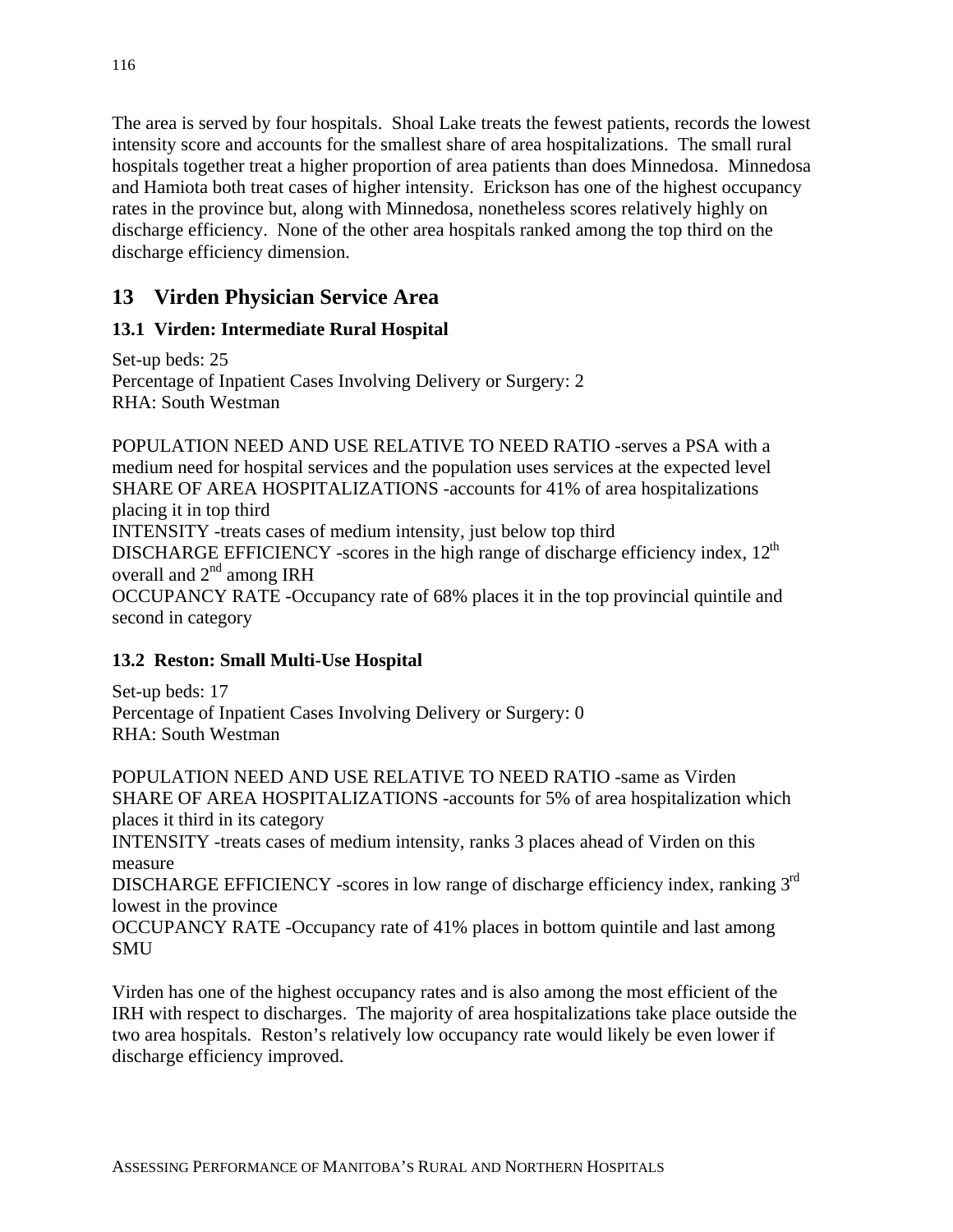## **14 Melita-Deloraine Physician Service Area**

#### **14.1 Deloraine: Small Rural Hospital**

Set-up beds: 18 Percentage of Inpatient Cases Involving Delivery or Surgery: 3 RHA: South Westman

POPULATION NEED AND USE RELATIVE TO NEED RATIO -serves a PSA with medium level needs for hospital services and the population uses them at the expected level SHARE OF AREA HOSPITALIZATIONS -accounts for 29% of area hospitalizations resulting in a mid range ranking INTENSITY -treats cases of medium intensity, but is  $9<sup>th</sup>$  among SRH on this measure

DISCHARGE EFFICIENCY -scores in medium range of discharge efficiency index OCCUPANCY RATE -Occupancy rate of 47% places it 51st

#### **14.2 Melita: Small Rural Hospital**

Set-up beds: 11 Percentage of Inpatient Cases Involving Delivery or Surgery: 4 RHA: South Westman

POPULATION NEED AND USE RELATIVE TO NEED RATIO -same as Deloraine SHARE OF AREA HOSPITALIZATIONS -accounts for 32% of area hospitalizations ranking above the provincial midpoint and Deloraine

INTENSITY -treats cases of medium intensity, ranking  $5<sup>th</sup>$  among SRH on this dimension DISCHARGE EFFICIENCY -scores in low range of discharge efficiency index ranking 2<sup>nd</sup> last provincially

OCCUPANCY RATE -Occupancy rate of 72% ranks it  $6<sup>th</sup>$  in province

Melita has a much higher occupancy rate than Deloraine, but this must be considered in conjunction with Melita's low discharge efficiency score. If Melita's discharge efficiency score improved, its occupancy rate would likely decrease. Deloraine accounts for only a slightly lower share of area hospitalizations but although it has a much lower occupancy rate, it ranks almost 20 places higher with respect to discharge efficiency.

### **15 Coldwell Physician Service Area**

#### **15.1 Eriksdale: Small Rural Hospital**

Set-up beds: 13 Percentage of Inpatient Cases Involving Delivery or Surgery: 0 RHA: Interlake

POPULATION NEED AND USE RELATIVE TO NEED RATIO -serves a PSA with medium level needs and is used at the expected level SHARE OF AREA HOSPITALIZATIONS -accounts for 33% of area hospitalizations ranking somewhat above the provincial midpoint INTENSITY -treats cases of medium intensity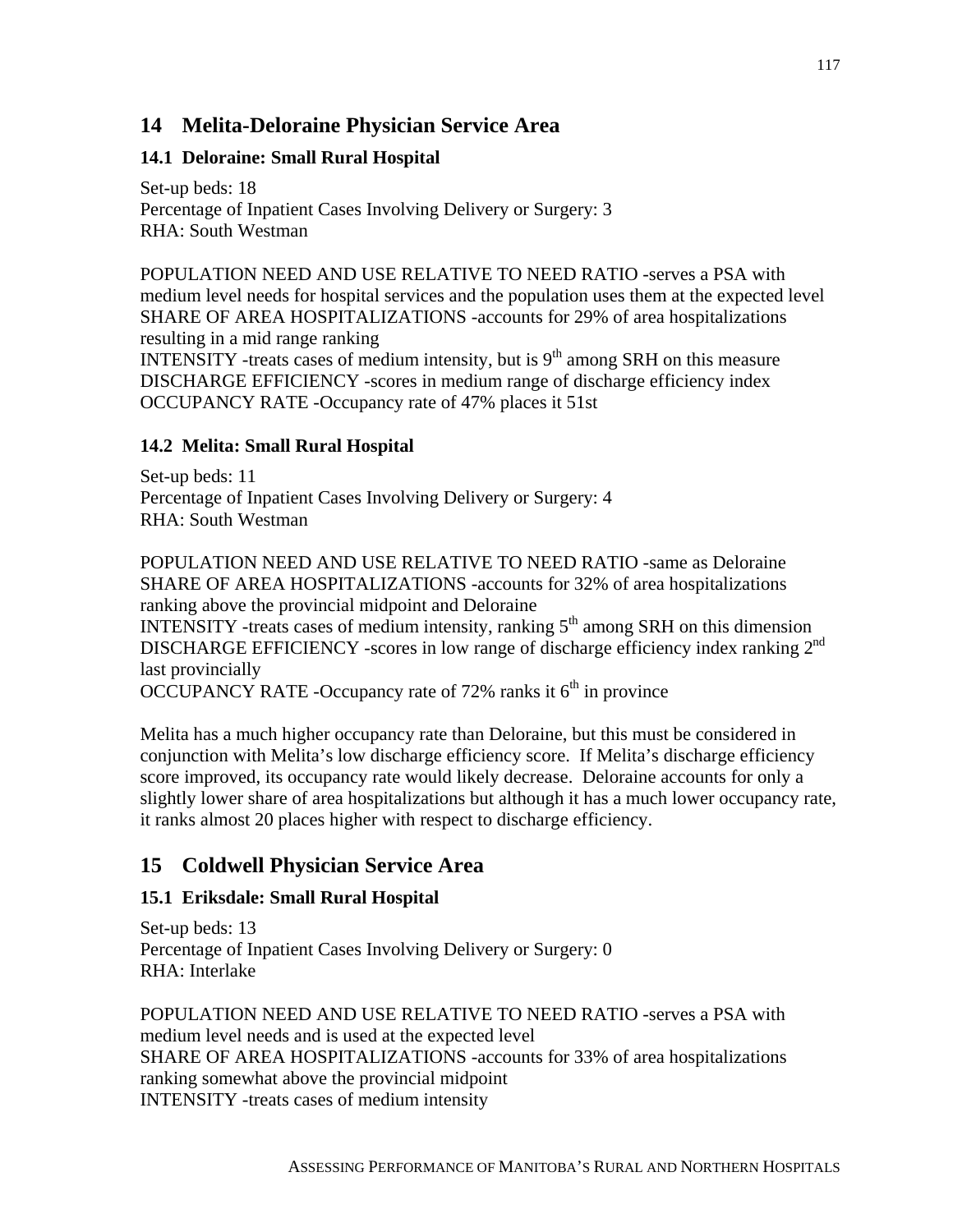DISCHARGE EFFICIENCY -scores in medium range of discharge efficiency index OCCUPANCY RATE -Occupancy rate of 61% places it just below the top third in the province

The hospital has a relatively high occupancy rate but is treating cases that are not of high intensity. It is the only hospital in its area and accounts for one-third of area hospitalizations, a proportion well above the mean for SRH.

# **16 Flin Flon Physician Service Area**

## **16.1 Flin Flon: Major Rural Hospital**

Set-up beds: 75 Percentage of Inpatient Cases Involving Delivery or Surgery: 15 RHA: Norman

POPULATION NEED AND USE RELATIVE TO NEED RATIO -serves a PSA with a medium need for hospital services and the population utilizes these services at the expected level

SHARE OF AREA HOSPITALIZATIONS -accounts for 70% of area hospitalizations ranking it  $2<sup>nd</sup>$  in the province

INTENSITY -treats cases of medium intensity, just below the top third but last in the major rural category

DISCHARGE EFFICIENCY -scores in the medium range of discharge efficiency index OCCUPANCY RATE -Occupancy rate of 57% places it slightly above the provincial midpoint but  $8<sup>th</sup>$  among MRH

### **16.2 Snow Lake: Northern Isolated Hospital**

Set-up beds: 4 Percentage of Inpatient Cases Involving Delivery or Surgery: 0 RHA: Norman Physician Service Area: Flin Flon

POPULATION NEED AND USE RELATIVE TO NEED RATIO - same as Flin Flon SHARE OF AREA HOSPITALIZATIONS -accounts for 2% of area hospitalizations. Only two hospitals account for a smaller proportion

INTENSITY -treats cases of low intensity as one would expect in a hospital of this type. It ranks  $2<sup>nd</sup>$  among NIH on this dimension.

DISCHARGE EFFICIENCY -scores on the discharge efficiency index rank this hospital first in the entire province

OCCUPANCY RATE -Occupancy rate of 15% ranks it  $2<sup>nd</sup>$  last in the province

The Flin Flon area is served by two hospitals, which account for almost three-quarters of the area's hospitalizations. Neither of the hospitals has particularly high occupancy rates. Snow Lake's low occupancy rate may be related to its discharge efficiency, it records the highest discharge efficiency score in the province.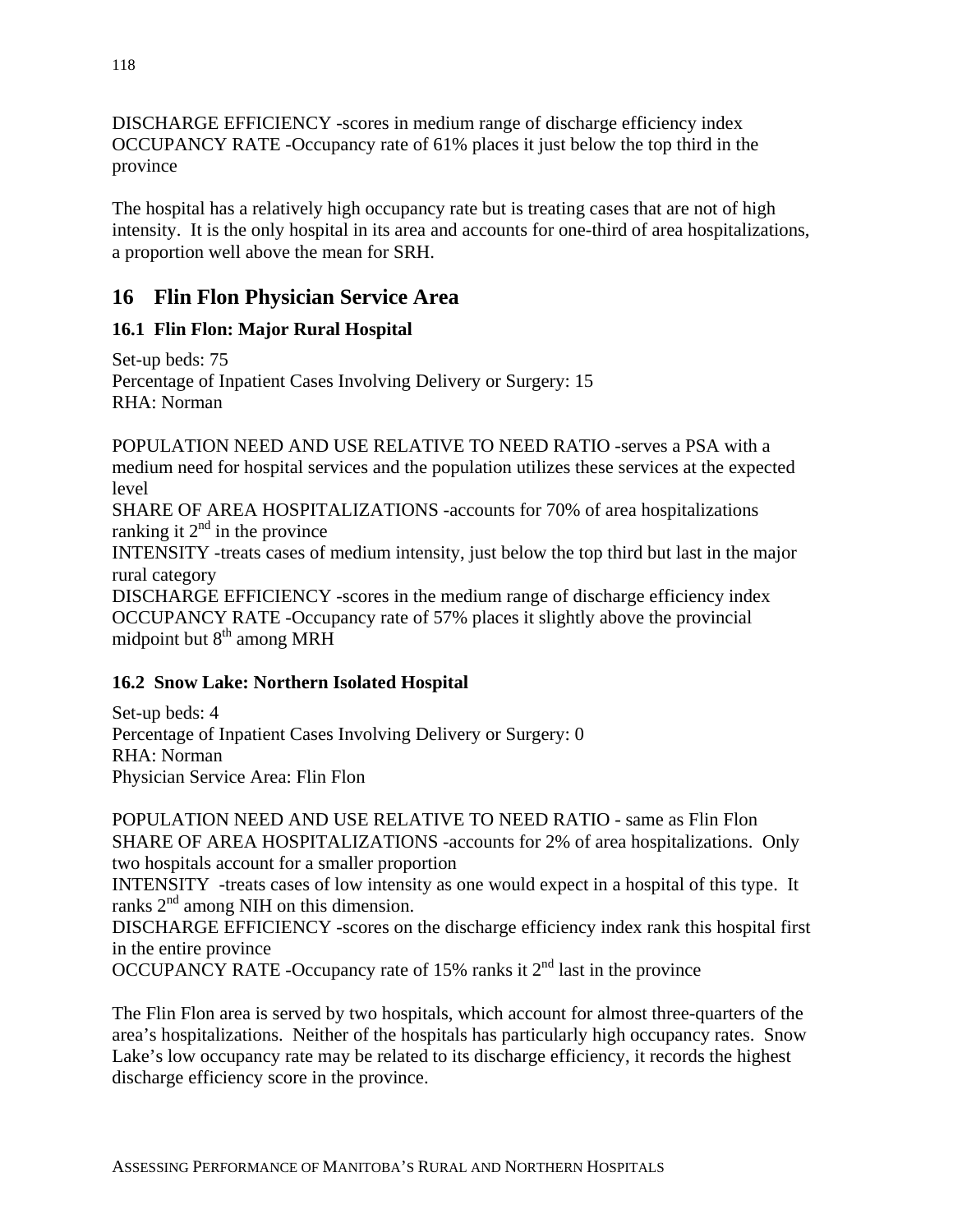## **17 Sioux Valley Physician Service Area**

#### **17.1 Riverdale: Small Rural Hospital**

Set-up beds: 16 Percentage of Inpatient Cases Involving Delivery or Surgery: < 1 RHA: Marquette

POPULATION NEED AND USE RELATIVE TO NEED RATIO -serves a PSA with a medium need for hospital services and these services are utilized at the expected level SHARE OF AREA HOSPITALIZATIONS -accounts for 43% of area hospitalizations placing it in the top third and  $3<sup>rd</sup>$  among SRH

INTENSITY -treats cases of medium intensity

DISCHARGE EFFICIENCY -scores in the medium range of discharge efficiency index OCCUPANCY RATE -Occupancy rate of 69% places it just below the top 10 and well above the SRH mean.

The hospital has a relatively high occupancy rate and a very high capture rate. Its share of area hospitalizations is almost twice the SRH mean.

### **18 Russell Physician Service Area**

#### **18.1 Russell: Small Rural Hospital**

Set-up beds: 38 Percentage of Inpatient Cases Involving Delivery or Surgery: < 1 RHA: Marquette

POPULATION NEED AND USE RELATIVE TO NEED RATIO -serves a PSA with a medium need for hospital services, area uses hospital services at a much greater than expected level, ranking  $2<sup>nd</sup>$  in the province

SHARE OF AREA HOSPITALIZATIONS -accounts for 39% of area hospitalizations falling just below the top third, but well above SRH mean

INTENSITY -treats cases of low intensity with a score in the lowest quintile DISCHARGE EFFICIENCY -scores in the high range of discharge efficiency index falling just below the top quintile

OCCUPANCY RATE -Occupancy rate of 52% places it in middle third, just below SRH mean

#### **18.2 Birtle: Small Rural Hospital**

Set-up beds: 19 Percentage of Inpatient Cases Involving Delivery or Surgery: < 1 RHA: Marquette

POPULATION NEED AND USE RELATIVE TO NEED RATIO -same as Russell SHARE OF AREA HOSPITALIZATIONS -accounts for 14% of area hospitalizations placing it in the bottom third INTENSITY -treats cases of low intensity with a score in the lowest quartile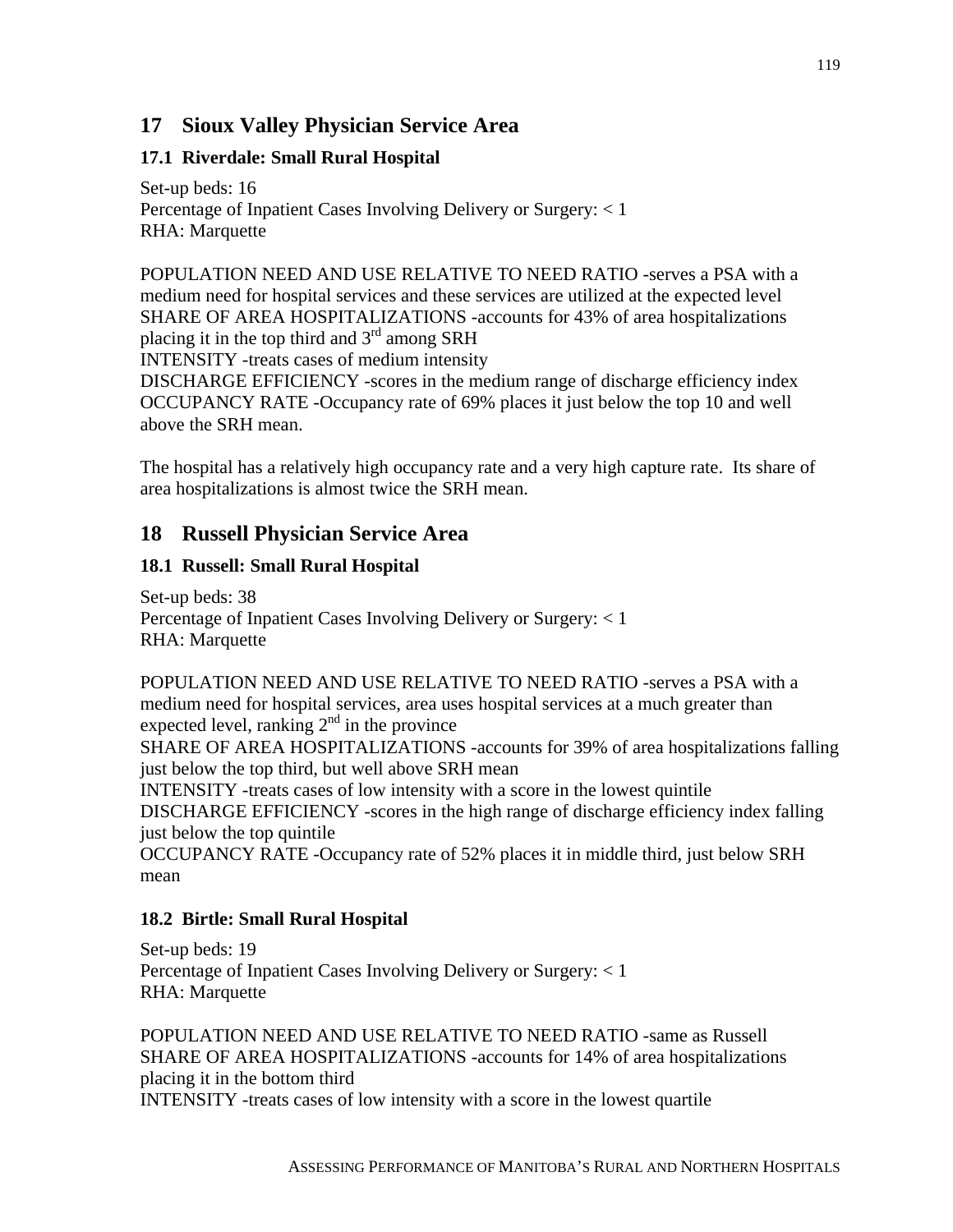DISCHARGE EFFICIENCY -scores in the high range of discharge efficiency index ranking  $6<sup>th</sup>$  in the province OCCUPANCY RATE -Occupancy rate of 33% places it among the bottom 10 and 2<sup>nd</sup> last among SRH

### **18.3 Rossburn: Small Multi-Use Hospital**

Set-up beds: 10 Percentage of Inpatient Cases Involving Delivery or Surgery: < 1 RHA: Marquette

POPULATION NEED AND USE RELATIVE TO NEED RATIO -same as Russell SHARE OF AREA HOSPITALIZATIONS -accounts for 10% of area hospitalizations placing it in the bottom third but  $1<sup>st</sup>$  among SMU INTENSITY -treats cases of low intensity with score in the lowest 10 DISCHARGE EFFICIENCY -scores in the high range of discharge efficiency index ranking in top 10 OCCUPANCY RATE -Occupancy rate of 42% places it in bottom third and  $2<sup>nd</sup>$  last among **SMU** 

The area is served by two small rural hospitals and one small multi-use hospital and the population uses hospital facilities at a much greater than expected level. All of the hospitals treat cases of low intensity and very few surgeries or deliveries are performed in area hospitals. Russell is the busiest of the area hospitals with more patients than the other hospitals combined, but it scores lowest on the discharge efficiency index. All of the hospitals rank among the top 15 in the province for discharge efficiency and none have above average occupancy rates. The greater than expected use of hospital services does not appear to be produced by inefficiencies among area hospitals but Russell is one of the areas in the province where the level of hospital use should be carefully analyzed, particularly given the low intensity services provided at each institution.

## **19 Lynn Lake Physician Service Area**

#### **19.1 Lynn Lake Hospital: Northern Isolated Hospital**

Set-up beds: 23 Percentage of Inpatient Cases Involving Delivery or Surgery: 10 RHA: Burntwood

POPULATION NEED AND USE RELATIVE TO NEED RATIO -serves a PSA with a medium level need for hospital services and these services are used at the expected level SHARE OF AREA HOSPITALIZATIONS -accounts for about half of the hospitalizations in the area. Ranks  $16<sup>th</sup>$  in province on this dimension.

INTENSITY -treats cases of moderate intensity ranking above the provincial midpoint and first among NIH

DISCHARGE EFFICIENCY -scores very low on the discharge efficiency index, lowest in the province

OCCUPANCY RATE -Occupancy rate of 12% ranks last in the province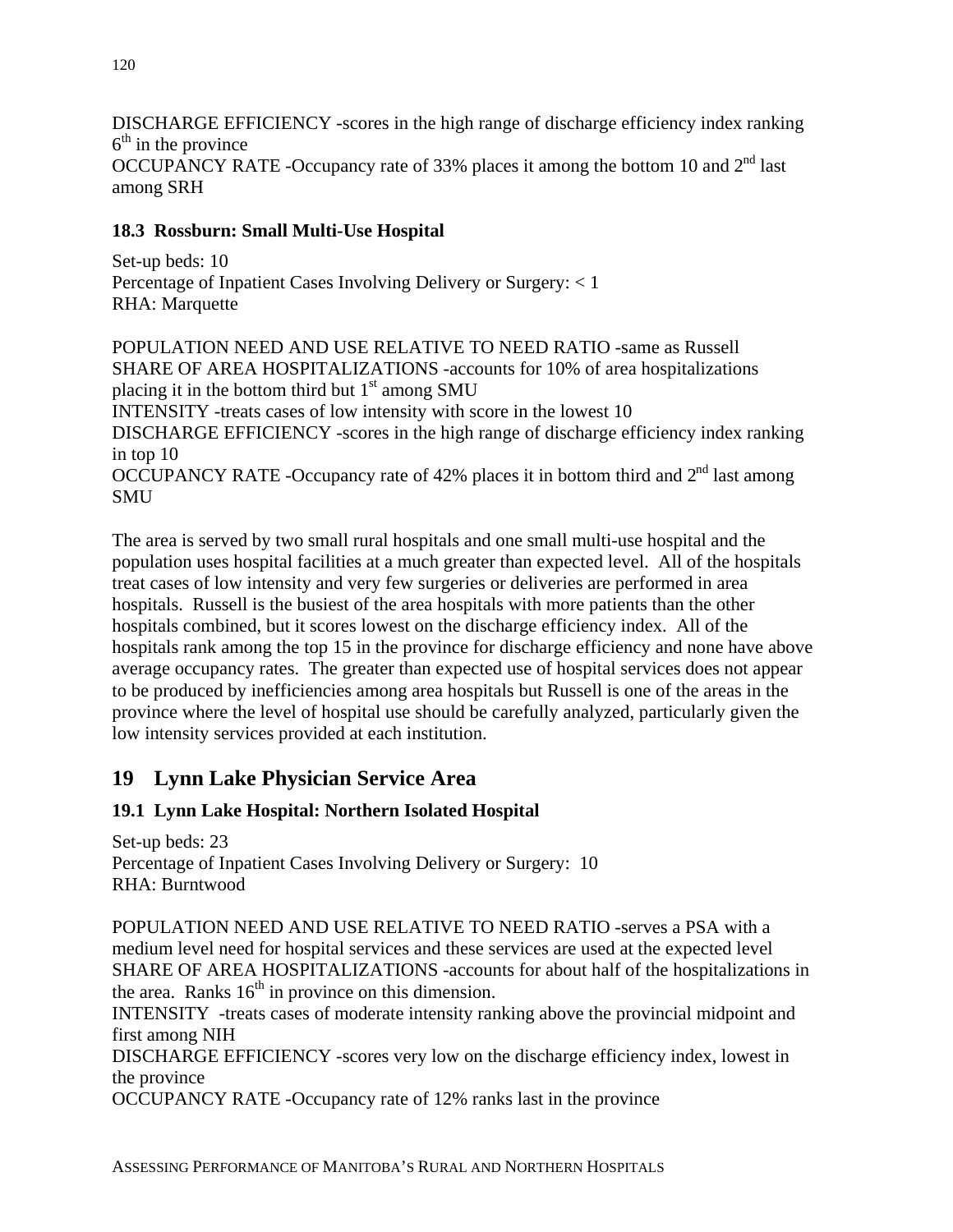Lynn Lake reflects the characteristics of an isolated unit providing care to a small population. It provides almost half of the hospitalizations to area residents and has a much higher intensity case mix than any of the other NIH. The proportion of cases involving surgery or delivery is also much higher than one would expect in a hospital of this type. This hospital records Manitoba's lowest score on the discharge efficiency index. Even with the low discharge efficiency score, its occupancy rate is the lowest in the province.

# **20 Lorne Physician Service Area**

### **20.1 Swan Lake: Small Rural Hospital**

Set-up beds: 20 Percentage of Inpatient Cases Involving Delivery or Surgery: 4 RHA: Central

POPULATION NEED AND USE RELATIVE TO NEED RATIO -serves a PSA with a medium need for hospital services but which uses services at a greater than expected level SHARE OF AREA HOSPITALIZATIONS -accounts for 31% of area hospitalizations around provincial midpoint

INTENSITY -treats cases of medium intensity, well below the provincial midpoint DISCHARGE EFFICIENCY -scores in high range of discharge efficiency index, ranking in the top quintile

OCCUPANCY RATE -Occupancy rate of 56% places it almost precisely at the SRH mean

#### **20.2 Crystal City: Small Rural Hospital**

Set-up beds: 16 Percentage of Inpatient Cases Involving Delivery or Surgery: < 1 RHA: Central

POPULATION NEED AND USE RELATIVE TO NEED RATIO -same as Swan Lake SHARE OF AREA HOSPITALIZATIONS -accounts for 13% of area hospitalizations, in lowest third of province INTENSITY -treats cases of medium intensity DISCHARGE EFFICIENCY -scores in medium range of discharge efficiency index, ranking slightly above the lowest quartile OCCUPANCY RATE -Occupancy rate of 50% is below the SRH mean

#### **20.3 Manitou: Small Multi-Use Hospital**

Set-up beds: 8 Percentage of Inpatient Cases Involving Delivery or Surgery: 0 RHA: Central

POPULATION NEED AND USE RELATIVE TO NEED RATIO -same as Swan Lake and Crystal City SHARE OF AREA HOSPITALIZATIONS -accounts for 6% of area hospitalization INTENSITY -treats cases of low intensity, near provincial low point on this dimension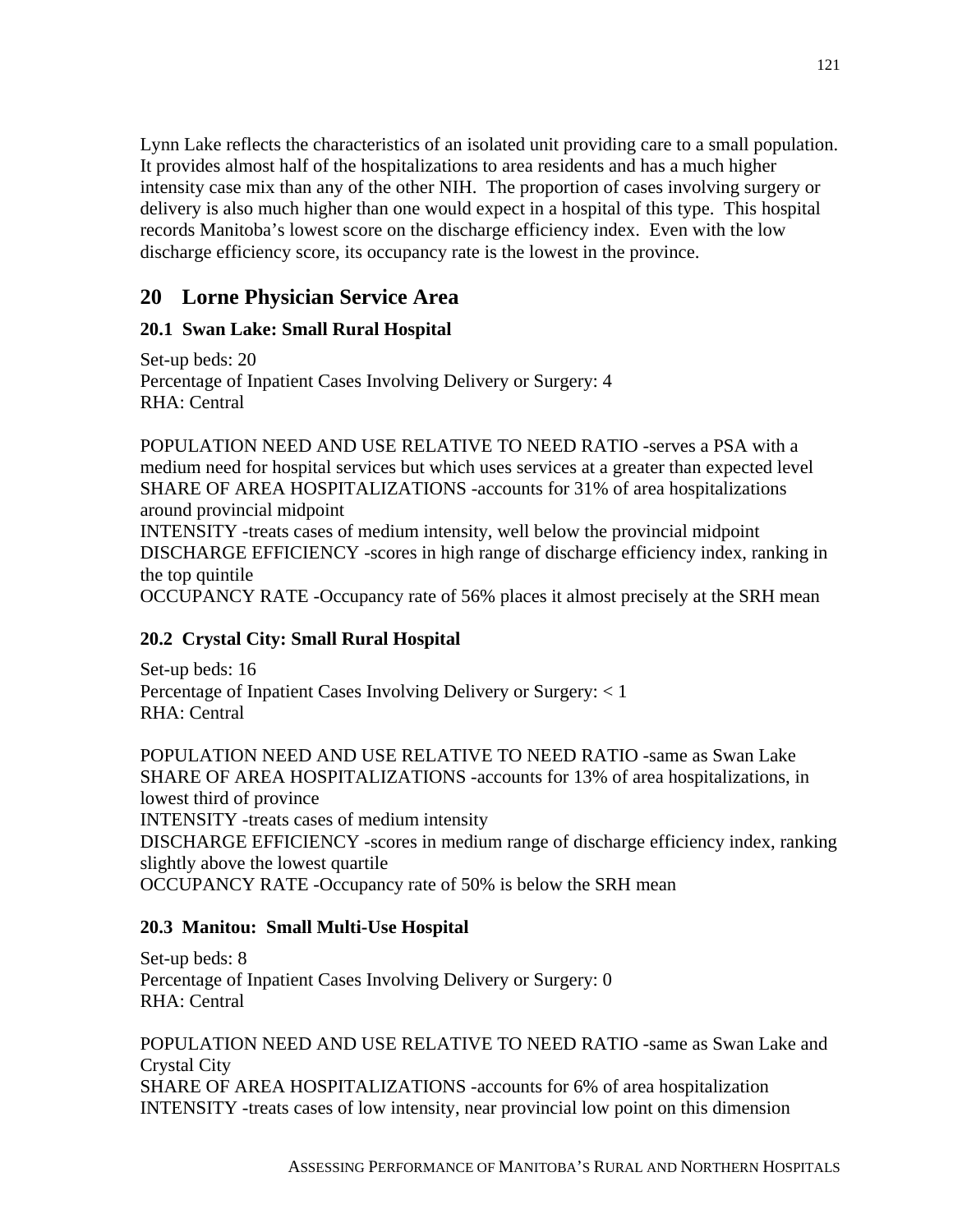DISCHARGE EFFICIENCY -scores in low range of discharge efficiency index, ranks 62nd OCCUPANCY RATE –Occupancy rate of  $60\%$  ranks  $25<sup>th</sup>$ 

Just about half of area hospitalizations take place in the three area hospitals and very few surgeries or deliveries are performed. Swan Lake is much the busier of the two SRH. Both hospitals are similar in the intensity level of cases treated, but Swan Lake records a much higher ranking on the discharge efficiency scale than Crystal City. Manitou is much less efficient than the area's larger hospitals and ranks last even among SMU hospitals in intensity.

## **21 Alonsa Physician Service Area**

### **21.1 Ste. Rose: Intermediate Rural Hospital**

Set-up beds: 37 Percentage of Inpatient Cases Involving Delivery or Surgery: 2.2 RHA: Parkland

POPULATION NEED AND USE RELATIVE TO NEED RATIO -serves a PSA with a medium need for hospital services but the use of these services exceeds expectations by the greatest amount in the province

SHARE OF AREA HOSPITALIZATIONS -accounts for 45% of area hospitalizations falling into the top quartile

INTENSITY -treats cases of medium intensity but ranks last among IRH on this dimension DISCHARGE EFFICIENCY -scores in medium range of discharge efficiency index, ranking above provincial midpoint

OCCUPANCY RATE –Occupancy rate of 50% places it in bottom third and of the IRH only Churchill has a greater proportion of empty beds

### **21.2 McCreary/Alonsa: Small Rural Hospital**

Set-up beds: 13 Percentage of Inpatient Cases Involving Delivery or Surgery: 0 RHA: Parkland

POPULATION NEED AND USE RELATIVE TO NEED RATIO -same as Ste. Rose SHARE OF AREA HOSPITALIZATIONS -accounts for 8% of area hospitalizations placing it in lowest quintile INTENSITY -treats cases of medium intensity well below the provincial midpoint DISCHARGE EFFICIENCY -scores in medium range on discharge efficiency index, ranking at midpoint for SRH

OCCUPANCY RATE –Occupancy rate of 55% places it below the provincial midpoint

Although the residents of this area are using hospital services at a much greater than expected rate, the two hospitals account for less than three-fifths of area hospitalizations and neither is above the provincial average occupancy rate. Neither hospital treats high intensity cases and neither is high on the discharge efficiency scale. Surgery and deliveries make up a very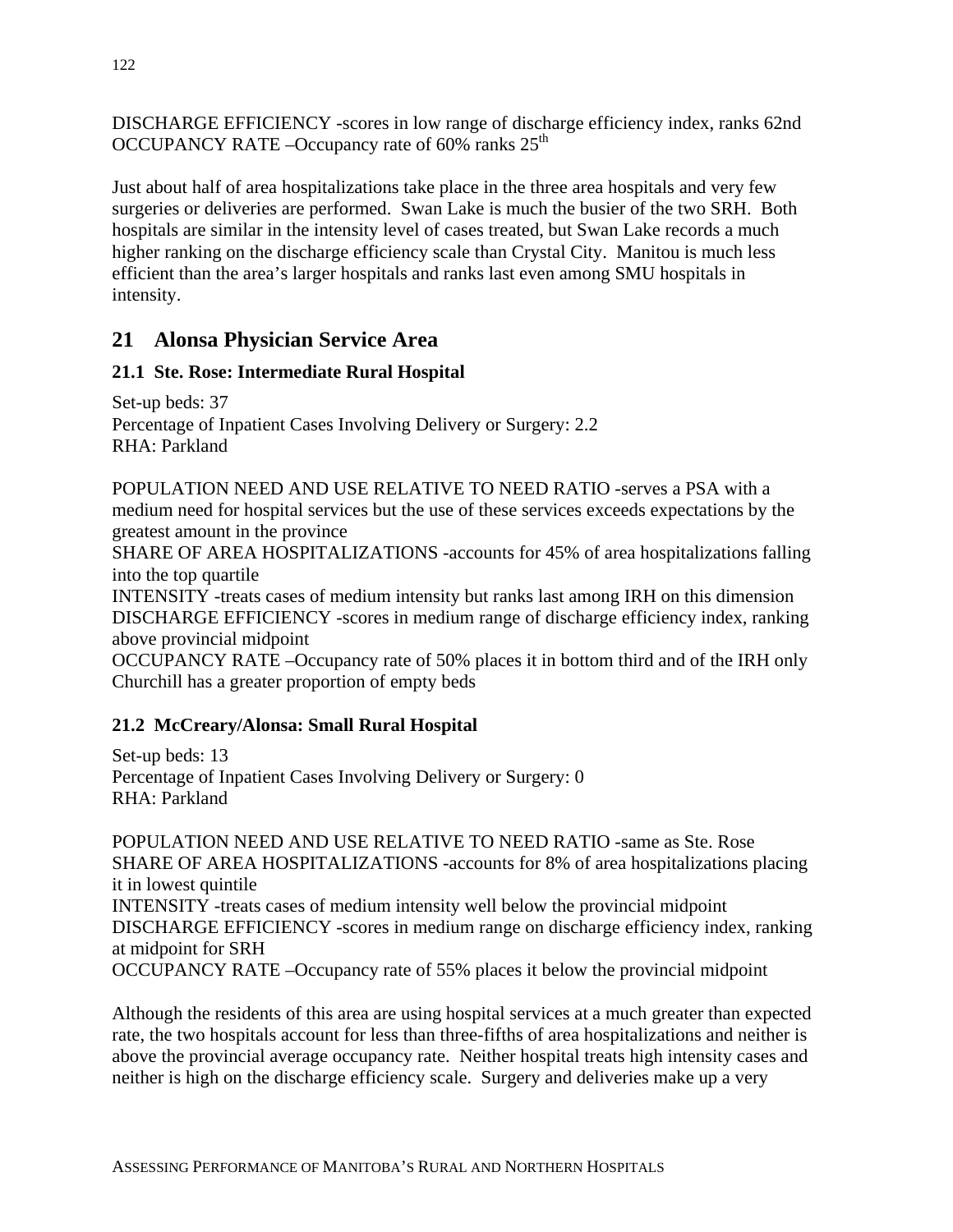small proportion of the cases at Ste. Rose with the percentage of such cases barely exceeding the average for SRH.

# **22 Boissevain Physician Service Area**

### **22.1 Boissevain: Small Rural Hospital**

Set-up beds: 12 Percentage of Inpatient Cases Involving Delivery or Surgery: < 1 RHA: South Westman

POPULATION NEED AND USE RELATIVE TO NEED RATIO -serves PSA with a medium level need for hospital services but which utilizes services at a greater than expected level. Use of services ranks  $6<sup>th</sup>$  in province

SHARE OF AREA HOSPITALIZATIONS -accounts for 49% of area hospitalizations ranking in top quintile and  $2<sup>nd</sup>$  among SRH

INTENSITY -treats cases of low intensity with a ranking in the lowest quartile DISCHARGE EFFICIENCY -scores in high range of discharge efficiency index,  $1<sup>st</sup>$  among SRH and  $2<sup>nd</sup>$  overall

OCCUPANCY RATE –Occupancy rate of 55% places it around the provincial midpoint and category mean

As the only hospital in the area, Boissevain accounts for a much higher share of area hospitalizations than most other SRH. It stands out for its high ranking on the discharge efficiency scale but treats cases that fall in the low range of our intensity measure.

# **23 Souris Physician Service Area**

### **23.1 Souris: Intermediate Rural Hospital**

Set-up beds: 30 Percentage of Inpatient Cases Involving Delivery or Surgery: 2 RHA: South Westman

POPULATION NEED AND USE RELATIVE TO NEED RATIO -serves a PSA with a medium need for hospital services but which uses services at a slightly higher than expected level

SHARE OF AREA HOSPITALIZATIONS -accounts for 53% of area hospitalizations placing it in top 10 and second in category

INTENSITY -treats cases of medium intensity, above provincial midpoint,  $8<sup>th</sup>$  among IRH DISCHARGE EFFICIENCY -scores in the medium range of the discharge efficiency index, 8<sup>th</sup> among IRH

OCCUPANCY RATE –Occupancy rate of 52% places it, again,  $8<sup>th</sup>$  among IRH

Souris's share of area hospitalizations is well above the average for IRH. On other dimensions, the hospital ranks generally among the lowest of the IRH.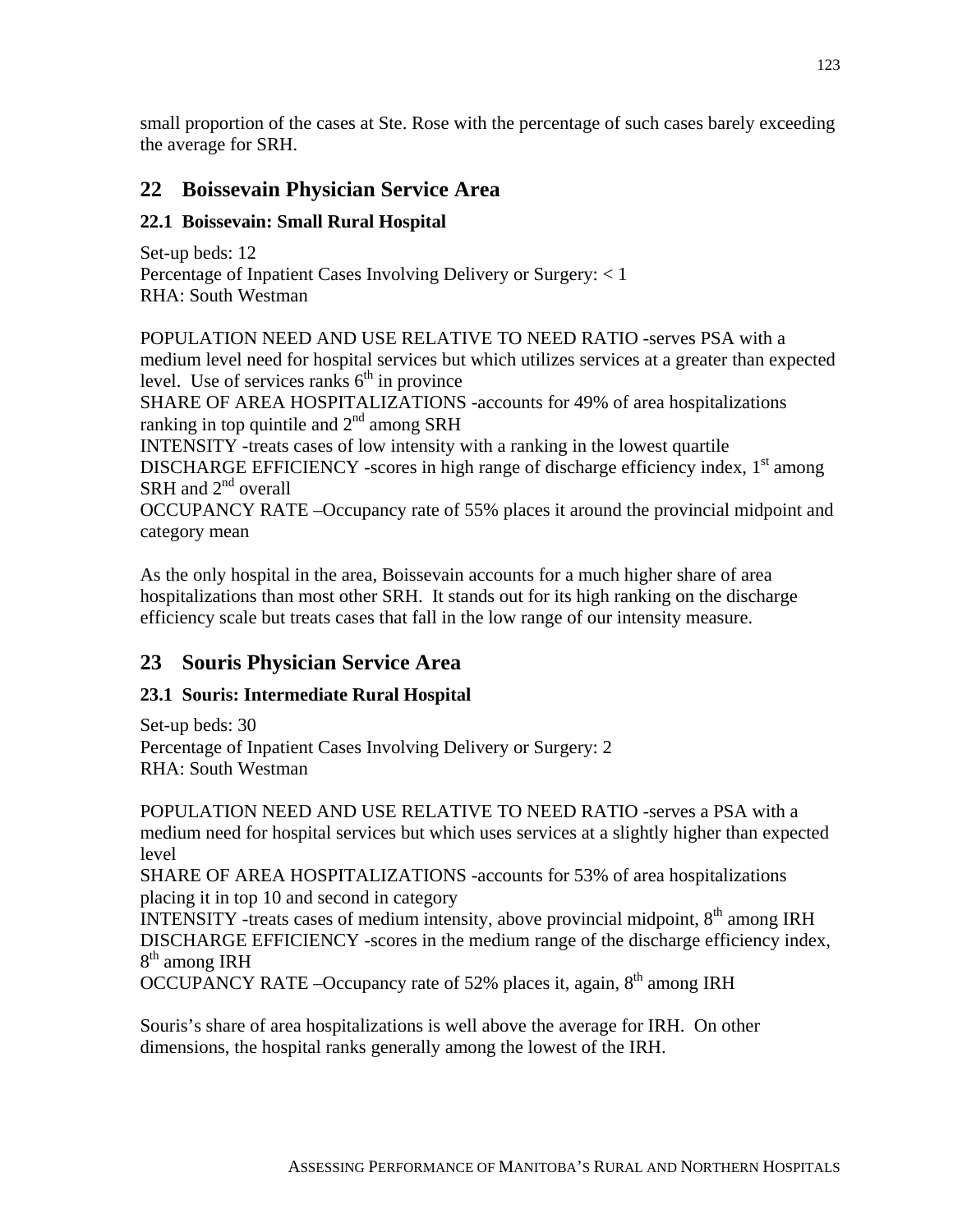# **24 Leaf Rapids Physician Service Area**

## **24.1 Leaf Rapids: Northern Isolated Hospital**

Set-up beds: 8 Percentage of Inpatient Cases Involving Delivery or Surgery: < 1 RHA: Burntwood

POPULATION NEED AND USE RELATIVE TO NEED RATIO -serves a PSA with a medium level need for hospital services and those services are utilized at the expected level SHARE OF AREA HOSPITALIZATIONS -accounts for 44% of area hospitalizations. Ranks in top third in province INTENSITY -treats cases of low intensity, ranks last in Manitoba on this dimension

DISCHARGE EFFICIENCY -scores in the high range on discharge efficiency index ranking in the top ten

OCCUPANCY RATE -one of lower occupancy rates in province at 32% but still the busiest of the NIH

Although Leaf Rapids has one of the lowest occupancy rates in the province, it ranks first among the NIH. Like most of the NIH, it does not deal with high intensity cases. The hospital ranks highly on the discharge efficiency index and, given its size, accounts for a large share of area hospitalizations.

# **25 Victoria-South Norfolk Physician Service Area**

### **25.1 Tiger Hills: Small Rural Hospital**

Set-up beds: 16 Percentage of Inpatient Cases Involving Delivery or Surgery: 5 RHA: South Westman

POPULATION NEED AND USE RELATIVE TO NEED RATIO -serves PSA with medium level need for hospital services and which uses hospital facilities at the expected level SHARE OF AREA HOSPITALIZATIONS -accounts for 39% of area hospitalizations, well above the SRH mean

INTENSITY -treats cases of medium intensity

DISCHARGE EFFICIENCY -scores in medium range of discharge efficiency index OCCUPANCY RATE –Occupancy rate of 45% places it in lowest provincial quartile

More than 60% of area hospitalizations take place outside the area despite the above average performance of Tiger Hills on this dimension. The hospital has a relatively low occupancy rate and its rankings for intensity and discharge efficiency are both somewhat below the provincial midpoint and slightly above the midpoint for small rural hospitals.

# **26 Killarney Physician Service Area**

## **26.1 Killarney: Small Rural Hospital**

Set-up beds: 26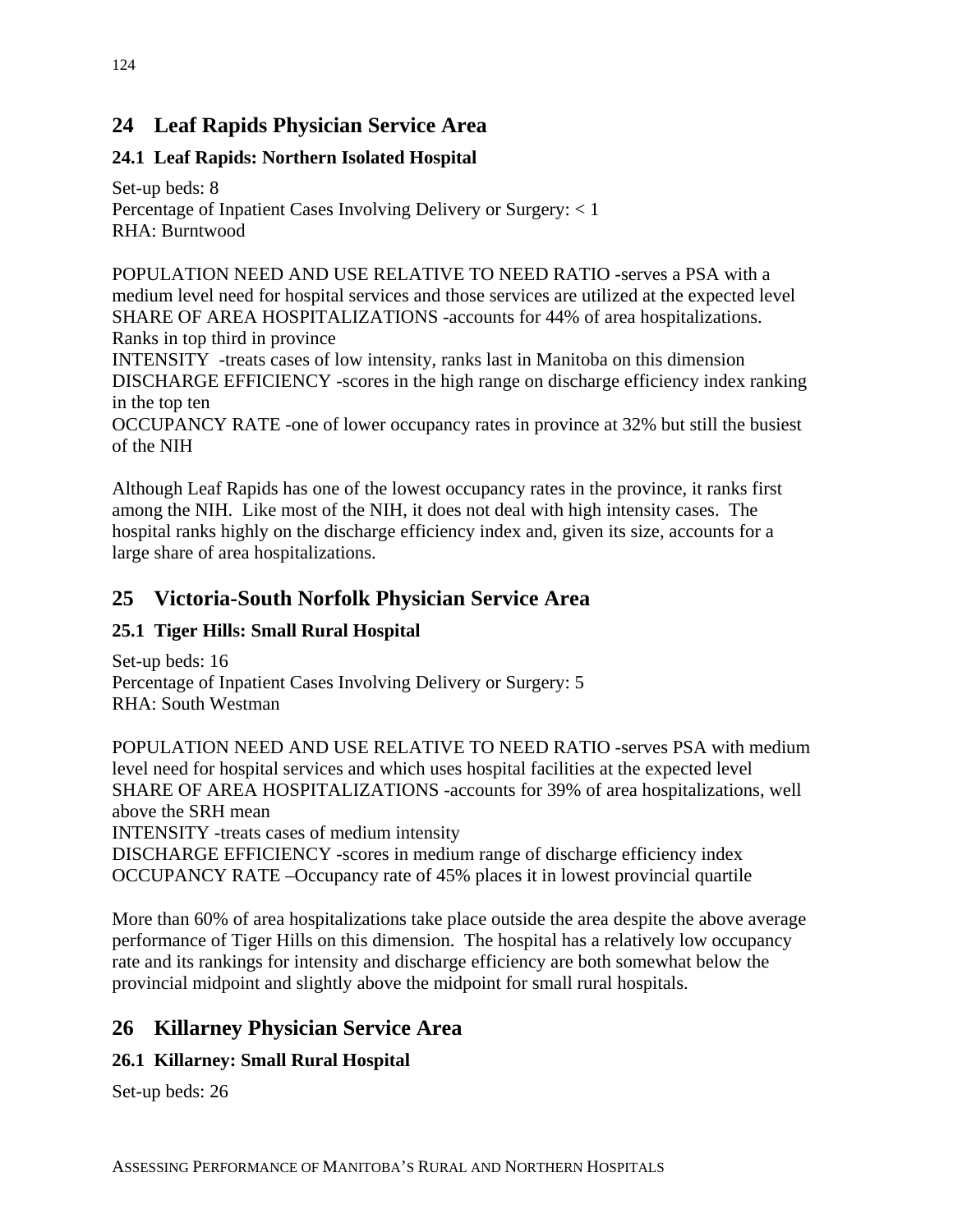Percentage of Inpatient Cases Involving Delivery or Surgery: < 1 RHA: South Westman

POPULATION NEED AND USE RELATIVE TO NEED RATIO -serves a PSA with a medium need for hospital services but which uses these services at a level slightly below expectations

SHARE OF AREA HOSPITALIZATIONS -accounts for 24% of area hospitalizations ranking it below the provincial midpoint, but at almost the SRH mean INTENSITY -treats cases of medium intensity

DISCHARGE EFFICIENCY -scores in medium range of discharge efficiency index OCCUPANCY RATE –Occupancy rate of 58% places it above the provincial midpoint and the SRH mean

#### **26.2 Baldur: Small Rural Hospital**

Set-up beds: 14 Percentage of Inpatient Cases Involving Delivery or Surgery: 0 RHA: South Westman

POPULATION NEED AND USE RELATIVE TO NEED RATIO -same as Killarney SHARE OF AREA HOSPITALIZATIONS -accounts for 5% of area hospitalizations ranking it among the lowest 5 in the province and last among SRH INTENSITY -treats cases of medium intensity DISCHARGE EFFICIENCY -scores in high range of discharge efficiency index OCCUPANCY RATE –Occupancy rate of 41% places it among the lowest 10

#### **26.3 Glenboro: Small Rural Hospital**

Set-up beds: 14 Percentage of Inpatient Cases Involving Delivery or Surgery: < 1 RHA: South Westman

POPULATION NEED AND USE RELATIVE TO NEED RATIO -same as Killarney SHARE OF AREA HOSPITALIZATIONS -accounts for 7% of area hospitalizations ranking it in lowest 10 for the province and among the lowest five in its category INTENSITY -treats cases of medium intensity DISCHARGE EFFICIENCY -scores in medium range of discharge efficiency index OCCUPANCY RATE –Occupancy rate of 56% places it at the provincial midpoint

#### **26.4 Wawanesa: Small Rural Hospital**

Set-up beds: 9 Percentage of Inpatient Cases Involving Delivery or Surgery: 7 RHA: South Westman

POPULATION NEED AND USE RELATIVE TO NEED RATIO -same as Killarney SHARE OF AREA HOSPITALIZATIONS -accounts for 9% of area hospitalizations ranking in the lowest quartile of province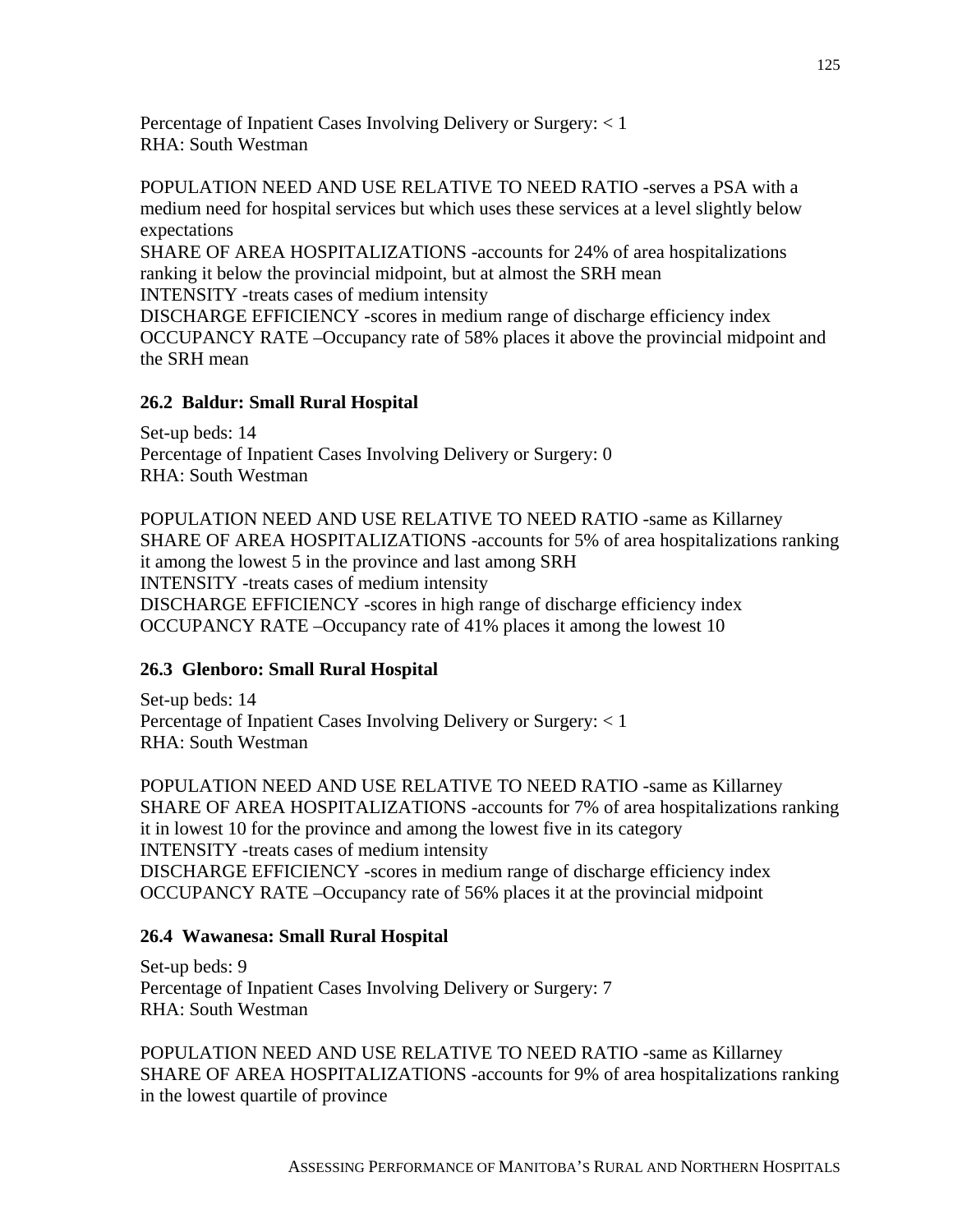INTENSITY -treats cases of medium intensity, well below the provincial midpoint and almost identical to Killarney DISCHARGE EFFICIENCY -scores in low range of discharge efficiency index ranking in lowest quintile of province OCCUPANCY RATE –Occupancy rate of 60%, places it well above the provincial and category midpoint

The Killarney area is served by four small rural hospitals, but more than half of area hospitalizations occur elsewhere. Killarney has a larger share of the area hospitalizations than the other three hospitals combined. Only Baldur ranks in the top third of the province with respect to intensity. Baldur similarly distinguishes itself on the discharge efficiency index, ranking in the top provincial quartile. Wawanesa has as high a proportion of cases involving surgery or delivery as most of the IRH and much higher than the other area hospitals. Despite being served by four hospitals, residents' use of hospitals is slightly lower than expected.

# **27 Grahamdale Physician Service Area**

### **27.1 Ashern: Small Rural Hospital**

Set-up beds: 15 Percentage of Inpatient Cases Involving Delivery or Surgery: 4 RHA: Interlake

POPULATION NEED AND USE RELATIVE TO NEED RATIO -serves a PSA with medium level hospitalization needs and the population uses services as expected SHARE OF AREA HOSPITALIZATIONS -accounts for 39% of area hospitalizations, just below top third and  $4<sup>th</sup>$  among SRH INTENSITY -treats cases of medium intensity ranking below the provincial midpoint and  $12<sup>th</sup>$  among SRH DISCHARGE EFFICIENCY -scores in high range of discharge efficiency index ranking  $9<sup>th</sup>$ in the province and  $4<sup>th</sup>$  among SRH OCCUPANCY RATE -Occupancy rate of 60% places it in middle third overall, and top third of SRH

Ashern has a relatively high occupancy rate but has a case mix which falls in the medium range of our intensity measure. Although it is the only hospital in the area, it accounts for less than 40% of area hospitalizations, but that proportion is well above the mean for SRH. Ashern ranks highly on the discharge efficiency scale. It ranks among the top tertile of SRH on each of our measures.

### **28 The Pas Physician Service Area**

### **28.1 The Pas: Major Rural Hospital**

Set-up beds: 55 Percentage of Inpatient Cases Involving Delivery or Surgery: 20 RHA: Norman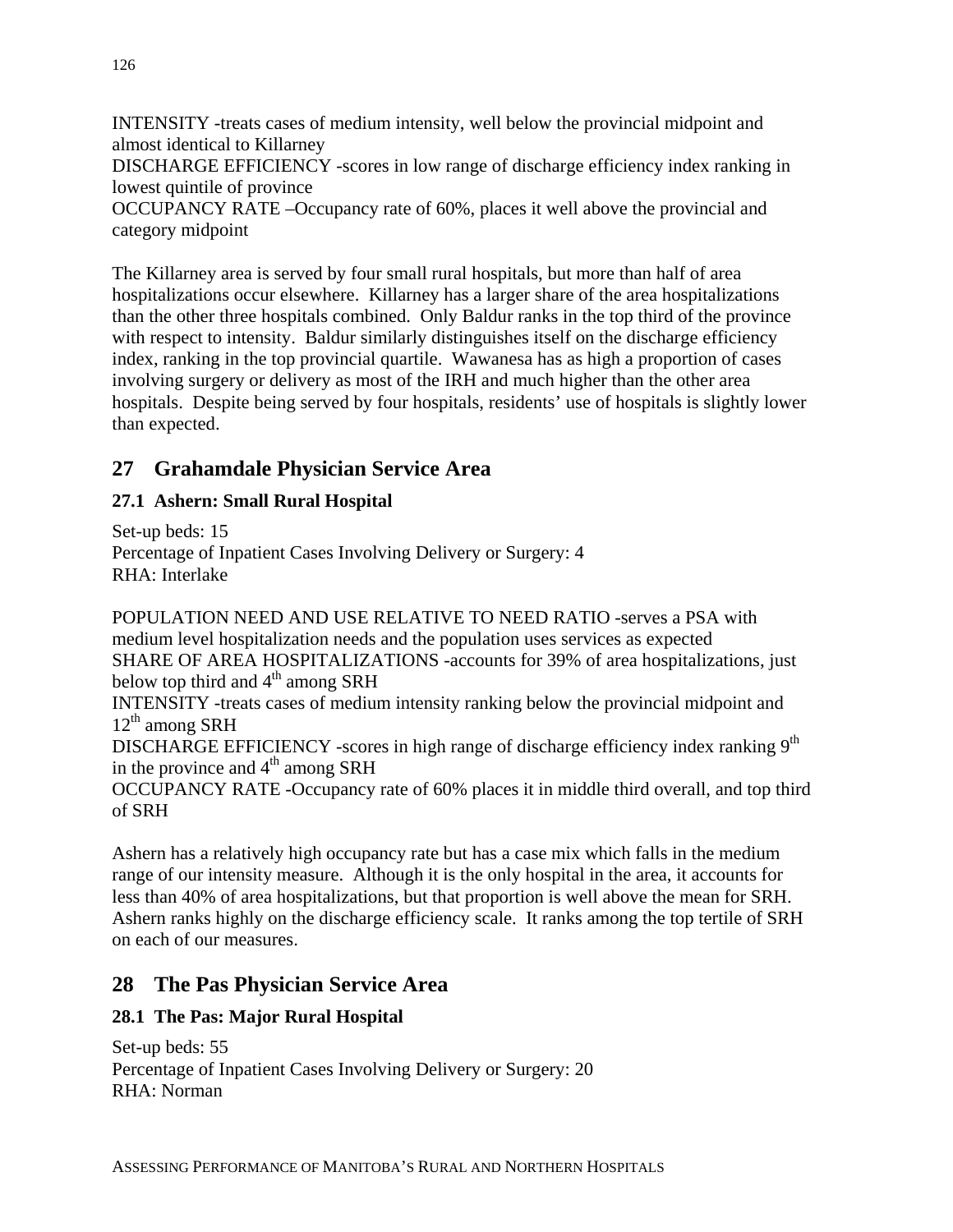POPULATION NEED AND USE RELATIVE TO NEED RATIO -serves a PSA with a medium need for hospital services and these services are utilized at the expected level SHARE OF AREA HOSPITALIZATIONS -accounts for 75% of area hospitalizations ranking it  $1<sup>st</sup>$  in the province

INTENSITY -treats cases of high intensity, but ranks  $8<sup>th</sup>$  in category

DISCHARGE EFFICIENCY -scores in the high range of discharge efficiency index and at  $10<sup>th</sup>$  has the best discharge efficiency score among MRH

OCCUPANCY RATE –Occupancy rate of 49% places it below the provincial midpoint and last among MRH

The Pas hospital performs very well on our measures. Area residents use hospital services at the appropriate levels. Its lowest ranking is in occupancy rate, but that likely owes partially to its category leading performance on the discharge efficiency measure. It delivers services of high intensity and records the highest capture rate in rural Manitoba.

# **29 Seven Regions Physician Service Area**

### **29.1 Gladstone: Small Rural Hospital**

Set-up beds: 20 Percentage of Inpatient Cases Involving Delivery or Surgery: < 1 RHA: Central

POPULATION NEED AND USE RELATIVE TO NEED RATIO -serves a PSA with a medium need for hospital services, but with a much higher than expected rate of utilization. Only three areas had higher scores.

SHARE OF AREA HOSPITALIZATIONS -accounts for 18% of area hospitalizations, in lowest third of province

INTENSITY -treats cases of low intensity ranking 51st

DISCHARGE EFFICIENCY -scores in medium range of discharge efficiency index ranking 51st

OCCUPANCY RATE –Occupancy rate of 42% places it in the province's lowest quintile

Area residents use hospitals at a much greater than expected level, but the hospital itself accounts for only a small share of area hospitalizations (below the SRH mean), delivers mainly low intensity services, and has a relatively low occupancy rate.

## **30 North Cypress Physician Service Area**

### **30.1 Carberry Plains: Small Rural Hospital**

Set-up beds: 22 Percentage of Inpatient Cases Involving Delivery or Surgery: 3 RHA: Marquette

POPULATION NEED AND USE RELATIVE TO NEED RATIO -serves a PSA with a low need for hospital services and is these services are utilized at the expected level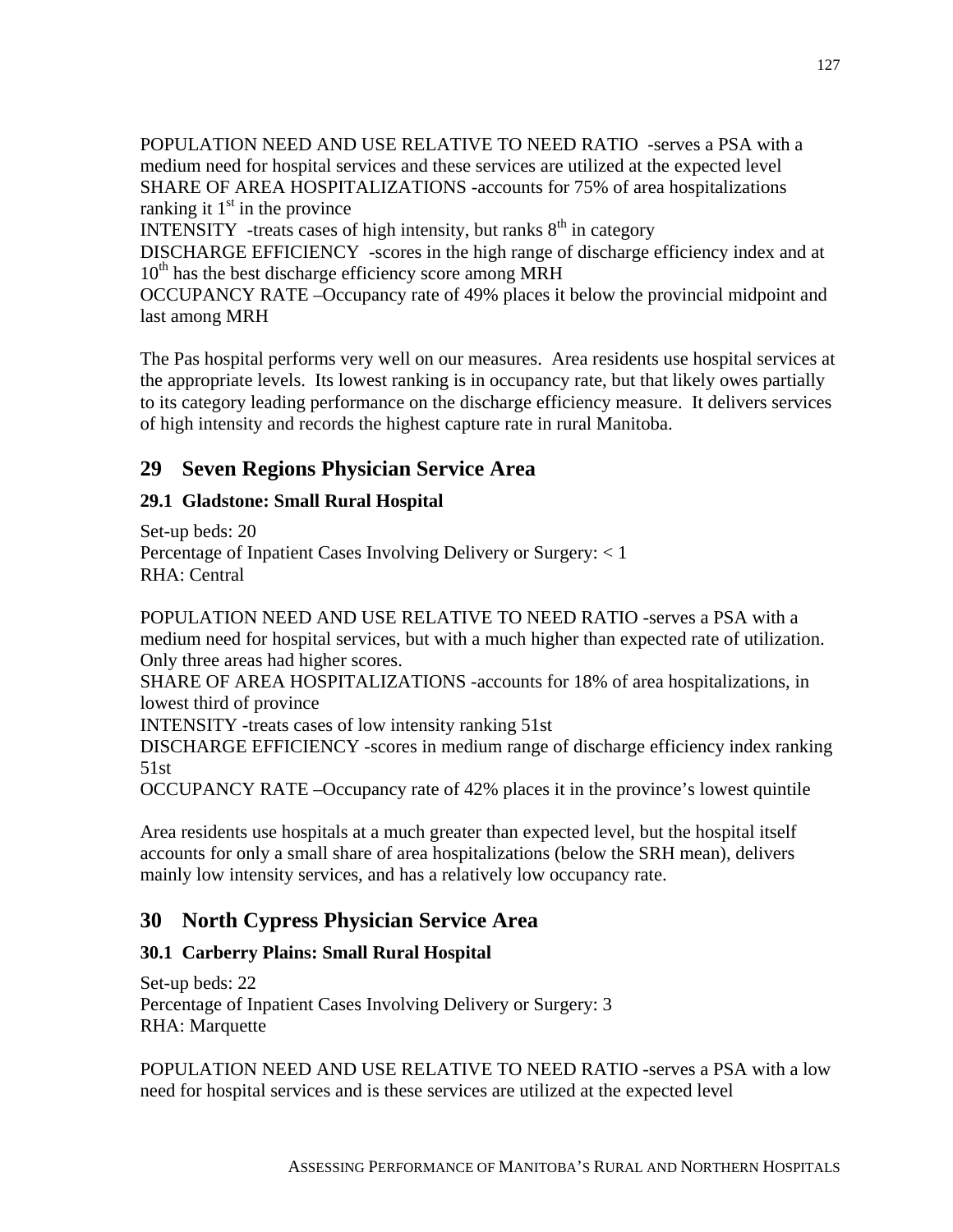SHARE OF AREA HOSPITALIZATIONS -accounts for 29% of area hospitalizations placing it in the middle third and somewhat above the SRH mean INTENSITY -treats cases of medium intensity, just below the SRH midpoint DISCHARGE EFFICIENCY -scores in the low range of discharge efficiency index, falling into the lowest 10

OCCUPANCY RATE –Occupancy rate of 46% places it in the lowest 15 of province

Less than a third of area residents received their hospital services in this the only local hospital. It ranked somewhat above the category mean on this measure. It falls below category and provincial means for intensity, discharge efficiency and occupancy rate.

## **31 Carman Physician Service Area**

### **31.1 Carman: Intermediate Rural Hospital**

Set-up beds: 30 Percentage of Inpatient Cases Involving Delivery or Surgery: 17 RHA: Central

POPULATION NEED AND USE RELATIVE TO NEED RATIO -serves a PSA with a low level of need for hospital services and those services are utilized at the expected rate SHARE OF AREA HOSPITALIZATIONS -accounts for 44% of area hospitalizations falling into the top third INTENSITY -treats cases of high intensity, ranks 10th overall on this dimension DISCHARGE EFFICIENCY -scores in medium range on discharge efficiency index ranking  $4<sup>th</sup>$  among IRH OCCUPANCY RATE –Occupancy rate of 59% places it almost exactly at the IRH mean

### **31.2 Notre Dame: Small Rural Hospital**

Set-up beds: 10 Percentage of Inpatient Cases Involving Delivery or Surgery: 8 RHA: Central

POPULATION NEED AND USE RELATIVE TO NEED RATIO -same as Carman SHARE OF AREA HOSPITALIZATIONS -accounts for 7% of area hospitalizations, almost last among SRH INTENSITY -treats cases of low intensity, in lowest provincial quartile DISCHARGE EFFICIENCY -scores in low range of discharge efficiency index, in lowest quintile OCCUPANCY RATE –Occupancy rate of 44% places it in lowest quartile

#### **31.3 St. Claude: Small Rural Hospital**

Set-up beds: 10 Percentage of Inpatient Cases Involving Delivery or Surgery: 0 RHA: Central

POPULATION NEED AND USE RELATIVE TO NEED RATIO -same as Carman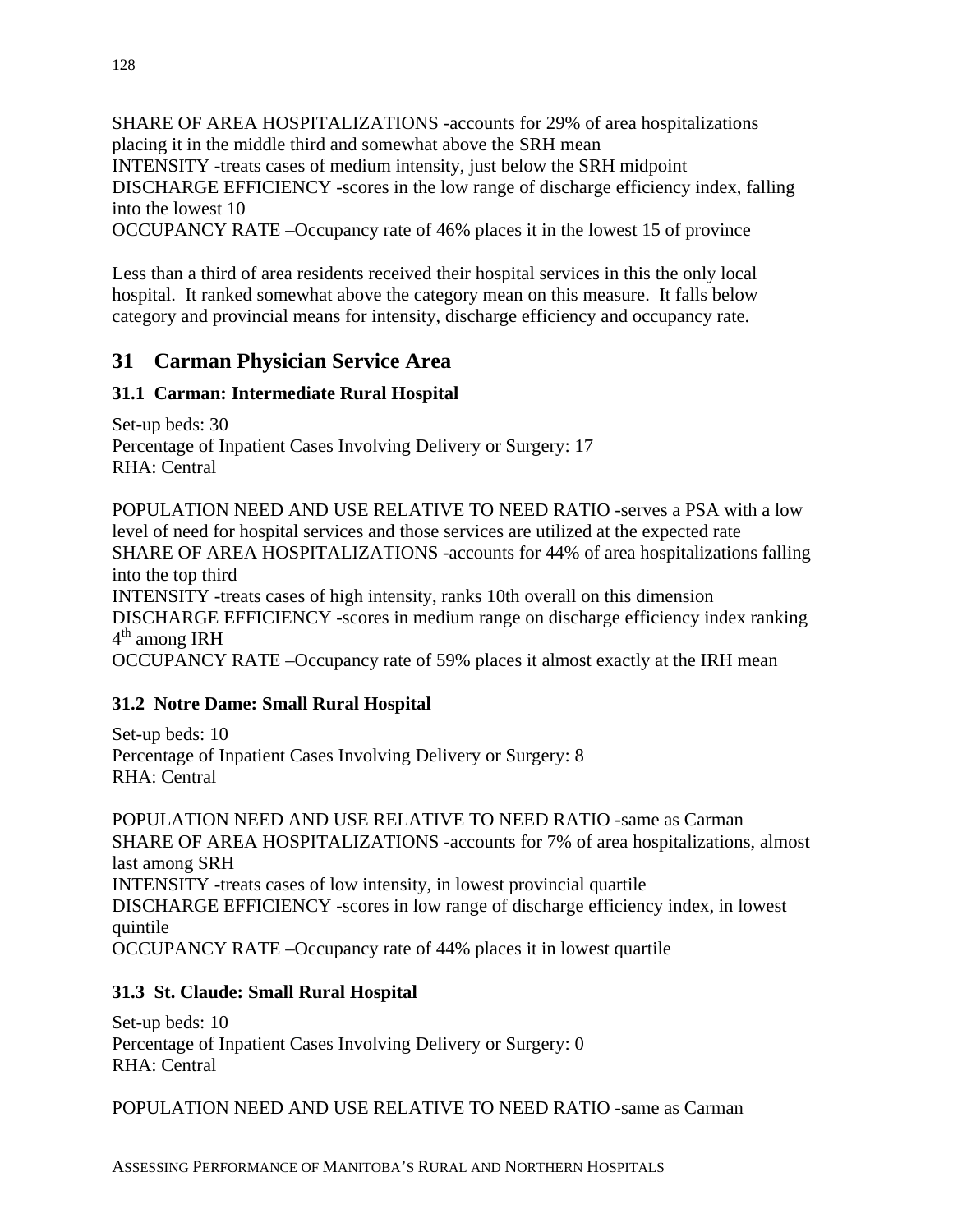SHARE OF AREA HOSPITALIZATIONS -accounts for 7% of area hospitalizations – slightly more than Notre Dame INTENSITY -treats cases of low intensity ranking among lowest 10 DISCHARGE EFFICIENCY -scores in medium range of discharge efficiency index, falling just short of top third OCCUPANCY RATE –Occupancy rate of 33% places it last among SRH

Carman hospital provides very high intensity services even though almost 40% of the area's residents are hospitalized elsewhere. Despite treating cases of high intensity, it also scores well on the discharge efficiency measure. A relatively large proportion of cases involve surgery or delivery; indeed on this dimension, Carman's profile resembles a MRH. The rankings of Notre Dame and St. Claude on intensity and occupancy rate are well below the mean for SRH. While St. Claude scores reasonably well on the discharge efficiency index, Notre Dame scores very low, indicating hospital stays that are rather longer than expected given the hospital's case mix. Notre Dame and St. Claude are both well below average among SRH with respect to their shares of area hospitalizations.

## **32 Gillam Physician Service Area**

#### **32.1 Gillam Hospital: Northern Isolated Hospital**

Set-up beds: 10 Percentage of Inpatient Cases Involving Delivery or Surgery: < 1 RHA: Burntwood

POPULATION NEED AND USE RELATIVE TO NEED RATIO -serves a PSA with a low need for hospital services but hospital services are used at a rate that is higher than predicted by PSA needs.

SHARE OF AREA HOSPITALIZATIONS -accounts for about 47% of the area's hospitalizations. Ranks in top third in province and  $1<sup>st</sup>$  among NIH INTENSITY -treats cases of low intensity as one would expect in a hospital of this type DISCHARGE EFFICIENCY -scores in the medium range on the discharge efficiency index and is at the provincial midpoint

OCCUPANCY RATE -ranks  $3<sup>rd</sup>$  last in province with an occupancy rate of just 26%

The hospital accounts for more area hospitalizations than any other NIH. Its very low occupancy rate and its medium discharge efficiency ranking suggest that there is little pressure on the hospital beds.

## **33 Portage Physician Service area**

#### **33.1 Portage: Major Rural Hospital**

Set-up beds: 122 Percentage of Inpatient Cases Involving Delivery or Surgery: 18 RHA: Central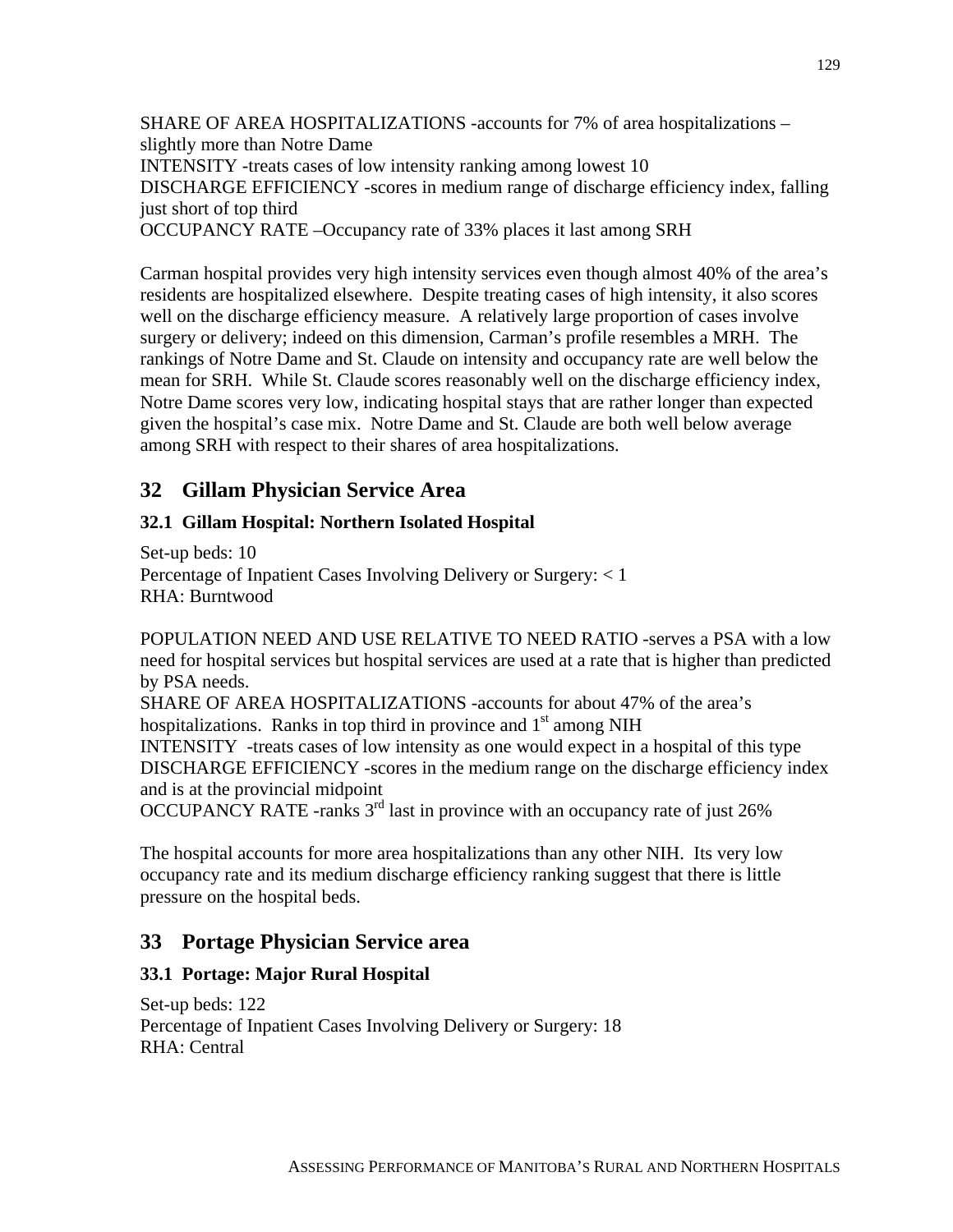POPULATION NEED AND USE RELATIVE TO NEED RATIO -serves a PSA with a low level of need for hospital services and those services are utilized at the expected rate SHARE OF AREA HOSPITALIZATIONS -accounts for 66% of area hospitalizations placing it  $6<sup>th</sup>$ 

INTENSITY -treats cases of high intensity, ranks  $11<sup>th</sup>$  in province

DISCHARGE EFFICIENCY -scores in the medium range on discharge efficiency index, below the provincial midpoint

OCCUPANCY RATE –Occupancy rate of 63% slightly below the MRH mean and 21st overall

### **33.2 MacGregor: Small Multi-Use Hospital**

Set-up beds: 6 Percentage of Inpatient Cases Involving Delivery or Surgery: 0 RHA: Central

POPULATION NEED AND USE RELATIVE TO NEED RATIO -same as Portage SHARE OF AREA HOSPITALIZATIONS -accounts for 0.4% of area hospitalizations. Last in province and below all Northern Isolated hospitals.

INTENSITY -treats cases of medium intensity, falls just below the top third and is  $1<sup>st</sup>$  among **SMU** 

DISCHARGE EFFICIENCY -scores in medium range of discharge efficiency index ranking in top third of province

OCCUPANCY RATE –Occupancy rate of 65% ranks in the top third of province and 2nd among SMU

Portage occupies the midpoint for MRH on most of the dimensions measured. Its highest ranking is in share of area hospitalizations while its lowest ranking is in discharge efficiency. MacGregor has only six beds and therefore does not admit many patients, but it has a higher occupancy rate than most rural hospitals and also functions more efficiently with respect to discharges than most hospitals. It ranks above Portage on the discharge efficiency scale.

# **34 Morris-Montcalm Physician Service Area**

### **34.1 Morris: Small Rural Hospital**

Set-up beds: 27 Percentage of Inpatient Cases Involving Delivery or Surgery: < 1 RHA: Central

POPULATION NEED AND USE RELATIVE TO NEED RATIO -serves a PSA with a low need for hospital services and those services are utilized at the expected rate SHARE OF AREA HOSPITALIZATIONS -accounts for 29% of area hospitalizations, a share that places it below the provincial midpoint INTENSITY -treats cases of low intensity, ranking in the lowest quartile DISCHARGE EFFICIENCY -scores in the low range on discharge efficiency index, ranking in the lowest quartile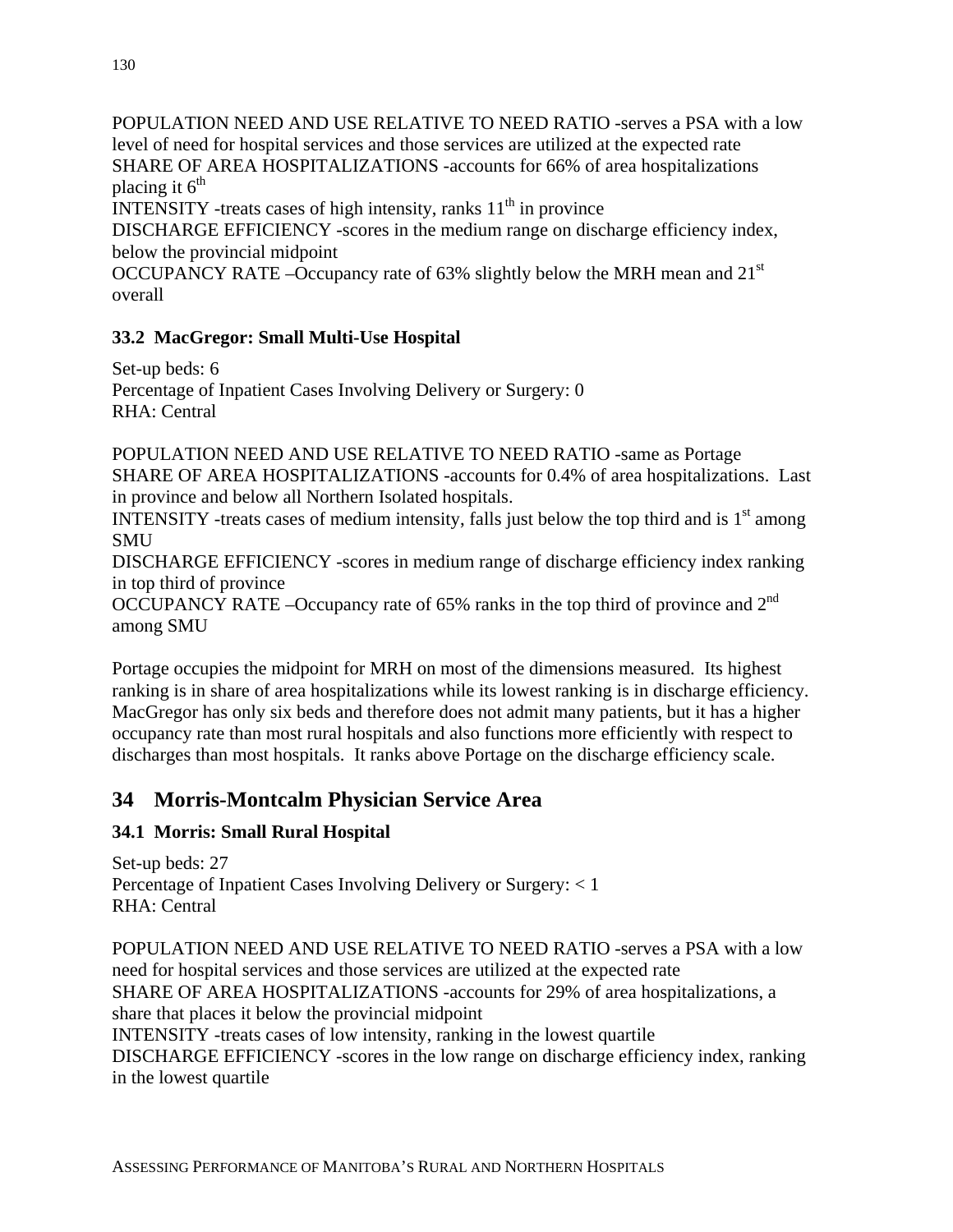OCCUPANCY RATE –Occupancy rate of 48% places it in the lowest third and below the SRH mean

### **34.2 Emerson: Small Rural Hospital**

Set-up beds: 8 Percentage of Inpatient Cases Involving Delivery or Surgery: 0 RHA: Central

POPULATION NEED AND USE RELATIVE TO NEED RATIO -same as Morris SHARE OF AREA HOSPITALIZATIONS -accounts for 7% of area hospitalizations, in the lowest quintile

INTENSITY -treats cases of medium intensity, placing it at the provincial midpoint DISCHARGE EFFICIENCY -scores in the medium range on discharge efficiency index, but is only two places higher than Morris

OCCUPANCY RATE –Occupancy rate of 55% places it near the provincial midpoint

Although Morris has more than three times as many beds than Emerson and therefore accounts for a much larger share of area hospitalization, the two hospitals appear relatively similar on other dimensions. Neither scores above the provincial midpoint on any of the measures examined. More than 60% of area hospitalizations occur elsewhere.

# **35 Altona Physician Service Area**

### **35.1 Altona: Intermediate Rural Hospital**

Set-up beds: 22 Percentage of Inpatient Cases Involving Delivery or Surgery: 13 RHA: Central

POPULATION NEED AND USE RELATIVE TO NEED RATIO -serves a PSA with a low level of need for hospital services and those services are utilized at the expected level SHARE OF AREA HOSPITALIZATIONS -accounts for 50% of area hospitalizations placing it  $11<sup>th</sup>$  overall and  $3<sup>rd</sup>$  among IRH

INTENSITY -treats cases of high intensity, ranking in the top ten on this dimension DISCHARGE EFFICIENCY -scores in the medium range on discharge efficiency index placing just above the provincial midpoint and  $7<sup>th</sup>$  among IRH OCCUPANCY RATE –Occupancy rate of 67% places it in the top quartile

Altona's scores fall into the upper quartile on every dimension except discharge efficiency and even there its score is above average. Altona's population also uses hospital services at the expected level.

# **36 Morden-Winkler Physician Service Area**

### **36.1 Morden: Major Rural Hospital**

Set-up beds: 60 Percentage of Inpatient Cases Involving Delivery or Surgery: 14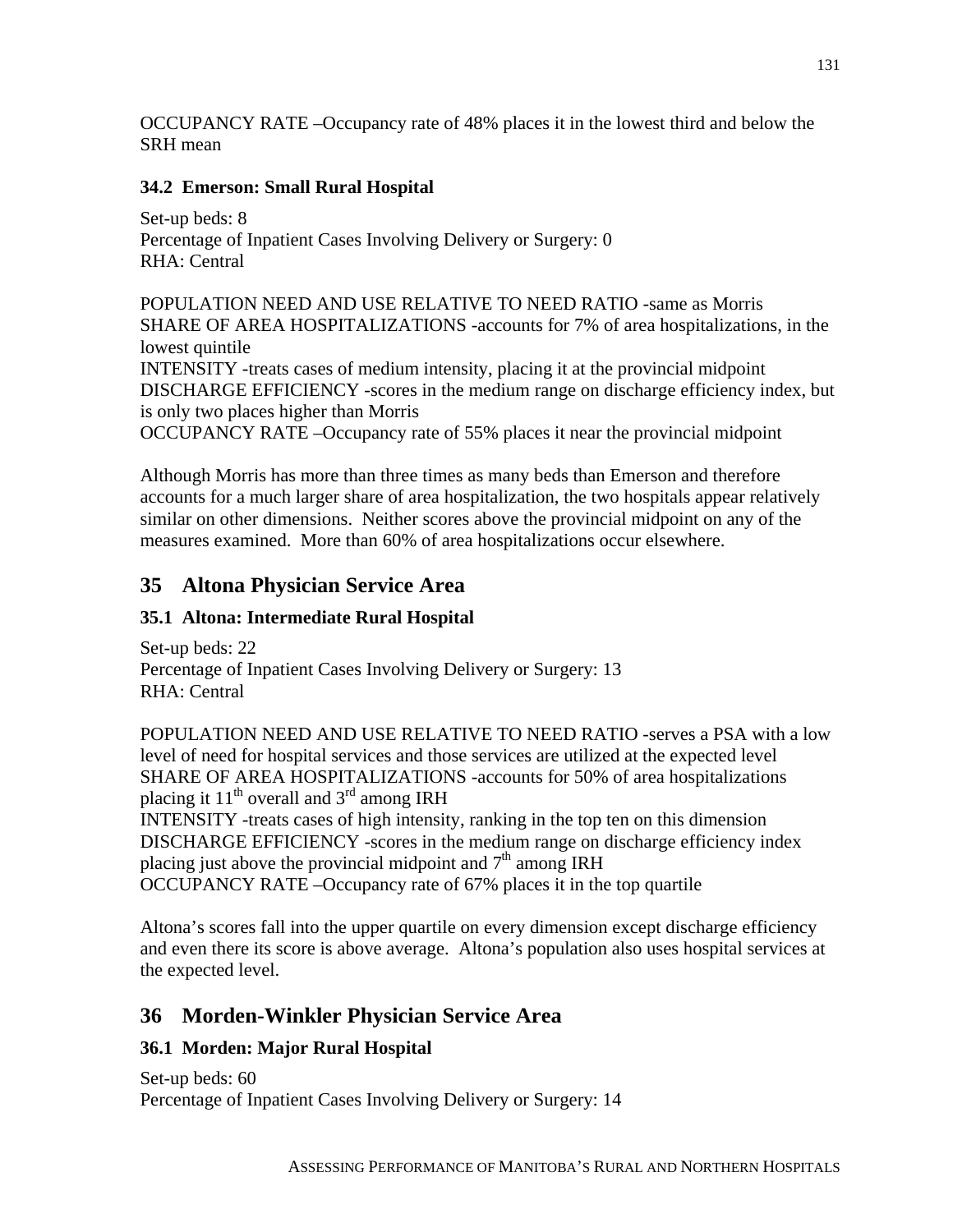#### RHA: Central

POPULATION NEED AND USE RELATIVE TO NEED RATIO -serves a PSA with a low need for services and those services are utilized at the expected level SHARE OF AREA HOSPITALIZATIONS -accounts for 37% of area hospitalizations INTENSITY -treats cases of high intensity, ranks  $5<sup>th</sup>$  in province DISCHARGE EFFICIENCY -scores in the medium range on discharge efficiency index, ranking 25th OCCUPANCY RATE –Occupancy rate of 68% in top quartile of province

#### **36.2 Winkler: Major Rural Hospital**

Set-up beds: 48 Percentage of Inpatient Cases Involving Delivery or Surgery: 47 RHA: Central

POPULATION NEED AND USE RELATIVE TO NEED RATIO – same as Morden SHARE OF AREA HOSPITALIZATIONS -accounts for 39% of area hospitalizations, a middle range score for the province

INTENSITY -treats cases of high intensity, indeed the highest intensity score in the province DISCHARGE EFFICIENCY -scores in the medium range on discharge efficiency index slightly below Morden

OCCUPANCY RATE –Occupancy rate of 65% ranks it directly behind Morden among MRH.

These two hospitals provide services at the expected level given this population's relatively low need for hospital services. Between them they seem to be able to meet the needs of the population effectively accounting for more than ¾ of the area's hospitalizations and delivering high intensity services. Viewed separately, both are well below the mean for MRH on share of area hospitalizations, a result likely influenced by their close proximity. A much higher proportion of Winkler's cases involve surgery or delivery. The two hospitals report similar results with respect to the discharge efficiency index and occupancy rate.

### **37 De Salaberry Physician Service Area**

#### **37.1 St. Pierre: Small Rural Hospital**

Set-up beds: 14 Percentage of Inpatient Cases Involving Delivery or Surgery: < 1 RHA: South Eastman

POPULATION NEED AND USE RELATIVE TO NEED RATIO -serves a PSA with a low need for hospital services and which utilizes those services at a lower than expected rate SHARE OF AREA HOSPITALIZATIONS -accounts for 30% of area hospitalizations, slightly below the provincial midpoint, but above the category mean INTENSITY -treats cases of low intensity, among lowest 10 of province DISCHARGE EFFICIENCY -scores in the low range of the discharge efficiency index, falling into the bottom quartile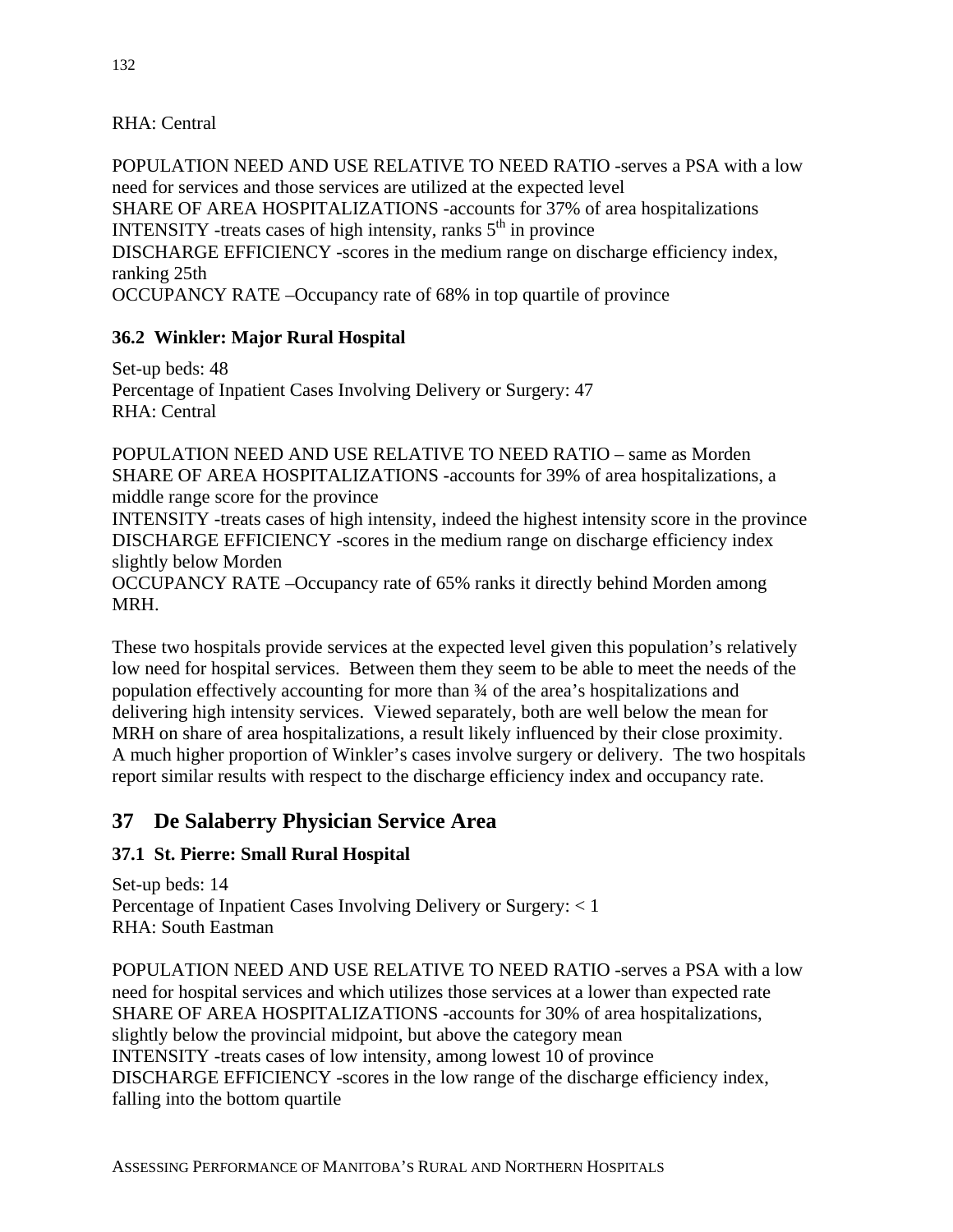OCCUPANCY RATE –Occupancy rate of 52% leaves it slightly below the SRH mean

St. Pierre deals with low intensity cases, ranks in the lower range on the discharge efficiency scale and accounts for less than a third of area hospitalizations. Its occupancy rate is below average for both the province and for SRH.

## **38 Steinbach Physician Service Area**

### **38.1 Steinbach: Major Rural Hospital**

Set-up beds: 80 Percentage of Inpatient Cases Involving Delivery or Surgery: 23 RHA: South Eastman

POPULATION NEED AND USE RELATIVE TO NEED RATIO -serves a PSA with a low need for hospital services and the population utilizes these services at the expected level SHARE OF AREA HOSPITALIZATIONS -accounts for 62% of area hospitalizations ranking it in the highest provincial quintile

INTENSITY -treats cases of high intensity ranks  $4<sup>th</sup>$  in province and among major rural hospitals

DISCHARGE EFFICIENCY -scores in the high range of discharge efficiency index with a ranking in the top quartile and second in its category

OCCUPANCY RATE –Occupancy rate of 63% places it upper third for province

This major hospital compares favourably with others in its category for discharge efficiency and case intensity and accounts for over three-fifths of area hospitalizations.

## **39 Thompson Physician Service Area**

#### **39.1 Thompson: Major Rural Hospital**

Set-up beds: 66 Percentage of Inpatient Cases Involving Delivery or Surgery: 26 RHA: Burntwood

POPULATION NEED AND USE RELATIVE TO NEED RATIO -serves a PSA with a relatively low need for hospital services and population use is at the expected level. SHARE OF AREA HOSPITALIZATIONS -accounts for 70% of the in area hospitalizations ranking it third in the province

INTENSITY -treats cases of very high intensity, among the top 10 in province but  $6<sup>th</sup>$  among MRH

DISCHARGE EFFICIENCY -scores in the medium range of discharge efficiency index ranking  $30<sup>th</sup>$ 

OCCUPANCY RATE -Occupancy rate of 54% ranking 40 out of 68 and  $2<sup>nd</sup>$  last among MRH.

Hospital serves population which uses services at the expected level. It accounts for the majority of the area's hospitalization needs and treats cases of high intensity. Its occupancy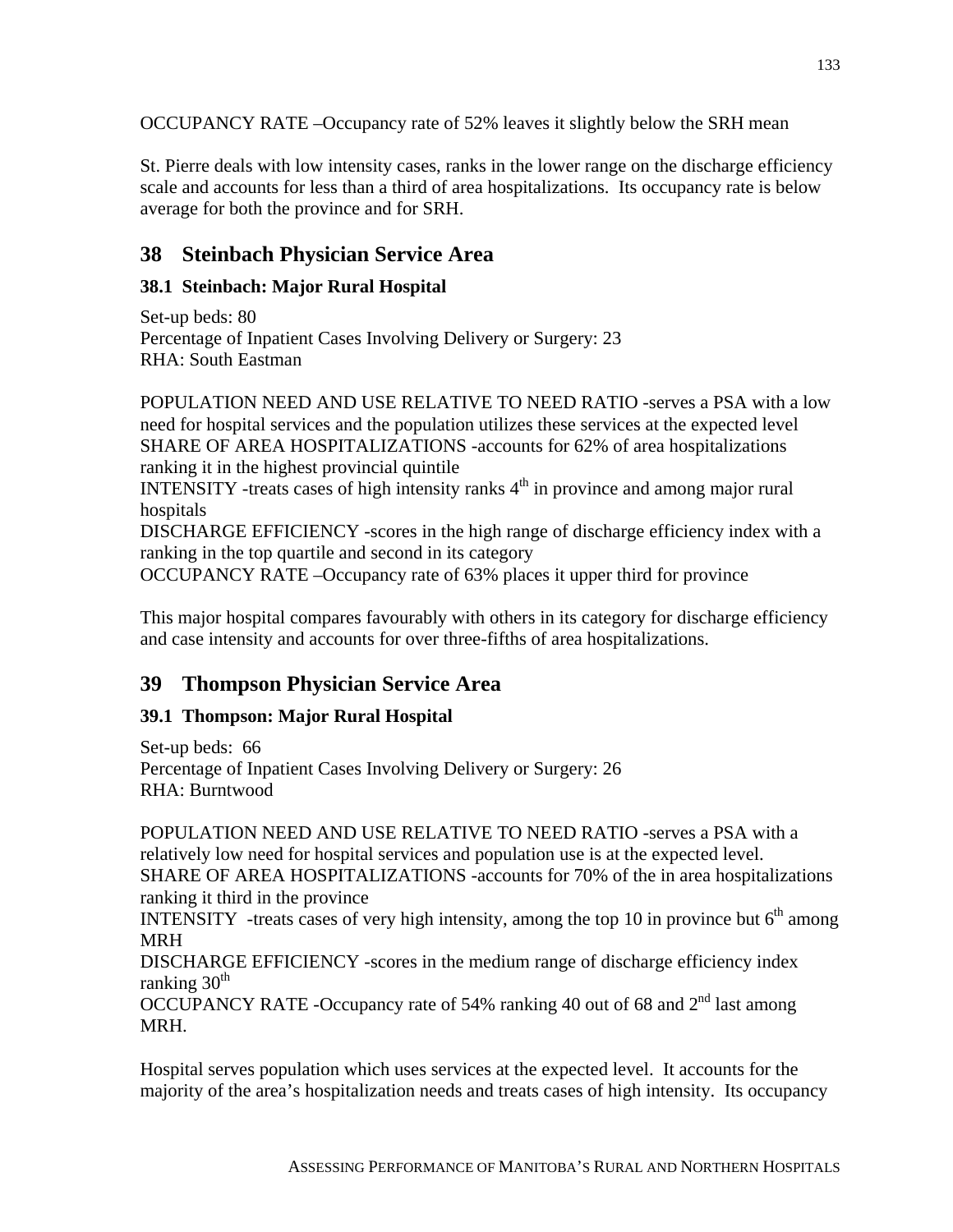rate is low for a MRH but this is not due to a particularly high score on the discharge efficiency index.

## **40 Selkirk Physician Service Area**

### **40.1 Selkirk: Major Rural Hospital**

Set-up beds: 64 Percentage of Inpatient Cases Involving Delivery or Surgery: 22 RHA: Interlake

POPULATION NEED AND USE RELATIVE TO NEED RATIO -serves a PSA with a low need for hospital services and these services are utilized at expected levels SHARE OF AREA HOSPITALIZATIONS -accounts for 42% of area hospitalizations in top third of province but below MRH average INTENSITY -treats cases of high intensity; only two hospitals have a higher intensity score DISCHARGE EFFICIENCY -scores in low range of discharge efficiency index and is the only major rural hospital to rank among the lowest 10 on this dimension OCCUPANCY RATE –Occupancy rate of 69% places it in top 15

This hospital has a relatively high occupancy rate and handles cases of very high intensity. In contrast, its score on the discharge efficiency index is quite low, ranking the hospital in the bottom 5 in Manitoba. The low discharge efficiency score suggests that the high occupancy rate may be somewhat misleading.

# **41 Springfield Physician Service Area**

### **41.1 Beausejour: Intermediate Rural Hospital**

Set-up beds: 30 Percentage of Inpatient Cases Involving Delivery or Surgery: 6 RHA: North Eastman

POPULATION NEED AND USE RELATIVE TO NEED RATIO -serves PSA with low needs for hospital services, but the population uses services at a slightly higher than expected level

SHARE OF AREA HOSPITALIZATIONS -accounts for 24% of area hospitalizations falling into middle third of provincial rankings on these measures. Among IRH however, only one hospital has a lower share

INTENSITY -treats cases of high intensity ranking in top 15 of province

DISCHARGE EFFICIENCY -scores in the low range of discharge efficiency index, it ranks last among IRH and only three hospitals recorded lower scores

OCCUPANCY RATE –Occupancy rate of 81% ranks it first in the province

## **41.2 Pinawa: Small Rural Hospital**

Set-up beds: 17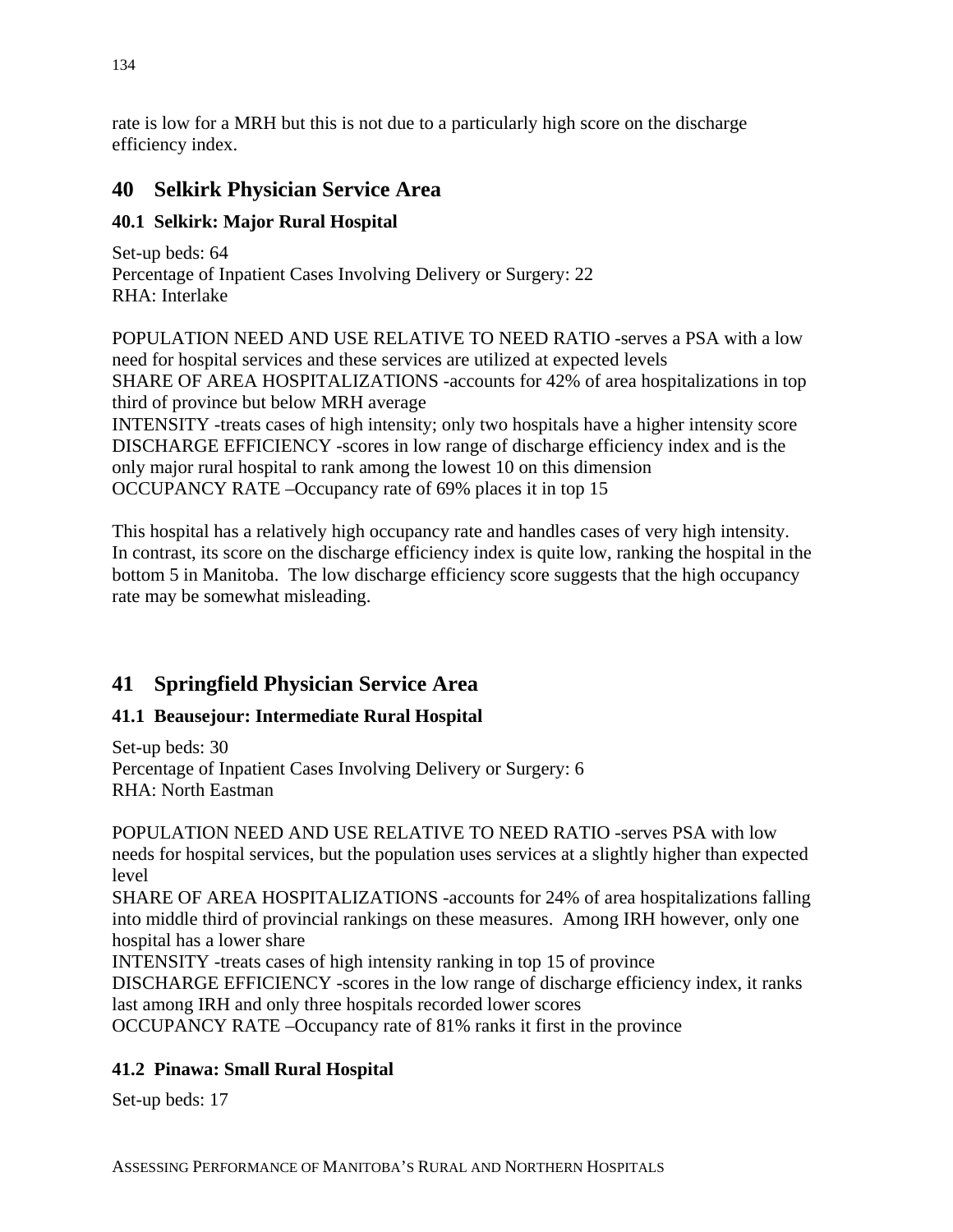Percentage of Inpatient Cases Involving Delivery or Surgery: < 1 RHA: North Eastman

POPULATION NEED AND USE RELATIVE TO NEED RATIO -same as Beausejour SHARE OF AREA HOSPITALIZATIONS -accounts for 9% of area hospitalizations, placing it in lowest quartile INTENSITY -treats cases of low intensity, only five hospitals in the province had a lower score DISCHARGE EFFICIENCY -scores in the medium range of discharge efficiency index, ranking  $45<sup>th</sup>$ OCCUPANCY RATE –Occupancy rate of 70% ranks it  $9<sup>th</sup>$  in province

#### **41.3 Whitemouth: Small Multi-Use Hospital**

Set-up beds: 6 Percentage of Inpatient Cases Involving Delivery or Surgery: 0 RHA: North Eastman

POPULATION NEED AND USE RELATIVE TO NEED RATIO -same as Beausejour SHARE OF AREA HOSPITALIZATIONS -accounts for 2% of area hospitalizations placing it  $2^{nd}$  last in province

INTENSITY -treats cases of medium intensity, ranks  $2<sup>nd</sup>$  among SMU and above provincial midpoint

DISCHARGE EFFICIENCY -scores in middle range of discharge efficiency index OCCUPANCY RATE –Occupancy rate of 70% ranks it  $8<sup>th</sup>$  in province and first among SMU

The area has a relatively low need for hospital services but the population uses hospital services at a slightly higher than expected level. All of the area hospitals have occupancy rates among the ten highest in rural Manitoba. These rates may be somewhat misleading since none of the hospitals reach the top level for discharge efficiency and Beausejour has a particularly low score on this dimension.

The greater than expected use of hospital services cannot be fully explained by looking at the high occupancy and low discharge efficiency rates as almost two-thirds of area hospitalizations occur elsewhere.

### **42 Rockwood Physician Service Area**

#### **42.1 Teulon: Small Rural Hospital**

Set-up beds: 20 Percentage of Inpatient Cases Involving Delivery or Surgery: 4 RHA: Interlake

POPULATION NEED AND USE RELATIVE TO NEED RATIO -serves a PSA with a relatively low need for hospital services but which utilizes these services at a greater than expected level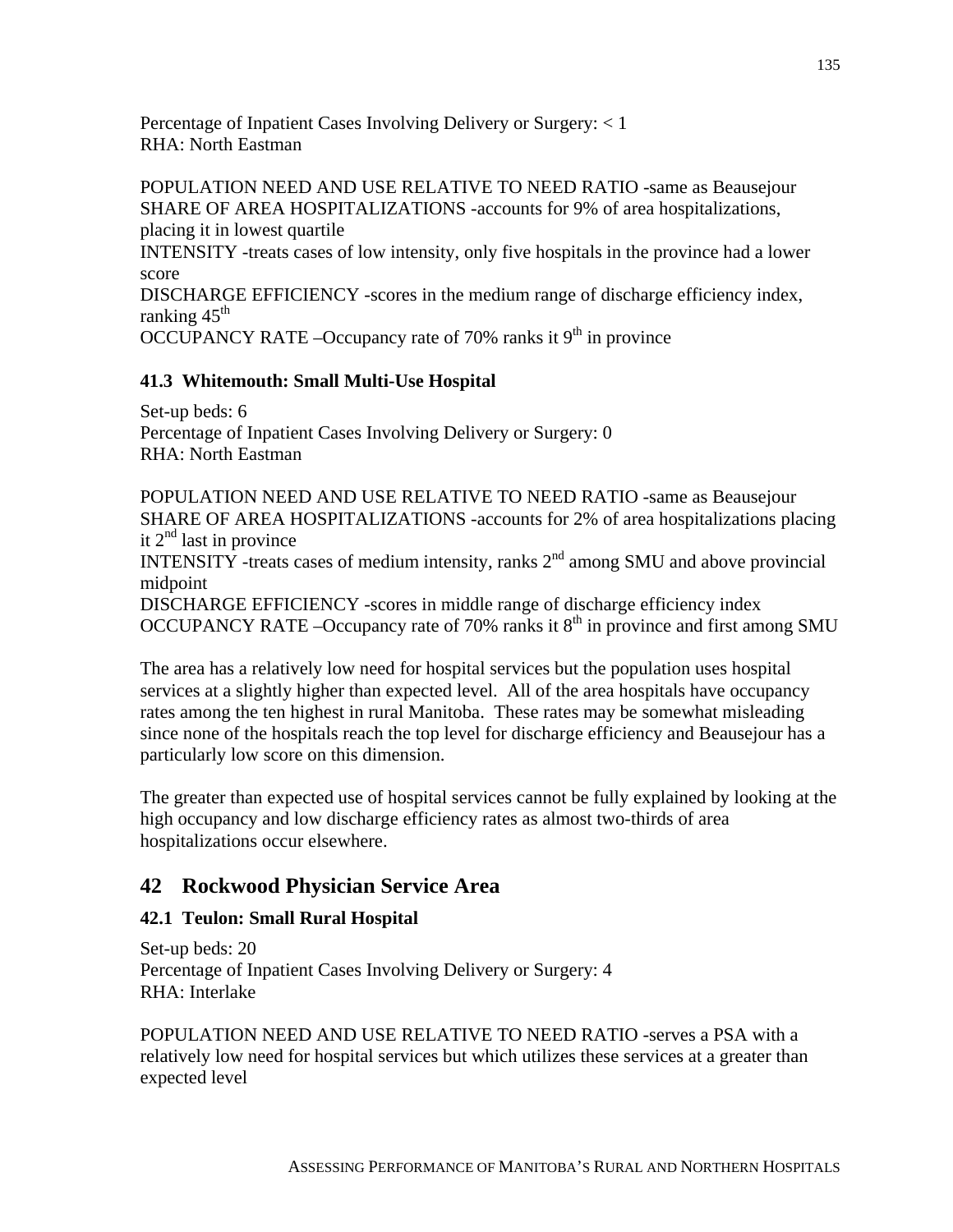SHARE OF AREA HOSPITALIZATIONS -accounts for 18% of area hospitalizations, in bottom half of SRH INTENSITY -treats cases of medium intensity just above provincial midpoint DISCHARGE EFFICIENCY -scores in medium range of discharge efficiency index below provincial midpoint OCCUPANCY RATE –Occupancy rate of 59% places it slightly above the provincial and category midpoints

#### **42.2 Stonewall: Small Rural Hospital**

Set-up beds: 15 Percentage of Inpatient Cases Involving Delivery or Surgery: 3 RHA: Interlake

POPULATION NEED AND USE RELATIVE TO NEED RATIO - same as Teulon SHARE OF AREA HOSPITALIZATIONS -accounts for 20% of area hospitalizations, in middle third of province INTENSITY -treats cases of medium intensity and ranks  $4<sup>th</sup>$  among SRH DISCHARGE EFFICIENCY -scores in middle range of discharge efficiency index, just above provincial midpoint OCCUPANCY RATE –Occupancy rate of 75% places it  $4<sup>th</sup>$  in province and  $2<sup>nd</sup>$  among SRH

Rockwood area residents receive 22% more hospitalizations than expected given the area's population characteristics. Although together these hospitals provide less than half of area residents' hospital services, their provision of services, and particularly the relatively high occupancy rates should be examined in light of the greater than expected use of hospitals. Neither hospital ranks in the top 30 on the discharge efficiency measure, but Stonewall treats higher intensity cases and has a higher score on the discharge efficiency index.

## **43 Tache Physician Service Area**

#### **43.1 Ste. Anne: Small Rural Hospital**

Set-up beds: 20 Percentage of Inpatient Cases Involving Delivery or Surgery: 18 RHA: South Eastman

POPULATION NEED AND USE RELATIVE TO NEED RATIO -serves a PSA with a low need for hospital services but which is hospitalized at a much greater than expected level SHARE OF AREA HOSPITALIZATIONS -accounts for 30% of area hospitalizations placing it at the provincial midpoint, and above the SRH mean INTENSITY -treats cases of high intensity, ranking overall in the top quintile and with the highest score among SRH DISCHARGE EFFICIENCY -scores in the medium range of discharge efficiency index OCCUPANCY RATE –Occupancy rate of 69% ranks it  $10^{th}$ 

Although this hospital is only responsible for 30% of area hospitalizations, this population is hospitalized much more frequently (26%) than expected, given their health age, and other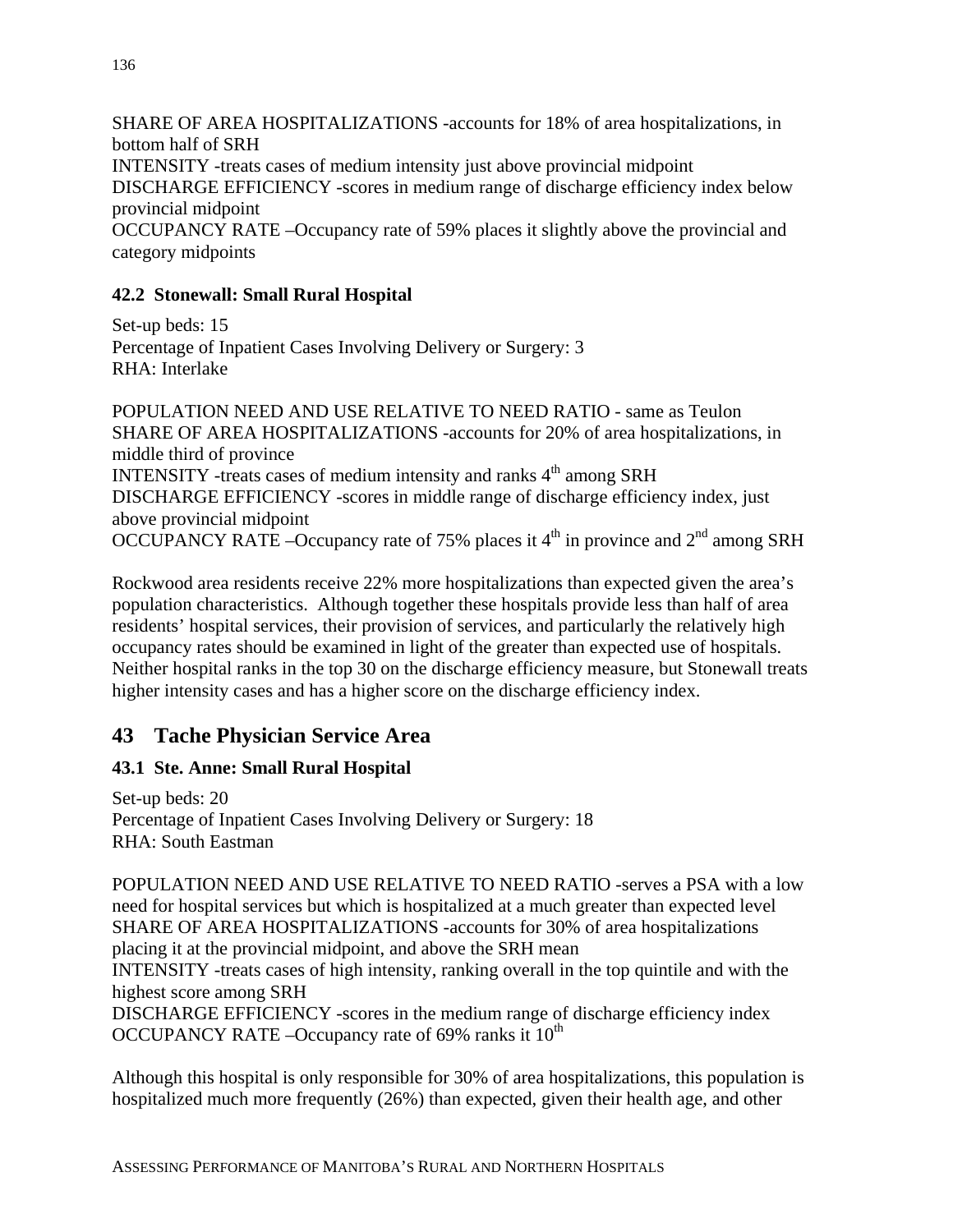characteristics known to influence need for hospitals. Its relatively high occupancy rate combined with a relatively low score on the discharge efficiency index thus suggests some excess capacity. On the other hand, the proportion of its cases involving surgery or delivery is higher than most of the IRH and three of the MRH and it has the highest intensity score of any SRH.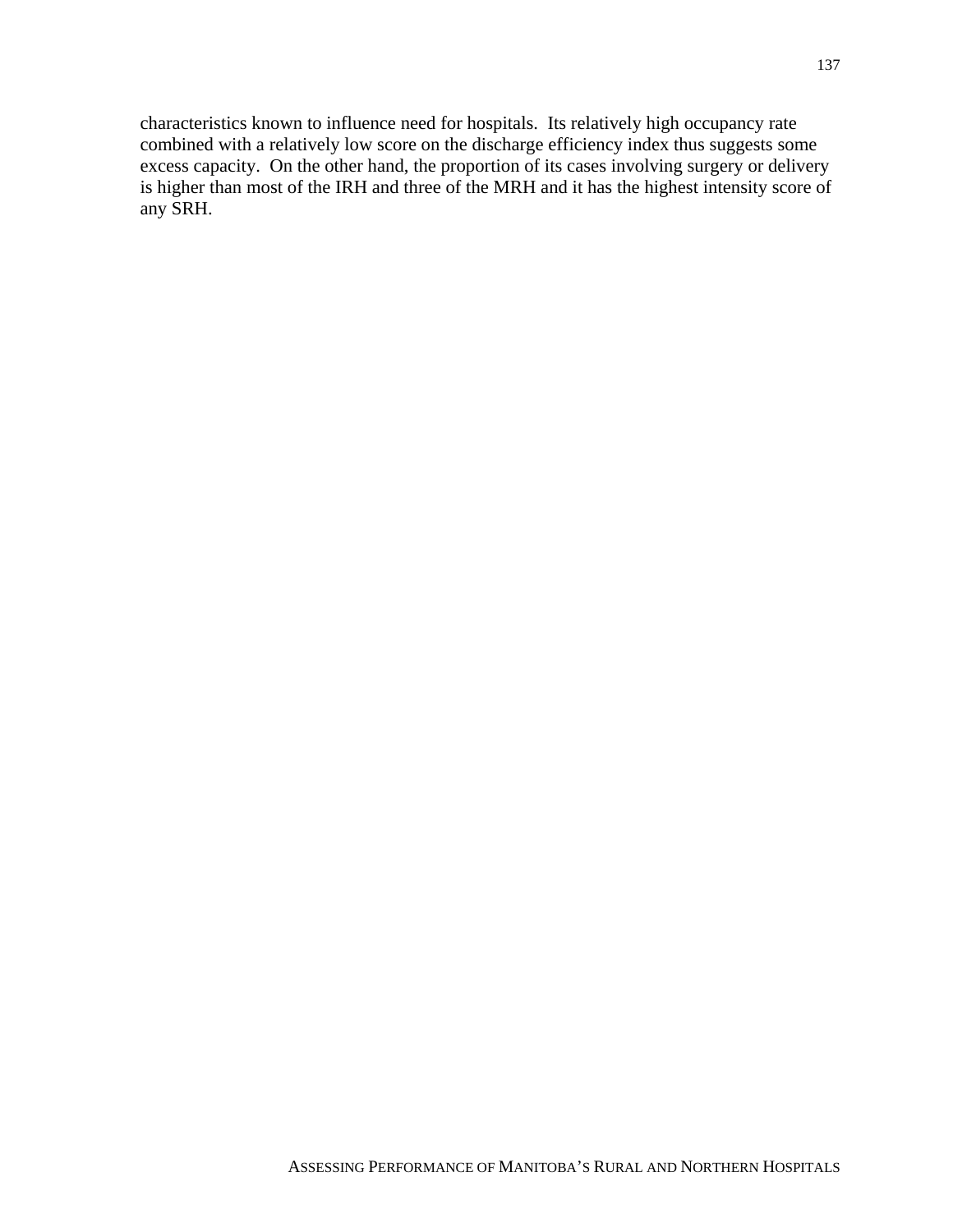### APPENDIX IV

# **Non-Devolved Hospitals**

CENTRAL:

Rock Lake Hospital (Crystal City)

PARKLAND:

Swan River Valley Hospital Benito Health Centre McCreary/Alonsa Health Centre - Hospital Ste. Rose General Hospital Winnipegosis General Hospital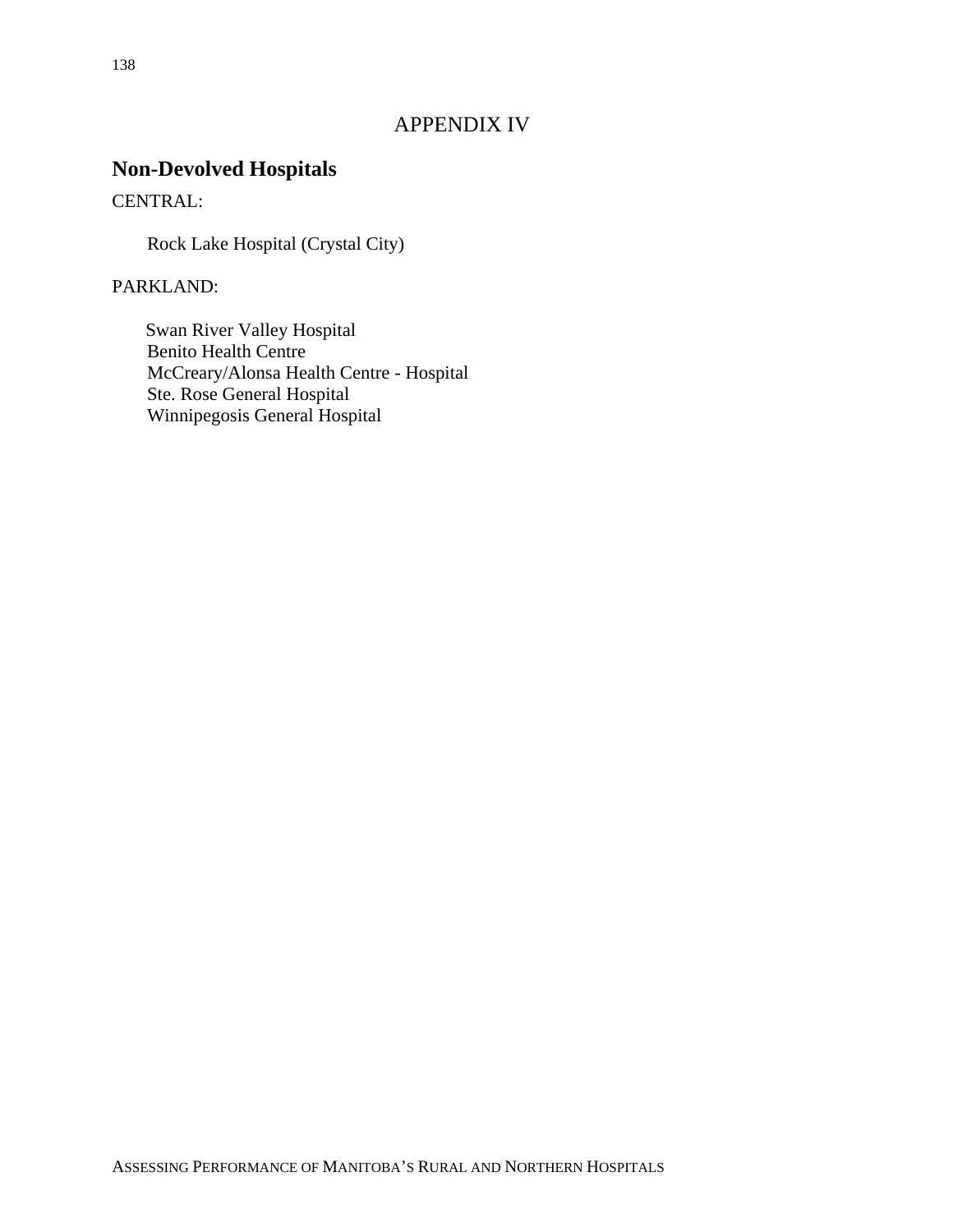## APPENDIX V

# **Distance and Regional Maps**

# Distance Between Hospitals

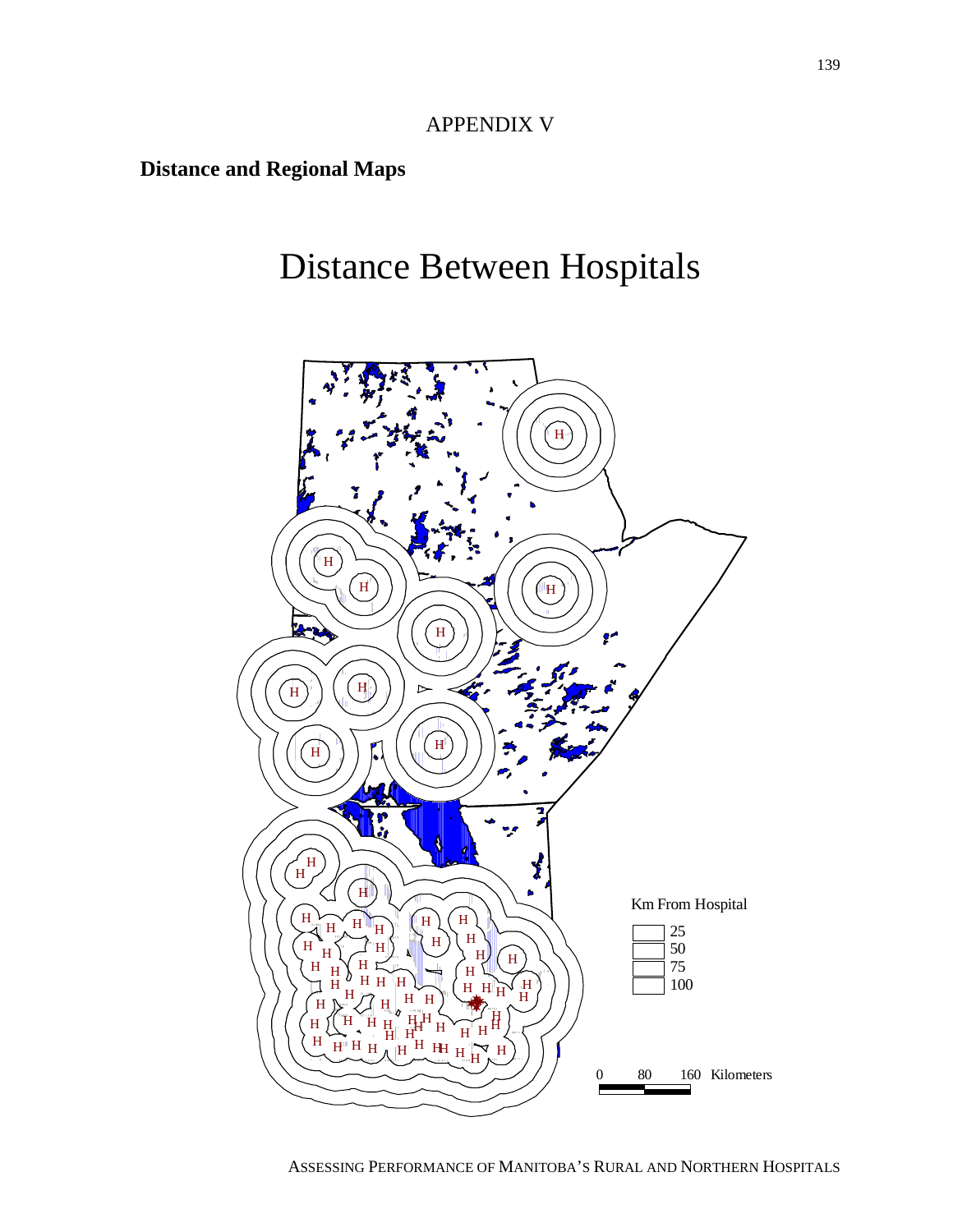Hospitals and PSAs in Southern Manitoba